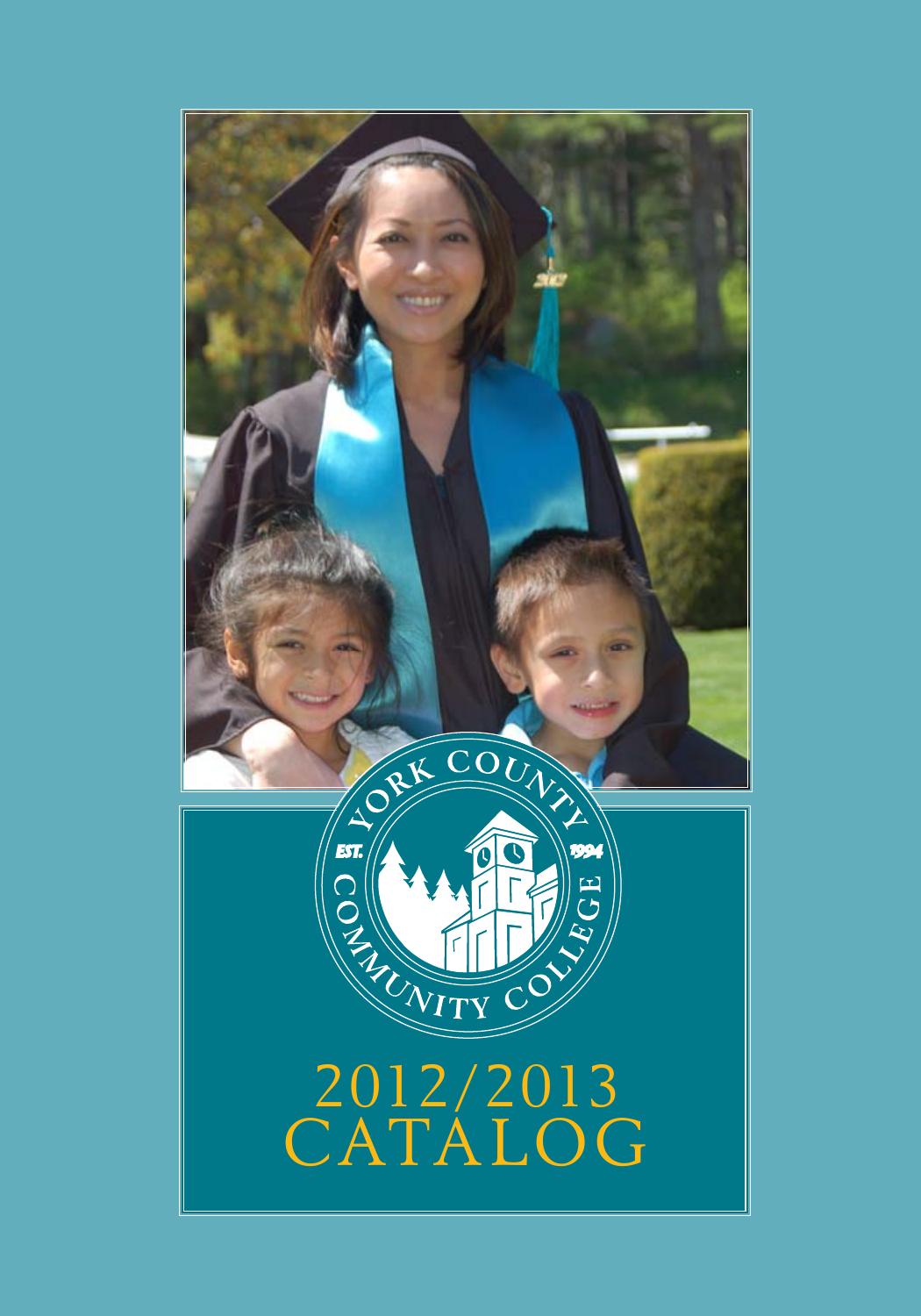York County Community College does not discriminate as prescribed by federal and/or state law on the basis of race, color, religion, national origin, sex, sexual orientation, age, disability, marital, parental or veteran status in specified programs and activities. Inquiries about the College's compliance with, and policies that prohibit discrimination on, these bases may be directed to:

#### **Affirmative Action Officer**

York County Community College 112 College Drive Wells, ME 04090 Telephone: 207/216-4435 Maine Relay Service: 800-457-1220 Fax: 207/641-0837 E-mail: eharford@yccc.edu Internet: http://www.yccc.edu

#### and/or

#### **United States Department of Education**

Office for Civil Rights 33 Arch Street, Suite 900 Boston, MA 02110 Telephone: 617-289-0111 TTY/TDD: 617-289-0063 Fax: 617-289-0150 E-mail: OCR.Boston@ed.gov Internet: http://www.ed.gov/about/offices/list/ocr/index.html?src=oc

#### and/or

#### **Maine Human Rights Commission (MHRC)**

51 State House Station Augusta, ME 04333-0051 Telephone: 207-624-6050 TTY/TDD: 207-624-6064 Fax: 207-624-6063 Internet: http://www.state.me.us/mhrc/index.shtml

and/or

**Equal Employment Opportunity Commission** 475 Government Center Boston, MA 02203 Telephone: 617-565-3200 1-800-669-4000 TTY: 617-565-3204 1-800-669-6820 Fax: 617-565-3196 Internet: http://www.eeoc.gov/

The College also does not discriminate on the basis of sexual preference or martial, parental or veteran's status. Inquiries about the College's policies that prohibit discrimination on these bases may be directed to the Affirmative Action Officer or to MHRC, whose contact information is provided above.

The College procedure for Discrimination, Harassment, sexual Harassment and Affirmative Action Complaints may be found in the College Catalog, Student Handbook, Employee Handbook and on the first floor Staff Lounge bulletin board.



# **College Catalog 2012/2013**



*yccc.edu*

112 College Drive, Wells, Maine 04090-5341 Toll-Free: 800-580-3820 Phone: 207-646-9282 Fax: 207-641-0837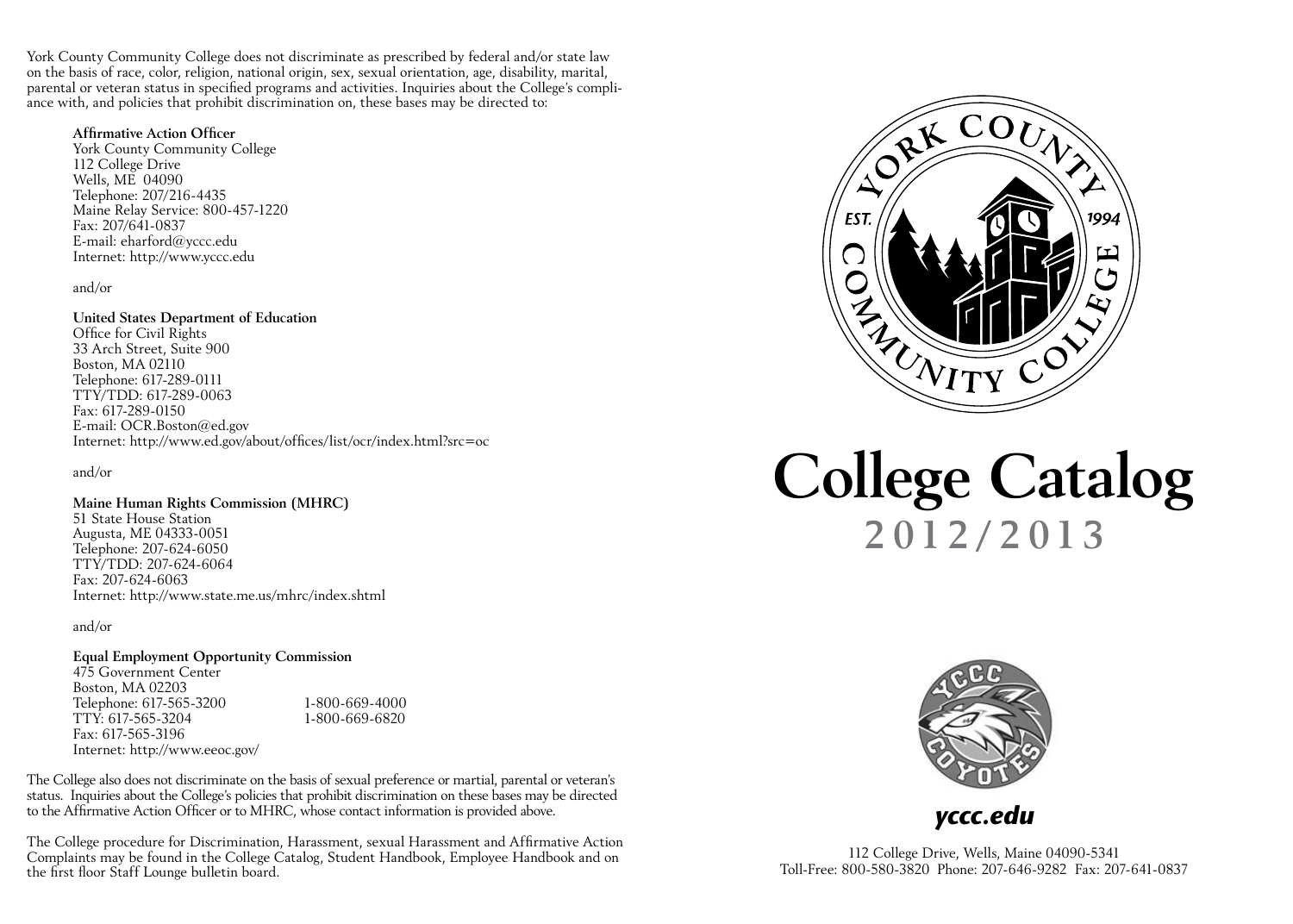# $\mathsf{contents}$

| 'UITION AND FEES |  |
|------------------|--|
|                  |  |

|                                                             |    | <b>Credit Course Tuition</b>                         | 31     |
|-------------------------------------------------------------|----|------------------------------------------------------|--------|
| Message from the President                                  | 5  | <b>Fees</b>                                          | 31     |
|                                                             |    | <b>Student Responsibilities</b>                      | 32     |
| <b>Accreditation Statement</b>                              | 5  | Billing                                              | 32     |
|                                                             |    | Installment Payment Plan                             | 32     |
| Academic Calendar                                           | 6  | Refund Policy for Credit Courses                     | 33     |
|                                                             |    | Discounts for Non-Credit Courses                     | 33     |
| <b>GENERAL INFORMATION</b>                                  |    |                                                      |        |
| Mission/Vision                                              |    | <b>REGISTRATION</b>                                  |        |
| History                                                     |    |                                                      |        |
| The Campus                                                  | 8  | Full-Time and Part-Time Student Status               | 34     |
| Statement of Core Services and Attributes                   | 8  | Course Cancellation                                  | 34     |
|                                                             | 9  | Add Period/Drop Period                               | 34     |
| Non-Discrimination Statement                                |    | Withdrawal Period                                    | 34     |
| Sexual Harassment                                           | 9  | Withdrawal Due to Military Activation                | 34     |
| Procedure for Discrimination, Harassment, Sexual Harassment |    | Appeals                                              | 34     |
| and Affirmative Action Complaints                           | 10 | Maximum Allowable Credits                            | 35     |
|                                                             |    | Prerequisites                                        | 35     |
| <b>ADMISSIONS</b>                                           |    |                                                      |        |
| Admissions Policy                                           | 15 | ACADEMIC INFORMATION AND POLICIES                    |        |
| Degree Study                                                | 15 |                                                      |        |
| Non-Degree Study                                            | 15 | <b>Grading System</b>                                | 36     |
| <b>Application Procedures</b>                               | 15 | Grade Point Average                                  | 36     |
| Transfer Students                                           | 15 | Grade Appeal                                         | 37     |
| In-State/Out-of-State Residency                             | 16 | Repeating a Course                                   | 37     |
|                                                             |    | Audit                                                | 38     |
| Home-Schooled Students                                      | 16 | Pass/No-Pass Courses                                 | 38     |
| <b>International Students</b>                               | 16 | Attendance and Absences                              | 38     |
| <b>Upon Acceptance</b>                                      | 17 | English and Math Advisement                          | $38\,$ |
| Categories of Acceptance                                    | 17 | Recommended Course/Program Sequence                  | 38     |
| AdvantageU Program                                          | 18 | Academic Honesty                                     | 38     |
| Dual Enrollment Program                                     | 18 | <b>Instructor Absences</b>                           | 39     |
| New England Regional Student Program                        | 18 | Course Waivers                                       | 39     |
| Nearer-to-Legal Residence Option                            | 18 | Transcripts                                          | 39     |
| Servicemembers Opportunity Colleges (SOC)                   | 18 | Grade Reports                                        | 39     |
| ConAP                                                       | 19 | Grade Change Policy                                  | 39     |
| Re-Admission after Leave of Absence                         | 19 | Change of Major/Program                              | 39     |
|                                                             |    | Multiple Degrees/Majors                              | 39     |
|                                                             |    | <b>Effective Catalog for Graduation Requirements</b> | 40     |
| <b>FINANCIAL AID</b>                                        |    |                                                      |        |
|                                                             |    | Curriculum Change Policy                             | 40     |
| Eligibility for Financial Aid                               | 20 | <b>Course Substitutions</b>                          | 40     |
| Determination of Financial Need                             | 20 | Commencement and Graduation Requirements             | 40     |
| Required Forms and Documents                                | 21 | Academic Standing                                    | 41     |
| Verification                                                | 21 | Academic Dismissal                                   | 41     |
| <b>Award Notification</b>                                   | 21 | Readmission After Dismissal                          | 41     |
| Types of Financial Aid                                      | 21 | Assessment of Prior Learning Options                 | 42     |
| <b>Satisfactory Academic Progress</b>                       | 25 | Academic Services                                    | 44     |
| Financial Aid Refund Policy                                 | 28 | <b>Institutional Learning Outcomes</b>               | 45     |
| Hope Scholarship/Lifetime Learning Credit                   | 30 | General Education Core Areas and Outcomes            | 46     |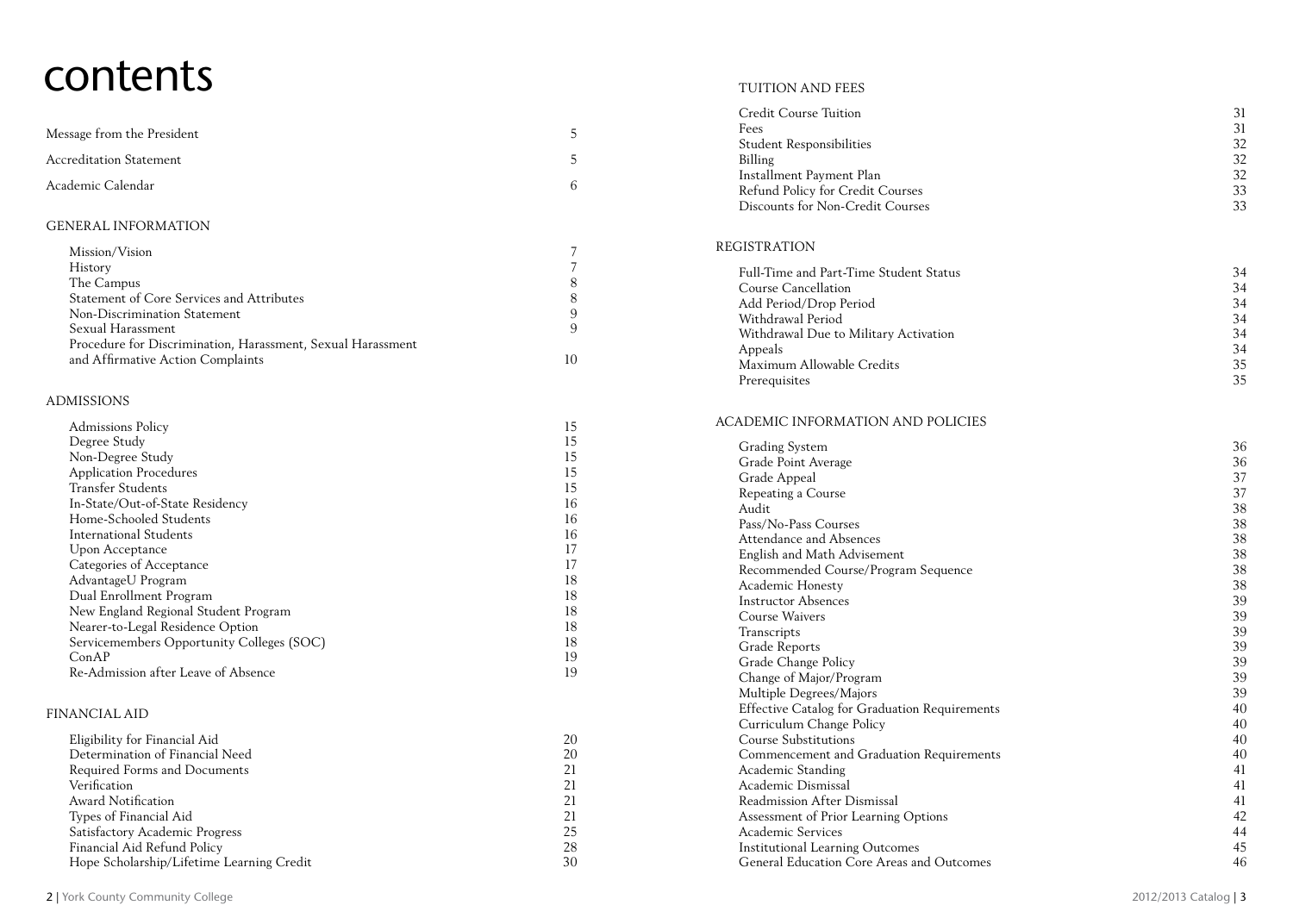#### Programs of Study

| Accounting A.A.S.                                                               | 50  |
|---------------------------------------------------------------------------------|-----|
| Architectural Design A.A.S.                                                     | 52  |
| Business Administration A.A.S.                                                  | 53  |
| Concentration: Finance                                                          | 55  |
| Career Studies A.A.S.                                                           | 57  |
| Computer Technology A.A.S.                                                      | 58  |
| Criminal Justice A.A.S.                                                         | 59  |
| Culinary Arts A.A.S.                                                            | 60  |
| Digital Media A.A.S.                                                            | 62  |
| Concentration: Animation                                                        | 63  |
| Concentration: Graphic Design                                                   | 64  |
| Early Childhood Education A.A.S.                                                | 65  |
| Education A.S.                                                                  | 66  |
| Health Information Management A.A.S.                                            | 67  |
| Health Studies A.S.                                                             | 69  |
| Liberal Studies A.A.                                                            | 71  |
| Medical Assisting A.A.S.                                                        | 72  |
| Trade and Technical Occupations A.A.S.                                          | 73  |
| <b>PARTNERSHIPS</b>                                                             |     |
| Nursing (Southern Maine Community College)                                      | 74  |
| Occupational Studies in Funeral Service (American Academy McAllister Institute) | 76  |
| CERTIFICATE PROGRAMS                                                            |     |
| Architectural Drafting and Design                                               | 77  |
| Baking and Pastry                                                               | 77  |
| Food Service Specialist                                                         | 78  |
| Program Sequencing                                                              | 79  |
| <b>Course Descriptions</b>                                                      | 99  |
| College Directories                                                             | 137 |
| <b>YCCC Foundation</b>                                                          | 137 |
| Faculty and Staff                                                               | 138 |
| Glossary of Academic Terms                                                      | 148 |
| Notes                                                                           | 151 |
|                                                                                 |     |

# welcome



Welcome to York County Community College. I believe I speak for the faculty, staff, students, and alumni when I say that YCCC is one of the most progressive, innovative and student centered community colleges in New England. We are all very proud of our facility in Wells, which was specifically designed to meet the needs of students and businesses in our region.

People go to college for a variety of reasons--to complete a degree, to enhance their skills, to gain a wider perspective of the world in which they live, or for self-fulfillment. We are certainly able to meet the wide variety of educational needs of York County and the surrounding area. As we continue to add breadth and depth to our various programs of study and add new programs we will continue to serve the comprehensive educational needs of the county.

I invite you to visit the college and explore the many possibilities we offer.

Sincerely,

#### **Dr. Charles M. Lyons**, *President*

YORK COUNTY COMMUNITY COLLEGE is accredited by the New England Association of Schools and Colleges, a non-governmental, nationally recognized organization whose affiliated institutions include elementary schools through collegiate institutions offering post-graduate instruction. Accreditation by the New England Association indicates that the college meets or exceeds criteria for the assessment of institutional quality periodically applied through a peer group review process. An accredited school or college is one which has available the necessary resources to achieve its stated purposes through appropriate educational programs, is substantially doing so, and gives reasonable evidence that it will continue to do so in the foreseeable future. Institutional integrity is also addressed through accreditation. Accreditation by the New England Association is not partial but applies to the institution as a whole. As such, it is not a guarantee of the quality of every course or program offered, or the competence of individual graduates. Rather, it provides reasonable assurance about the quality of opportunities available to students who attend the institution. Inquiries regarding the status of an institution's accreditation by the New England Association should be directed to the administrative staff of the college. Individuals may also contact the New England Association of Schools and Colleges, 209 Burlington Road, Bedford, Massachusetts 01730-1433, Tel: (781) 271-0022, Fax: (781) 271-0950.

*While every effort has been made to ensure accuracy, the college reserves the right to make changes at any time with*  respect to course offerings, degree and program requirements, services provided, cost of attendance, or any other subject<br>addressed in this publication. The Information provided in this publication is provided solely for t *reader, and the college disclaims any liability, which may otherwise be incurred. Acceptance of students into a new program, approved after publication of this catalog, will be subject to this catalog and any appropriate addendums.*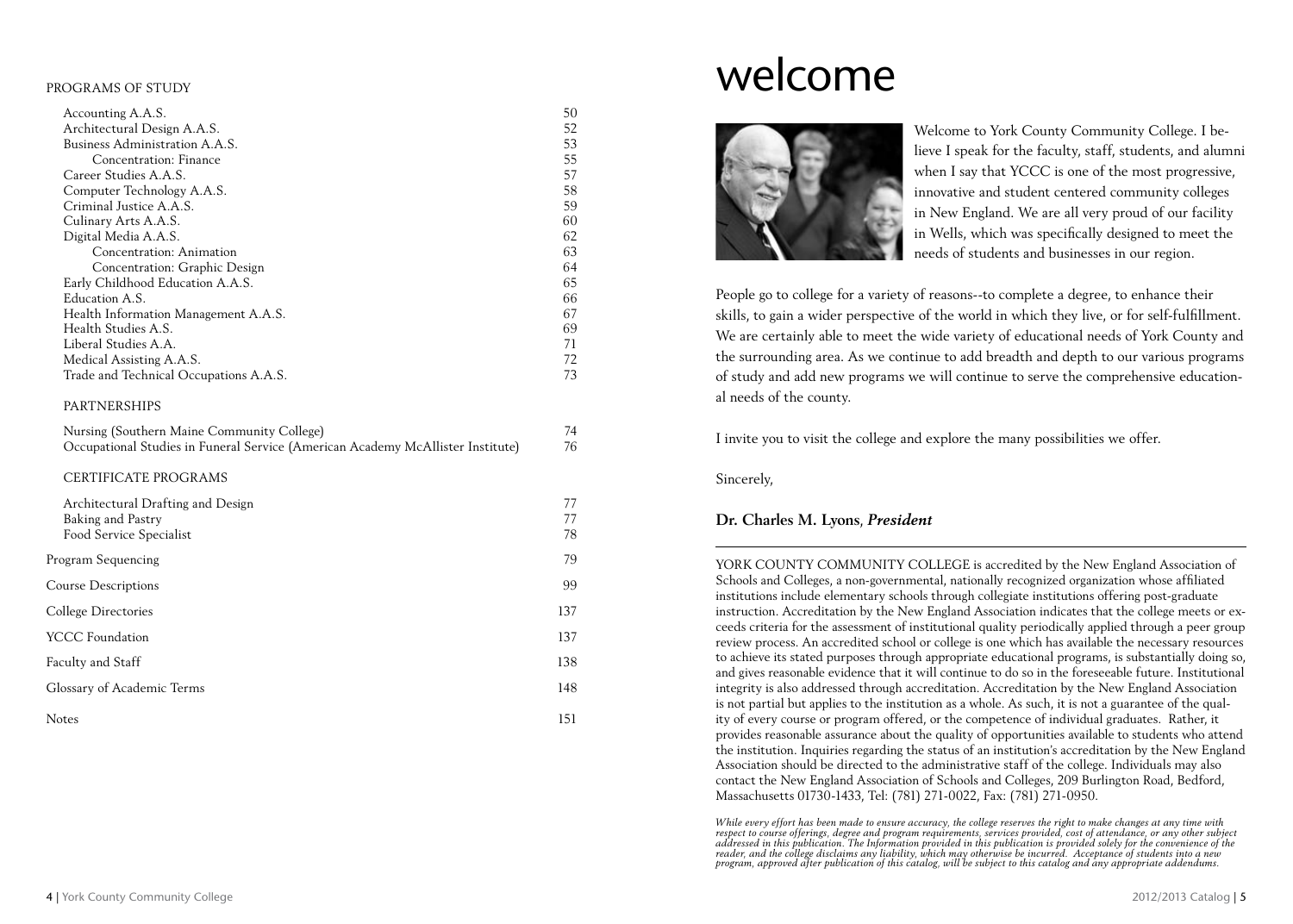# calendar

#### **Fall Semester 2012**

| September 4, 2012        | Classes begin for full semester/mini term                   |
|--------------------------|-------------------------------------------------------------|
| September 11, 2012       | Last day to add/drop classes                                |
| October 8, 2012          | Columbus Day, no classes                                    |
| <b>November 9, 2012</b>  | Last day to withdraw from full semester classes             |
| November 12, 2012        | Veteran's Day, no classes                                   |
| November 15, 2012        | Intent to Graduate Forms due to Student Affairs for 2012/13 |
|                          | graduates                                                   |
| <b>November 21, 2012</b> | Thanksgiving recess begins 5:30pm, no classes               |
| December 15, 2012        | All classes end                                             |

#### **Spring Semester 2013**

| <b>January 21, 2013</b> | Classes begin for full semester/mini term       |
|-------------------------|-------------------------------------------------|
| <b>January 29, 2013</b> | Last day to add/drop classes                    |
| February 18, 2013       | Winter break, no classes                        |
| February 23, 2013       | Winter break ends, classes resume               |
| April 5, 2013           | Last day to withdraw from full semester classes |
| April 15, 2013          | Spring break begins, no classes                 |
| April 20, 2013          | Spring break ends, classes resume               |
| May 17, 2013            | All classes end                                 |
| May 18, 2013            | Commencement, 10:00am                           |
|                         |                                                 |

#### **Summer Session 2013**

| May 28, 2013           | Classes begin for summer session          |
|------------------------|-------------------------------------------|
| May 29, 2013           | Last day to add classes                   |
| June 4, 2013           | Last day to drop classes                  |
| June 28, 2013          | Last day to withdraw from 8-week classes  |
| July 4, 2013           | Independence Day holiday, no classes      |
| July 19, 2013          | Last day to withdraw from 12-week classes |
| July 19, 2013          | 8-week classes end                        |
| <b>August 16, 2013</b> | 12-week classes end                       |

# general information

#### **Our Mission**

York County Community College provides academic, career, and transfer programs while serving to advance cultural, economic, and workforce development in York County and the state of Maine.

#### **Our Vision**

As a young, energetic, open access institution, with just over a decade of history, YCCC will provide and active and engaging learning environment that transforms lives.

#### **History**

*1991* In 1991, the 115th Maine Legislature established a commission to study the need for a technical college in York County. Subsequent studies, including one conducted in 1994 by the Department of Labor, of 4,300 employers, confirmed that industries needed a bettertrained workforce. Studies also revealed that Wells was the most central location for the main campus.

*1994* Established in 1994 by the 116th Maine Legislature, York County Community College (originally known as York County Technical College) was a grassroots initiative by a group of business leaders who identified a need for a technical college in York County, one of Maine's fastest-growing counties.

*1995* On September 5, 1995, YCTC opened its doors in a leased facility in Wells with 156 students and three associate degrees and two certificate programs. Today, the college has a growing enrollment that now exceeds 1,600 students and serves an additional 2,500 students annually through continuing education and workshops.

In December of 1995, YCTC received candidacy accreditation status from the New England Association of Schools and Colleges and in 1999 the College was awarded full accreditation status.

*1996* In February of 1996, the US Department of Education grants approval for YCTC to offer Federal Financial Aid, which makes affordable education an option for many.

In May 1996, YCTC graduated its first class with seven students receiving certificates. Now, the college has graduated over 1200 individuals in degree and certificate programs.

*1997* In February 1997, ground is broken on a permanent 51,000 square-foot building and on November 3, 1997, classes begin in the new building with over 500 students enrolled in 15 programs.

*1999* In November 1999, the College receives \$4.3 million from a bond to expand the college facilities. In October 2000, ground is broken on a 26,000 square-foot addition to its current building. In October 2001, the college officially opens its new addition to the building and expands it facility to 77,000 square-feet.

*2003* In July 2003, YCTC becomes York County Community College, as the state's technical colleges expand into true community colleges. People in Maine now have increased access to college, which improves incomes, enhances skills and strengthens Maine's economy.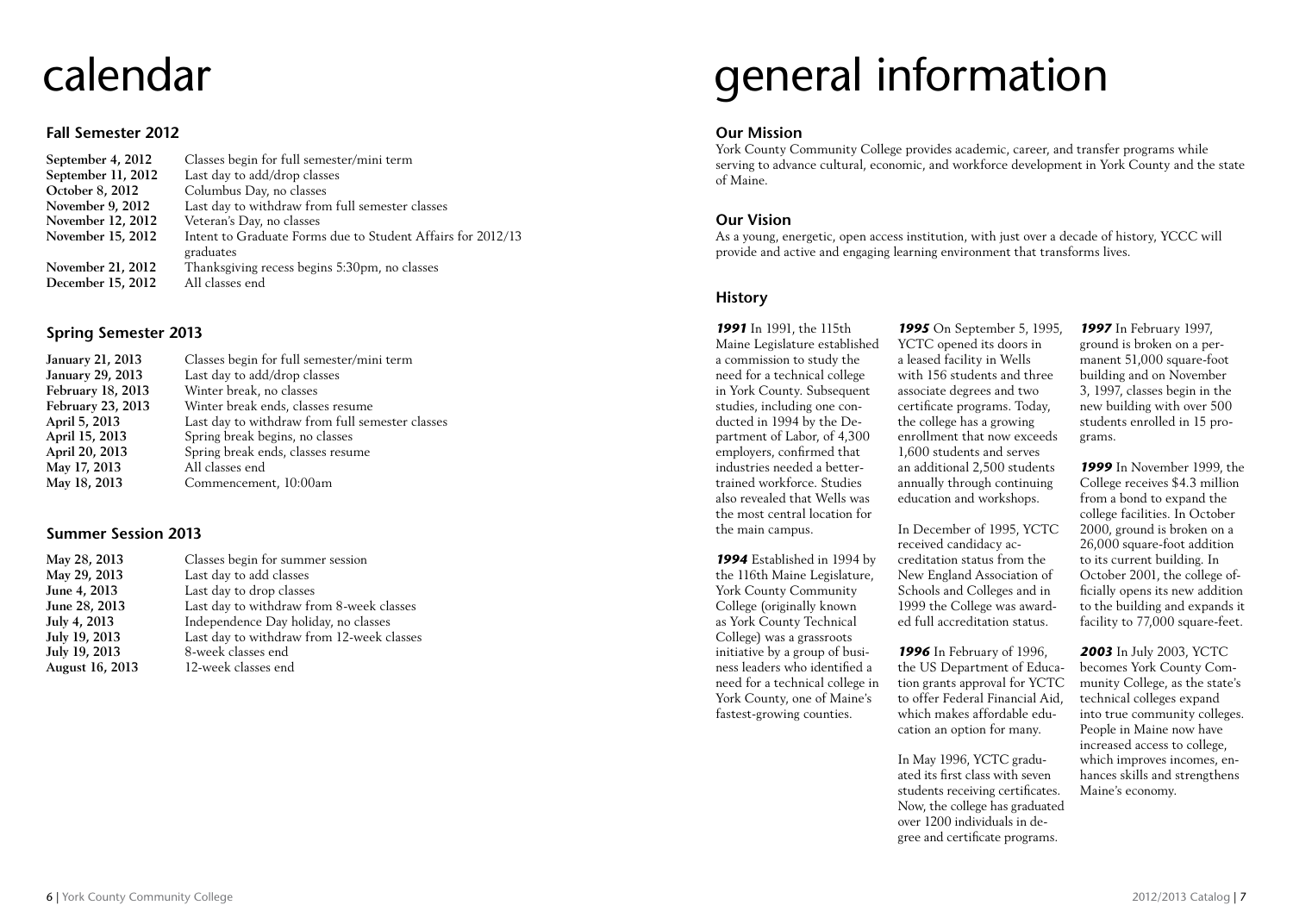## general information

## general information

### **The Campus**

YCCC is located at 112 College Drive in Wells, Maine. The two-story 77,000 square foot building sits on 84 wooded acres of land. The campus is accessible from Route 1, Route 109 and the Maine Turnpike, Exit 19. College Drive is located off of Chapel Road.

#### **Statement of Core Services and Attributes of Maine's Community Colleges**

A comprehensive community college system:

- Prepares a well-educated person, one who has the knowledge, skills and values to lead a thoughtful, creative and productive life; who seeks self-knowledge and understanding of others and the world; is a lifelong learner; is actively engaged in the community and civic life; and shows tolerance and respect for cultural, ethnic and intellectual diversity;
- Awards associate degrees, certificates and diplomas;
- Offers programs that prepare students for occupations with career progression and/or transfer opportunities for the baccalaureate level;
- Offers liberal arts transfer programs, providing the core liberal arts foundation required for most baccalaureate programs and associate degree career programs;
- Focuses primarily on regional needs, with a commitment to serving and supporting its local communities;
- Offers business & industry training and services, providing customized training and upgrading, at a place and time convenient for employees and employers;
- Is low cost, to assure broad access to college;
- Is easily accessible to a diverse population, offering onsite and off-site day, evening and weekend courses with significant opportunity to pursue a degree part time;
- Provides access to students who can benefit from its educational offerings through modified open admission policies. Applicants must possess a high school diploma or GED and meet program of study prerequisite requirements;
- Provides effective student support services such as academic assessment, counseling, remediation, and career placement;
- Provides opportunities for lifelong learning to support professional and personal growth, through a diverse array of credit and noncredit courses, workshops and seminars;
- Actively pursues a diverse learning community in which cultural, ethnic and intellectual diversity are respected and embraced;
- Provides a learner-centered environment, in which teaching and learning are the primary focus of the institution;
- Is a partner and facilitator in regional economic development, providing training to support the creation of high wage, high-skill jobs in new and established industries;
- Develops students with awareness of global issues;
- Offers co-curricular opportunities, including clubs, student activities, sports and leadership opportunities;
- Is committed to community building, serving as facilitator/community resource for bringing people and groups with a common interest together to address local issues;
- Serves as a resource for the college and the public, offering cultural and special events; and
- Partners with other local and state providers in workforce development.

## **Non-Discrimination, Equal Opportunity and Affirmative Action Statement**

 The Maine Community College System provides equal opportunity regardless of race, creed, color, national origin, religion, sex, sexual orientation, age or veteran status pursuant to Titles VI and VII of the Civil Rights Act of 1964; Title IX of the Educational Amendments of 1972; Executive Order 11246 as amended by Executive Order 11375; the Age Discrimination in Employment Act of 1975; the Vietnam Era Veterans Readjustment Assistance Act of 1974; the Immigration Reform and Control Act of 1986; and the Maine Human Rights Act (5 M.R.S.A., §4551, et. seq.). In addition, pursuant to the Rehabilitation Act of 1973, the Americans with Disabilities Act of 1990 and the Maine Human Rights Act, the Maine Community College System does not discriminate on the basis of disability in its programs and activities. This policy affects employment policies and actions, as well as the delivery of educational services, at all levels and facilities of the Maine Community College System.

Further, the Maine Community College System objective of equal opportunity will be met by taking affirmative action, i.e., making goal-oriented efforts to increase the numbers of women and minority groups in positions where their representation has been less than proportionate to their availability.

### **Sexual Harassment**

Sexual harassment of employees or students is a violation of state and federal law and a violation of this policy. Any employee or student who violates this policy or those laws will be subject to disciplinary action.

Sexual advances, requests for sexual favors, and other verbal or physical conduct of a sexual nature constitute sexual harassment when:

- 1. Submission to such conduct is made either explicitly or implicitly as a term or condition of an individual's employment or educational benefits;
- 2. Submission to or rejection of such conduct by an individual is used as the basis for academic or employment decisions affecting that individual; or
- 3. Such conduct has the purpose or effect of substantially interfering with an individual's academic or work performance or creating an intimidating, hostile or offensive employment, educational or living environment; and
- 4. A person of reasonable sensibilities would clearly have understood that the behavior or conduct was unwelcome, harmful or offensive.

It is the policy of the Maine Community College System to provide fair and impartial investigations that will protect the rights of the person(s) filing sexual harassment complaints, the person(s) complained against, and the Maine Community College System as a whole. College presidents are directed to take appropriate steps to distribute this policy statement and to inform students and employees of procedures for making complaints.

Individuals who believe that they have been victims of sexual harassment or have been accused of sexual harassment must contact their institution's Affirmative Action Officer for information on their college's sexual harassment guidance procedure. Additionally, these individuals may also file a sexual harassment complaint with the Maine Human Rights Commission within six months of the alleged incident. Further information is available from the Maine Human Rights Commission at State House Station 51, Augusta, Maine 04333, (207) 287-2326, and/or from the United States Department of Education, Office for Civil Rights, 33 Arch Street, Suite 900, Boston, Massachusetts 02110, tel. 617-289-0111, TTY/TTD 617-289-0063, and fax 617-289-0150.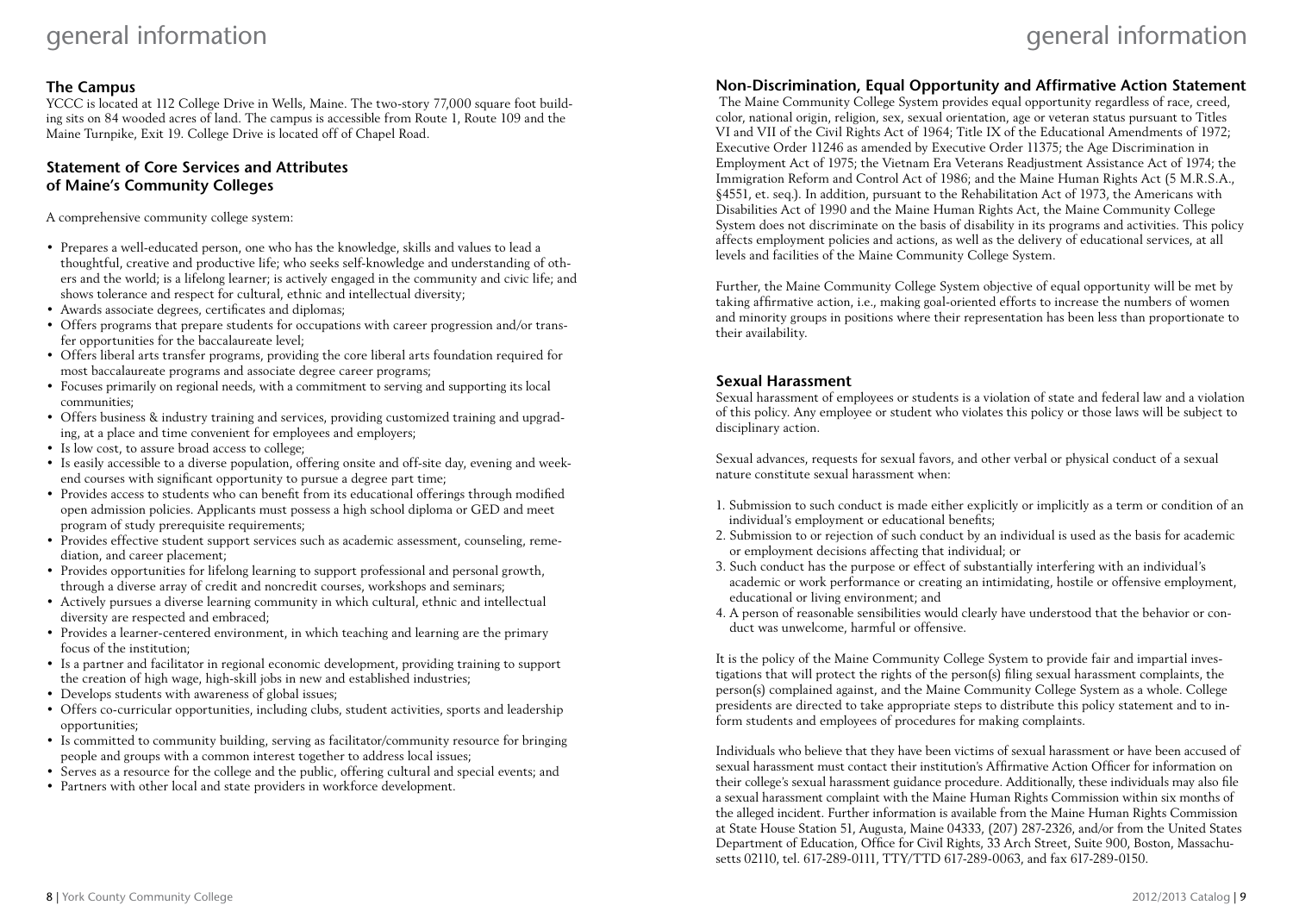## general information general information

### **Procedure for Discrimination, Harassment, Sexual Harassment and Affirmative Action Complaints**

#### **I. Introduction**

Harassment, including sexual harassment, (hereinafter collectively called "harassment") and discrimination (including retaliation, intimidation and coercion) on the basis of race, color, national origin, age, ancestry, sex, religion, veteran status, sexual orientation, familial status and disability (hereinafter called "discrimination") are a violation of certain federal and/ or state laws, as well as certain Maine Community College System ("MCCS") and College policies. In addition, federal and/or state law require in some, and permit in other, instances the MCCS and Colleges to engage in affirmative action in its educational and employment activities.

This document establishes the Procedure for each College in receiving and investigating complaints brought by a student, employee, applicant or any other person (hereinafter the "complainant") that allege harassment or discrimination by a College student, employee, contractor or other agent (hereinafter the "respondent"). This Procedure also applies to complaints regarding the College's use of affirmative action which, for purposes of this Procedure, shall be processed in the same manner as a complaint alleging discrimination.

#### **II. Publication of this Procedure**

This Procedure must be available to all employees in a location clearly designated by the College; included in the College's Student handbook; and posted on each College's Website. Notice of the College's non-discrimination statement and contact information of the College's Non-Discrimination/Affirmative Action Officer (ND/AA Officer) and ADA compliance officers must also be posted in conspicuous locations on campus.

#### **III. Reporting Discrimination and/or Harassment**

#### **A. Where to Report**

Any person who believes that he or she has been discriminated against or harassed ("complainant") must make a timely report to the College's ND/AA Officer as set forth herein. If the ND/AA Officer is the person alleged to have discriminated against or harassed, the complainant should report the complaint to the College President. The College President will then assign a person other than the ND/AA Officer to investigate the complaint. If the College President is the person alleged to have discriminated against or harassed, the role of the College President in this Procedure will be executed by the MCCS Director of Human Resources, who may be contacted at 323 State Street, Augusta, Maine, 04330; ph: 207-629- 4000, or that Director's designee.

#### B. **When to Report**

A complainant should report their complaint as soon as possible after the first date of the alleged discrimination or harassment, and must report, if at all, not later than 180 calendar days after the last date of the alleged discrimination or harassment.

#### **C. How to Report**

 A complaint may be made orally or in writing, and it must be particular. It must disclose the identity of the person(s) alleged to have engaged in discrimination or harassment ("respondent"), and the location(s), date(s) and description of the alleged acts. If a complainant discusses a complaint with an employee of the College, that employee should promptly refer the complainant to the ND/AA Officer and inform that Officer of that employee's knowledge of that complaint.

The College cannot take complaints "off the record." Once the College receives such information, it has a duty to investigate and possibly take action even if, at the time of the complaint, the complainant does not want the College to do either. Unless the complainant signs a written statement specifying withdrawal of the complaint, the complainant may not be deemed to have withdrawn her or his complaint.

A report filed under this Procedure will not be deemed to be a "grievance" under any applicable collective bargaining agreement. If a complainant seeks to file a collective bargainingbased grievance, the complainant must do so in addition to complying with this Procedure.

#### **D. Disability Accommodation Complaints**

A person whose discrimination complaint relates to a disability accommodation must first comply with the College's ADA or Disability Services policy and procedure, and present any such concerns to the College's ADA or Disability Coordinator prior to reporting a complaint to the ND/AA Officer.

#### **IV. Investigation of Complaints**

The following procedures apply to the investigation of discrimination and harassment complaints. In some instances, the College President or MCCS Director of Human Resources may authorize a qualified person other than the ND/AA Officer to conduct the investigation and/or act upon its findings, which person shall then assume the ND/AA's duties as designated.

#### A. **Informal Procedure**

The ND/AA Officer will attempt to resolve a complaint of discrimination or harassment as informally as possible by seeking information and cooperation from both the complainant and respondent. If the parties agree to use this Informal Procedure, such Procedure will be completed within 20 working days of the ND/AA Officer's receipt of the complaint. This timeframe may be extended by the ND/AA Officer as the Officer deems reasonably necessary, provided that any such extension does not impose undue delay, and provided further that the ND/AA Officer documents the dates of, and reasons for, each delay.

If either the complainant or respondent declines to use the Informal Procedure, or such Informal Procedure is not otherwise successful, the ND/AA Officer will use the following Formal Procedure.

#### B. **Formal Procedure**

The Formal Procedure, if used, will be completed within 60 calendar days of the ND/AA Officer receipt of a complaint under this Procedure.

#### **1. Within 10 working days of receiving the complaint, the ND/AA Officer will:**

- a. meet with the complainant to discuss the complaint;
- b. provide to the respondent that notice of the complaint as may be required by either the Student Code of Conduct or the collective bargaining agreement;
- c. begin to collect evidence and arrange interviews of witnesses; and
- d. interview the respondent.

#### **2. Within 5 working days of completing the investigation:**

An investigation is complete when the pertinent supervisor (e.g., Dean of Students, College President) and ND/AA Officer determine that no additional fact finding is required. Within 5 working days of completing the investigation, the College will decide upon its response to the complaint and so inform the complainant and respondent of the nature of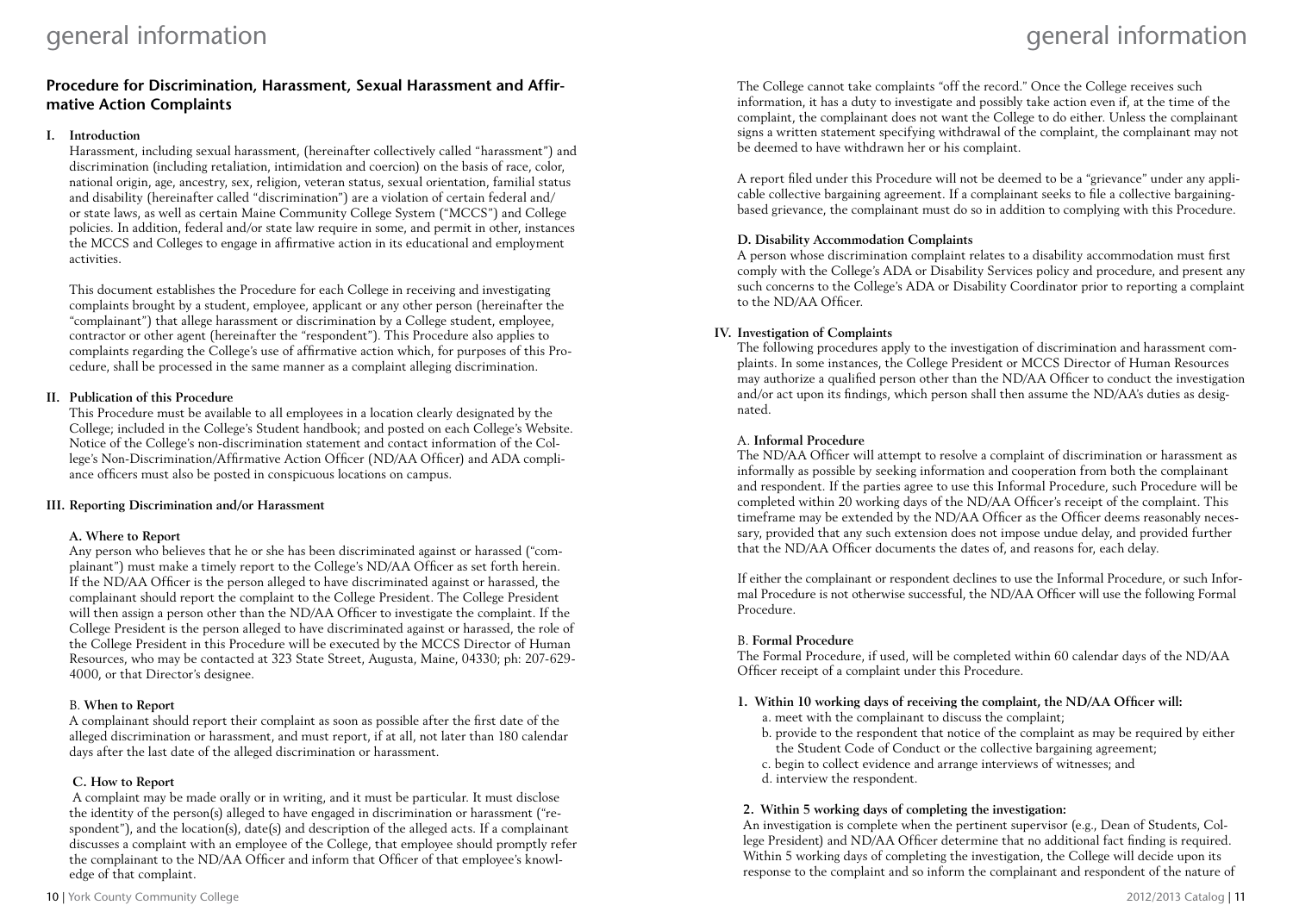that response. Personnel privacy obligations may prevent the College from disclosing to the complainant the details of the specific action that the College will take.

#### **3. Extension and Coordination of Above Timeframes:**

The timeframes specified above may be extended by the ND/AA Officer as the Officer deems reasonably necessary, provided that any such extension does not impose undue delay, and provided further that the ND/AA Officer documents the dates of, and reasons for, each delay.

In addition, this Formal Procedure must be applied as consistently as possible with the related procedures set forth in the MCCS Student Code of Conduct and MCCS collective bargaining agreements. When a timeframe specified in this Formal Procedure conflicts with a specific timeframe set forth in the Student Code of Conduct or collective bargaining agreement, the timeframe in the Code and agreements shall control, provided that such control shall not unduly delay the completion of the College's investigation under this Procedure.

#### **C. Interim Steps**

While a complaint is under review, the ND/AA Officer may recommend to the appropriate supervising authority at the College that such authority take, consistent with the applicable procedures and standards set forth in the College's Student Code of Conduct and/or any employment policy or agreement, any appropriate or necessary interim action such as removing the complainant from contact with the respondent.

#### **D. Limit on Confidentiality**

The College may need, as part of its investigation, to disclose the complainant's name, statements and allegations to certain relevant other persons, including the alleged discriminator or harasser.

#### **V. Action Upon Findings from the Investigation**

If the College determines that it will take disciplinary or other responsive action as a result of its investigation, that action will be taken without undue delay as follows.

- **Action Against a Student** To implement discipline or other action in response to complaints against a student, the college will use the MCCS Student Code of Conduct.
- **Action Against an Employee** To implement discipline or other action in response to complaints against an employee, the College will use the applicable collective bargaining agreement or other pertinent employment policy.
- **Action Against Others** To implement discipline or other action in response to complaints against a contractor or other party, the College will consult with the College President.
- **Action to Address Disability Accommodations** To address the College's provision of disability accommodation, the College will follow its pertinent ADA or Disability Services protocol.

#### **VI. Appeals of College Response to Complaint**

Any appeals from action taken under Section V above shall be taken pursuant to the applicable Code, collective bargaining agreement or employment policy. Only if those sources do not provide an appeal process to an affected party, then the following appeal process shall apply.

Within 10 working days of receiving the report of the investigation, a party to the complaint who is aggrieved by the decision may appeal ("appellant") to the College President (or to the MCCS Director of Human Resources if the College President is the respondent to the

complaint). Within 10 working days of receipt of the appeal, the College President will meet with the appellant to discuss the appeal. Within 10 working days after the meeting, the College President will inform the appellant and other party(s) to the complaint of the College President's decision on the appeal. Such timeframes may be extended by the College President as the President deems reasonably necessary, provided any such extension does not impose undue delay, and provided further that the College President documents the dates of, and reasons for, each delay.

#### **VII. External Complaint Procedures**

In addition to, or in place of, filing a complaint through this Procedure, a complainant has the right to file a private lawsuit or a complaint with outside agencies. For example, a complaint alleging discrimination in the College's education programs and/or activities under Title VI of the Civil Rights Act of 1964 (race, color, national origin), the Age Discrimination Act of 1975 (age), Title IX of the Education Amendments of 1972 (sex), Section 504 of the Rehabilitation Act of 1973 (disability), and/or Title II of the Americans with Disabilities Act of 1990 (disability) may be filed with the United States Department of Education, Office for Civil Rights, 33 Arch Street, Suite 900, Boston, MA 02110, telephone 617.289.0111, TTY/ TDD 617.289.0063, fax 617.289.0150, e-mail OCR.Boston@ed.gov, internet http://www. ed.gov/about/offices/list/ocr/index.html?src=oc. The Federal government agency that has the responsibility for enforcing anti-discrimination laws in regard to employment is the United States Equal Employment Opportunity Commission, which may be contacted at 475 Government Center, Boston, MA 02203, telephone 617.565.3200 or 1.800.669.4000, TTY 617.565.3204 or 1.800.669.6820, fax 617.565.3196, internet http://www.eeoc.gov/.

The State agency in Maine that has the responsibility for enforcing anti-discrimination laws is the Maine Human Rights Commission, which may be contacted at 51 State House Station, Augusta, ME 04333-0051, telephone 207.624.6050, TTY/TDD 207.624.6064, fax 207.624.6063, internet http://www.state.me.us/mhrc/index.shtml.

#### **VIII. Retaliation, Intimidation and Coercion**

Retaliation, intimidation and/or coercion against any person who in good faith either files a discrimination or harassment complaint or otherwise participates in the complaint process is a violation of law and MCCS policy. Complaints alleging retaliation of any kind shall be reported immediately to the ND/AA Officer as set forth in Section III of this Procedure.

#### **IX. Other Provisions**

- **Communication with Disabled Person**s In implementing this Procedure, the College must communicate with a complainant who has a disability in a format accessible to the complainant.
- **Record Retention** Unless otherwise directed by the MCCS Human Resources Director or MCCS General Counsel, the AA/ND College will retain a record of all information, complaints, decisions, appeals and responses handled under this Procedure for at least three (3) years.
- **Interpretation of this Procedure** This Procedure intends to make as clear and consistent as practical the College's best practices in complying with state and federal laws. This Procedure is not intended, and shall not be construed, to create or expand substantive or procedural rights under any law.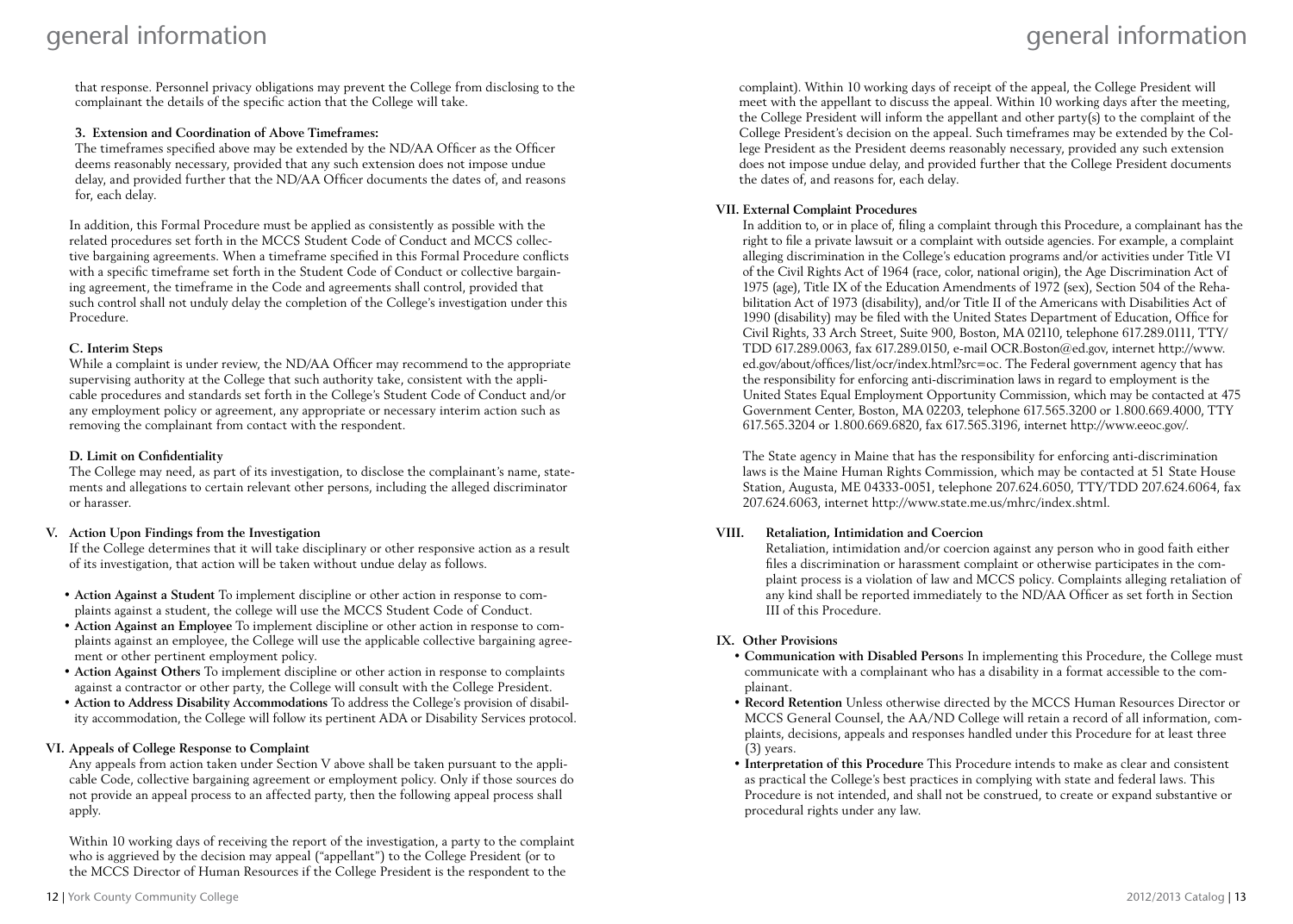## general information

REFERENCES: MCCS Policies 201 and 202 LIST OF RESPONSIBLE INDIVIDUALS FOR ACADEMIC YEAR 2012-2013

- **College President** Charles Lyons, President, 207-216-4311, clyons@yccc.edu
- **Affirmative Action Officer** Ellen R. Harford, Human Resource & Benefits Manager, 207-216-4435, eharford@yccc.edu
- **Gender Equity Coordinator** Ellen R. Harford, Human Resource & Benefits Manager, 207-216-4435, eharford@yccc.edu
- **Student Disciplinary Officer** Corinne Kowpak, Dean of Students, 207-216-4399, ckowpak@yccc.edu
- **ADA Compliance Coordinators** Employees Paula Gagnon, Vice-President/Academic Dean, 207-216-4318, pgagnon@yccc.edu; and STUDENTS Corinne Kowpak, Dean of Students, 207-216-4399, ckowpak@yccc.edu
- **Affirmative Action Committee Members** Corinne Kowpak, Dean of Students, 207- 216-4399, ckowpak@yccc.edu; Ellen R. Harford, Human Resource & Benefits Manager, 207-216-4435, eharford@yccc.edu; Nancy A. Drouin, Dean of Finance & Administration, 207-216-4434, ndrouin@yccc.edu
- **MCCS Human Resources Director** Kimberly Ehrlich, Director of Human Resources, 207-629-4009, kehrlich@mccs.me.edu
- **MCCS General Counsel** Derek Langhauser, MCCS Legal Council, 207-767-0116, dlanghauser@mccs.me.edu

# admissions

#### **Admissions Policy**

YCCC is a modified open admissions institution, and maintains a "rolling admissions" policy. This rolling admissions policy allows candidates to apply and be considered for acceptance for the Fall, Spring, or Summer semester. These semester class starts allow students to register for classes at various times of the year. However, applicants are advised to apply early because of competition for programs, and in order to ensure sufficient time to apply for federal/state financial aid and college/private scholarships.

#### **Degree Study**

YCCC requires that applicants, in order to be accepted into any of its degree or certificate programs, have earned a high school diploma or a state high school equivalency diploma (GED), or be on track to graduate prior to the semester start date. Applicants for admission to YCCC may receive guidance and assistance by calling the Admissions Office. The Admissions Office is available to help applicants learn more about YCCC. To arrange an interview, campus tour, or to find out dates for Admissions & Financial Aid Workshops and open houses, contact the Admissions Office or visit the College's website.

#### **Non-Degree Study**

Individuals interested in pursuing a credit course(s) without formal acceptance to the College may register without application, as long as they can provide evidence of their ability to perform work at the level required for the course. This proof may be in the form of (1) a high school diploma, (2) a high school equivalency diploma (GED), (3) previous college credit that shows proof of prerequisite for the course, or (4) other evidence determined to be acceptable by a Department Chair or Assistant Academic Dean.

#### **Application Procedures**

Applications for admission may be submitted beginning one year prior to the start date of the semester. An applicant's file will be reviewed for acceptance immediately upon receipt of the following application materials:

- A completed free online application form can be found on the Admissions section of the www.yccc.edu home page.
- Each prospective student is required to meet with a YCCC Admissions staff member to learn about their choice of major prior to enrollment.
- Official high school transcript showing graduation and stamped with the official high school seal must be sent to YCCC directly by the high school or hand-delivered in a sealed envelope. Current high school students can be granted "pending acceptance" status with an unofficial transcript sent prior to graduation.
- Official GED scores, or a state high school equivalency diploma, if applicable, sent from the awarding institution directly to the Admissions Office.
- Official transcript(s) from any college(s) attended, sent by the college(s) directly to the Admissions Office will be reviewed for transfer credit upon an applicant's acceptance.

#### **Transfer Students**

Students who wish to transfer credits from another college or university must meet all of the admissions requirements as outlined above in the section "Application Procedures."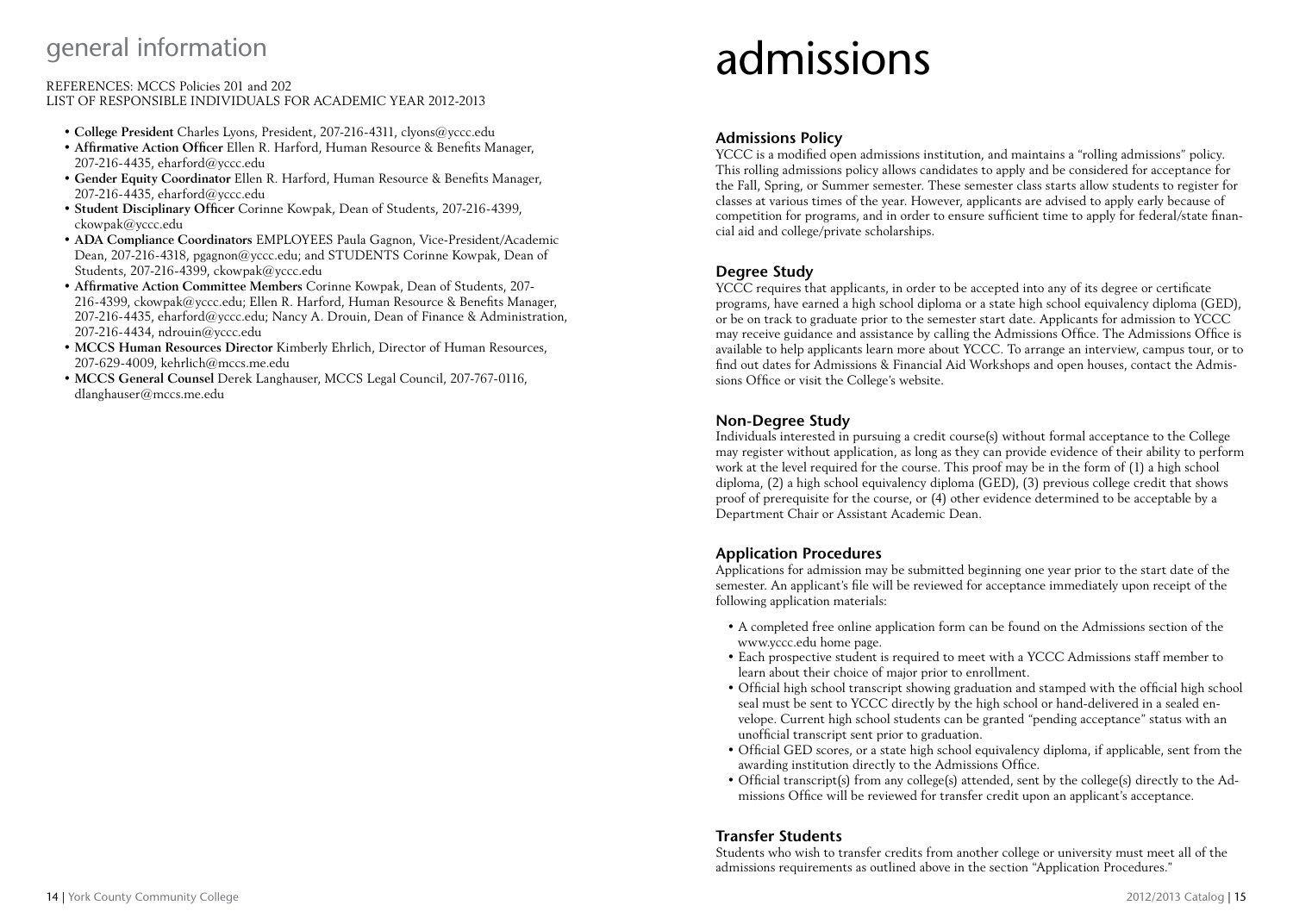#### **In-State/Out-of-State Residency**

At the time of their admission to YCCC, students receive either resident or non-resident status. There are several factors that will be considered in determining residency for in-state tuition purposes. Students without Maine residency status will be charged out-of-state tuition. No one factor can be used to establish domicile; rather, all factors and circumstances must be considered on a case-by-case basis.

No students, once having registered as non-resident students, are eligible for resident classification unless they have been living in the state for at least one year immediately prior to registration. If students are enrolled full-time, the College will assume that they are in Maine for educational purposes and that they are not in Maine as permanent residents. The burden of proof thus remains with students. The domicile of students who are claimed as dependents for tax purposes follows that of the parents or legal guardians. Non-resident students who marry residents and claim the establishment of a permanent residence in Maine will be considered residents for the next registration period. In general, members of the Armed Forces and their dependents are considered residents during their period of active duty, if residing in Maine.

#### **Home-Schooled Students**

YCCC welcomes applications from students who have been schooled in the home. All applications from home-schooled students will be evaluated once the Admissions Office has received the following:

- Completed free online application.
- A certified transcript documenting the completion of the student's home-schooled program, provided by one of Maine's certifying organizations:
- -North Atlantic Regional School, 800-869-2051, www.narsonline.com
- -Royal Academy, 207-657-2800, www.homeeducator.com/HEFS/royalacademy.htm -The New School, 207-985-3745, Kennebunk, ME, OR

Official GED scores sent directly to the Admissions Office from the awarding institution, OR a parental home-school transcript accompanied by SAT or ACT test scores.

• Official transcript(s) from any college attended, sent directly to the Admissions Office.

NOTE: Students who provide a certified transcript vs. a high school diploma or GED must also meet federal Ability to Benefit standards on the college's placement assessment test in order to receive federal financial aid. Please contact the College's Director of Admissions or Director of Financial Aid for more details.

#### **International Students**

YCCC welcomes applications from students who have citizenship outside the United States. Accepted students will attend YCCC on a F-1 student visa and must study full-time in their degree program. All applications from international students will be evaluated once the Admissions Office has received the following:

- Completed free online application form.
- An official, (certified English translation, if applicable) transcript documenting the completion of the student's secondary level education program.
- For prospective students with a native language other than English: results of the Test of English as a Foreign Language (TOEFL) which are not more than two years old, administered by the Educational Testing Service. Necessary scores for admission are 173 or more on the computerbased TOEFL exam, or 500 or more on the paper-based TOEFL exam. For information on dates and locations for the test, call/write/visit TOEFL at: Box 899, Princeton, NJ 08540, online at www.toefl.org, or call: 609-921-9000.

• Official transcript(s) from any college(s) attended, sent by the college directly to the Admissions Office. An international student's Certificate of Eligibility Form I- 20 will be provided by YCCC upon acceptance and receipt of the Foreign Student Certification of Finances Forms (provided by the college, and available on the college's website), verifying support from personal, family, or other financial funds.

International students use the I-20 form to apply to Immigration and Naturalization Services (INS) for a F-1 student visa. Verification of financial ability to cover the student's educational/ living/travel expenses for the 2012-2013 academic year will be a minimum of \$14,000 U.S. dollars. International students who need to have a foreign high school or college transcript translated and certified may contact World Education Services at www.wes.org or Center for Educational Documentation at www.cedevaluations.com.

#### **Upon Acceptance**

Upon acceptance, new students will be asked to submit the following:

- YCCC Placement Assessment results (applicants will contact the Admissions office to schedule an assessment date to take the Accuplacer upon acceptance), OR
- Scholastic Aptitude Test (SAT) scores or American College Testing(ACT) scores, not more than five years old for English or three years old for Math, sent directly from Educational Testing Service or the high school to the Admissions Office. SATs or ACTs are not required, but applicants are encouraged to submit them, especially if their educational goals may include transferring to a four-year institution after YCCC. (SAT, ACT or Accuplacer scores will be used for appropriate course placement in a student's first semester schedule.) SAT Math score of 525 and SAT Reading score of 550 will waive the placement test requirement. ACT scores of 22 in Math and English will also waive the placement test. The first Accuplacer placement test is free. A 2nd placement test is allowed for a \$5 fee per section.

NOTE: Placement test results may result in a recommendation that the student pursues some remedial course work at YCCC and/or his/her local adult education center. -OR-

- Documentation of prior success (grade of C or better) in a college-level English or math course at a 100 level or higher, taken at an accredited institution. Please note that if a student's college math credits are over 3 years old, the transfer credits will be accepted, but the student will be required to take the math portion of the Accuplacer placement test if further math courses are required in his or her major. The college needs to verify the student's math skills are current for the required class. -AND-
- Students must complete a YCCC Health History Form to provide appropriate documentation of immunization history. Maine State Law requires YCCC to certify that all formally accepted students, born after 1956 have been immunized against measles, mumps, rubella, and diphtheria/tetanus. Additionally, a purified protein derivative (PPD) vaccine is required for students enrolled in the Culinary Arts and Food Service Specialist programs. Students with questions about their immunization history should contact the Dean of Students.
- Final acceptance for high school seniors is contingent upon satisfactory completion of high school courses or any other current program of study. Students must submit a final high school transcript with date of graduation to the Admissions Office as soon as possible after graduation from high school.
- If applicable, students with a documented learning or physical disability must register with the College's Disabilities Coordinator in the Student Services Office, in order to discuss potential accommodations.

#### **Categories of Acceptance**

• *Acceptance:* Applicant has met the entrance requirements and has been approved for acceptance into a program of study.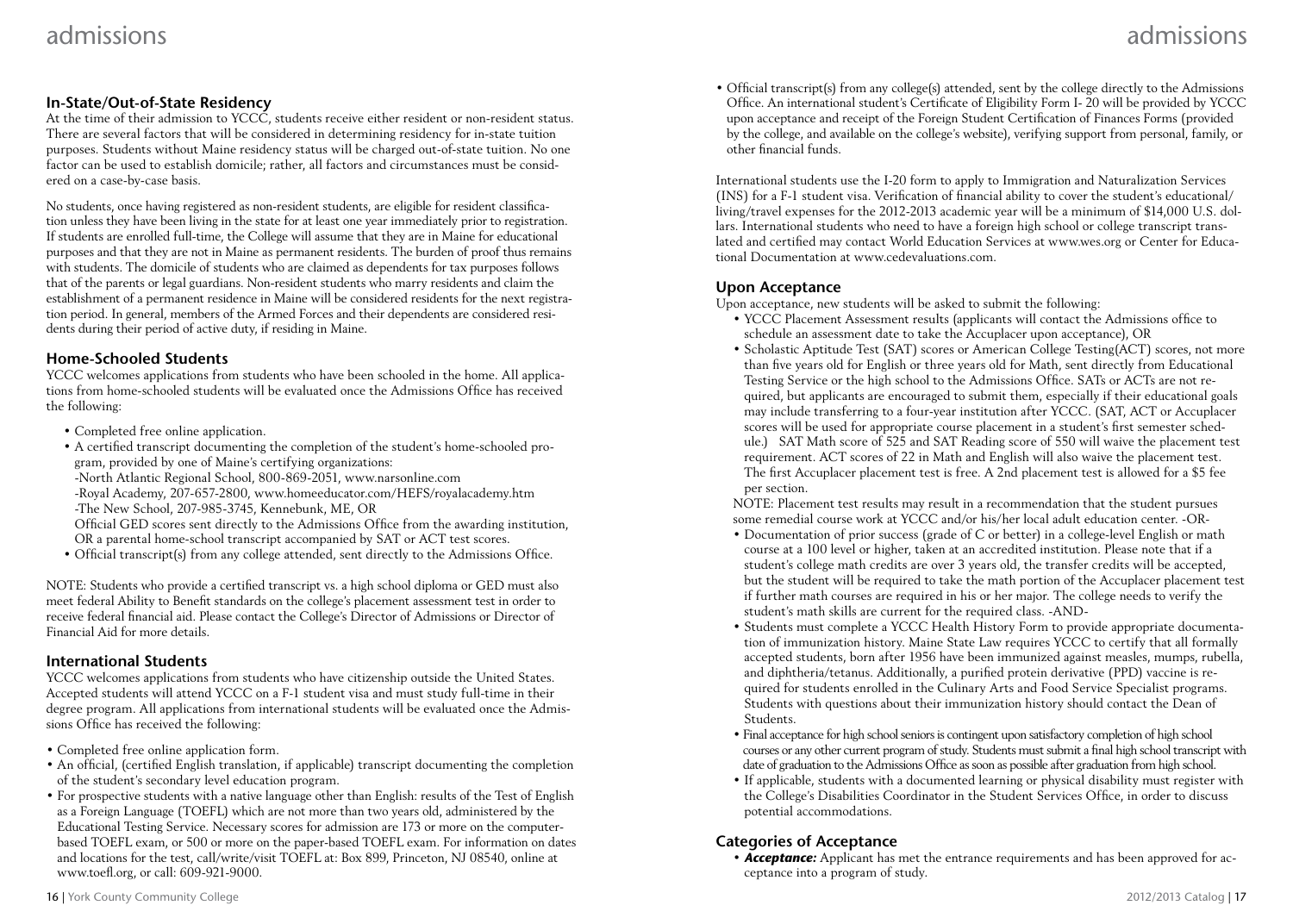## admissions

• *Pending:* Applicant is admitted pending the receipt of official documentation (i.e. final high school transcript, GED, documentation of registered apprenticeship, etc.).

### **AdvantageU Program for Liberal Studies, Associate in Arts**

AdvantageU is a partnership between the University of Maine System and the Maine Community College System. Students in the Associates of Arts degree in Liberal Studies at York County Community College who register for the program, complete their degree, and meet all of program the requirements receive guaranteed admission as a junior at the Maine public University of their choice. Additional benefits of the program include a waived application fee and early dual advising. AdvantageU does not guarantee admission into a particular degree program. Each program and university has a minimum GPA and may have enrollment caps for particular programs. Please work closely, and early, with your advisor to make sure you are meeting the requirements for the baccalaureate degree program you choose. For more information, please visit www.yccc.edu.

### **Dual Enrollment Program**

The Dual Enrollment Program provides high school and homeschooled juniors and seniors an opportunity to get a head start on college by earning high school and college credit concurrently. To apply for the program, students must complete a dual enrollment application packet available from YCCC's Dual Enrollment Coordinator or their high school guidance department. Completed applications are returned to students' high school guidance counselor and the student is required to arrange an appointment with YCCC's Dual Enrollment Coordinator.

#### **New England Regional Student Program**

YCCC is a participating college in the New England Board of Higher Education's Regional Student Program (RSP). As such, RSP participants will be charged a tuition rate of 150 percent of the in-state tuition rate when the RSP participant pursues a degree program not offered by their home-state public institutions of higher education. RSP status will be given to students who meet all of the following requirements:

- New England Residency;
- Enrolled as a certificate or degree student;
- Enrolled in an RSP-approved major for the particular academic year that is listed in the current APPLE BOOK put out annually by the New England Board of Higher Education's Regional Student Program. Visit www.nebhe.org/tuitionbreak for more information.

### **Nearer-to-Legal Residence Option**

When a degree program is offered through the RSP at both an in state and an out-of-state institution, and the out-of-state institution is nearer to the student's legal residence, then that student may apply for RSP status at the out-of-state institution. Students wishing to apply under the RSP program must contact the Admissions office under the New England Regional Student Program and must declare an RSP program as their intended major. A student who lives closer to an out-of-state college than an in-state college offering the same program is eligible for the RSP tuition break in some cases. Contact the Admissions office to find out if a major is eligible.

### **Servicemembers Opportunity Colleges (SOC)**

YCCC is an institutional member of Servicemembers Opportunity Colleges (SOC), a group of over 1350 colleges and universities providing voluntary postsecondary education to members of the military and veterans throughout the world. As an SOC member, YCCC recognizes the unique nature of the military lifestyle and is committed to easing the transfer of relevant course credits, providing flexible academic residency requirements, and crediting learning from appropriate military training and experiences.

#### **ConAP**

YCCC is also a ConAP college. ConAP is a joint program of the Army, Servicemembers Opportunity Colleges and over 1,400 participating colleges to admit new soldiers to college at the time of enlistment. Army and Army Reserve recruiters refer new soldiers to participating ConAP colleges in their home areas. Colleges admit eligible soldiers, and defer enrollment until completion of active military service, or active duty training for Reserve soldiers.

### **Re-Admission after Leave of Absence**

Students (who have formerly been accepted) who have not been enrolled in courses at YCCC for one year or more must request readmission. The catalog in effect at the time of readmission will be used to determine program requirements. Students shall be subject to all rules and regulations effective at YCCC at the time of, or subsequent to, readmission.

Students seeking readmission must:

- Submit an application to the Admissions Office requesting readmission;
- Meet the admissions requirements that apply at the time of readmission;
- Send official transcripts for all courses taken at other colleges since attending YCCC.

While students and their family share the primary responsibility for financing a post-secondary education, a number of federal, state and institutional financial aid programs are available to supplement the family contribution where need exists. Within the limits of its resources, YCCC will award financial assistance to students with need in the form of federal, state and institutional grants, scholarships funded through charitable gifts, federal work-study, and loans. Students will be offered financial aid subject to the availability of funds and course enrollment. All application materials may be obtained from the Financial Aid Office and/or on the Financial Aid page of the YCCC website. Students must reapply through the web or paper version each year after January 1.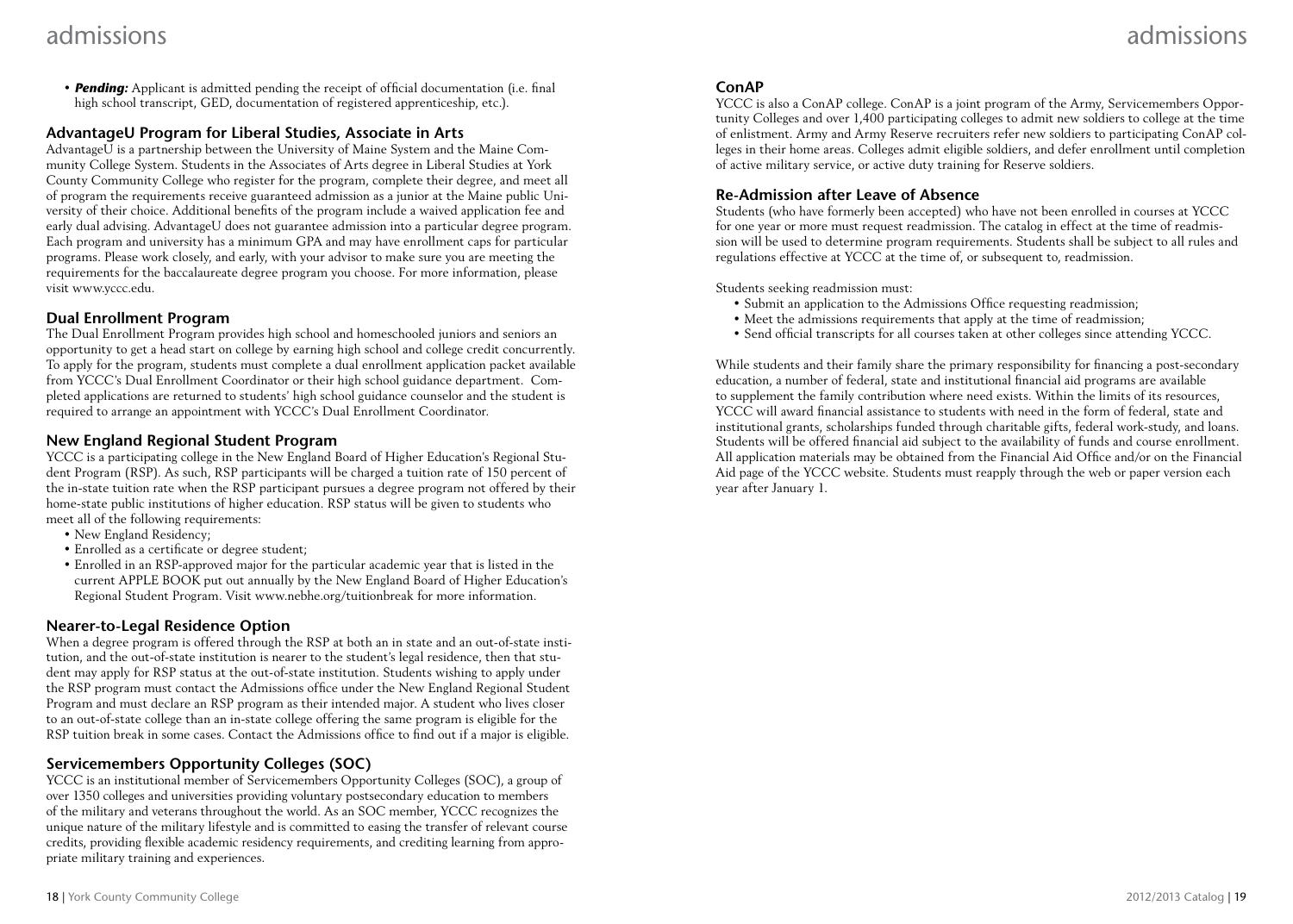# financial aid

While students and their family share the primary responsibility for financing a post-secondary education, a number of federal, state and institutional financial aid programs are available to supplement the family contribution where need exists. Within the limits of its resources, YCCC will award financial assistance to students with need in the form of federal, state and institutional grants, scholarships funded through charitable gifts, federal work-study, and loans. Students will be offered financial aid subject to the availability of funds and course enrollment. All application materials may be obtained from the Financial Aid Office and/or on the Financial Aid page of the YCCC website. Students reapply through the web each year after January 1.

#### **Eligibility for Financial Aid**

To be eligible for financial aid from federal, state or institutional sources, students must meet the following criteria:

- Be accepted into a YCCC degree or certificate program;
- Be a United States citizen, permanent resident of the United States or other eligible non-citizen;
- Maintain satisfactory academic progress;
- Not be in default on any federal loan program;
- Not owe a refund on a federal grant;
- Have a social security number;
- Be registered with Selective Service (if required);
- Be able to demonstrate financial need.

#### **Determination of Financial Need**

Most financial aid is awarded to students on the basis of demonstrated need. Financial need is equal to the Cost of Attendance (Student's financial aid budget) minus the Expected Family Contribution (EFC). The Cost of Attendance at YCCC is comprised of the following estimated student expenses based on full-time attendance of a dependent student living off campus (full time students average 15 credits per semester), during fall/spring 2012/2013:

|                    | In-state | <b>Out of State</b> |
|--------------------|----------|---------------------|
| Tuition            | \$2,580  | \$5,160             |
| Course Fees        | 780      | 780                 |
| Room and Board     | \$6,500  | \$6,500             |
| Books and Supplies | \$1,200  | \$1,200             |
| <b>Travel</b>      | \$2,550  | \$2,550             |
| Personal/Medical   | \$3,150  | \$3,150             |
| TOTAL              | \$16,760 | \$19,340            |

The costs listed are for a dependent student living off campus (YCCC does not provide residential housing), NOT at his or her parents' home. Dependent students living with their parents will have a lower total Cost of Attendance than listed above and likewise, an Independent student will have a higher total Cost of Attendance. Exact figures are available in the YCCC Financial Aid Office.

The Expected Family Contribution (EFC) is the amount of money you and your family are expected to pay toward your education. The EFC is calculated using the information provided by you on the Free Application for Federal Student Aid (FAFSA). The calculation is based on a federal formula that has been passed into law by Congress.

#### **Required Forms and Documents**

Free Application for Federal Student Aid (FAFSA): For priority consideration, the FAFSA should be submitted so that it is received by the Central Processing System (CPS) for processing by May 1st each year. A student will need to indicate in the Releases and Signatures Section of the FAFSA the Federal School code number for YCCC - 031229. Students are encouraged to complete the web FAFSA by going to www.fafsa.gov. Questions about FAFSA on the Web may be directed to (800) 433-3243.

Once a student has filed a FAFSA, he/she may inquire about the status of their YCCC financial aid record via the Financial Aid web page. First-time matriculated students will be mailed a YCCC personal identification number and other useful information on how to access the web financial aid portal called Netpartner. In addition to viewing Netpartner for important financial aid information, students are also encouraged to access their YCCC e-mail account on a weekly basis regarding future notification of changes made to their individual financial aid record. You may also see financial aid information in your "MyYCCC" portal.

#### **Verification**

YCCC is required to review federally selected students' Financial Aid Applications who have submitted a FAFSA. This process is called Verification. Verification requires the student to prove the information reported on the FAFSA to be correct. The selection is made by the Federal Government Central Processing Center that administers the FAFSA. The selection is random.

The YCCC Financial Aid Office will notify the student if the application has been selected for Verification. YCCC will send a letter that lists all documents required for Verification. They may request a student and/or parent IRS tax transcript from: www.irs.gov and the Verification Worksheet. NEW: As a recommended option, students and/or parents are encouraged to utilize the IRS Data Retrieval process in the FAFSA to automatically load IRS tax information into the FAFSA form. All requested documents and the completed Verification Worksheet should be returned to the YCCC Financial Aid Office within 14 days of the date of the letter UN-LESS other arrangements have been made with the YCCC Financial Aid Office. Financial Aid applications will not be reviewed until the Verification process is completed. Corrections made to a student's FAFSA information as a result of Verification will be made electronically with the United States Department of Education by the YCCC Financial Aid Office. Notification of corrections resulting in an adjustment to a student's financial aid award will be made through the student's YCCC e-mail account. Students will be directed to the YCCC Financial Aid page where they may view changes to their financial aid record through their Netpartner portal. This and other required forms are available on the YCCC web site at www.YCCC.edu on the Financial Aid page.

#### **Award Notification**

One paper award notification will be mailed to new students once the Financial Aid Office has determined eligibility during the award year. Students are asked to read its contents carefully and follow any special instructions provided on the forms. Students will be notified via the student's YCCC student e-mail account of any subsequent changes or updates made to their financial aid status/award during the award year, and will then be directed to the secure Netpartner web module to view those changes and/or updates.

#### **Types of Financial Aid**

Listed below are the various federal, state and institutional programs from which an eligible student may receive assistance. For further information about the federal financial aid programs published by the United States Department of Education visit www.studentaid.ed.gov. Copies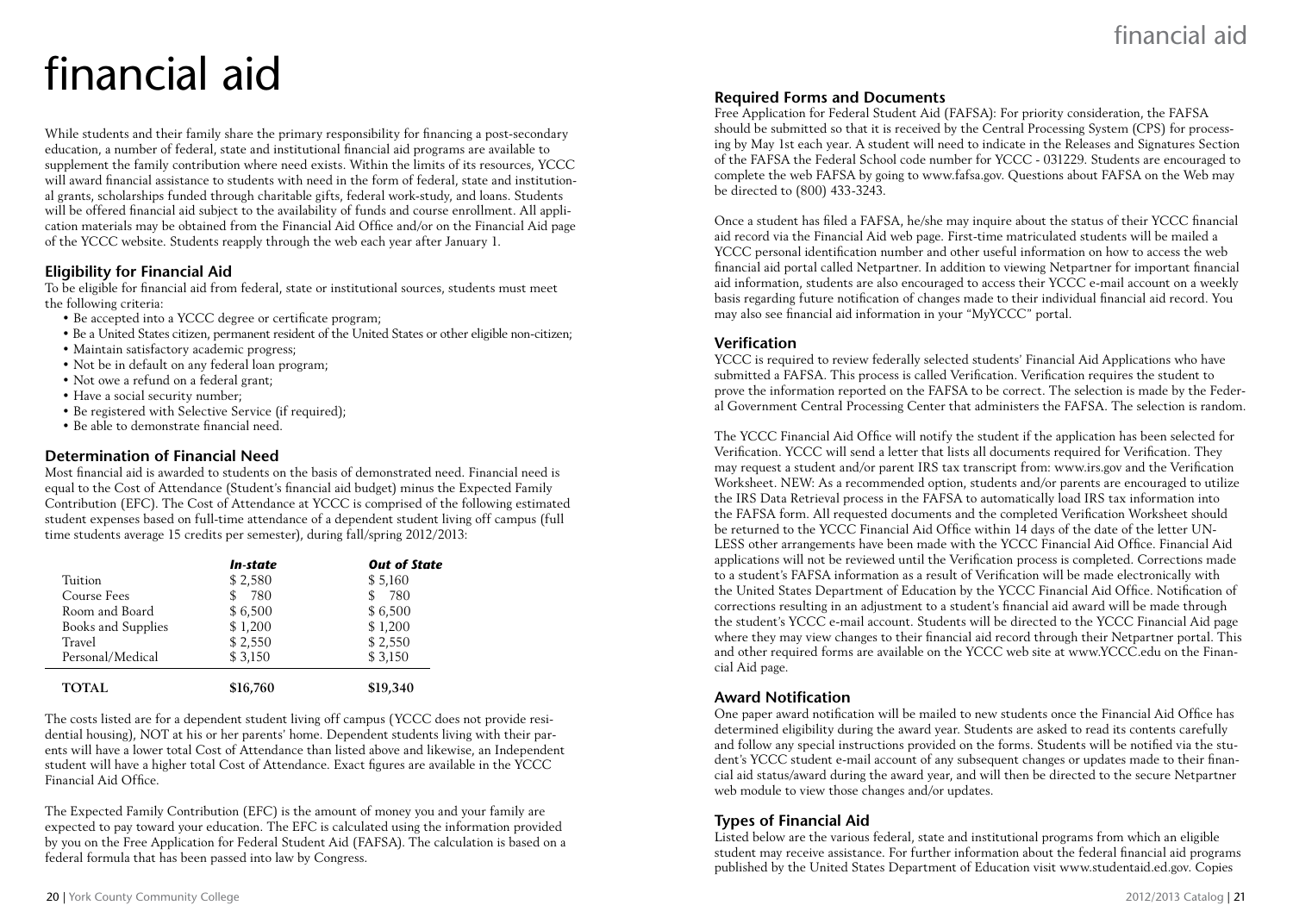## financial aid financial aid

of this publication are available on the Financial Aid page of our web site.

#### *Federal Pell Grants*

The Federal Pell Grant does not require repayment. Students with prior baccalaureate degrees are ineligible. The Federal Pell Grant is based on financial need. The tentative maximum Fall/ Spring grant for 2012/2013 is \$5,500.00. The amount awarded is credited directly to the student's tuition account (after the final "drop" period) in the Business Office each semester.

#### *Federal Supplemental Educational Opportunity Grants (Federal SEOG)*

The Federal SEOG is for students without a prior baccalaureate degree and requires no repayment. This grant is for students with exceptional financial need and priority consideration is given to Federal Pell Grant recipients. Awards generally range from \$100 to \$500. The amount awarded is credited directly to the student's tuition account (after the final "drop" period) in the Business Office each semester.

#### *Federal Work Study (FWS)*

The FWS Program provides on-campus and community service employment opportunities for students who qualify based on need. Wages are paid directly to the student. The FWS Program is a unique employment opportunity in that wages are considered financial aid and do NOT count as income when applying for financial assistance for the next academic year. Generally, awards range from \$600.00 to \$1,200.00 in any award year. As part of the FWS program, the America Reads program allows YCCC students to add to their professional growth and personal fulfillment by possibly reading to children in a classroom setting. Information is available in the Financial Aid Office or by visiting www.ed.gov/americareads.

#### *Federal Direct Subsidized Stafford Loans*

Federal Subsidized Stafford Loans are loans for which the federal government subsidizes the interest while the student is in school, in grace period or in certain types of deferment contact hours. These loans are available through the federal government. Federal Subsidized Stafford Loans are insured by the federal government. There is a 1% Federal processing fee for these loans. Students must demonstrate financial need in order to qualify.

#### *Federal Direct Unsubsidized Stafford Loans*

Federal Unsubsidized Stafford Loans are available to students without regard to financial need. These loans are made through the federal government. A student interested in borrowing from this program needs to complete the FAFSA first and then obtain an application from one of the previously mentioned lending organizations or the YCCC Financial Aid Office or web site. The student submitting a paper application should complete the borrower section of the loan application, and forward it to the YCCC Financial Aid Office for certification. There is a 1% Federal processing fee for these loans.

Eligible students may borrow up to a combined subsidized/unsubsidized maximum amount as determined by YCCC based on their year in school and financial need. Possible maximum amounts are: \$3,500 for eligible dependent freshmen and \$4,500 for eligible dependent sophomores. Independent students are possibly eligible for an additional \$4,000 as a freshman, and an additional \$4,000 as a sophomore.

#### REGARDLESS OF WHETHER A STUDENT IS DEPENDENT OR INDEPENDENT, STU-DENTS MAY NOT BORROW MORE THAN THE COST OF ATTENDANCE LESS FINAN-CIAL AID.

Once deemed eligible by the YCCC Financial Aid Office (FAO), instructions on (1) conduct-

ing an online Student Loan Entrance Interview, (2) and how to sign your Direct Loan Master Promissory Note (MPN) will be provided, if required. (3) A short paper Stafford Loan application, that is part of your award notification packet, must be submitted to the FAO for processing. An FAO staff person will notify you in writing once your application has been processed and you will be provided with general information in regards to anticipated disbursement dates, amounts and cancellation procedures. Normally, your loan funds will be received by the school via Electronic Funds Transfer (EFT) and credited to your student account in the Business Office after the "drop" period of each semester. Any remaining credit balances will be mailed to the student borrower. The interest rate for the subsidized Stafford Loans disbursed on or after July 1, 2012 is fixed and will never exceed 3.4% and unsubsidized Stafford Loans is a variable rate not to exceed 6.8%. (Interest rates on loans borrowed are adjusted yearly by July 1st.) Students generally have up to ten years to repay these loans and begin making payments 6 months after they cease to be enrolled at half-time (6 credits). Monthly payment amounts are based on the total amount borrowed, interest rate, and the borrower's past history with the program. However, the minimum monthly payment amount is \$50.

NOTE: As a reminder to graduating seniors, if you received Stafford Loan funds while attending YCCC, you will be required to attend a mandatory Exit Loan Counseling session with the Financial Aid Office prior to picking up your regalia. As part of the student loan default prevention program, the FAO recommends that monthly student loan payments not exceed 8% of anticipated monthly gross income and further recommends student loan borrowing maximums depending on the student's academic program. See the FAO for more information. To view your student loans, go to www.nslds.ed.gov.

#### *Federal Parent Loans for Undergraduate Students (Federal Direct PLUS Loan)*

This loan enables parents who have a good credit rating to borrow on behalf of their dependent student who is enrolled in a degree or certificate program. The student must be enrolled on a half time basis (or more). A parent may borrow an amount equal to the student's cost of education minus any financial aid received by the student. The interest rate on Federal PLUS Loans made after July 1, 2012 is variable, set annually, not to exceed 7.9%. The processing fees for a PLUS loan is 4%. Repayment begins after the last disbursement of the loan. Borrowers have up to ten years to repay. Applications for the Federal PLUS Loan may be obtained by a participating lender and must be submitted to the YCCC Financial Aid Office for further processing. Federal PLUS proceeds will be received at the College half each semester, via check or EFT. The College will notify the borrower of the loan's receipt. Since Federal PLUS checks are made co-payable to the parent borrower and the College, they will be mailed to the parent for the first endorsement. Once the signed check is returned to the College, it will be credited to the student's account in the Business Office. If the Federal PLUS loan causes a credit balance on the student's account, a check will be issued to the parent borrower.

#### *State Grants*

Many states offer financial aid programs to assist residents with college costs. For the New England states, Alaska, Delaware, Maryland, Pennsylvania and Washington D.C. this grant is portable and may be received at YCCC if the student is from one of these states. Grant amounts vary from state to state, and each state program has its own formula and deadline. States determine their own recipients and notify both the selected students and the applicable colleges of the grant determinations. The state awards are often made separate from the YCCC award letter and, as a result, revisions to the financial aid package may be required. The State of Maine Grant Program Scholarship (SMGP) for an eligible student attending YCCC is up to \$1,000 for full-time attendance and \$500 for part time attendance. Visit www.famemaine.com under "Education" for other state grant/scholarship opportunities.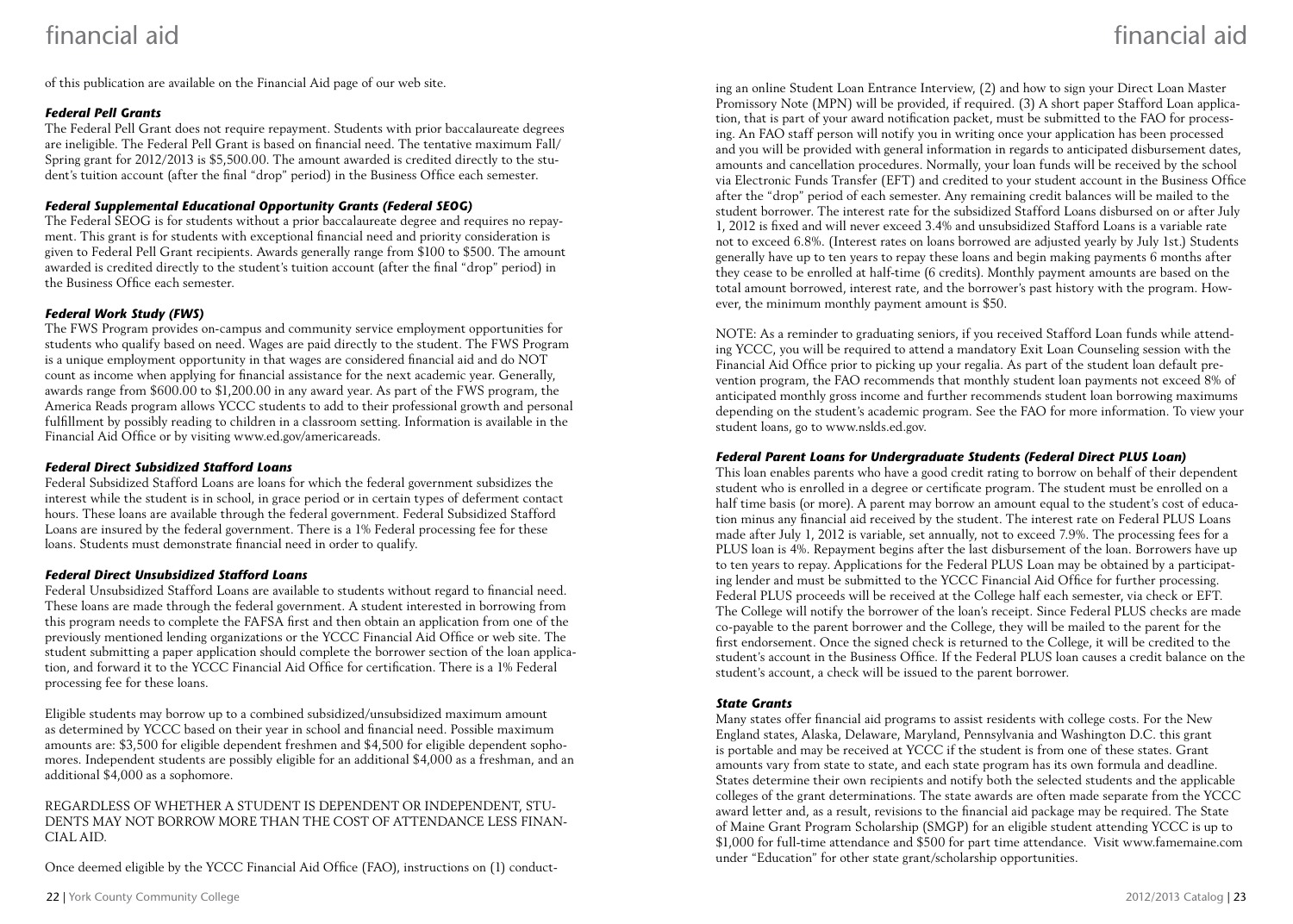## financial aid financial aid

#### *The Bernard Osher Scholarship (Osher I & III)*

#### ADMINISTERED BY THE FINANCIAL AID OFFICE

The Bernard Osher scholarships are awarded by YCCC to full-time matriculated associate degree students (priority given to high school graduating seniors) with demonstrated financial need. To qualify, a student must carry at least 12 credit hours each consecutive semester and be matriculated in an associate degree program. A student must be a Maine resident, as defined by the YCCC policy on residency. To maintain the scholarship, students must achieve by the end of the first semester and/or maintain a minimum cumulative grade point average of 2.5. Priority consideration will be given to students whose FAFSA results (Student Aid Reports) have been received by April 15th.

#### *Osher Scholarship for Associate in Arts Students (Osher II & V)*

ADMINISTERED BY THE ADMISSIONS OFFICE

Sponsored by the Bernard Osher Foundation

*The Osher II Scholarships will be targeted to matriculated students who have earned less than 24 credits, either full-time or part-time, in the Associate in Arts in Liberal Studies degree program. Applicants must meet the following eligibility requirements:*

- Must not be concurrently matriculated at any higher education institution(s).
- Must be residents of Maine, for at least one year immediately prior to registration for the term for which resident status is claimed.
- Scholarship offers eligible students two core courses tuition-free. Students are responsible for fees and books associated with these courses. Students eligible for this scholarship will be identified during their admissions process, and awarded the scholarship upon their formal acceptance. Please forward all inquiries about this scholarship to the Admissions Office.

#### *Osher V:*

- The Student must be a Maine resident.
- Must be enrolled full or part-time in a degree program.
- Must be a resident of a community that meets the state definition of rural.
- Must be in good academic standing.
- The value of this scholarship is \$1,000.00.

#### *YCCC Foundation*

Annually, the York County Community College Foundation makes available privately supported scholarships. These scholarships are the direct result of the Foundation's fundraising efforts. These scholarships are administered by the Executive Director of the YCCC Foundation in conjunction with the Financial Aid Office according to the donor's restrictions.

#### *Other Sources of Scholarships and Grants*

The YCCC Financial Aid Office will make every effort to notify students of additional scholarship and grant opportunities of which we become aware. Most scholarship applications will be available on the Financial Aid page of the YCCC web site.

#### *Child Care Financial Assistance*

YCCC, through Carl D. Perkins program, and the Rural Initiative Childcare scholarship program, has limited funds available to students who have childcare needs and would like to apply for assistance under this program. Please visit the Financial Aid web page under the current year scholarships to print the application. (Assistance contingent on availability of funds).

#### *Outside Resources*

Students who receive funding from outside resources, such as community scholarships, employer paid tuition, education-related veteran's benefits, or a third party payer, must forward a copy

of their award to the Financial Aid Office directly within two weeks of receiving their award notification.

#### *Veterans' Educational Assistance Benefits*

Veterans and other eligible persons are able to use their educational benefits for degree and certificate programs that have been approved by the Maine State Approving Agency for Veterans Education Programs. Students who plan to receive veteran's benefits must see YCCC's Financial Aid Office in the Student Affairs Office to initiate paper work.

#### *Native American Tuition Waiver*

Native American tuition waivers are provided for Maine Native American students matriculated in a degree or certificate program. Waivers apply to the per-credit-hour tuition cost only and do not apply to course fees. Native American students are responsible for paying all other costs associated with attendance, including all fees, books, supplies and personal expenditures. It is the responsibility of the student to provide proper documentation of eligibility to the Business Office at the time of admissions application to the College. Eligibility is extended to:

- Those Native Americans whose names are included on the current Tribal census of either the Passamaquoddy or Penobscot Tribes.
- Those persons who have resided in Maine for at least one year prior to matriculation and at least one of whose parents or grandparents was either included on the census of a North American tribal census or who held a band number of the Maliseet or Micmac Tribes.

#### **Satisfactory Academic Progress**

YCCC believes that students are responsible for their own academic progress and for seeking assistance when experiencing academic difficulty. The College requires that all financial aid recipients make satisfactory academic progress toward a degree, or certificate to remain in good standing. Additionally, federal and state laws require that recipients of federal or state financial aid (including grants, loans, and work study employment) meet the minimum satisfactory academic progress measures to remain eligible for financial aid. Satisfactory academic progress (SAP) also applies to institutional aid awarded to students.

The following two SAP standards are required of all financial aid recipients.

#### *Part 1. SAP Qualitative Measure of Progress (GPA)*

The student's cumulative GPA is not affected by full or part-time enrollment status. Students meeting the following cumulative GPA requirements (based on a 2 year degree) will be considered to have met this measure. Repeated and remedial coursework is counted in this measure. A student placed on "Academic Probation" or "Academic Dismissal" will be considered to not have met this measure. Example: A first-time student who attempts 12 credits, and has a cumulative GPA of 1.75, is considered to have met this measure.

| <b>Total Number of Attempted Credits</b> | Required cumulative GPA |
|------------------------------------------|-------------------------|
| $1 - 11$                                 |                         |
| $12 - 23$                                |                         |
| 24-35                                    |                         |
| $36+$                                    |                         |

For more information about the "Academic Standing" requirements for this calculation, please refer to the Academic Information section of the College Catalog.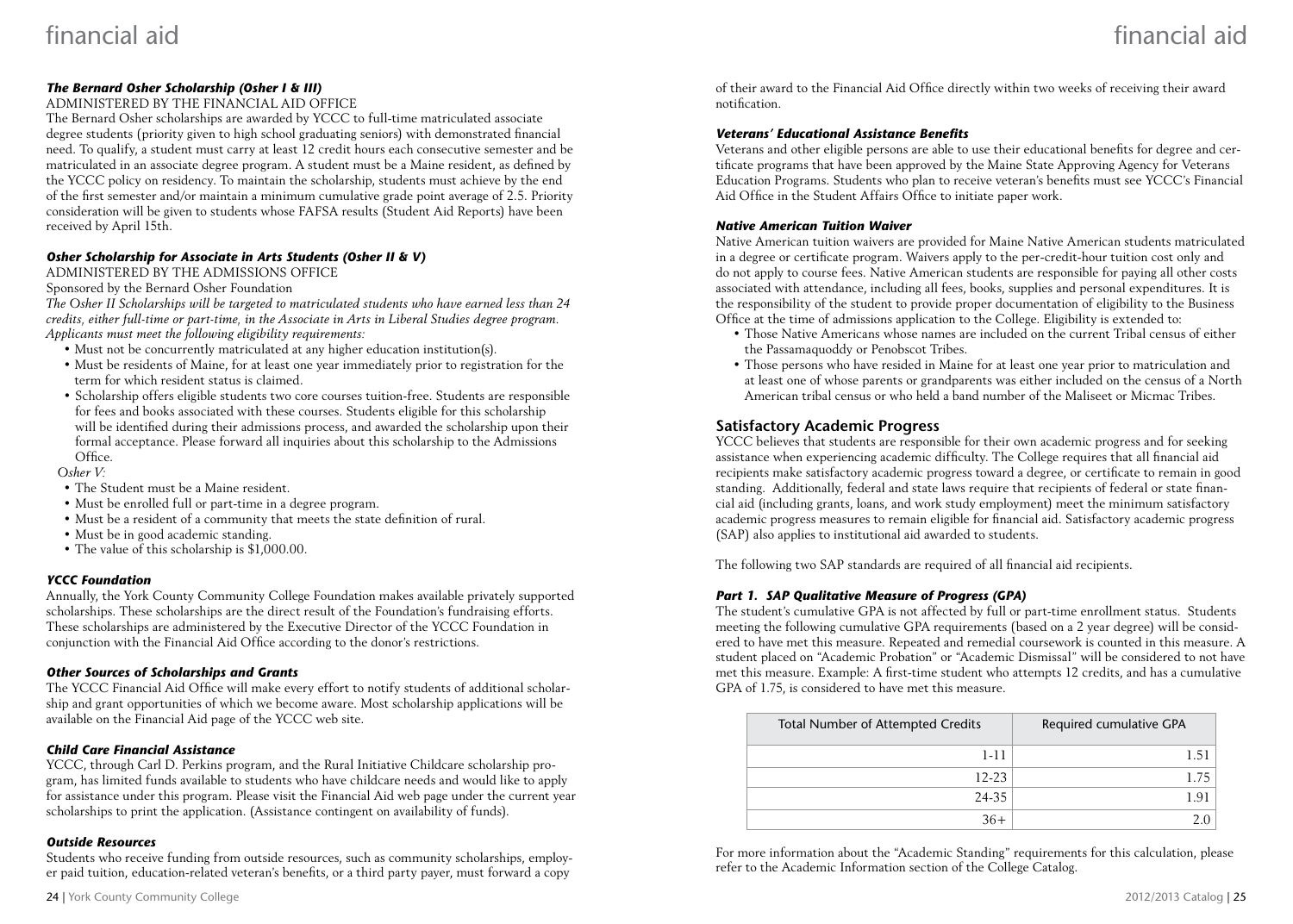#### *Part 2. SAP Quantitative Measure of Progress*

#### **A. Required Completion Percentage**

Financial aid recipients are required to complete a minimum of 67% of their cumulative/attempted credits. Students who meet the 67% cumulative completion percentage will be deemed to have met this measure. For the purposes of this measure, "attempted credits" include: Credits attained as a result of Assessment of Prior Learning Options (in College Catalog), consortium credits, transfer-in credits, remedial credits, repeated credits, credits with letter grade of A, A-, B+, B, B-, C+, C, C-, D+, D, D-, P, F, AF, W, I, and NP. Audited courses (AU) are not counted in this measure. These are included in the calculation of cumulative credit completion percentage. First-time students with less than 11 attempted credits are not negatively impacted by this measure. Example: A firsttime student who attempts 9 credits and only completes 6 credits is considered to have met this measure.

#### **B. Maximum Time Frame**

Financial Aid recipients are expected to complete their degree, or certificate within an acceptable time frame. Funding will only be granted for up to 150% of the published credit length of the student's program major. Examples: A 2 year degree program with a 60 credit requirement would have, at most, 90 attempted credits covered by financial aid. A 30 credit certificate program would have, at most, 45 attempted credits covered by financial aid.

#### *Part 3. SAP Evaluation Period*

The financial aid awarding cycle follows a fall-15 week term, spring-15 week term, and summer-up to 12 week term in the academic year. The Financial Aid Office evaluates Satisfactory Academic Progress at the end of each fall, and spring term; the ensuing summer is evaluated at the end of next fall term.

#### *Part 4. Failure to Meet SAP Standards*

#### **A. Maximum Time-Frame**

If at the end of the term a student has exceeded the standard for measurement of maximum time frame (equal to 150% of their program length), the student will be placed on financial aid suspension.

#### **B. Financial Aid Warning**

A student who fails to meet both the Qualitative and Quantitative measures at the end of a given term will be placed on financial aid warning for the subsequent term of attendance. The student may receive financial aid for that subsequent term.

#### **C. Financial Aid Suspension for Students on Warning Status**

If a student that is on financial aid warning status has not met both the Qualitative and Quantitative measures by the end of the term of warning, he/she will be placed on financial aid suspension, and will not be eligible for financial aid for subsequent terms.

#### **D. Financial Aid Probation for Students on Suspension Status**

If a student is placed on financial aid suspension and is successfully granted an appeal (see appeals process below), he/she will be placed on financial aid probation for the subsequent term of attendance and may receive financial aid for that subsequent term; however, as part of the approval, some conditions of reinstatement may be imposed. If the student doesn't meet the conditions of the probation, he/she may be placed on financial aid suspension, and lose financial aid eligibility.

#### **E. Regaining Eligibility For Financial Aid**

Removal from financial aid does not prevent students from enrolling without financial aid, so long as other acceptable payment arrangements are made with the College. Until such time that the student meets both Qualitative and Quantitative measures, financial aid will remain suspended. Financial aid reinstatement may be considered if the student can prove that he/she has passed 9 credits with a grade of C or better, so long as the credits relate to the degree or certificate. The student must consult the Financial Aid Office for consideration/review.

#### **F. Notification**

The College will notify a student in writing any time they are placed on a warning or probationary status. If a student is suspended, he or she will be mailed a certified letter with information on how to appeal the suspension status.

#### *Part 5. Appeals*

A student who is suspended has the right to appeal. Appeals are based on unusual or extenuating circumstances such as:

- Illness or injury to the student or close relative.
- Death of an immediate family member or close associate.
- Other unusual mitigating circumstances.

All appeals must be submitted in writing, and have documentation. The appeals form can be printed from the Financial Aid section of our web site under "Financial Aid Forms" and must be submitted within 10 business days of the notification of Financial Aid Suspension. The Dean of Students will review appeals weekly or as demand necessitates, and appeals will be emailed to the student immediately following a decision. This decision is final.

#### *Part 6. Additional elements to previously mentioned topics*

*Repeated Courses:* A student may receive financial aid for repeating courses. However, if retaking a previously passed course (D- or better), financial aid can only be used for one repeat course. Students may continue receiving aid for a repeated failed course or withdrawn course until a passing grade is earned.

**The Financial Aid Office may have to adjust your enrollment status once the term has already started (after add/drop period has ended), thereby changing your eligibility.**

*Remedial Courses:* A student may receive financial aid for remedial courses that will directly assist them attain their current degree or certificate. These courses are also referred to as developmental courses or pre-college courses.

*Consortium Credits:* A student may only receive financial aid from one institution during a specific term. YCCC financial aid recipients may receive financial aid for a course held at another institution if said course is directly transferred into the YCCC degree, or certificate program. A form is available in Student Affairs for this process as it should be completed 30 days prior to the start of the off-campus course.

*Please visit YCCC's Financial Aid page for more details on the most currently revised SAP policy.*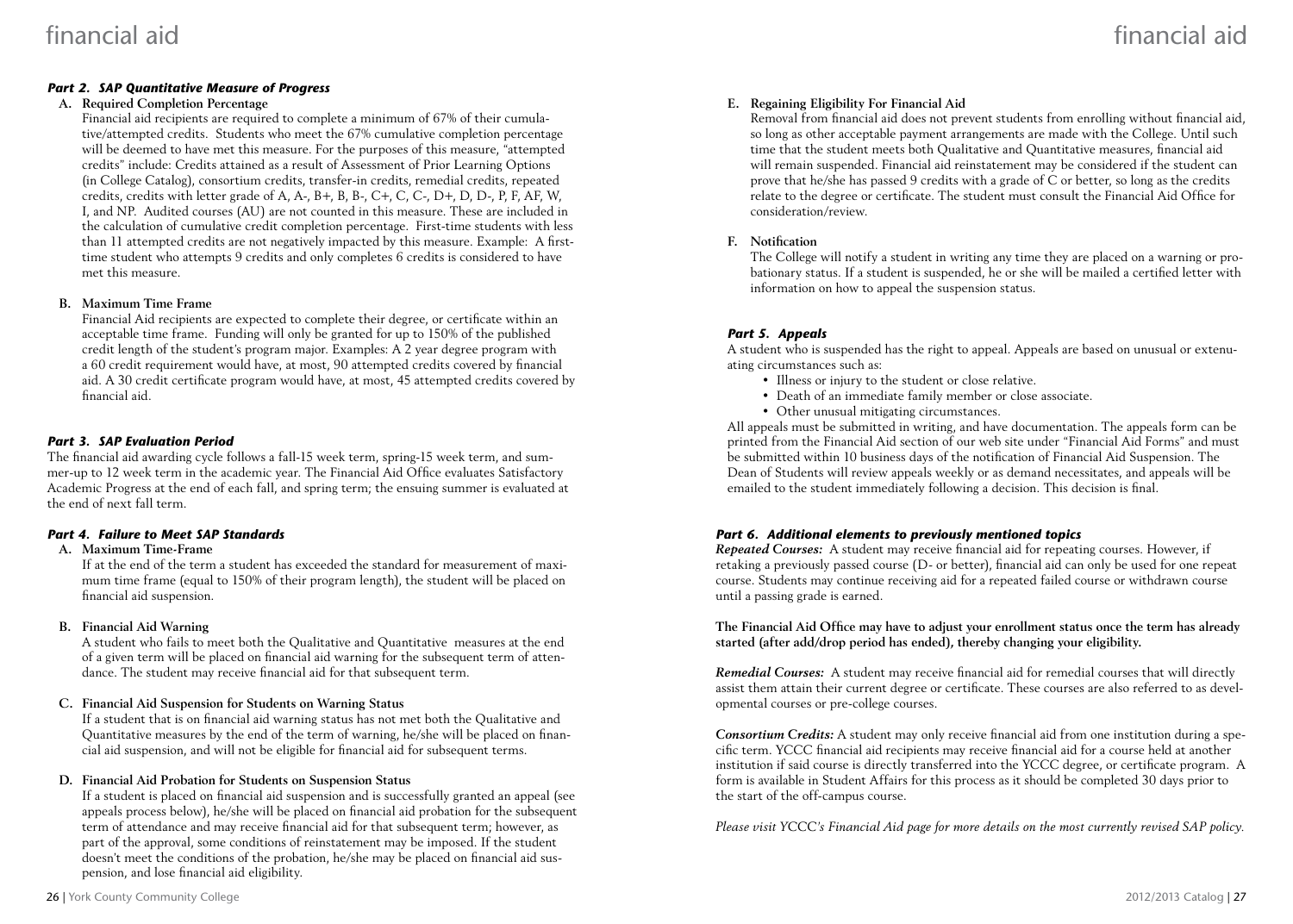## financial aid

## financial aid

### **Financial Aid Refund Policy (Return of Title IV Funds)**

The Higher Education Amendments of 1998 changed the formula for calculating the amount of aid a student and school can retain when the student totally withdraws from all classes. Students who withdraw from all classes prior to completing more than 60% of an enrollment term will have their eligibility for aid recalculated based on the percent of the term completed. For example, a student who withdraws completing only 30% of the term will have "earned" only 30% of any Title IV aid received. The school and/or the student must return the remaining 70%. The Financial Aid Office encourages you to read this policy very carefully. If you are thinking about withdrawing from all classes PRIOR to completing up to and including 60% of the semester, you should contact the Financial Aid Office to see how your withdrawal will affect your financial aid.

- **◊ The policy shall apply to all students who withdraw or stop attending York County Community College (YCCC) without notification and receive financial aid from Title IV funds:**
	- The term "Title IV Funds" refers to the federal financial aid programs authorized under the Higher Education Act of 1965 (as amended) and includes the following programs that are available at YCCC: Direct Unsubsidized Federal Stafford Loans, Direct Subsidized Federal Stafford Loans, Federal Parent Direct (Plus) Loans, Federal Pell Grants, Federal Academic Competitiveness Grant (ACG), and Federal Supplemental Equal Opportunity Grants (FSEOG).
	- **• A student's withdrawal date is:**

The date the student began the institution's withdrawal process or officially notifies the institution of intent to withdraw. This is accomplished by notifying the Enrollment Services Office and completing the "Withdrawal Form,"

#### *-OR-*

The midpoint of the period for a student who leaves without notifying the institution, *-OR-*

The student's last date of attendance at a documented academically related activity. The Financial Aid Office will consider the last date of attending classes, taking an exam, computer assisted instruction, academic counseling or advisement, or turning in an assignment.

- $\Diamond$  Title IV aid is earned in a prorated manner on a per diem basis up to and including the 60% point in the semester. Title IV aid and all other aid is viewed as 100% earned after that point in time.
	- The percentage of Title IV aid earned shall be calculated as follows:

*Number of days completed by student divided by the total number of days in term\**

#### *= Percent of term completed\*\**

*\*The total number of calendar days in a term of enrollment shall exclude any scheduled breaks of more than five days.*

*\*\*The percent of term completed shall be the percentage of Title IV aid earned by the student.*

• The percentage of Title IV aid unearned (i.e., to be returned to the appropriate Title IV program) shall be 100% minus the percent earned.

• Unearned aid shall be returned by YCCC from the student's account calculated as follows: -Total institutional charges times percent of unearned aid = amount returned to program(s)

-Unearned Title IV aid shall be returned to the following programs in the following order:

- Unsubsidized Stafford Loan
- Subsidized Stafford Loan
- Parent Loans to Undergraduate Students (PLUS)
- Federal Pell Grant
- Federal SSSG (TRIO)
- Federal SEOG
- Other Title IV grant programs

*Exception: no program can receive a refund if the student did not receive aid from that program* When the total amount of unearned aid is greater than the amount returned by YCCC from the student's account, YCCC will return (on behalf of the student) unearned aid to the appropriate program(s) as follows:

- Unsubsidized Stafford Loan
- Subsidized Stafford Loan
- Parent Loans to Undergraduate Students (PLUS)
- Federal Pell Grant
- Federal SEOG
- Federal SSSG
- Other Title IV grant programs

*\*Loan amounts are returned with the terms of the promissory note. No further action is required other than notification to the holder of the loan of the student's withdrawal date. \*\*Amounts to be returned on the student's behalf to federal grant programs will receive a 50% discount.*

Refunds and adjusted bills will be sent to the student's home address (PLUS refunds will be returned to the parent's address on file) on file in the Business Office following withdrawal. Students are responsible for making arrangements with the Business Office on any portion of their institutional charges that are left outstanding after the Title IV funds are returned. If a student has extenuating circumstances in regards to their withdrawal, and it relates to the student's outstanding institutional charges, the student may address those issues by meeting with the Dean of Students.

◊ Institutional and student responsibilities in regard to the return of Title IV funds:

- YCCC's responsibilities in regard to the Title IV funds include: -providing each student with the information given in this policy; -identifying students who are affected by this policy and completing the Return of Title IV Funds calculation for those students; -returning any Title IV funds that are due the Title IV programs.
- The student's responsibilities in regard to the return of Title IV funds include: -becoming familiar with the Return of Title IV policy; -knowledge of how complete withdrawal affects eligibility for Title IV aid.
- $\Diamond$  The procedures and policies listed above supercede those published previously and are subject to change. Any notification of a withdrawal or cancellation of classes should be in writing and addressed to the Director of Enrollment Services in Student Affairs. Once the Director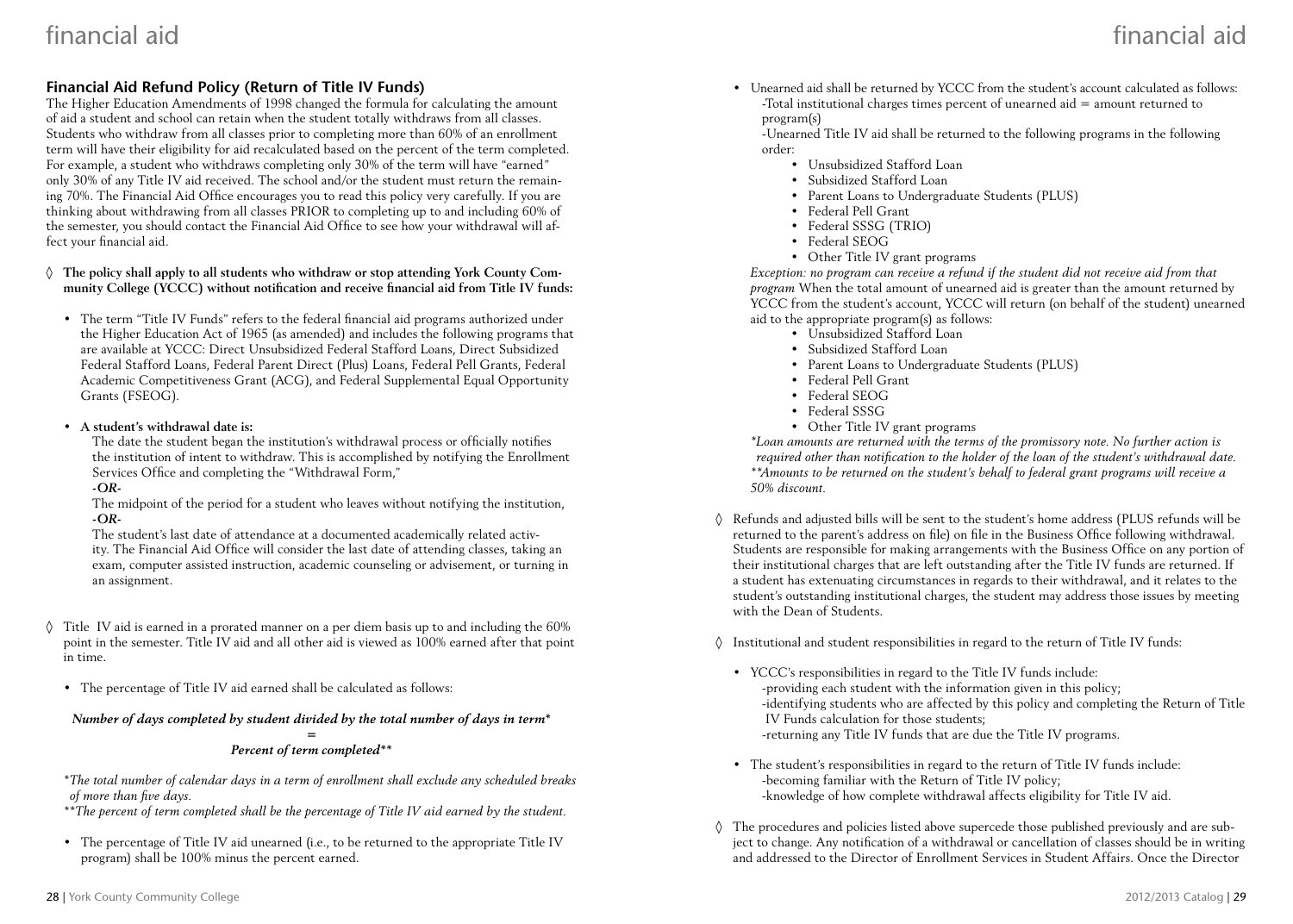of Enrollment Services has established a student's withdrawal date, that date will be forwarded and utilized by the Financial Aid Office for all Title IV recalculations.

#### **Hope Scholarship/Lifetime Learning Credit/Other Education Credits**

The Taxpayer Relief Act of 1997 ("Act") provides taxpayers with higher education tax incentives, including two new nonrefundable tax credits for payments made for qualified tuition and related expenses (not including activities fees, books, or room and board) for postsecondary education.

#### **Hope Scholarship & Lifetime Learning Credits**

Please visit this web site for more information: http://www2.ed.gov/offices/OPE/PPI/HOPE/ index.html.

#### **1098-T**

For the 2012 tax year, YCCC will provide every student, who attended credit courses during the year, with an IRS Form 1098-T by February 1, 2013 reflecting the following information, if his/her eligible charges exceeded grants/scholarships received:

- Name, Address, and Social Security Number of the student
- Name, Address, Contact Name and Telephone Number, and Employer ID of the College
- Indication whether the student attended more or less than half time during the year the same information will also be provided to the IRS by March 1, 2013.

For more information about these and other education credits, see IRS Publication 970, Tax Benefits for Higher Education, which is also available at www.irs.gov.

#### **Rules that apply to employees and students under the Drug Free Workplace Act**

In November of 1988, the United States Congress enacted the Anti-Drug Abuse Act which contains a section called "Drug Free Workplace Act of 1988." The law requires employers who receive federal funds to notify employees that drug abuse is prohibited in the workplace; establish a drug free awareness program; require each employee to notify the college of any criminal conviction for violations occurring in the work place; and impose sanctions or remedial actions for convicted employees.

In addition, a court may suspend or terminate an individual's eligibility for federal benefits, including student financial assistance, if that individual is convicted of certain drug offenses.

Please refer to the college's Alcohol and Drug brochure for more information, and visit the FAFSA website "*drug question*" at **www.fafsa.gov**.

# tuition and fees

Students incur an obligation to pay at the time of registration. The charges include, but are not limited to tuition, lab or lecture fees, comprehensive fees, activity fees, application fee, registration fee, insurance fee, and student ID fee. All financial obligations for matriculated students should be satisfied twenty (20) business days prior to the start date of the semester or term. All non-matriculated students must pay all financial obligations at the time of registration. Failure to make full payment to the Business Office for any and all charges may result in grades and academic transcripts being withheld, removal from a course, or possible dismissal from the college. Students who have any outstanding obligations for a prior period at the time of registration will be required to make payment in full prior to the new registration being accepted or processed.

#### **Credit Course Tuition**

Tuition is assessed at a rate of \$86\* per credit hour for in-state students and \$172\* per credit hour for out-of state students. Persons applying under the New England Regional Student Program (APPLE BOOK) will be assessed a tuition rate of \$129\* per credit hour. *\*Rate is subject to change.*

#### **Fees**

Students are assessed fees for various services.

*Application Fee* A prepaid fee of \$20 must accompany a paper application for admission. The application fee is waived for those applying on line. This fee applies to matriculating students only and is non-refundable.

*Comprehensive and Course Fee* Comprehensive and course fees are assessed based on the equipment, facilities, and consumable supplies required for the course. Course fees are assessed on the number of credit hours per course as follows:

- Comprehensive fee: \$8.60 per credit
- Courses in lab format: \$17.20 per credit hour
- Courses in lecture format: \$8.60 per credit hour
- Non-credit course: as published
- *\*\* Please note that on-line courses are charged at the same rate as those offered on campus.*

*Graduation/Commencement Fee A prepaid fee of \$50 is charged to all graduating students.* This fee helps defray a portion of the costs for diplomas, caps, gowns, and other graduation/commencement activities.

**Installment Payment Plan Fee** A \$50 installment payment plan fee must be paid each semester at the time that a plan is activated. This fee will accompany payment of the first installment due.

**Insurance Fee** All full-time students (12 credits/semester or more) and students participating in internships are required to carry accident and illness insurance. The fee for students enrolling in the fall semester is \$448. This provides coverage through the end of August of the following year. For students enrolling in the spring semester the cost is \$300. Students who have active health insurance already in effect and who do not want the extra coverage may waive the coverage by filling out a waiver form in the Business Office and providing proof of insurance. \**Rate is subject to change.*

**Late Payment Fee** A \$50 late payment fee will be assessed on any delinquent accounts, less aid forthcoming.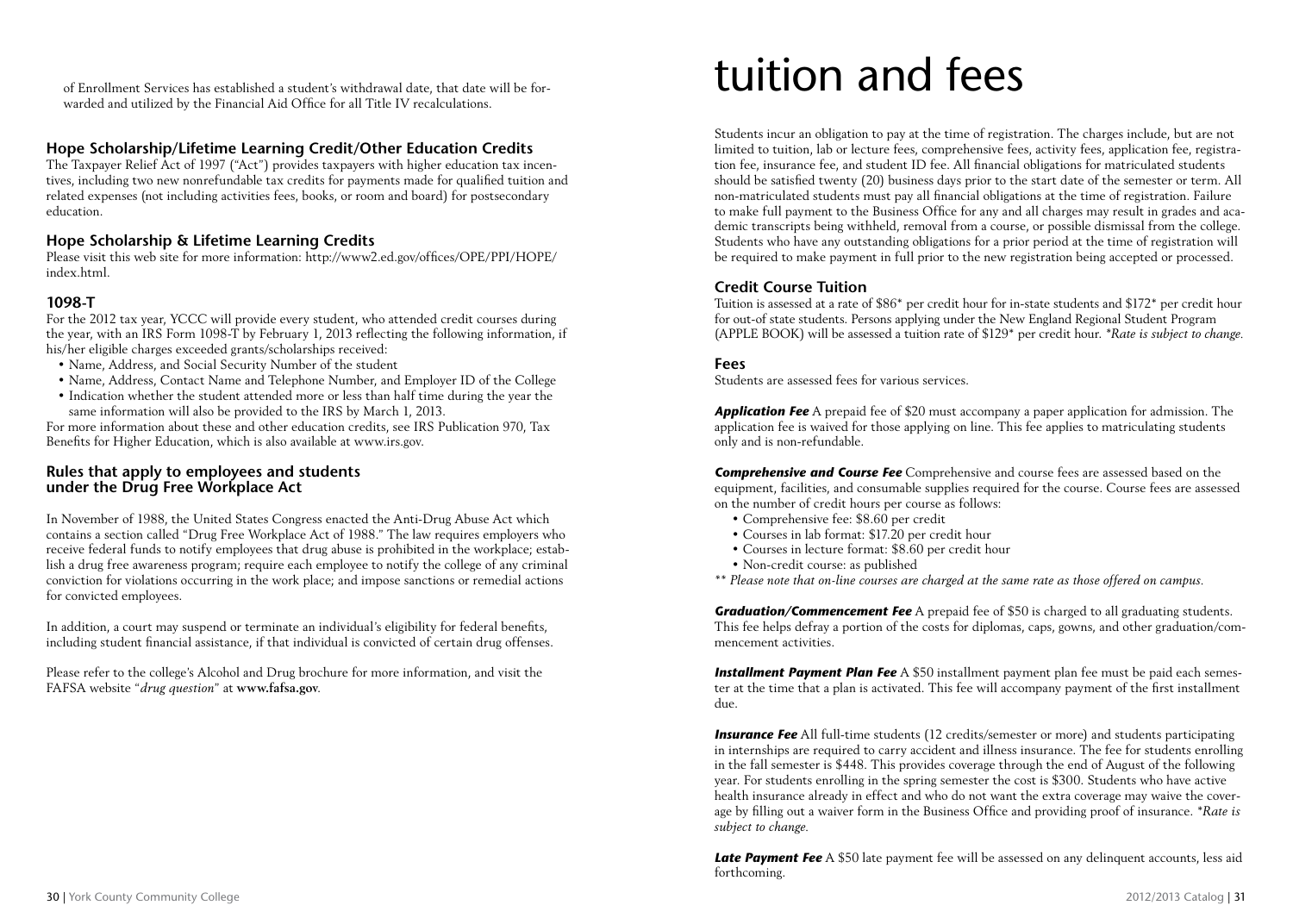## tuition and fees

*Registration Fee* All students are charged a \$10 registration fee at the time they register for each semester or term. This fee pays for processing of registration materials. Registration fees are non-refundable.

*Return Check Fee* Students will be assessed a \$30 service charge for all checks returned to the Business Office which have not been cleared by the designated bank.

*Student Activity Fee* All students registered for credit courses are assessed a student activity fee of \$2 per credit hour. This fee provides students with specialized programs and activities, as well as, contributing to the student government activities. Up to \$1 per credit hour may be used by the College to provide at its discretion, funding which directly benefits the students of YCCC.

**Student ID Fee** Annually students are assessed a \$10 fee to cover the cost of a student identification card. Lost cards will be reissued for an additional \$10 fee.

**Supply Cost** Supplies may be required for classes in specialized courses. The cost of these supplies is the responsibility of the student and must be purchased by the student. The cost of these supplies is not included in the tuition or course fee.

**Transcript Fee** Academic transcripts are available upon receipt of a written request. Charges are as follows:

- Unofficial transcripts: no charge
- Official transcripts: \$5
- Rush Order (mailed within 24 hours): \$10
- First official transcript upon graduation no charge

#### **Student Responsibilities**

The College expects students to be financially responsible. All accounts are carried in the names of students and all bills and statements are mailed to students. Students must recognize that an obligation to pay is made at the time a registration is processed and that refunds for all courses will be based on either the Refund Policy mandated by the Federal Government for Title IV Aid Recipients, and/or the MCCS Accounting Policy No. 402 and YCCC Faculty & Staff Handbook Policy No. 6.21 and 6.22. Students accept responsibility for completing official documents when adding or dropping a course and when officially withdrawing from the college.

#### **Billing**

Students incur a financial obligation at the time of registration. Matriculated students who preregister may receive a bill through the mail after registration. However, payment is due whether or not a bill is received. Full payment of the charges within the time prescribed is a prerequisite to future registration and inclusion on the official class lists. Cash, Checks, Visa, MasterCard, and Discover are accepted.

#### **Installment Payment Plan**

YCCC offers an installment payment plan to matriculated students registered for a minimum of three (3) credit hours in any semester or term. To initiate a plan, a promissory note must be completed and a \$50 installment payment plan fee must be paid at least twenty business days prior to the start of the semester. Interested persons must apply to the Business Office. To qualify for the installment payment plan, students must be:

- registered for a minimum of 3 credit hours;
- matriculated in a degree or certificate program;
- 18 years of age (or have a guarantee by a person over 18 years of age).

Terms of installment payment plan include:

- Duration of Course: Semester (15 or more weeks)
- Number of Installments: monthly for 4 months
- Amount Due for Each Installment: 25% of all tuition/fees

Failure to fulfill all terms and conditions of plan will void the agreement, requiring immediate payment of all amounts unpaid.

#### **Refund Policy for Credit Courses**

**Courses cancelled by YCCC** 100% of tuition & all fees.

*Student Withdrawals* accompanied by a completed Registration – Add/Drop/Withdraw form will result in the following refunds:

• Before the start of the semester – 100% tuition and fees.

#### **Semester courses** (15 or more weeks)

- Within 1-5 working days after the start of the semester 100% tuition and fees.\*
- Within 6-10 working days after the start of the semester 50% tuition and fees.\*
- No refund after the 20th working day of the start of the semester.

#### **Term courses** (less than 15 weeks)

- Within 1-5 working days after the start of the term 100% tuition and fees.\*
- Within 6-10 working days after the start of the term 50% tuition and fees.\*
- No refund after the 10th working day of the start of the term.
- \* Registration and student ID fees are non-refundable. Activity fees are non-refundable after the 100% refund period.

#### **Refunds for Non-Credit Courses**

**Courses cancelled by YCCC** 100% of the course fee and registration fee.

*Student withdrawals* in writing to the Continuing Education and Business Services Department

- At least three (3) business days prior to the start date of the course 100% of course fee.
- Registration Fee is not refundable.
- No refunds after three (3) business days prior to the start date of the course.

#### **Discounts for Non-Credit Courses**

A 15% discount will be given to each participant when he/she registers at the same time for three (3) or more non-credit courses in the same semester. The same discount is also made to each participant when three (3) or more people register from the same company for the same non-credit course at the same time. For purpose of this discount, members of the same family are treated independently. Customized training partners with CEBS should call 207-646-9282 for additional discount information.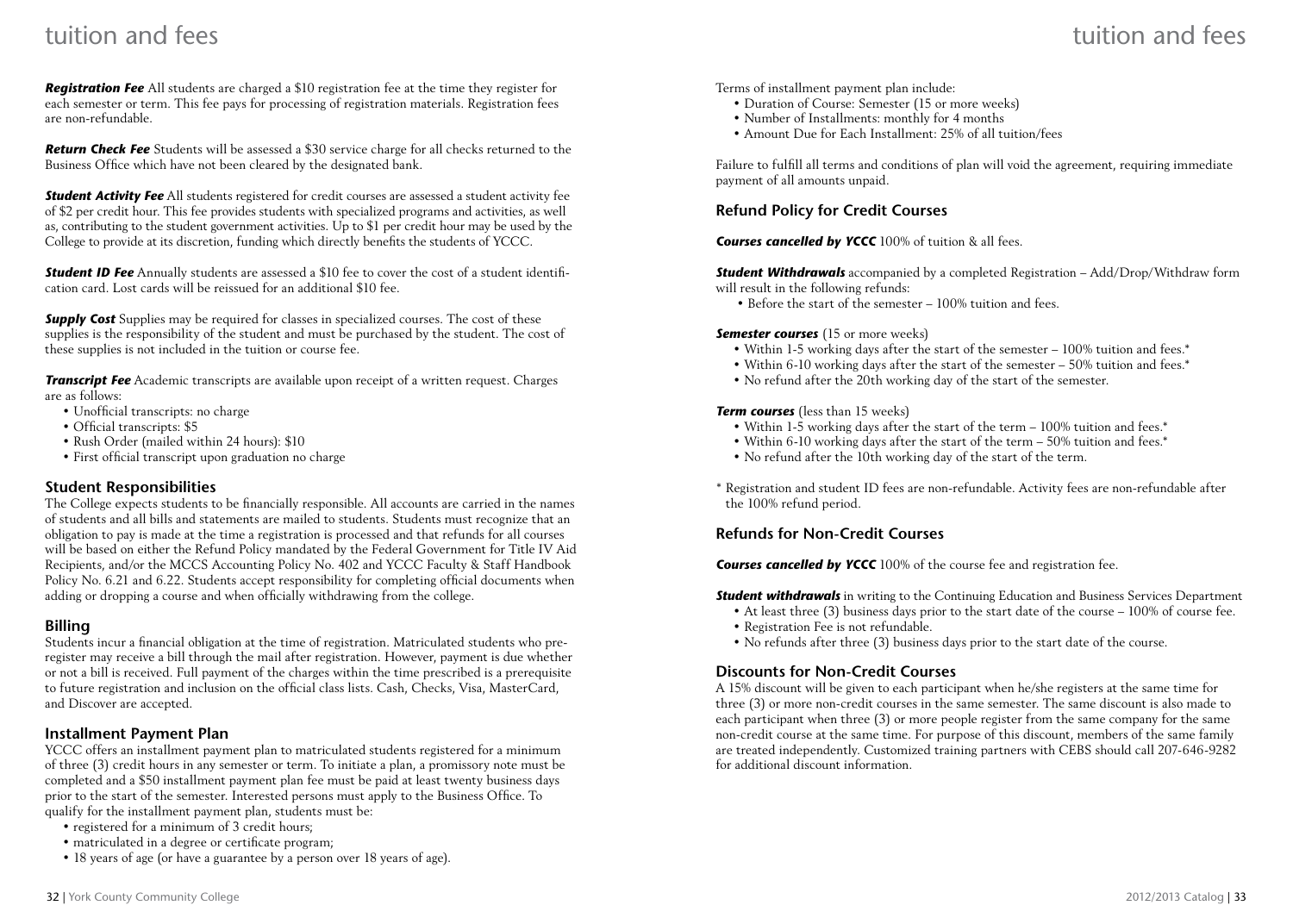# registration

The registration process includes advisement, selection of courses, completion of proper forms, and payment of college charges.

Continuing matriculated students are offered an early preferred registration period in advance of other students thereby providing maximum opportunity to access courses necessary for the achievement of their academic goals. Eligible students who fail to register in advance may jeopardize their ability to access desired courses. Registration for non-matriculated students will commence following the restricted early registration period for matriculated students.

#### **Full-Time and Part-Time Student Status**

Students who are registered for at least 12 credit hours of instruction in an academic semester are considered full-time students. The College considers those students who are registered for fewer than 12 credit hours of course work to be part-time students.

#### **Course Cancellation**

YCCC reserves the right to change course dates and instructor selection without prior notice and reserves the right to cancel courses. It is the student's responsibility to check the YCCC website (www.yccc.edu) for course cancellation prior to the first day of classes. A full refund will be made if YCCC exercises its right to cancel a course or if a course is full at the time a registration is received.

#### **Add/Drop Period**

A student may add or drop a full semester-long course during the first week of classes. A student enrolled in a sub-term that does not run the full semester will have a smaller window of opportunity to add courses once the semester has started. All students should refer to YCCC's Academic Calendar for specific add/drop dates, as these dates will change each year. Any changes to a matriculated student's schedule must be made online through the student's MyYCCC portal account. Any changes to a non-matriculated student's schedule must be made through Enrollment Services located in Student Affairs.

#### **Withdrawal Period**

A student may withdraw from a course up to the point where two-thirds of the class has met, and receive a grade of "W". The "W" grade will be recorded on the student's transcript and will not affect the GPA. It is the student's responsibility to check the academic calendar each semester to determine the exact dates of the withdrawal period. Students who do not officially withdraw will receive a letter grade as determined by the instructor. This letter grade will be calculated into the GPA. All withdrawals must be made through the Enrollment Services Department, as students do not have access to withdraw from classes online.

#### **Withdrawal Due to Military Activation**

Students who have been called to active military service may withdraw from a course or courses, with a grade of "W" regardless of the date, through Enrollment Services with a copy of their official orders. For questions regarding refunds and billing, contact the Business Office.

#### **Appeals**

Appeals to the Registration Process and Timeline, including add, drop and withdrawal should be made in writing to the Dean of Students.

#### **Maximum Allowable Credits**

Students may register for a maximum of 18 credits in one semester without approval from the Dean of Students.

#### **Prerequisites**

Department Chairs may, on an individual student basis, waive a prerequisite for a course offered by their department. Students who register for a course and do not pass, nor have permission to waive the prerequisite, are expected to drop the course. If they do not, the college may administratively withdraw them from the course. In the absence of Department Chairs the Director of Enrollment Services will review the request to waive a prerequisite and may grant or deny permission or wait for the Department Chair to be available.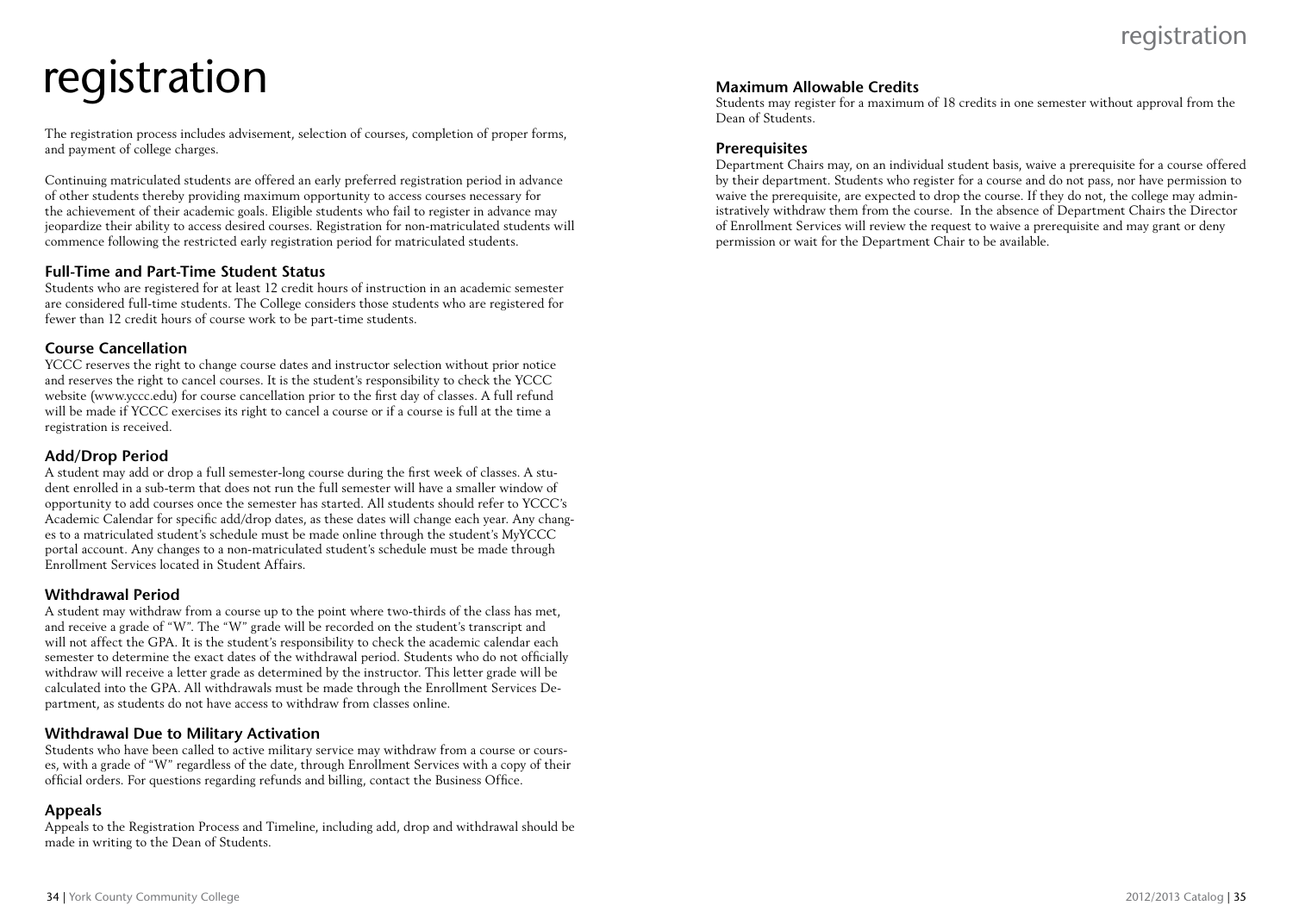# academic information and policies

#### **Grading System**

Semester grades indicate levels of achievement and appear as letters with plus or minus options. Letter grades represent the following categories.

| Letter Grade | <b>Grade Points Grade Scale</b> |          |
|--------------|---------------------------------|----------|
| A            | 4.00                            | 95-100   |
| $A-$         | 3.67                            | 90-94    |
| $B+$         | 3.33                            | 87-89    |
| B            | 3.00                            | 83-86    |
| $B -$        | 2.67                            | 80-82    |
| C+           | 2.33                            | 77-79    |
| C            | 2.00                            | 73-76    |
| $C-$         | 1.67                            | 70-72    |
| D+           | 1.33                            | 67-69    |
| D            | 1.00                            | 63-66    |
| $\vert$ )-   | 0.67                            | 60-62    |
| F            | 0.00                            | Below 60 |

**P (Pass)** Used to signify that a student has successfully passed an "ungraded" course and may progress to the next course level. It is not calculated in grade point average (GPA), but credit hours may be applicable toward graduation requirements.

*NP (No Pass)* Used to signify that a student has not successfully passed the expectations of this "ungraded" course and may not progress to the next course level. It is not calculated in the grade point average (GPA) and no credit hours will be assigned.

*AU (Audit)* Utilized when a student is permitted to attend class for audit purposes only.

*W (Withdrawal)* Assigned to students who officially withdraw from a course during the withdrawal period.

*I (Incomplete)* May be awarded by an instructor under extreme circumstances to a student who fails to complete coursework with in the prescribed time period. The incomplete will default to "F" if the completed coursework is not submitted within 30 calendar days from the end of the course.

*TR (Transfer)* Credits have been accepted from an institution other than YCCC.

*AF (Administrative Failure)* Assigned to students who never attended or stopped attending a course during the withdrawal period without officially dropping or withdrawing. The grade "AF" will be computed as "F".

#### **Grade Point Average**

The Grade Point Average (GPA) is determined by multiplying the grade point value (0.00 to 4.00) for each letter grade for YCCC courses by the number of credits earned in the course,

## academic information and policies

totaling the grade points, and dividing the sum by the total number of credits attempted for the semester. The Cumulative Grade Point Average (CGPA) is determined by summing the grade points for all semesters and dividing by the total number of credit hours attempted in all semesters (total grade points divided by total credit hours = CGPA).

*Note: Pass/No Pass courses and credits granted through examinations, work experiences, or transfer credits will not be considered when computing grade point averages. Only YCCC credit courses are used to determine grade point averages.*

#### *Credits*

A unit of credit shall be defined in the following manner consistent with the guidelines recommended by the American Council on Education:

1. One semester credit hour for each fifteen hours of classroom contact plus thirty hours of outside preparation or the equivalent; or

2. One semester credit hour for each thirty hours of laboratory work plus necessary outside preparation or its equivalent, normally expected to be fifteen hours; or

3. One semester credit hour for not fewer than forty-five hours of shop instruction (contact hours) or the equivalent.

For calculating "quarter" hours into "semester" hours, the general practice is to equate two semester credit hours with three quarter credit hours.

#### **Grade Appeal**

When a student believes there is a discrepancy between the grade earned and the grade received in a course, the student is encouraged to seek an acceptable resolution.

The steps for an appeal are the following:

- The student must contact the instructor of the course as soon as possible. If a satisfactory resolution is not reached, the student may initiate a formal appeal.
- A formal appeal requires the student to complete a Request for Review of Grade form, available in the Student Affairs Office. The form must be submitted to the Department Chair of the course with all supporting documentation, including assignments and other class materials, no later than 30 calendar days after the semester end date in which the course was taken.
- The Department Chair\* will discuss and/or forward the appeal to the faculty member for evaluation. After reviewing the student's material and the faculty member's evaluation, the Department Chair will make a decision regarding the appeal and will inform the student of the decision in writing within 30 days of the appeal. The Request for Review of Grade form and all supporting documentation will be forwarded to the office of Enrollment Services.
- If the student is not satisfied with the resolution, he or she may then appeal the decision to the Academic Dean by writing a short letter of appeal within 30 days of their notification from the Department Chair.
- The Academic Dean will review the student's original appeal and make a final binding decision.

#### *\*Department Chair includes Acting or designated Department Chairs during sabbaticals and summer sessions.*

#### **Repeating a Course**

Students may repeat a course to attempt to improve their grade point average. The grade received for the repeated course will replace the earlier grade in calculating the GPA. The initial grade remains on the transcript with a notation. Students forfeit any credit they may have received in the previous class; that is, they will receive credit for the class only once. Students must pay all associated tuition and fees to repeat a course.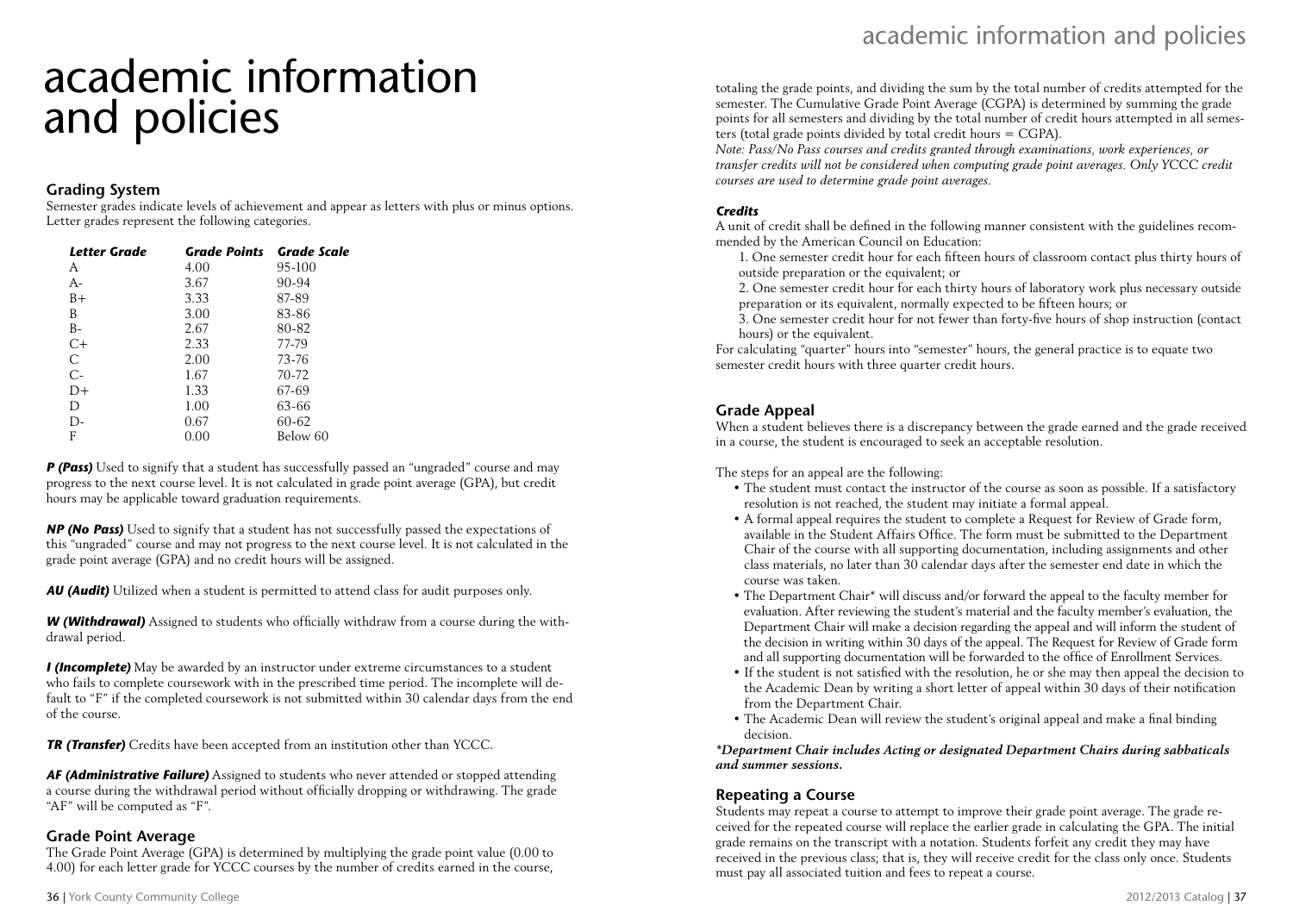#### **Audit**

An audited course is one in which a student is enrolled, has paid all tuition and fees, but may not be obligated to prepare assignments or take examinations. Faculty are not obligated to grade work presented by students who are auditing. Audited courses yield no academic credit. A student enrolled in a course for credit may switch to "audit" status at any time before the end of the withdrawal period by completing a Registration Form and submitting the form to Enrollment Services in Student Affairs. Audited courses do not meet prerequisite requirements. Courses taken by Audit are noted on the transcript with a grade of AU and are not calculated in the GPA.

#### **Pass/No Pass courses**

Certain courses, as listed in course descriptions, utilize the Pass/No Pass grading system. If a student successfully meets the expectations of the course, a P is notated on the transcript, and the student may progress to the next course level. If a student has not successfully met the expectations of the course, a grade of NP is notated on the transcript and the student will not be allowed to progress to the next course level. Academic credit is awarded, when passed, but the course is not calculated in the grade point average. Only credit earned for courses 100 level and above count towards graduation requirements.

#### **Attendance and Absences**

Students are expected to attend all enrolled classes regularly and punctually. Each student is responsible for all class work missed regardless of the reason(s) for absence. All students shall be provided, in writing, the attendance requirements established by each instructor. All course attendees must be registered for the course.

#### **English and Math Advisement**

All matriculated part-time and full-time students who assess into developmental courses are required to take those courses in their first semester at YCCC. Students assessing into sequenced developmental courses are required to take those courses in successive semesters. For example, a student required to take MAT-092 and MAT-098 prior to their program math requirement will enroll in MAT-092 the first semester and MAT-098 in the second semester. Developmental courses are identified with a course number below 100-level. Students should consult with their academic advisor when planning course selection.

#### **Recommended Course/Program Sequence**

YCCC has outlined an ideal sequence of coursework for full-time students who begin in a traditional fall semester. Please note that some courses will only be offered in either the fall or the spring semester, as indicated in the outlines, but not in both. Part-time students and students who enter a degree program during the spring or summer semesters will usually need more than four semesters to complete their degrees, and should work carefully with their advisors to take into consideration the sequence of course offerings and course prerequisites.

#### **Academic Honesty**

The College promotes and maintains high ethical standards. Submitting the same work in more than one course without prior permission from the instructor of the second course, cheating, plagiarism, or otherwise receiving academic credit under false pretenses are all serious offenses and may result in dismissal from the College. Instructors may dismiss such offenders from courses with the grade of "F" and report the case to the appropriate Department Chair and the Vice President/Academic Dean.

#### **Instructor Absences**

When an instructor will not be in class, notices will be posted on the classroom doors. Faculty may choose to arrange a makeup class at the next scheduled class.

#### **Course Waivers**

Students who already have mastered the skills and competencies outlined for a particular course in their program may request a course waiver from the appropriate department chair. The department chair conducts an assessment of the student's skills to decide if a course waiver is appropriate. If appropriate, the department chair recommends a course substitution. The student completes the substituted course in place of the waived course to enhance his/her academic program. Students do not receive credit for courses that are waived.

#### **Transcripts**

The transcript of the academic record is that document which, at the request of the student or former student, is forwarded to persons or agencies for their use in reviewing the academic performance of the student. The permanent academic records are maintained by the Enrollment Services Office. The college, in accordance with the Family Educational Rights and Privacy Act, will release YCCC transcripts upon written request from the student.

No transcript will be issued until all financial obligations have been met at YCCC. Fees for transcripts are listed under the Tuition and Fees section of the catalog. Official transcripts bear the college seal and signature of a certifying official and are not generally issued to students. Unofficial transcripts are given to students but do not bear the seal of YCCC nor a signature. Official transcripts will be mailed once a week unless a Rush Order is paid for and Enrollment Services accepts it. Official transcripts will not be printed and mailed during the week prior to semester starts nor during the week of the semester add period.

#### **Grade Reports**

One week after the end of each semester, student grades are posted online through their MyYCCC portal account. It is the student's responsibility to log into their portal account to view their grades at the end of each semester. The ability to view grades online will be temporarily disabled for students who have holds on their account.

#### **Grade Change Policy**

Any changes to a student's grade must be completed within one semester of the completion of the course.

### **Change of Major/Program**

Enrolled students wishing to change majors must complete a "Change of Major" form available from Enrollment Services which is located in the Student Affairs Office. This form must be completed in its entirety and requires the signature of the current advisor. This form must be turned into Enrollment Services for processing including the assignment of an advisor. Students must meet the prerequisites and graduation requirements of the program of study and catalog year in which they are requesting the change.

#### **Multiple Degrees/Majors**

YCCC students may earn more than one academic degree or credential provided they are different. Each student may earn only one AA, AS or AAS degree. In order to receive the additional credentials, the following conditions must be met:

- 1. Only one degree and major may be pursued at a time.
- 2. The primary degree or certificate has been awarded.
- 3. Student has applied through Admissions for the subsequent credential and been accepted.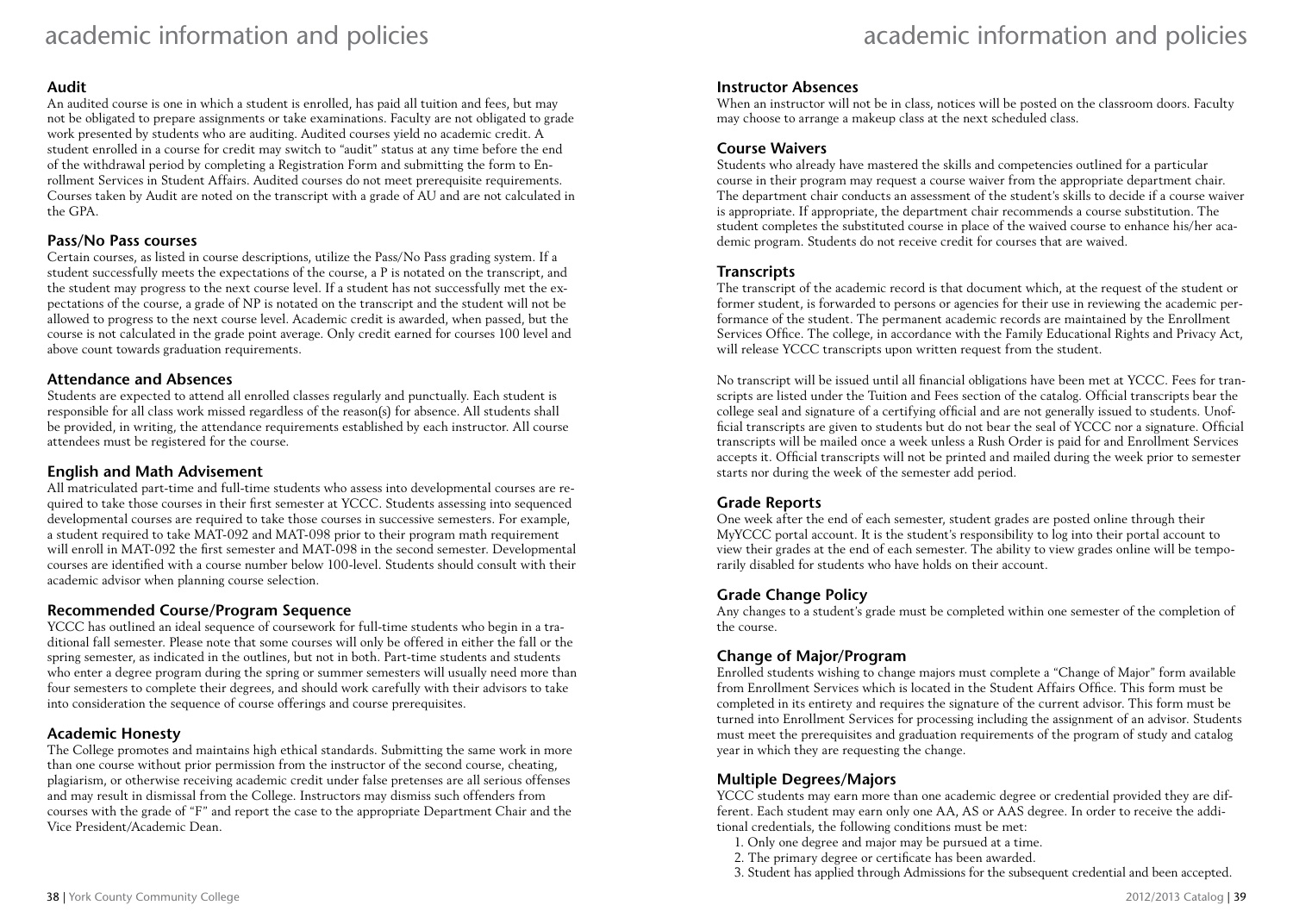## academic information and policies academic information and policies

4. For each additional degree a minimum of 15 YCCC credit hours beyond the first degree must be earned, and for an additional certificate a minimum of 9 YCCC credit hours must be earned. The additional course work will include, as a minimum, all courses required in the successive degree or certificate not required in the first.

#### **Effective Catalog for Graduation Requirements**

A new student must satisfy the graduation requirements set out in the catalog in effect at the time of his/her matriculation (admittance) into a program. If a student does not enroll in courses for a full academic year, he/she is obligated to reapply to the College and meet any new course curriculum requirements in effect at that time. Students who change their major will need to meet the graduation requirements of the current or upcoming catalog.

#### **Curriculum Change Policy**

Without prior notice, the College may at any time replace or update curricula and courses. Students should meet with their advisors to discuss any changes in their course of study.

#### **Course Substitutions**

Specific requirements for each degree program are published in the Program Description section. Substitutions should be rare and must come from the same category and be documented in writing by your degree Advisor, Department Chair and approved by the Associate Academic Dean. A required course should only be substituted when the college cannot offer the course due to it being phased out, suspended or continually cancelled for lack of enrollment etc. Substitutions cannot be approved based on scheduling conflicts. Substitutions for general education core courses must be within the same core area; there are exclusions that limit substitutions within the general education core.

#### **Commencement and Graduation Requirements**

Candidates for graduation must submit an Intent-to-Graduate form with fee to the office of Enrollment Services by November 15th of the academic year they will plan to complete their program requirements. Students who meet the November 15th deadline, and whose degree audit shows that they will have met their graduation requirements or will be within one college-level course of completing their graduation requirements after the end of the withdrawal period, may participate in the Commencement Ceremony (all remedial level work must be completed). Students who participate in the Commencement Ceremony that have one college-level course remaining will have 1 year to complete their last requirement. A student may not participate in more than one Commencement Ceremony for the same degree.

YCCC will grant degrees or certificates to those matriculated students whose degree audit has verified that they have:

- 1. Met all conditions of acceptance;
- 2. Only applied courses numbered as 100 or 200 level towards graduation;
- 3. Passed all prescribed courses and attained a minimum cumulative GPA of 2.00;
- 4. Paid all outstanding bills to YCCC, including the graduation fee whether or not the candidate attends commencement exercises;
- 5. Returned all library materials and other YCCC property and paid any fines.

*Note: Graduating seniors who have received Stafford Loan funds while attending YCCC are required to complete an Exit Loan Counseling session with the Financial Aid Office prior to picking up their regalia.*

#### **Academic Standing**

*President's List* President's List status is awarded to full-time students who have earned a term grade point average of 4.0. The President notifies those students who qualify and the college announces the list.

*Dean's List* Dean's List status is awarded to full-time students who have earned term grade point averages of 3.5-3.99, with no course grade below a C (2.0). The Vice President/Academic Dean notifies those students who qualify and the college announces the list.

*Academic Probation* Academic probation is a means of alerting students who are in academic jeopardy and must show academic improvement in order to avoid academic dismissal. Students will be sent notification of probationary status. Probationary status is removed once students earn grades of good standing. Students are placed on academic probation if their cumulative grade point average falls into one of the following ranges:

Cumulative grade point average of:

- No probationary status assigned for 1-11 credit hours;
- GPA of 1.51 to 1.74 for 12 to 23 attempted credit hours;
- GPA of 1.75 to 1.90 for 24 to 35 attempted credit hours; or
- GPA of 1.91 to 1.99 for 36 or more attempted credit hours.

#### **Academic Dismissal**

Students will be dismissed for failure to earn the minimum acceptable cumulative grade point average, as follows:

- 1.50 or less for 12 to 23 attempted credit hours;
- 1.74 or less for 24 to 35 attempted credit hours;
- 1.90 or less for 36 to 47 attempted credit hours; and
- 1.99 or less for 48 attempted credit hours to end of program.

Dismissed students will receive notification in writing from the Division of Academic Affairs. Dismissal requires students be disenrolled for a minimum of one semester. Students may appeal the dismissal decision through the Appeals Process.

#### **Readmission After Dismissal**

Students who have been dismissed from York County Community College for academic reasons, will not be readmitted any sooner than one full academic semester (fall or spring) from the date of dismissal. Academically dismissed students will be removed from registered courses during the semester of dismissal, summer enrollment is excluded from the dismissal process. After the semester of dismissal has passed students may continue their studies at YCCC and are encouraged to seek the counsel of an academic advisor and the Beacon advisor.

Students may appeal their dismissal status in writing to the Academic Appeals Committee following the timeline notated in the Dismissal Notification Letter. Appeals of Academic Dismissal will be reviewed by the Committee the week prior to the semester start with the exception of Fast Track Appeals that show the most recent term GPA was 2.5 or higher. Fast Track Appeals will be reviewed throughout the summer and winter break by the Academic Dean's Office.

The Academic Appeals Committee or the Academic Dean's Office, for Fast Track Appeals, may allow the dismissal decision to stand, reverse the decision, or readmit students under specific conditions. All appealed decisions are final.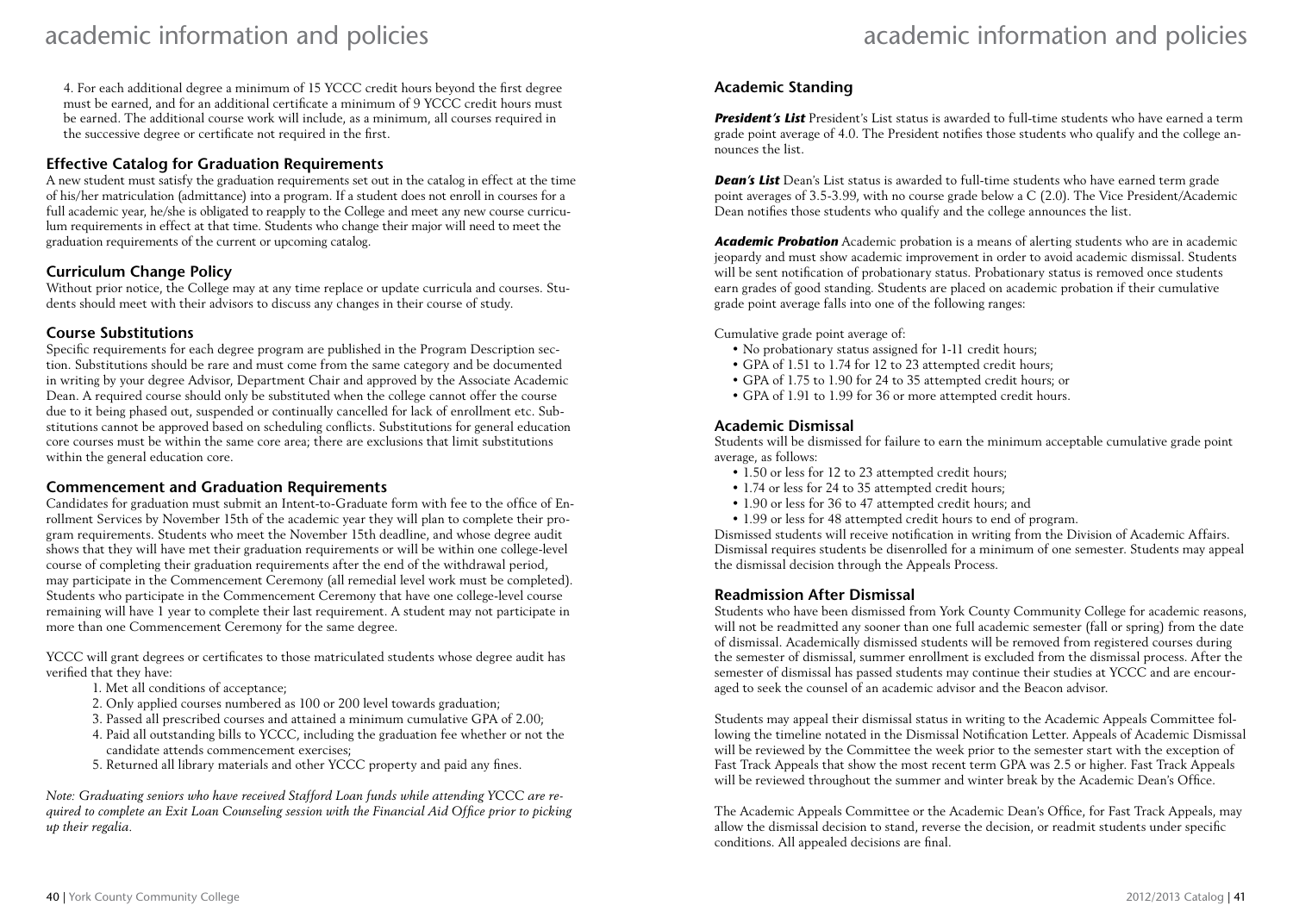### **Assessment of Prior Learning Options**

*Academic Residency Requirement* All associate degree and certificate programs require that students satisfactorily complete a minimum of the program requirements directly from YCCC courses. All associate degree students must complete at least fifteen of the program credit hours directly through the College. Certificate students must complete at least nine of the program credit hours directly through the College.

Credits received for all prior learning, including challenge and standardized exams, portfolios, apprenticeship and work experience, articulation agreements and transfer credit will not count towards meeting the academic residency requirement.

*Academic Credit for Prior Learning* YCCC recognizes several procedures for the assessment of prior learning. Students are encouraged to explore all of the options available to them. It is possible to earn credit by transferring courses from other regionally accredited institutions of higher education, standardized examinations (e.g. CLEP, DANTES), YCCC course challenge examinations, or by submitting a portfolio to document college-level learning gained through paid or unpaid employment, self-directed study, or through vocational talents and skills.

Students who seek credit for prior learning must be formally admitted (matriculated) into a YCCC program. In addition, students must meet the minimum program residency requirement in order to be awarded a degree of the College. Students should also realize that college credit earned through these options may count toward Degree/Certificate requirements, but that the credit and grades will not be included in computing the grade point average. The final decision regarding the acceptance of all prior learning credit(s) rests with YCCC.

*Transfer Credit* It is the student's responsibility to request official transcripts from previously attended post-secondary institutions. Transcripts from other institutions submitted to YCCC will become the property of the college and will not be reproduced and/or mailed to other institutions. A student's GPA at YCCC will not reflect grades in courses transferred for other institutions.

Note: Students requesting Veteran's Educational Assistance are required to have all previous postsecondary educational experience evaluated for possible transfer credit in order to be eligible for benefits. Students transferring courses within YCCC may transfer any course applicable to the new program of study along with grades earned. Undergraduate coursework completed at other institutions of higher education will be evaluated for transfer credit on the basis of the following:

- YCCC accepts credits for transfer from regionally accredited colleges and universities.
- Transfer courses will be accepted with a grade of "C" (not "C-") or better.
- It is the responsibility of the student to provide YCCC with the information requested to evaluate transcripts under consideration for transfer. This information includes an official copy of each originating college transcript mailed directly from the college to YCCC. Upon request, it may be necessary for the student to obtain a copy of the college catalog or official course description from the institution of course origination.
- International credit may be evaluated through a YCCC approved professional credential evaluation service at the student's expense.
- Any student submitting transcripts in a language other than English must provide a copy translated into English by a certified translator.
- There is no statute of limitations on the validity of coursework for transfer credit as long as it can be reasonably determined that the content of the course has not become obsolete; all collegiate courses taken more than ten years in the past are subject to review. In some cases, course content may be outdated and, therefore, not acceptable for transfer or other

credit, this determination will be made by the Department Chair or program advisor for the specific course.

*Military Service Experience* YCCC awards some credit based on the American Council on Education's Guide to the Evaluation of Educational Experiences in the Armed Services. Interested students must provide evidence of prior education and training, preferably in the form of a transcript issued by the Community College of the Air Force, the Navy and Marines (SMARTS), or the Army (AARTS).

ACE (American Council on Education) Credit Evaluation Matriculated students who have participated in programs and courses offered by non-collegiate organizations may qualify for academic credit per the ACE College Credit Recommendation Service Guide. Students may also qualify for academic credit for examinations per the ACE College Credit Recommendation Service.

*CLEP Examination (College Level Examination Program)* Credits may be given to a student who receives a satisfactory score, as recommended by the American Council on Education, on a CLEP examination. The student must make their own arrangements to take the exam(s) and have the scores sent directly to YCCC's Student Affairs Office. These standardized exams are conducted several times throughout the year at university locations in Maine and across the country. In general, YCCC attempts to follow ACE recommendations for credit evaluation.

*Challenge Examinations* Students at YCCC who believe they have mastered college-level course content may petition to satisfy course requirements through the Challenge Exam option for a course with an approved YCCC Challenge Exam. Challenge Exams will not be offered for courses that have a national standardized exam that is accepted for YCCC prior learning credit. Challenge Exams will not be computed into the students' Grade Point Average. The following conditions apply:

- Credit will only be awarded for grades of 80/B- or better. The letter grade will be designated on the transcript with a credit type notation of "CE".
- A student may not retake a Challenge Exam.
- A student may not use a Challenge Exam to repeat a course previously taken for credit.
- A student must have met any prerequisites to the course petitioned to be challenged.
- A \$25.00 per credit hour, non-refundable fee must be paid in advance.
- Challenge Exam credits will not count towards the residency requirement.
- Challenge Exams must be taken and results will be given before the end of the add period.

*DANTES (Defense Activity for Non-Traditional Education Support)* DANTES Subject Standardized Tests (DSSTs) are a nationally recognized testing program made available by The Chauncey Group International, in trust for the United States Department of Defense. Designed originally for the military, DSSTs are now available to civilian students as well. The DANTES Subject Standardized Tests are a series of tests in a wide range of introductory college level academic, vocational/technical and business subjects. To initiate consideration for this option, students should arrange for scores earned through DANTES to be sent to YCCC's Student Affairs Office.

*Advanced Placement (AP)* YCCC participates in the Advanced Placement Program of the College Board. AP exams are given in secondary schools. For credit consideration an official AP transcript and a minimum score of 3 are required. Official AP transcripts should be sent directly to YCCC's Student Affairs Office.

*Professional Certification Examinations* Credits may be awarded to a student who receives a satisfactory score, per YCCC guidelines, on an approved Professional Certification Examina-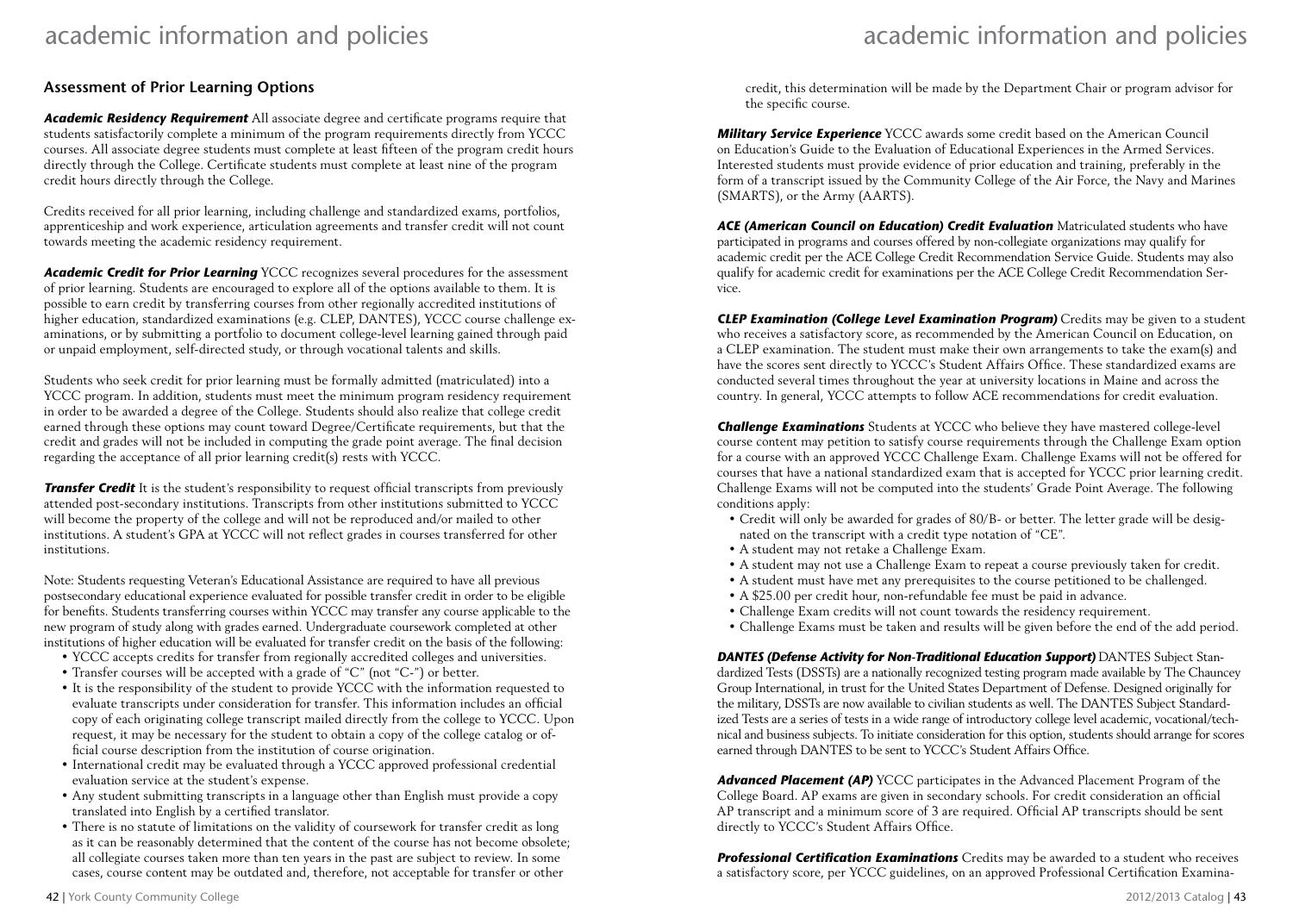## academic information and policies academic information and policies

tion. The student must make their own arrangements to take the exam(s) and have an official copy of the scores and/or certification sent directly to YCCC's Student Affairs Office.

*Articulation Agreements with High Schools* YCCC has established articulation agreements with some Maine high schools and vocational/technical centers for the purpose of awarding academic credit for prior learning which is equivalent to selected YCCC course work.

**Portfolio Credit** The assessment of Prior Learning through a Portfolio provides a process for evaluating and when appropriate, awarding academic credit for learning acquired outside of the traditional college environment. In order to receive Portfolio Credit, students must provide evidence that their prior learning is equivalent to college-level learning. Students may earn nonresidency program credits for written documentation of college-level learning acquired through work, educational, or personal/social experiences not attainable through other YCCC approved Prior Learning options. A student's portfolio will be evaluated on a course-by-course basis to determine comparability of competencies to required or elective course learning outcomes.

Based on content and presentation criteria being met at a C level, the credit awarded is transcripted as 'Pass'. Any student seeking to submit a portfolio must contact the Portfolio Advisor to file their intent to seek portfolio credit. Students will need to periodically consult with this advisor during portfolio development. Upon completion, portfolios must be submitted to the advisor to begin the process of portfolio review.

The following conditions apply:

- Students requesting portfolio credit must be matriculated into a degree program and have earned 6 YCCC credits, 3 of which must include ENG101 College Composition or the equivalency, prior to submission of Portfolio.
- A maximum of 12 credits may be earned through Portfolio assessment.
- Credits earned through portfolio assessment do not count towards residency requirement.
- Each portfolio will be reviewed only once, resubmissions will not be accepted, and credit determination is final.
- Portfolios received by October 1 will be evaluated before the start of the January semester and those received by March 1 will be evaluated before the start of the September semester.

*Note: Portfolio credits, in general, are not transferable to most colleges.*

#### **Academic Services**

*Articulation Agreements with Post Secondary Institutions* Articulation agreements are formal academic partnerships between institutions to accept credits in transfer toward a specific academic program. Agreements can be very detailed down to the course-by-course or be more general by accepting a maximum number of credits. For students to take advantage of an agreement, they must graduate with their Associate's degree before transfer, meet grade requirements for each course, and often maintain a minimum GPA (see individual agreements for details). It is important to be in contact with your potential transfer colleges as early in your academic career as possible.

*Research on Student Learning* YCCC is dedicated to seeking improvement in how students learn, how they progress in the curriculum, and how prepared they are for jobs, careers, and/or transfer to another college or university. In order to learn more about how well this takes place, and how the college is performing, faculty and staff will on occasion conduct an "assessment project." Such projects entail looking at scores on exams, papers, classroom presentations, etc. In all cases, when such material is reviewed, the identity of the student is protected; no names are identified in this type of research. The findings of assessment projects are reviewed by faculty and staff in the context of revising course outlines, syllabi, development of new courses, upgrading of textbooks, faculty training, and/or curriculum revisions. If you would like to know more about specific assessment projects at YCCC, please contact the office of Academic Affairs.

**Online Courses at YCCC** YCCC offers online courses to students as an alternative to the regular classroom. Online courses are interactive in nature, with students using an Internet-based system to participate in electronic discussions, receive and post assignments, and receive feedback from the instructor. As with campus-based classes, online classes follow a schedule with a beginning date and an ending date and regular deadlines for completing course assignments and activities. Learning is asynchronous, meaning that students can participate in their class at times most convenient for their schedule. Courses available online are listed under the link "Course Schedule" on the college web site. Online courses are suited best for independent learners able to benefit from reading and writing based instruction. The most successful online learners are those who can schedule their course participation on a regular basis. For more information on online course offerings, visit the college website at www.yccc.edu.

*Library and Learning Resource Center* The Library/Learning Resource Center provides resources, research support services, and computer labs for all students currently enrolled in all courses or degree/certificate programs. Information resources and services are available to remote learners via the Library pages of the YCCC Website, email, telephone, and fax. The state of- theart facility houses books, magazines and journals, multimedia resources, and computer technology to access the on-line catalogs of YCCC and other institutions, on-line databases, the Internet, and the computer applications used in courses. Through cooperative relationships with other libraries, the Library staff can obtain additional materials via interlibrary loan as well. The Library staff also offers educational and support services to assist students in locating information, using the online resources, and developing research skills. Schedules of hours, special programs, and other services are posted in the Library or on YCCC's Website from the Library information page.

*Academic Support* The YCCC Learning Center is dedicated to helping students reach their academic and personal goals by providing comprehensive, supportive and innovative academic support. We provide tutoring, workshops, assistive and adaptive technology, computers, study space and individual study strategy consultation. We offer tutoring in Anatomy and Physiology I & II, Accounting and Business courses, Biology, Writing, Psychology, all courses in Mathematics and other subjects. We also help students learn effective time management and test taking strategies to be successful college students. The Learning Center is located in B202 and we are available by email at learningcenter@yccc.edu.

#### **Institutional Learning Outcomes**

York County Community College has established Institutional Learning Outcomes to provide a framework to reflect our shared educational values for an associate degree education. These outcomes are embedded in all degree programs so that YCCC graduates will have acquired knowledge, skills and understanding in the following areas:

- 1. **Communication** Communicate effectively in a clear, well-organized manner to convey ideas with an intended audience in a variety of academic and professional settings.
- 2. **Quantitative Competence** Identify, analyze and solve problems that are quantitative in nature.
- 3. **Global Awareness, Diversity and Tolerance** Respectfully engage with others and analyze issues from a multicultural and global perspective.
- 4. **Critical Thinking and Problem-Solving** Demonstrate and apply critical and creative thinking and problem solving skills.
- 5. **Information Literacy** Apply research skills to retrieve and evaluate information and to use it ethically.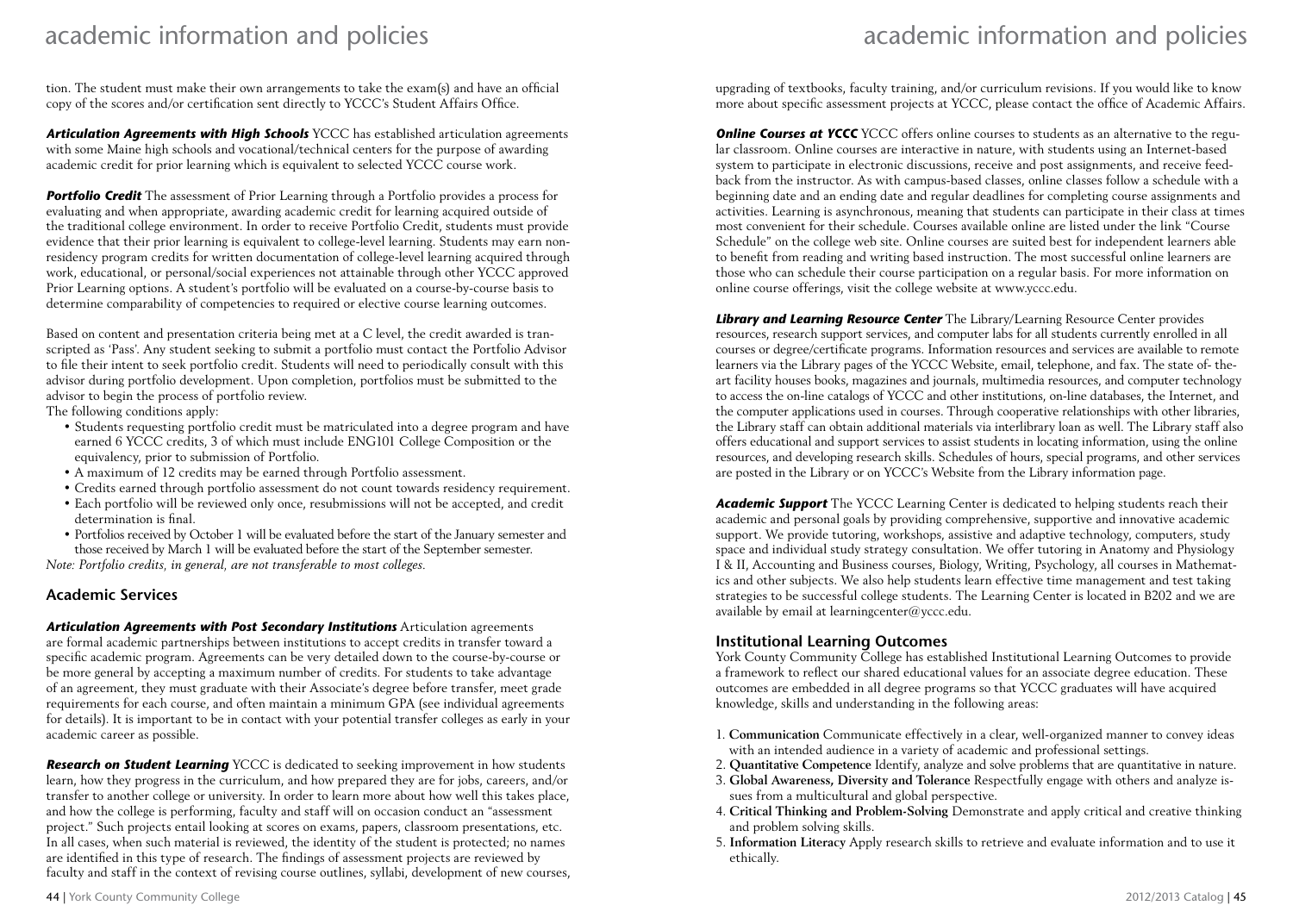- academic information and policies academic information and policies
- 6. **Technological Competence** Demonstrate competence in the use of technology to meet personal, academic and professional needs.
- 7. **Responsibility and Integrity** Act purposefully, ethically, respectfully and responsibly in their interaction with staff, faculty, peers and the institution as a whole.

#### **General Education Core Areas and Outcomes**

*General Education at YCCC* The mission of the General Education component of each degree program at YCCC is integral to the educational and professional development of students. Students undertake General Education studies in a variety of disciplines and fields, including communications, arts and humanities, social and behavioral studies, natural sciences, and mathematics, in order to:

- Seek self-fulfillment;
- Pursue lifelong learning;
- Develop awareness of their communities, region, and world;
- Succeed in the workplace.

General Education courses also provide students opportunities to develop competencies identified by employers, educators, and students as critical for success across a range of personal, professional, and technical endeavors. Skills and competencies that students develop through core courses are integrated and reinforced in other general education and technical courses across the curriculum.

*General Education Requirements* Requirements for the number of General Education credits vary between the AAS, AS, and AA degrees.

*Associate in Applied Science Degrees* Students enrolled in an Associate of Applied Science (AAS) degree programs must complete a minimum of 20 credits in General Education, including:

- 12 credits in communication skills, the arts and humanities, and the social sciences;
- 8 credits in mathematics and/or science.

*Associate in Science Degrees* Students enrolled in Associate in Science (AS) degree programs must complete a minimum of 30 credits in General Education, including:

- 12-18 credits in communications, the arts and humanities, and the social sciences;
- 8-12 credits in mathematics and/or science.

The specific requirements are documented in the "Programs of Study" published for each degree.

*Associate in Arts* Students enrolled in Associate in Arts (AA) degree programs must complete a minimum of 30 credits in General Education, including:

- 12 18 credits in communications, the arts and humanities, and the social science;
- 12 18 in mathematics and/or science.

#### **General Education Core Areas**

All degree programs at YCCC include a minimum of 15 credits common core in general education courses designed to assure that students have the opportunity to attain the skills, knowledge, qualities, and goals outlined in the four core areas of Communications, Humanities, Social Sciences, and Mathematics and Science. These credits are included in the minimum number of general education credits required for your degree program. Each academic degree program has been designed to include 15 credits from the following four Core categories.

#### *Core I. Communications - 6 credits required in all programs*

Courses in Core I: Communications focus on developing communication skills in writing and speaking. All courses include explicit instruction in writing and/or oral communication. Some courses provide instruction in research skills; all include activities or assignments that require research.

| ENG 101 | College Composition            | 3 credits |
|---------|--------------------------------|-----------|
| ENG 211 | <b>Technical Writing</b>       | 3 credits |
| ENG 212 | <b>Business Communications</b> | 3 credits |
| COM 201 | Interpersonal Communications   | 3 credits |
| SPE 101 | Oral Communications            | 3 credits |

#### *Core II. Arts and Humanities - 3 credits required in all programs*

Studying the arts and humanities helps students to develop critical and analytical skills. Core II courses also enable students to gain appreciation for aesthetics and the diversity of human experience. Courses in this category are intended to expose students to varied forms of expression in foreign languages and the humanities (fine arts, literature, philosophy). Core II courses also develop student skills in research, problem solving, and communication through a variety of writing, research and presentation activities, and assignments.

| <b>ART 110</b> | Art Appreciation                                    | 3 credits |
|----------------|-----------------------------------------------------|-----------|
| <b>ART 120</b> | Drawing                                             | 3 credits |
| <b>ART 122</b> | Drawing for Animation                               | 3 credits |
| <b>ART 123</b> | Introduction to Painting                            | 3 credits |
| <b>ART 126</b> | Foundations of Design                               | 3 credits |
| <b>ART 131</b> | Introduction to Sculpture                           | 3 credits |
| <b>ART 132</b> | Introduction to Illustration                        | 3 credits |
| <b>ART 134</b> | Color Theory                                        | 3 credits |
| ART 136        | Digital Photography                                 | 3 credits |
| <b>ART 200</b> | Topics in Studio Art                                | 3 credits |
| <b>ART 201</b> | <b>Advanced Drawing</b>                             | 3 credits |
| <b>ASL 101</b> | Beginning American Sign Language                    | 4 credits |
| <b>ASL 102</b> | American Sign Language II                           | 4 credits |
| <b>COM 101</b> | Introduction to Film                                | 3 credits |
| COM 110        | Introduction to Digital Filmmaking                  | 3 credits |
| <b>ENG 112</b> | Introduction to Literature                          | 3 credits |
| <b>ENG 130</b> | World Literature                                    | 3 credits |
| ENG 201        | <b>Creative Writing</b>                             | 3 credits |
| <b>ENG 205</b> | Creative Non-Fiction                                | 3 credits |
| <b>ENG 216</b> | Nature Writing                                      | 3 credits |
| <b>ENG 220</b> | Topics in Literature                                | 3 credits |
| <b>ENG 222</b> | Shakespeare                                         | 3 credits |
| <b>ENG 224</b> | American Literature I                               | 3 credits |
| <b>ENG 225</b> | American Literature II                              | 3 credits |
| <b>ENG 230</b> | Literature of Diversity                             | 3 credits |
| <b>FRE 101</b> | Conversational French                               | 4 credits |
| <b>HUM 101</b> | Introduction to the Humanities                      | 3 credits |
| <b>HUM 102</b> | Humanities Seminar                                  | 3 credits |
| <b>HUM 110</b> | World Religions                                     | 3 credits |
| <b>HUM 201</b> | Multicultural America                               | 3 credits |
| <b>HUM 210</b> | Historical & Literary Survey of the Bible 3 credits |           |
| <b>HUM 275</b> | The Nature of Dreams                                | 3 credits |
| <b>ITA 101</b> | Conversational Italian                              | 4 credits |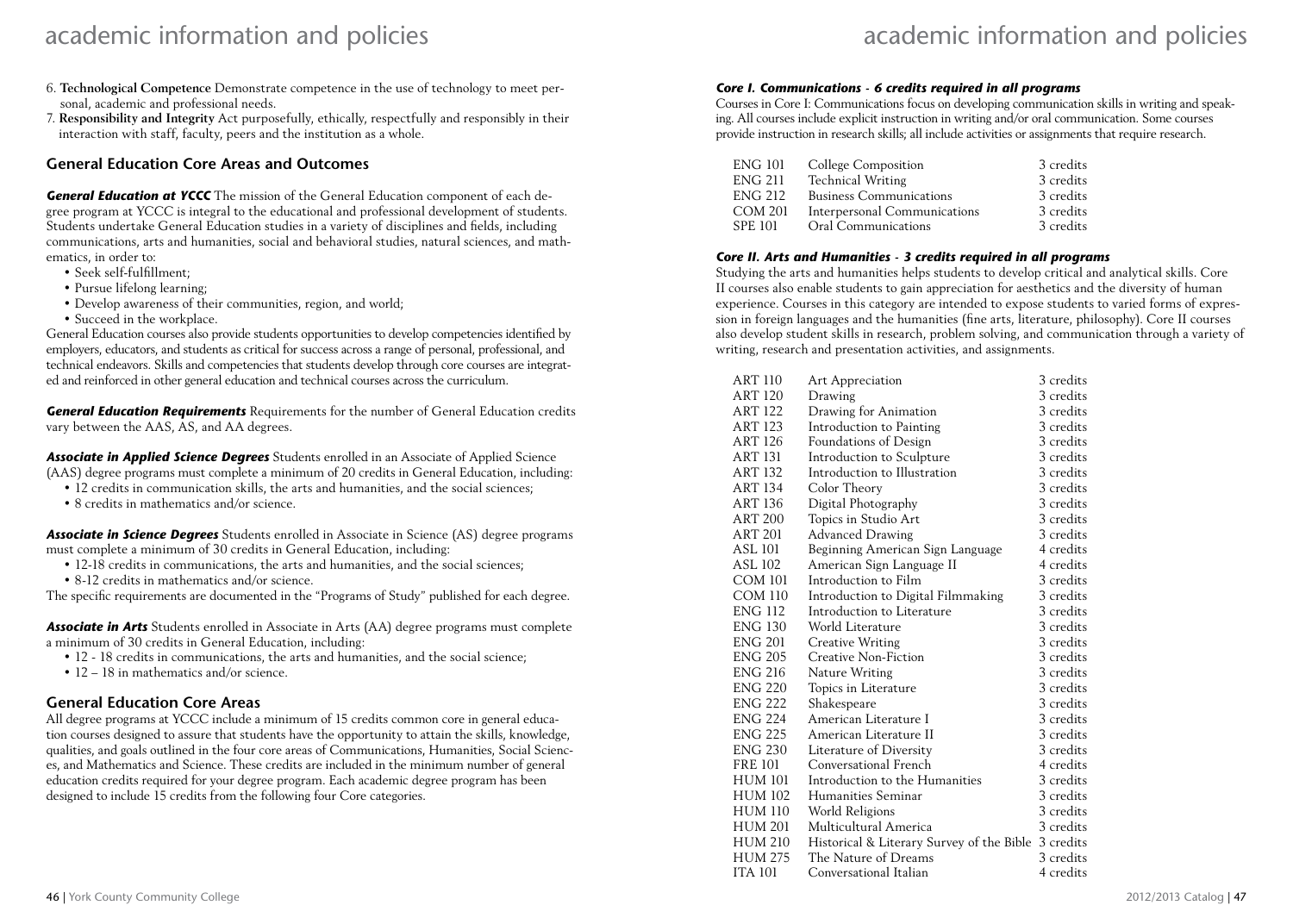| <b>LAT 101</b> | Beginning Latin                | 4 credits |
|----------------|--------------------------------|-----------|
| <b>MUS 101</b> | Music Appreciation             | 3 credits |
| <b>MUS 120</b> | <b>YCCC Chorale</b>            | 3 credits |
| PHI 102        | Ethics in Contemporary Society | 3 credits |
| <b>PHI 110</b> | Introduction to Philosophy     | 3 credits |
| <b>SPA 101</b> | Conversational Spanish I       | 4 credits |
| <b>SPA 102</b> | Conversational Spanish II      | 4 credits |
| <b>THE 123</b> | Introduction to Theater        | 3 credits |
| <b>THE 180</b> | Stand-up Comedy                | 3 credits |

#### *Core III. Social Sciences - 3 credits required in all programs*

In Core III courses, students examine theories of human development, behavior, and interaction. Attention is paid to forces (psychological, social, technological, economic, historical, and political) that define us as individuals, communities, and nations. These courses, thus, help students to develop an appreciation for human diversity and an enhanced global perspective. A variety of assignments, activities, and projects develop student skills in writing, speaking, research, teamwork, and problem solving.

| <b>ANT 102</b> | Cultural Anthropology                   | 3 credits |
|----------------|-----------------------------------------|-----------|
| <b>ECO 110</b> | Macroeconomics                          | 3 credits |
| <b>ECO 120</b> | Microeconomics                          | 3 credits |
| <b>HIS 101</b> | Western Civilization I                  | 3 credits |
| <b>HIS 102</b> | Western Civilization II                 | 3 credits |
| <b>HIS 105</b> | Topics in History                       | 3 credits |
| <b>HIS 110</b> | United States History to 1877           | 3 credits |
| <b>HIS 120</b> | United States History 1877-present      | 3 credits |
| <b>HIS 125</b> | U.S. Civil Rights                       | 3 credits |
| <b>POS 101</b> | American Government                     | 3 credits |
| <b>POS 105</b> | Introduction to International Relations | 3 credits |
| POS 115        | Topics in Political Science             | 3 credits |
| <b>POS 125</b> | Constitutional Law                      | 3 credits |
| <b>POS 290</b> | Internship U.S. Government              | 3 credits |
| <b>PSY 101</b> | Introduction to Psychology              | 3 credits |
| <b>PSY 200</b> | Topics in Psychology                    | 3 credits |
| <b>PSY 202</b> | Social Psychology                       | 3 credits |
| <b>PSY 210</b> | Psychology Across the Lifespan          | 3 credits |
| <b>PSY 212</b> | Adolescent and Adult Development        | 3 credits |
| <b>PSY 214</b> | Child Development                       | 3 credits |
| <b>PSY 224</b> | Psychology of Learning                  | 3 credits |
| <b>PSY 230</b> | Abnormal Psychology                     | 3 credits |
| <b>PSY 232</b> | Introduction to Counseling              | 3 credits |
| <b>PSY 280</b> | Positive Psychology                     | 3 credits |
| SOC 101        | Introduction to Sociology               | 3 credits |
| <b>SOC 200</b> | Topics in Sociology                     | 3 credits |
| <b>SOC 201</b> | Sociology of the Family                 | 3 credits |
| <b>SOC 210</b> | Social Problems                         | 3 credits |
| SOC 232        | Death and Dying                         | 3 credits |
|                |                                         |           |

## academic information and policies academic information and policies

### *Core IV. Mathematics and Science - 3 credits in mathematics required in all programs*

Courses in Core IV help to provide students the mathematical, scientific, analytical, and critical thinking skills they will need in their programs of study and in everyday living. Core IV courses also help students to work independently and collaboratively to solve quantitative and openended problems.

| <b>BIO 104</b> | Overview of Anatomy and Physiology    | 3 credits |
|----------------|---------------------------------------|-----------|
| <b>BIO 105</b> | Marine Biology w/Lab                  | 4 credits |
| BIO 106 &      |                                       |           |
| <b>BIO 107</b> | General Biology I w/Lab               | 4 credits |
| <b>BIO 116</b> |                                       |           |
| & BIO 117      | General Biology II w/Lab              | 4 credits |
| <b>BIO 126</b> |                                       |           |
| & BIO 127      | Anatomy and Physiology I w/Lab        | 4 credits |
| <b>BIO 136</b> |                                       |           |
| & BIO 137      | Anatomy and Physiology II w/Lab       | 4 credits |
| <b>BIO 230</b> |                                       |           |
| & BIO 231      | Microbiology w/Lab                    | 4 credits |
| <b>CHM 104</b> | Chemistry for the Health Sciences     | 3 credits |
| <b>CHM 106</b> |                                       |           |
| & CHM 107      | General Chemistry I w/Lab             | 4 credits |
| <b>CHM 116</b> |                                       |           |
| & CHM 117      | General Chemistry II w/Lab            | 4 credits |
| <b>MAT 122</b> | Finite Math                           | 3 credits |
| <b>MAT 127</b> | College Algebra                       | 3 credits |
| <b>MAT 210</b> | <b>Statistics</b>                     | 3 credits |
| <b>MAT 220</b> | Trigonometry                          | 3 credits |
| <b>MAT 227</b> | Pre-Calculus                          | 3 credits |
| <b>PHY 151</b> | General Physics I w/Lab               | 4 credits |
| <b>SCI 101</b> | Introduction to Environmental Science | 3 credits |
| SCI 110        | Introduction to Scientific Inquiry    | 4 credits |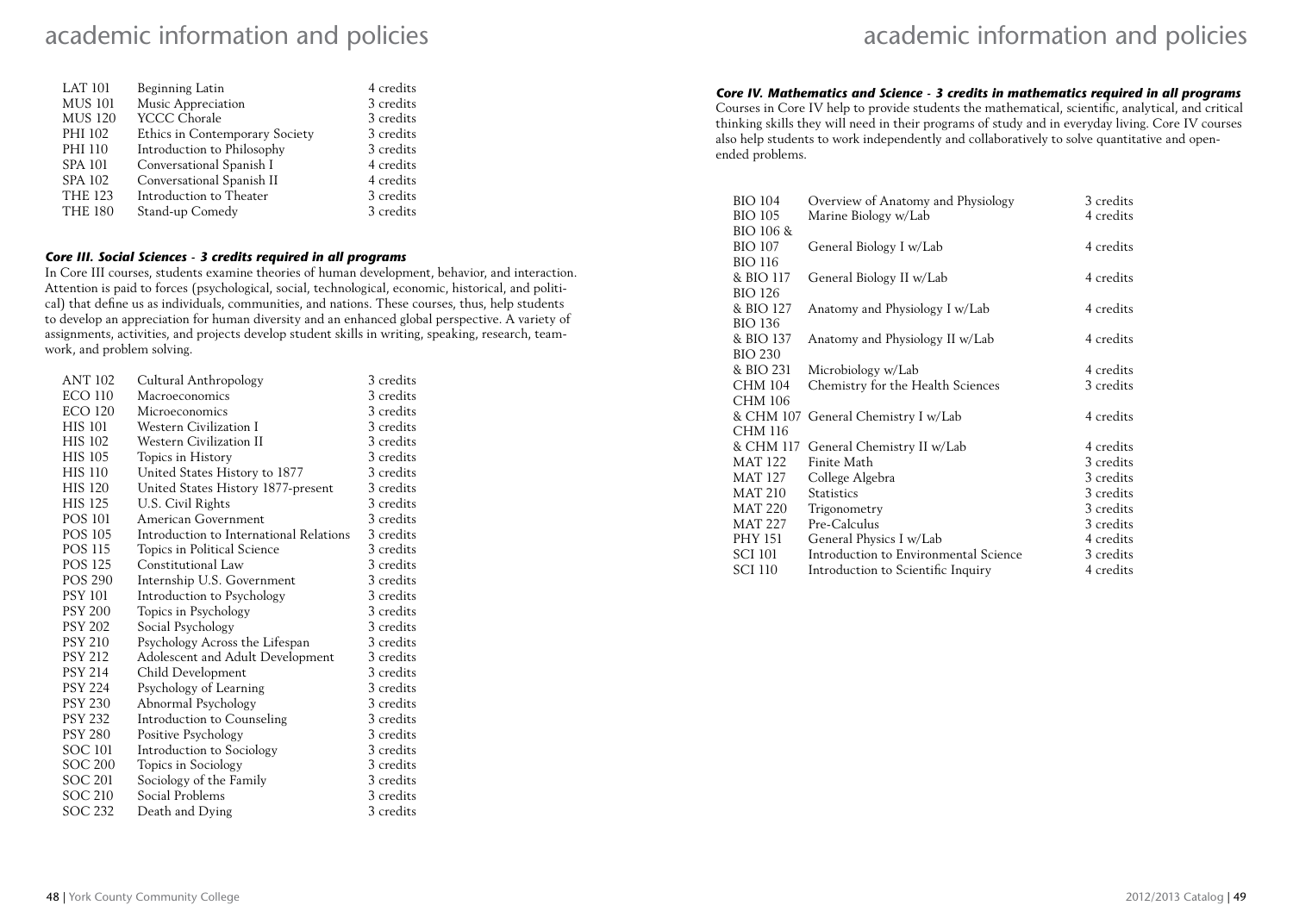## programs of study

# programs of study

#### **Accounting**

**Associate in Applied Science**

*Program Description* The Accounting Program leading to an Associate in Applied Science Degree is designed to provide students with a realistic and practical foundation in general accounting practices. Graduates will have mastered a wide variety of accounting functions essential to modern business and non-profit offices. The graduate will possess knowledge of accounting functions, automated systems, as well as an understanding of overall business processes. The skills gained in the program prepare individuals for initial entry into, and advancement within, the accounting departments of organizations of any size. Graduates are also prepared for transfer to 4-year colleges or universities should they seek a CPA career track. Areas of study in addition to the general education requirements include accounting practices, quality customer service, budgeting, fund accounting, human resource management and supervision, business finance, and computer applications.

*Program Learning Outcomes* Students who successfully complete the Associates in Applied Science degree in Accounting will be able to:

- Analyze contemporary business and financial issues, using critical thinking skills.
- Effectively demonstrate oral and written communication skills to convey essential business concepts.
- Demonstrate the ability to work both independently and as a team member in collaborative projects.
- Identify and describe principles of personal and community engagement appropriate for members of the business community.
- Describe and explain appropriate ethical behavior relevant to a variety of business environments.
- Demonstrate a recognition of the value of diversity in opinions, values, abilities and cultures in all business environments.
- Analyze, articulate and communicate business information using appropriate information technology.
- Define, measure, classify and report all major elements of the basic financial statements.
- Demonstrate the ability to record, analyze, interpret, and communicate accounting data for decision making and compliance with regulatory/governmental agencies.
- Describe and explain the relevant political, economic, regulatory, legal and ethical environment that governs the accounting profession.

#### *Curriculum Requirements 60 Credits*

| <b>Required Program Courses</b>          | <b>Credits</b> | <b>Required General Education</b>       | Сı |
|------------------------------------------|----------------|-----------------------------------------|----|
| ACC 111 Accounting I                     |                | <b>ENG 101 College Composition</b>      |    |
| ACC 112 Accounting II                    |                | MAT 122 Finite Math                     |    |
| ACC 150 Income Tax Accounting            |                | MAT 127 College Algebra                 |    |
| ACC 151 Accounting Software Applications |                | <b>MAT 210 Statistics</b>               |    |
| ACC 201 Intermediate Accounting I        |                | PHI 102 Ethics & Contemporary Society 3 |    |
| ACC 202 Intermediate Accounting II       |                | SPE 101 Oral Communication              |    |
| ACC 204 Managerial Accounting            |                | General Education Core III              |    |
| ACC 205 Governmental Accounting          |                |                                         | 21 |
| BUS 110 Introduction to Business         |                |                                         |    |
| CIS 115 Computer Applications            |                | <b>Open Electives:</b>                  |    |
| ECO 110 Macroeconomics or                |                |                                         |    |
| ECO 120 Microeconomics                   | 3              |                                         |    |
|                                          | 33             |                                         |    |
|                                          |                |                                         |    |

| <b>Required Program Courses</b>          | <b>Credits</b> | <b>Required General Education</b>       | Credits |
|------------------------------------------|----------------|-----------------------------------------|---------|
| ACC 111 Accounting I                     |                | <b>ENG 101 College Composition</b>      |         |
| ACC 112 Accounting II                    |                | MAT 122 Finite Math                     |         |
| ACC 150 Income Tax Accounting            |                | MAT 127 College Algebra                 |         |
| ACC 151 Accounting Software Applications |                | <b>MAT 210 Statistics</b>               |         |
| ACC 201 Intermediate Accounting I        |                | PHI 102 Ethics & Contemporary Society 3 |         |
| ACC 202 Intermediate Accounting II       |                | SPE 101 Oral Communication              |         |
| ACC 204 Managerial Accounting            |                | General Education Core III              |         |
| ACC 205 Governmental Accounting          |                |                                         | 21      |
| BUS 110 Introduction to Business         |                |                                         |         |
| CIS 115 Computer Applications            |                | <b>Open Electives:</b>                  |         |
| $ECO 110$ Macroscopomics or              |                |                                         |         |

#### *Choose from Program Elective List 3 Credits*

| ACC 290 Accounting Internship             |   |
|-------------------------------------------|---|
| BUS 113 Introduction to Personal Finance  | 3 |
| BUS 205 International Business            | 3 |
| BUS 250 Principles of Sales               | 3 |
| BUS 260 Small Business Management         | 3 |
| CIS 214 Spreadsheet Applications          | 3 |
| CIS 217 Database Management               | 3 |
| ECO 110 Macroeconomics                    | 3 |
| ECO 120 Microeconomics                    | 3 |
| FIN 110 Principles of Finance             | 3 |
| FIN 115 Introduction to Financial Markets | 3 |
| FIN 120 Introduction to Money and Banking | 3 |
|                                           |   |

**Career Opportunities** Graduates from the program will be prepared to assume positions as (but are not limited to) management trainees, accounting clerks, assistant customer service representatives, documentation control clerks, accounts payable/receivable clerks, personnel coordinators, tellers, purchasing assistants, credit managers, warehouse managers, bookkeepers, and other positions requiring strong skills in accounting practices operations. Additionally, students from this program can transfer credits into a 4-year baccalaureate accounting or other business program.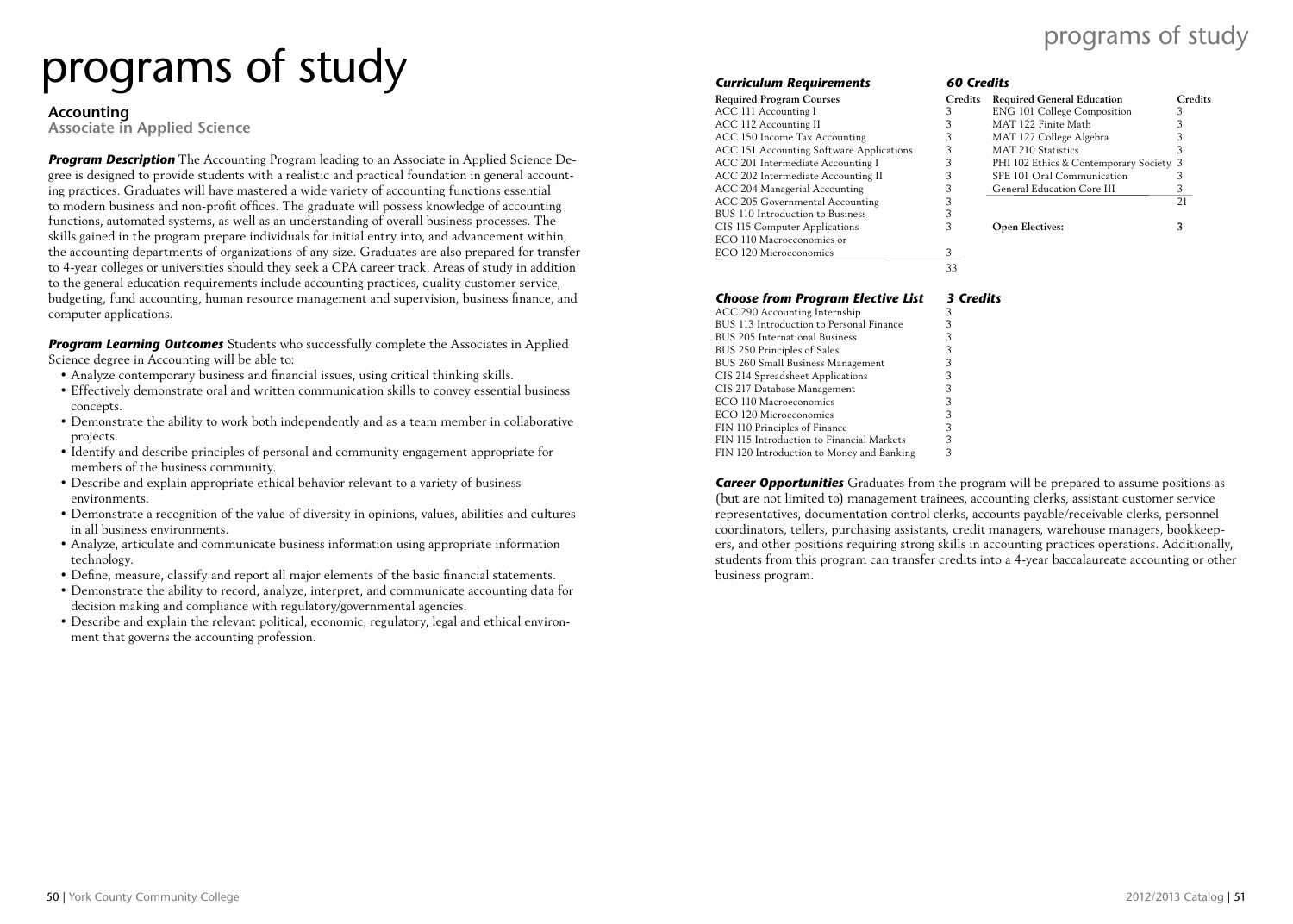## programs of study

#### **Architectural Design**

**Associate in Applied Science**

**Program Description** The Architectural Design Degree curriculum integrates construction methods and materials, building science, structural mechanics and the creation of construction documents. Students participate in team projects to develop problem solving, critical thinking, communication and technical skills. Students learn basic engineering standards and design concepts, and then apply them using CAD. The department utilizes the latest Autodesk software, allowing students to graduate with leading edge skills. To be successful in this program it is desirable that students have a background in computers and math, and have an aptitude for spatial thinking.

**Program Learning Outcomes** Students who successfully complete the Associates in Applied Science degree in Architectural Design will be able to:

- Illustrate a creative vision in the development of architectural plans.
- Create and manipulate architectural models and plans using CAD software.
- Describe and explain the relationship between spatial design, culture and technology.
- Create and present architectural plans that comply with industry standards and building codes.
- Translate vision and ideas through the use of quantitative data and visual aids such as drawings and 2D and 3D models.
- Investigate contemporary societal and environmental issues in designing and building structures in an ethical manner.
- Recognize the value of diversity in opinions, values, abilities and cultures in the business environment.
- Operate both independently and as a team member in collaborative projects.

| <b>Curriculum Requirements</b>       | 61 credits |                                    |                |  |
|--------------------------------------|------------|------------------------------------|----------------|--|
| <b>Required Program Courses</b>      | Credits    | <b>Required General Education</b>  | <b>Credits</b> |  |
| CAD 102 Introduction to CAD          | 3          | <b>ENG 101 College Composition</b> |                |  |
| ARC 106 Architecture I               | 3          | MAT 127 College Algebra            |                |  |
| ARC 107 Intro Sustainable Design     | 3          | MAT 220 Trigonometry               |                |  |
| CAD 110 Technical Graphics Standards | 3          | PHY 151 General Physics            |                |  |
| ARC 202 Architecture II              | 3          | General Education Core I           |                |  |
| ARC 204 Integrated Energy Design     | 3          | General Education Core II          |                |  |
| ARC 207 Construction Documents       |            | General Education Core III         | 3              |  |
| CAD 210 Computer Aided Drafting II   |            |                                    | 22             |  |
| CAD 217 3D CAD                       |            |                                    |                |  |
| CAD 251 3D Presentation              | 3          |                                    |                |  |
|                                      | 30         |                                    |                |  |
|                                      |            |                                    |                |  |

| Open Electives:                            |  |
|--------------------------------------------|--|
| Program Electives (any ARC or CAD prefix): |  |

**Career Opportunities** The Architectural Design Degree prepares students for positions as a CAD drafter or designer for architectural firms, engineering offices, building materials supply companies, or construction related companies. Graduates develop skills that can be applied in Architecture, Interior Design, Structural, Civil, Landscape, Construction, and Manufacturing professions.

## programs of study

#### **Business Administration**

**Associate in Applied Science**

*Program Description* The Associate in Applied Science Business Administration program provides graduates with the necessary skills to succeed in today's business world. Areas of study include accounting, economics, finance, international business, human resource management and supervision, sales and marketing, basic computer operations and business law. Graduates from the program are prepared to pursue supervisory and managerial positions in financial institutions, government, transportation, public utilities, manufacturing, insurance and retailing. Business Administration not only makes graduates more employable, it also provides transfer opportunities for those who wish to transfer to 4-year colleges or universities. The program provides graduates with both entrepreneurial skills for those who prefer to run their own businesses, and organizational skills for those who wish to work in larger corporate organizations.

*Program Learning Outcomes* Students who successfully complete the Associate in Applied Science degree in Business Administration will be able to:

- Analyze contemporary business and financial issues, using critical thinking skills.
- Effectively demonstrate oral and written communication skills to convey essential business concepts.
- Demonstrate the ability to work both independently and as a team member in collaborative projects.
- Identify and describe principles of personal and community engagement appropriate for members of the business community.
- Describe and explain appropriate ethical behavior relevant to a variety of business environments.
- Demonstrate a recognition of the value of diversity in opinions, values, abilities and cultures in all business environments.
- Analyze, articulate and communicate business information using appropriate information technology.
- Apply basic accounting and financial concepts to business problems.
- Apply quantitative analysis to the study of a wide variety of business problems.
- Describe and explain the essential legal, regulatory, cultural and organizational framework of the global business environment.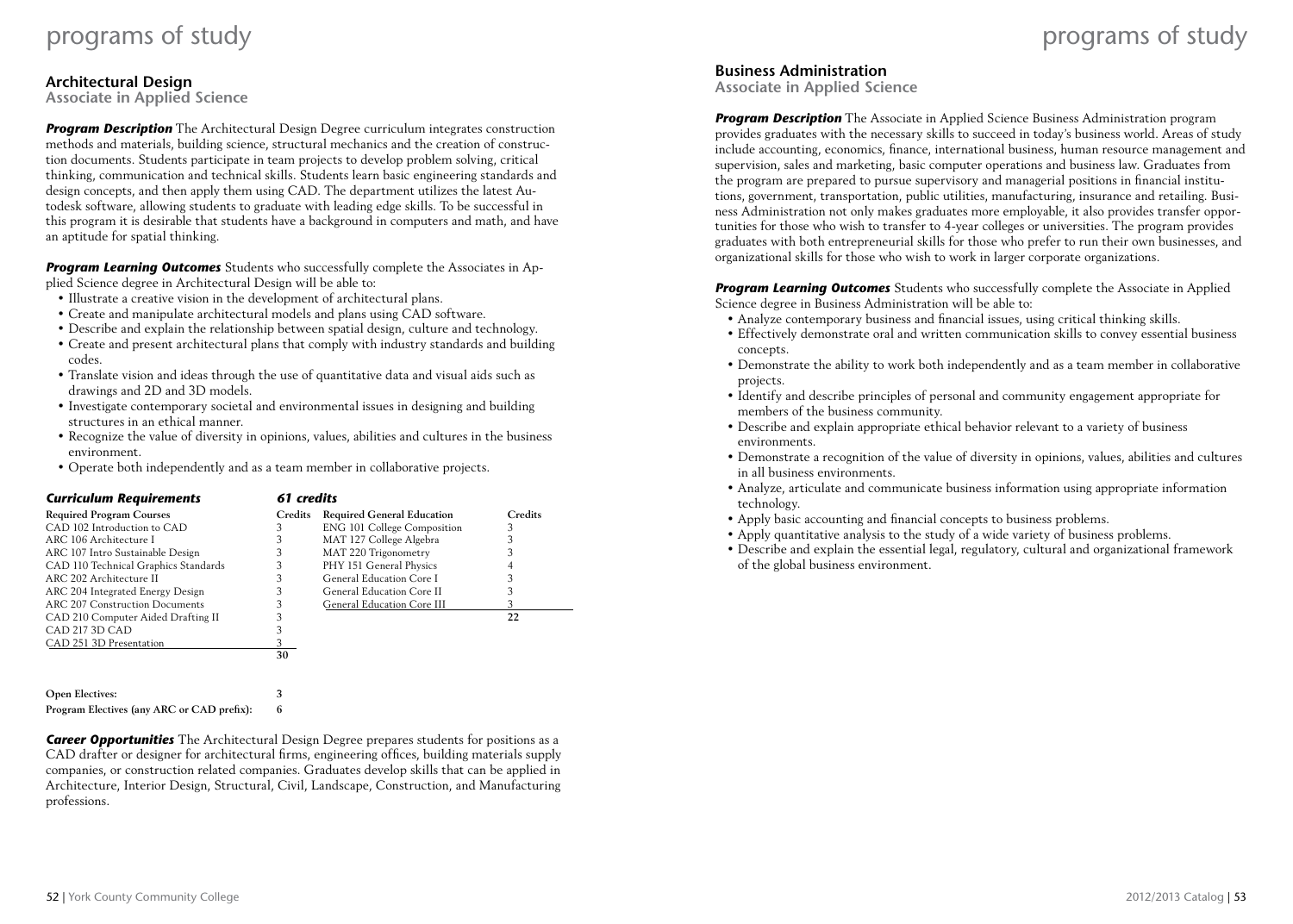| <b>Curriculum Requirements</b> |  |
|--------------------------------|--|
|--------------------------------|--|

| <b>Required Program Courses</b>          | <b>Credits</b> | <b>Required General Education</b>       | <b>Credits</b> |
|------------------------------------------|----------------|-----------------------------------------|----------------|
| ACC 111 Accounting I                     | 3              | <b>ENG 101 College Composition</b>      | 3              |
| ACC 112 Accounting II                    | 3              | ENG 212 Business Communications or      |                |
|                                          |                | ENG 211 Technical Writing               |                |
| BUS 110 Introduction to Business         | 3              | MAT 122 Finite Math                     |                |
| BUS 115 Management I                     | 3              | <b>MAT 210 Statistics</b>               |                |
| BUS 116 Management II                    | 3              | PHI 102 Ethics & Contemporary Society 3 |                |
| BUS 205 International Business           | 3              | PSY 101 Introduction to Psychology      |                |
| BUS 230 Principles of Marketing          | 3              | or SOC 101 Introduction to Sociology    | 3              |
| BUS 244 Business Law                     | 3              | General Education Core IV               | 3              |
| BUS 250 Principles of Sales or           |                |                                         | 21             |
| BUS 260 Small Business Management        | 3              |                                         |                |
| BUS 113 Introduction to Personal Finance |                |                                         |                |
| or FIN110 Principles of Finance          | 3              | <b>Open Elective:</b>                   | 3              |
| CIS 115 Computer Applications            | 3              |                                         |                |
| ECO 110 Macroeconomics                   |                |                                         |                |
| or ECO 120 Microeconomics                | 3              |                                         |                |
|                                          | 36             |                                         |                |

**63 credits** 

#### *Choose from Program Elective List 3 Credits*

| ACC 150 Income Tax Accounting              |   | CIS 214 Spreadsheet Applications   | 3 |
|--------------------------------------------|---|------------------------------------|---|
| ACC 151 Accounting Software Applications   |   | CIS 217 Database Management        | 3 |
| ACC 201 Intermediate Accounting            |   | ECO 110 Macroeconomics             | 3 |
| ACC 204 Managerial Accounting              |   | ECO 120 Microeconomics             | 3 |
| <b>ACC 205 Government Accounting</b>       | 3 | FIN 110 Principles of Finance      | 3 |
| BUS 113 Personal Finance                   |   | FIN 115 Intro to Financial Markets | 3 |
| BUS 250 Principles of Sales                |   | FIN 120 Intro to Money and Banking | 3 |
| BUS 260 Small Business Management          |   |                                    |   |
| BUS 293 Business Administration Internship |   |                                    |   |

*Career Opportunities* Graduates with an A.A.S. in Business Administration expect to pursue opportunities in a variety of occupations in all sectors of the economy, business, government and nonprofits. Business administration is a generalist degree-preparing students to work in junior and mid-level management and supervisory jobs. Students with this degree work in a broad variety of industries from retailing to manufacturing to social services. Students considering more specific career goals in Office Management or Finance may wish to consider concentrations in those fields of study.

#### **Business Administration**

**Associate in Applied Science - Finance Concentration**

**Program Description** The concentration is suitable for the financially oriented Business major. Finance Concentration majors master cash-flow analysis, principles of corporate finance, banking and securities operations and a variety of other skills essential to careers in the financial services industry. Finance Concentration students will be prepared for financial-services jobs in banking, insurance and securities, financial planning, bank branch management, insurance agency sales and management. Students already employed in the financial services industry will find the Finance Concentration program useful in advancing their careers. The program also offers transfer opportunities for those who wish to continue their education at 4-year colleges or universities.

*Program Learning Outcomes* Students who successfully complete the Associate in Applied Science degree in Business Administration, Finance Concentration will be able to:

- Analyze contemporary business and financial issues, using critical thinking skills.
- Effectively demonstrate oral and written communication skills to convey essential business concepts.
- Demonstrate the ability to work both independently and as a team member in collaborative projects.
- Identify and describe principles of personal and community engagement appropriate for members of the business community.
- Describe and explain appropriate ethical behavior relevant to a variety of business environments.
- Demonstrate a recognition of the value of diversity in opinions, values, abilities and cultures in all business environments.
- Analyze, articulate and communicate business information using appropriate information technology.
- Analyze and evaluate financial statements, especially those elements most relevant to cash flows.
- Apply quantitative analysis to the study of financial institutions and markets.
- Describe and explain the essential legal, regulatory, cultural and organizational framework of the global financial system.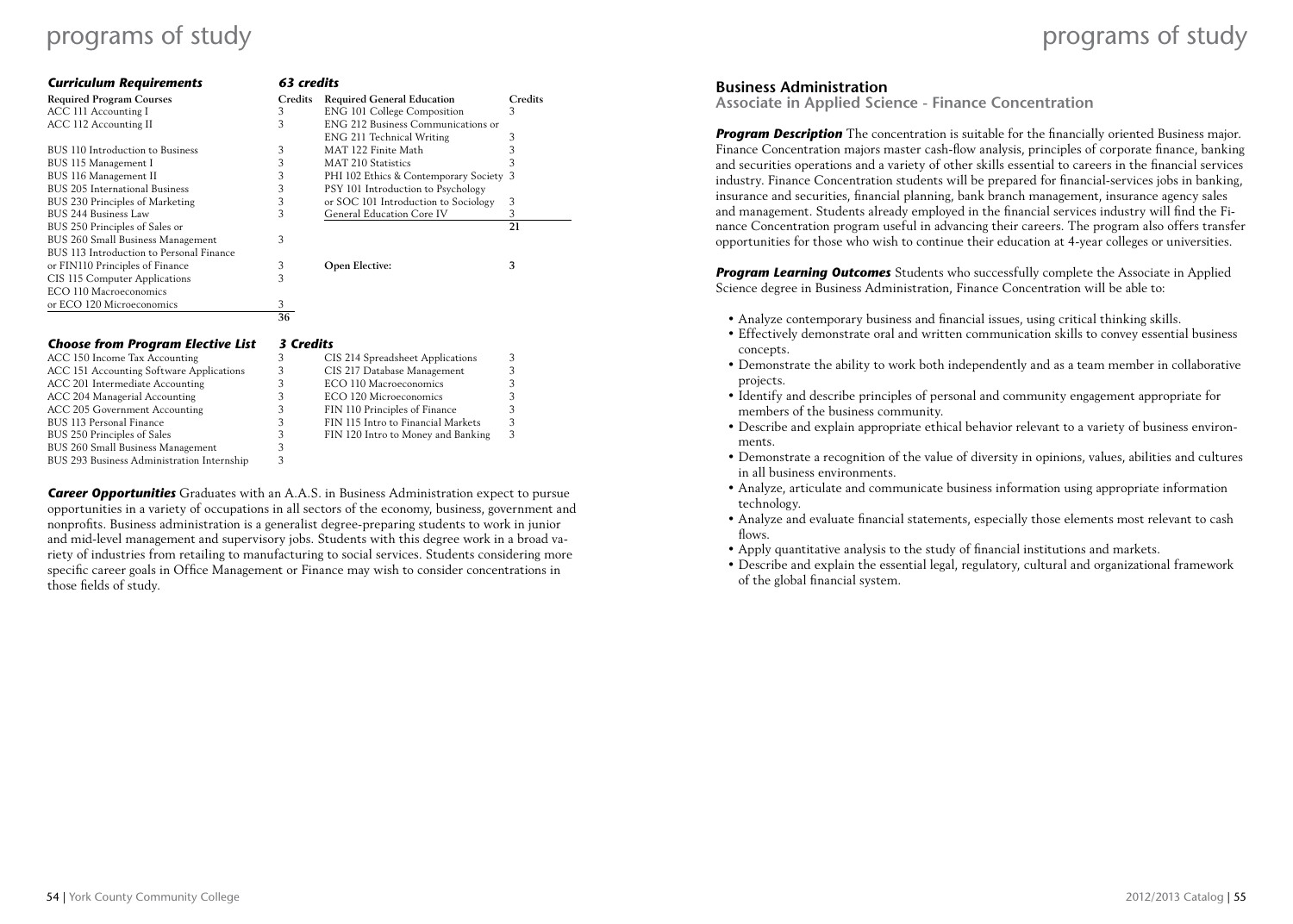| <b>Curriculum Requirements</b>            | 60 credits |                                         |                |  |
|-------------------------------------------|------------|-----------------------------------------|----------------|--|
| <b>Required Program Courses</b>           | Credits    | <b>Required General Education</b>       | <b>Credits</b> |  |
| ACC 111 Accounting I                      | 3          | <b>ENG 101 College Composition</b>      | 3              |  |
| BUS 110 Introduction to Business          | 3          | <b>ENG 212 Business Communication</b>   |                |  |
| BUS 115 Management I                      | 3          | or ENG 211 Technical Writing            | 3              |  |
| BUS 205 International Business            | 3          |                                         |                |  |
| BUS 116 Management II                     | 3          | MAT 122 Finite Math                     | 3              |  |
| CIS 115 Computer Applications             | 3          | <b>MAT 210 Statistics</b>               | 3              |  |
| CIS 214 Spreadsheet Applications          | 3          | PHI 102 Ethics & Contemporary Society 3 |                |  |
| ECO 110 Macroeconomics                    |            | General Education Core III              | 3              |  |
| or ECO 120 Microeconomics                 | 3          | General Education Core IV               | 3              |  |
| FIN 110 Principles of Finance             | 3          |                                         | 21             |  |
| FIN 115 Introduction to Financial Markets | 3          |                                         |                |  |
| FIN 120 Introduction to Money and Markets | 3          |                                         |                |  |
|                                           | 33         | Program Elective List:                  |                |  |
|                                           |            | ACC 112 Accounting II                   | 3              |  |
|                                           |            | ACC 150 Income Tax Accounting           | 3              |  |
|                                           |            | ACC 151 Accounting Software             |                |  |
|                                           |            | Applications                            | 3              |  |
| <b>Open Elective</b>                      | 3          | BUS 113 Personal Finance                | 3              |  |
| <b>Program Elective</b>                   |            | BUS 230 Principles of Marketing         | 3              |  |
| (choose from the Program Elective List)   | 3          | BUS 244 Business Law                    | 3              |  |
|                                           |            | BUS 250 Principles of Sales             | 3              |  |
|                                           |            | BUS 260 Small Business Management       | 3              |  |
|                                           |            | CIS 217 Database Management             | 3              |  |
|                                           |            | ECO 110 Macroeconomics                  | 3              |  |
|                                           |            | ECO 120 Microeconomics                  | 3              |  |

*Career Opportunities* Students with an A.A.S. in Business Administration; Finance Concentration, expect to work in the financial services industry. Representative jobs in that field include: loan officer, branch manager, customer relations representative, mortgage originator, insurance agent, stockbroker in smaller or regional brokerage firms and back-office administration and management for financial institutions. Students will graduate with more skills specifically related to the financial services industry, as well as the broader business skills offered by the more general Business Administration A.A.S. The objective of the program is to provide students with the knowledge, training, skills, and credentials, which will lead toward a career path in finance-related businesses.

#### **Career Studies**

**Associate in Applied Science**

*Program Description* This program provides highly individualized and flexible programming to meet the needs of students with significant work and learning experiences whose education and/or occupational goals cannot be met by the other technical programs of the college. Objectives of this program are to recognize significant work and/or learning experiences in a broad range of technical and specialized career fields; enhance education opportunities for those students who already possess significant bases of skill and/or learning; and assist individuals to advance in their chosen field. This program is designed to prepare students for various careers and is built on a foundation of general education courses.

| <b>Curriculum Requirements</b>     | 60 credits     |                                |                |
|------------------------------------|----------------|--------------------------------|----------------|
| <b>Required Program Courses</b>    | <b>Credits</b> | Electives:                     | <b>Credits</b> |
| <b>ENG 101 College Composition</b> | 3              | <b>Career Related Cluster*</b> | 24             |
| General Education Core I           | 3              | Computer Literacy**            |                |
| General Education Core II          | 3              | <b>Open Electives</b>          | 12             |
| General Education Core III         | 3              |                                |                |
| General Education Core IV, Math    |                |                                |                |
| General Education Core IV, Science |                |                                |                |
| General Education Core I - IV      |                |                                |                |
|                                    | 21             |                                |                |

*\*Selected courses from college catalog if pre-requisites are met, and the Advisor Approved Education Plan*

*\*\*CIS 115 Software Applications or CIS 118 Intro to Computer Technology recommended*

**Career Opportunities** Studies continue to show the value of post-secondary education to a person's career opportunities and earning potential. Many employers look upon the Associate Degree as a minimum requirement for skilled occupations. This degree can serve as a platform of accomplishment for pursuing additional education at a four-year institution; for exploring a field in an area of technology; or for attaining personal or career goals.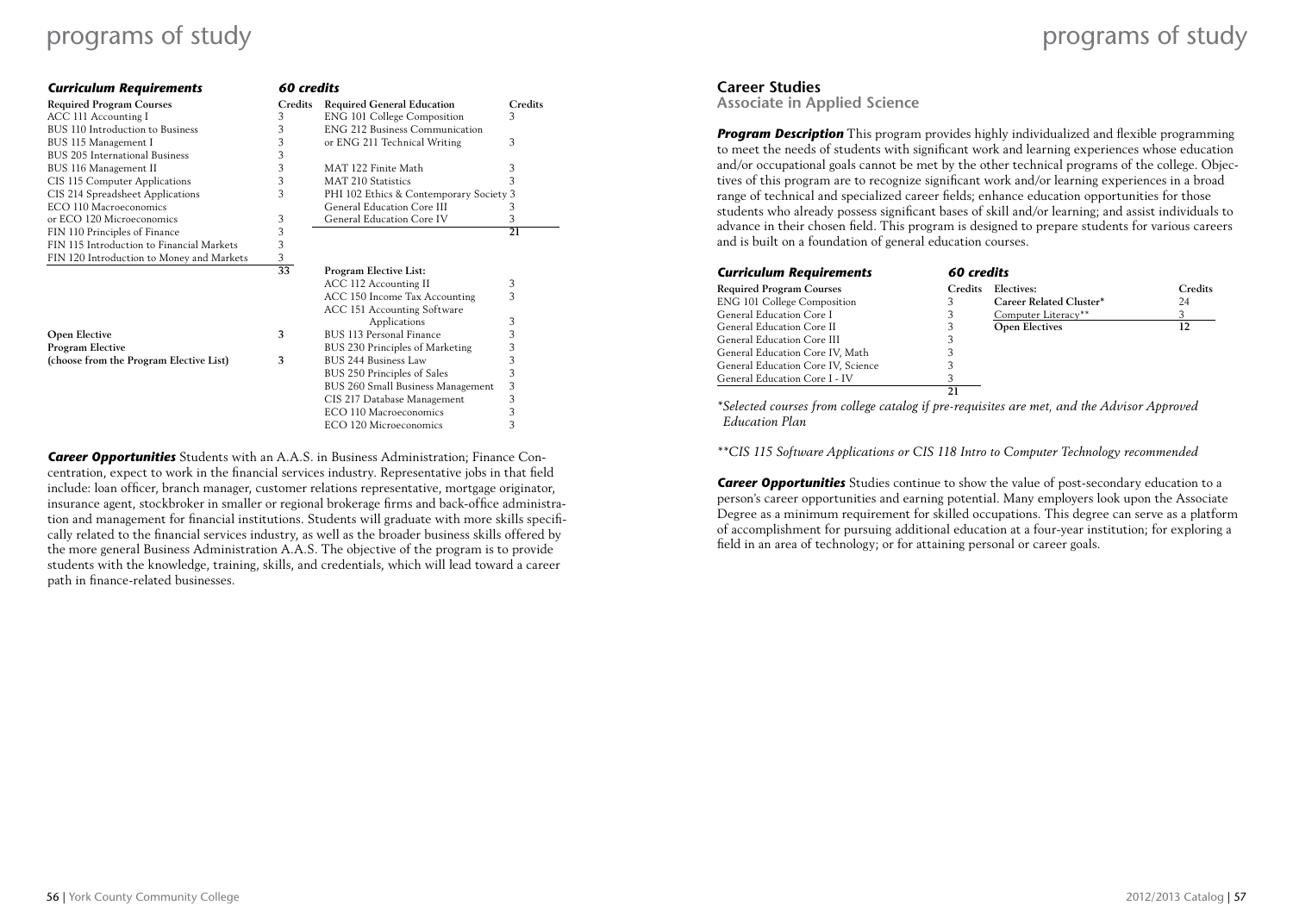#### **Computer Technology**

**Associate in Applied Science** 

**Program Description** The Computer Technology program prepares students to work in the corporate information technology field by providing a balanced approach of both practical skills and the theory behind them. The program gives students hands-on experience in diagnostic, repair, and installation; network design and management; programming and server administration. The curriculum is designed to develop critical thinking skills and enable a student to be ready for today's jobs and the ability to thrive in the ever-changing IT landscape.

**Program Learning Outcomes** Students who successfully complete the Associate in Applied Science degree in Computer Technology will be able to:

- Describe and apply trouble-shooting techniques and strategies to solve a wide range of computer hardware, software and networking problems.
- Analyze and communicate essential industry concepts in both technical and non-technical terms.
- Create technical reports and documentation through researching and interpreting a variety of industry sources.
- Operate both independently and as a team member on information technology projects.
- Describe and explain ethical issues in technology and the applicable industry standards and codes of conduct.
- Recognize the value of diversity in opinions, values, abilities and cultures of colleagues and customers in a professional environment.
- Research and explain how culture, economics, history and politics affect technology trends.
- Identify and analyze system, network and security requirements for various organizations.
- Apply problem-solving concepts and quantitative analysis to the study of a wide variety of technology problems.

| <b>Curriculum Requirements</b>              | 60 credits     |                                         |                |
|---------------------------------------------|----------------|-----------------------------------------|----------------|
| <b>Required Program Courses</b>             | <b>Credits</b> | <b>Required General Education</b>       | <b>Credits</b> |
| CIS 118 Introduction to Computer Technology | 3              | <b>ENG 101 College Composition</b>      | 3              |
| CIS 152 Computer Hardware                   | 3              | <b>ENG 212 Business Communications</b>  |                |
| NET 110 Networking Essentials I             | 3              | or ENG 211 Technical Writing            | 3              |
| CIS 131 Visual Programming I or             |                | SPE 101 Oral Communications             | 3              |
| CIS 141 Object-Oriented Programming I       | 3              | MAT 127 College Algebra or              |                |
| CIS 230 Desktop and Server Administration I | 3              | MAT 122 Finite Math                     | 3              |
| CIS 217 Database Management                 | 3              | <b>MAT 210 Statistics</b>               |                |
| CIS 220 Information Security                | 3              | PHI 102 Ethics & Contemporary Society 3 |                |
|                                             | 21             | General Education Core III              | 3              |
|                                             |                | <b>General Education Core IV</b>        | 3              |
|                                             |                |                                         | 24             |
| <b>Program Electives</b>                    |                |                                         |                |
| CIS, MUL, NET or WEB Elective               | 6              | <b>Open Elective:</b>                   | 3              |
| CIS, MUL, NET or WEB 200 Level Elective     | 3              |                                         |                |
| Choose one of the following:                | 3              |                                         |                |
| BUS 110 Introduction to Business            |                |                                         |                |

*Career Opportunities* Graduates will be prepared entry level positions in a growth area for both Maine and for the nation. Possible jobs include: PC Computer Repair Technicians, User Support/ Helpdesk Specialist, Network Administrator, and Web Developer or Administrator. Additionally, this degree can also be used as a foundation for further studies in a baccalaureate program.

### **Criminal Justice**

**Associate in Applied Science**

*Program Description* The Criminal Justice Associate Degree program focuses on the criminal justice system, its organizational components and processes and its legal and public policy contexts. The program includes instruction in criminal law and policy, police and correctional systems organization, the administration of justice and the judiciary, and public attitudes regarding criminal justice issues.

*Program Learning Outcomes* Upon successful completion of the Associate of Applied Science Degree in Criminal Justice, graduates will be able to:

- Analyze and explain the functions and roles of all major aspects of the United States criminal justice system.
- Differentiate the institutions, laws and theories that make up the legal system.
- Explain the constitutional constraints under which police and prosecutors must operate in a free society, and the reasoning behind these limitations.
- Explain the importance and application of basic ethical behavior in the exercise of public trust and discretionary authority.
- Explain how multiculturalism and diversity present special challenges to, and opportunities for, the American system of criminal justice.
- Analyze, articulate and communicate criminal justice data and legal information using appropriate technology.
- Demonstrate the ability to record, analyze, interpret and communicate data for decision making and compliance with laws and protocols.

|  | <b>Curriculum Requirements</b> |  | 61 credits |
|--|--------------------------------|--|------------|
|--|--------------------------------|--|------------|

| <b>Required Program Courses</b>          | <b>Credits</b> | <b>Required General Education</b>        | Credits |
|------------------------------------------|----------------|------------------------------------------|---------|
| CJS 101 Introduction to Criminal Justice |                | <b>ENG 101 College Composition</b>       |         |
| CJS 102 Ethics and Leadership in CJ      |                | PHI 102 Ethics & Contemporary Society 3  |         |
| CJS 120 Criminology                      |                | SPE 101 Oral Communication               |         |
| CJS 125 Criminal Law                     |                | PSY 101 Introduction to Psychology       |         |
| Computer Literacy                        |                | SOC 101 Introduction to Sociology        | 3       |
| Program Electives                        | 15             | SOC 210 Social Problems                  |         |
| (9 credits must be in CJS courses)       |                | General Education Core IV                | 6       |
|                                          | 30             | (3 credits must be in math)              |         |
|                                          |                | Lab Science, General Education Core IV 4 |         |

**28**

#### **Program Elective List Open Elective 3**

| CJS 105 Topics in Criminal Justice     | 3 |
|----------------------------------------|---|
| CJS 140 Criminalistics                 | 3 |
| CJS 201 Contemporary Corrections       | 3 |
| CJS 205 Police Organizations           | 3 |
| CJS 210 Juvenile Justices              | 3 |
| CJS 290 Criminal Justice Internship    | 3 |
| HUM 201 Multicultural America          | 3 |
| POS 101 American Government            | 3 |
| POS 125 Constitutional Law             | 3 |
| PSY 202 Social Psychology              | 3 |
| PSY 230 Abnormal Psychology            | 3 |
| SOC 201 Sociology of the Family        | 3 |
| BUS 115 Management I or                |   |
| BUS 116 Management II                  | 3 |
| ENG 212/ENG 211 Business Communication |   |
| or Technical Writing                   | 3 |

*Career Opportunities* The Criminal

Justice degree is designed to prepare students for careers in police work, corrections and security in addition to serving as the basis to transfer on to complete a baccalaureate degree. For those already in service the program provides educational progress for promotion and other career development purposes.

BUS 115 Management I BUS 116 Management II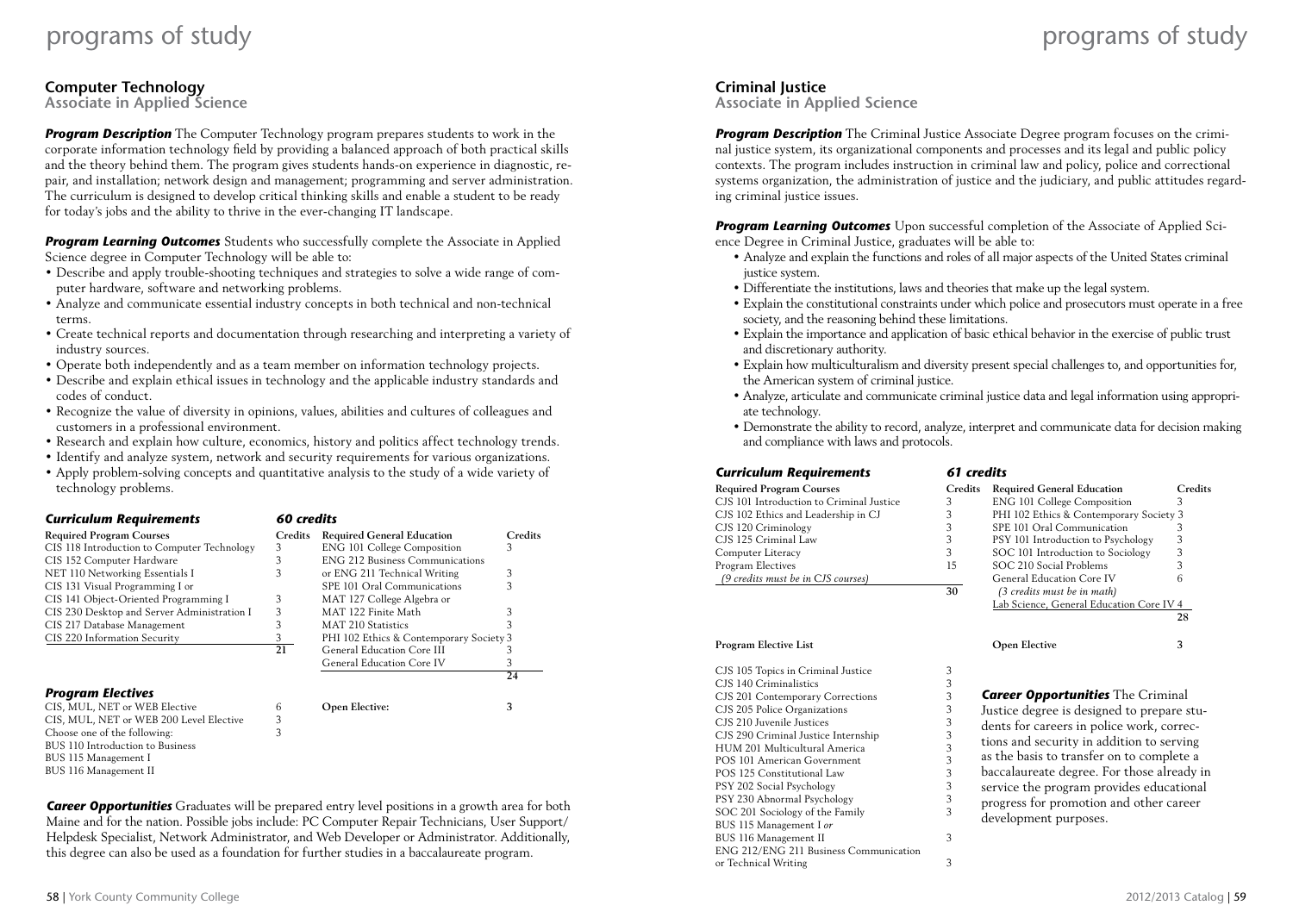#### **Culinary Arts Associate in Applied Science**

**Program Description** The Culinary Arts curriculum focuses on classical and nouvelle French cooking techniques with hands-on classes that encompass knife-skills, stocks and sauces, Garde-Manger, and International and American Regional Cuisine. The Culinary Arts program encourages students to be creative and artistic as part of the development of the full set of classical skills. Students will learn to prepare food with attention to balance of flavors, aroma and presentation.

Routine practice of fundamental techniques and procedures ensures our students every opportunity to be successful in any culinary endeavor. We cook, taste, and talk about food everyday in our cooking labs. We focus on using fresh, local ingredients, with an emphasis on seasonality and sustainable resources. In addition to building culinary expertise, we also focus on the management concepts necessary to be a successful Executive Chef, food service manager or culinary business owner. Personnel and financial management as well as menu design, inventory and cost control are all important parts of the training required to be a professional in the culinary arts.

**Program Learning Outcomes** Upon successful completion of the Associate of Applied Science Degree in Culinary Arts, graduates will be able to:

- Create dishes using the classical cooking and baking techniques that form the foundation of the professional kitchen.
- Identify the techniques, science and artistry behind the preparation of dishes in a professional kitchen.
- Describe and recognize the cultural and historical influences on different world cuisines.
- Research, design and prepare dishes and menus for a diversity of cultural preferences and needs.
- Research, design and prepare dishes and menus for a diversity of contemporary issues and concerns including specific health and dietary needs.
- Describe and apply techniques to ensure the safe handling and storage of food and kitchen equipment.
- Plan and create recipes and menus that match the scale and finances of various commercial/professional institutions.
- Analyze contemporary business and financial issues of a professional kitchen.
- Recognize the value of diversity in opinions, values, abilities and cultures in a professional kitchen environment.
- Operate both independently and as a team member in a professional kitchen environment.
- Develop and communicate policies designed to achieve the financial goals of a professional kitchen.

#### *Curriculum Requirements 64 credits*

| Required Program Courses                 | Сr |
|------------------------------------------|----|
| CUL 102 Introduction to Culinary Arts    |    |
| CUL 104 Food Service Sanitation          | 3  |
| CUL 108 Principles of Nutrition          | 3  |
| CUL 106 Foundational Culinary Techniques |    |
| CUL 156 Advanced Culinary Techniques     |    |
| CUL 256 International and American       |    |
| Regional Cuisine                         |    |
| CUL 221 Baking, Pastry, and Desserts     |    |
| BUS 115 Management I or                  |    |
| BUS 116 Management II                    | 3  |
| CUL 131 Culinary Operations I            |    |
| CUL 231 Culinary Operations II           | 3  |
|                                          | 34 |

| Credits | <b>Required General Education</b>    | Credits |
|---------|--------------------------------------|---------|
| 3       | <b>ENG 101 College Composition</b>   |         |
|         | MAT 122 Finite Math                  |         |
|         | General Education Core I             |         |
| 4       | General Education Core II            |         |
|         | General Education Core III           |         |
|         | <b>General Education Core IV</b>     | 6       |
|         |                                      | 21      |
|         |                                      |         |
|         | <b>Open Elective</b>                 |         |
|         |                                      |         |
|         | <b>Computer Literacy Requirement</b> | 3       |
|         |                                      |         |
|         |                                      |         |

**Program Elective (choose 3 credits)** CUL 290 Culinary Internship BUS 115 Management I or BUS 116 Management II Any CUL course

**Career Opportunities** This program is designed to prepare students for careers in fine dining restaurants, in food and beverage management and as restaurant or culinary business owners. Upon graduation students will be prepared for progressive culinary positions including Garde-Mangers, sauté or pastry chefs and progressing to Sous-Chefs and Executive Chefs. Those wishing to look beyond the kitchen will have the knowledge and skills to pursue careers in the dining room and develop the experience to become a Food and Beverage Manager.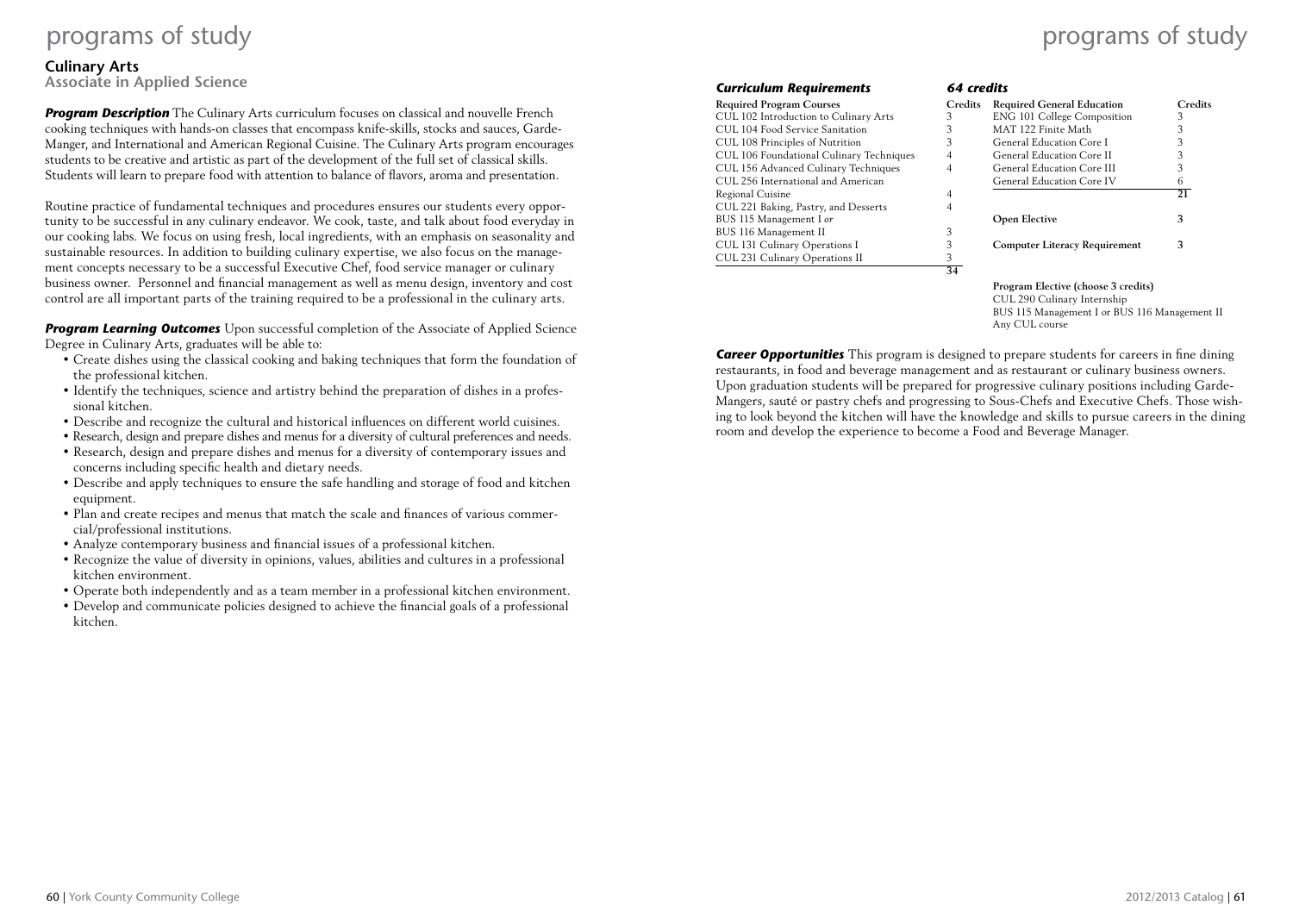#### **Digital Media**

**Associate in Applied Science**

**Program Description** The Associate of Applied Science Degree prepares individuals to apply technical knowledge and skills to creation and manipulation of computer graphics. Students use computer applications and related visual techniques to manipulate images and information originating as videos, still photographs, and digital copy in order to communicate messages simulating real-world content. The program includes instruction in specialized computer software and applications to specific commercial, industrial, and entertainment needs. Students gain knowledge and develop skills to work in the areas of interactive multimedia including web development, print & digital design, CDROM production, and 2D/3D computer animation production.

**Program Learning Outcomes** Upon successful completion of the Associate of Applied Science Degree in Digital Media graduates will be able to:

- Display technical skills in traditional and digital media, applying principles of design and color to their work.
- Demonstrate broad knowledge of software applications related to digital media.
- Develop web pages that display both technical knowledge as well as demonstrate design principles.
- Discuss the role of clients, advertisers, art directors, designers and producers.
- Complete a portfolio of finished work that is displayed in a professional manner.
- Work effectively as part of a team, fulfilling specific roles to complete a large scale project.
- Demonstrate academic knowledge required of all YCCC graduates in the general education core areas through effective communication, understanding and utilizing fundamental concepts of qualitative and quantitative data for critical thinking and problem solving, showing information literacy, and appreciating the aesthetics and diversity of human development, diversity and culture.

| <b>Curriculum Requirements</b>            | 60 credits     |                                      |                |
|-------------------------------------------|----------------|--------------------------------------|----------------|
| <b>Required Program Courses</b>           | <b>Credits</b> | <b>Required General Education</b>    | <b>Credits</b> |
| MUL 110 Digital Imaging                   | 3              | ART 120 Introduction to Drawing      | 3              |
| MUL 125 Intermediate Graphic Design       | 3              | ART 126 Foundations of Design        | 3              |
| MUL 130 Motion Graphics                   | 3              | COM 110 Introduction to Digital Film | 3              |
| MUL 175 Texture & Lighting                | 3              | <b>ENG 101 College Composition</b>   | 3              |
| MUL 210 Advanced Digital Imaging          | 3              | General Education Core I             | 3              |
| MUL 225 3D Modeling & Character Animation | 3              | General Education Core III           | 3              |
| WEB 131 Web Page Development              | 3              | General Education Core IV            | 3              |
|                                           | 21             | Choose 3 credit Core IV – math       | 3              |
|                                           |                |                                      | 24             |
| 200-level Program Elective                | 3              | <b>Open Elective</b>                 | 3              |
| <b>Program Electives</b>                  | 9              |                                      |                |
| BUS 110 Introduction to Business          |                |                                      |                |
| BUS 230 Principles of Marketing           |                |                                      |                |
| Any CAD, MUL or WEB prefix                |                |                                      |                |
| CIS 131 Visual Programming I              |                |                                      |                |

**Career Opportunities** The growing field of Digital Media is for those who are creative, interested in the visual arts, comfortable with working in computer environments, enjoy working with people, and are looking for new challenges every day. Qualified graduates of Digital Media can expect to find entry level positions in businesses ranging from gaming and animation to traditional design companies; including TV stations, film production companies and architectural firms; media boutiques, special effects houses, corporate communication centers, web design, forensic and government agencies.

CIS 131 Visual Programming I

**Associate in Applied Science – Animation Concentration**

*Program Description* The Associate of Applied Science Degree – Concentration in Animation prepares individuals to apply technical knowledge and skills to the creation and manipulation of content for computer animation. Students use computer applications and related foundational techniques to develop conceptual content into usable electronic resources for animating, and creating animations with those resources. The program includes instruction in specialized computer software and applications to specific commercial, industrial, and entertainment needs of animation. Students gain knowledge and develop skills to work in the areas of interactive multimedia including: storyboarding, 2D animation, basic game design, 3D object and character design, texturing & lighting, animating, special effects, and rendering final output to a demo reel.

*Program Learning Outcomes* Upon successful completion of the Associate of Applied Science Degree in Digital Media with a concentration in Animation, graduates will be able to:

- Display technical skills in traditional and digital media, applying principles of animation and color to their work.
- Demonstrate broad knowledge of software applications related to animation.
- Develop web pages with animation content and animations that demonstrate both technical knowledge as well as display foundational animation principles.
- Discuss the role of clients, advertisers, art directors, designers and producers.
- Complete a portfolio of finished work that is displayed in a professional manner.
- Work effectively as part of a team, fulfilling specific roles to complete a large scale project.
- Demonstrate academic knowledge required of all YCCC graduates in the general education core areas through effective communication, understanding and utilizing fundamental concepts of qualitative and quantitative data for critical thinking and problem solving, showing information literacy, and appreciating the aesthetics and diversity of human development, diversity and culture.

| <b>Curriculum Requirements</b>   | 60 credits |                                      |         |    |
|----------------------------------|------------|--------------------------------------|---------|----|
| <b>Required Program Courses</b>  | Credits    | <b>Required General Education</b>    | Credits |    |
| MUL 110 Digital Imaging          | 3          | ART 120 Introduction to Drawing      |         |    |
| MUL 130 Motion Graphics          | 3          | ART 122 Drawing for Animation        |         |    |
| MUL 175 Texture & Lighting       | 3          | ART 126 Foundations of Design        |         |    |
| MUL 210 Advanced Digital Imaging | 3          | COM 110 Introduction to Digital Film |         |    |
| MUL 225 3D Modeling & Character  |            | <b>ENG 101 College Composition</b>   |         |    |
| Animation                        | 3          | General Education Core I             |         |    |
| MUL 265 Advanced Computer        |            | General Education Core III           |         |    |
| Animation                        | 3          | General Education Core IV            |         |    |
| MUL 230 Computer Animation       | 3          | General Education Core IV - Math     |         | 3  |
| WEB 131 Web Page Development     | 3          |                                      |         | 27 |
|                                  | 24         |                                      |         |    |
| <b>Program Electives</b>         | 6          | <b>Open Elective</b>                 |         | 3  |
| BUS 110 Introduction to Business |            |                                      |         |    |
| BUS 230 Principles of Marketing  |            |                                      |         |    |
| Any CAD, MUL or WEB prefix       |            |                                      |         |    |

*Career Opportunities* The Digital Media Animation concentration is designed to prepare students for careers that include: Production Designer, Concept Artist, Character Designer, Effects Designer, Storyboard Artist, Pre-Vis Artists, Modeler, Texture Artist, Texture Painter, Rigger, Animator, Character Animator, Junior Animator, Production Assistant, Renderer, and Editing Assistant.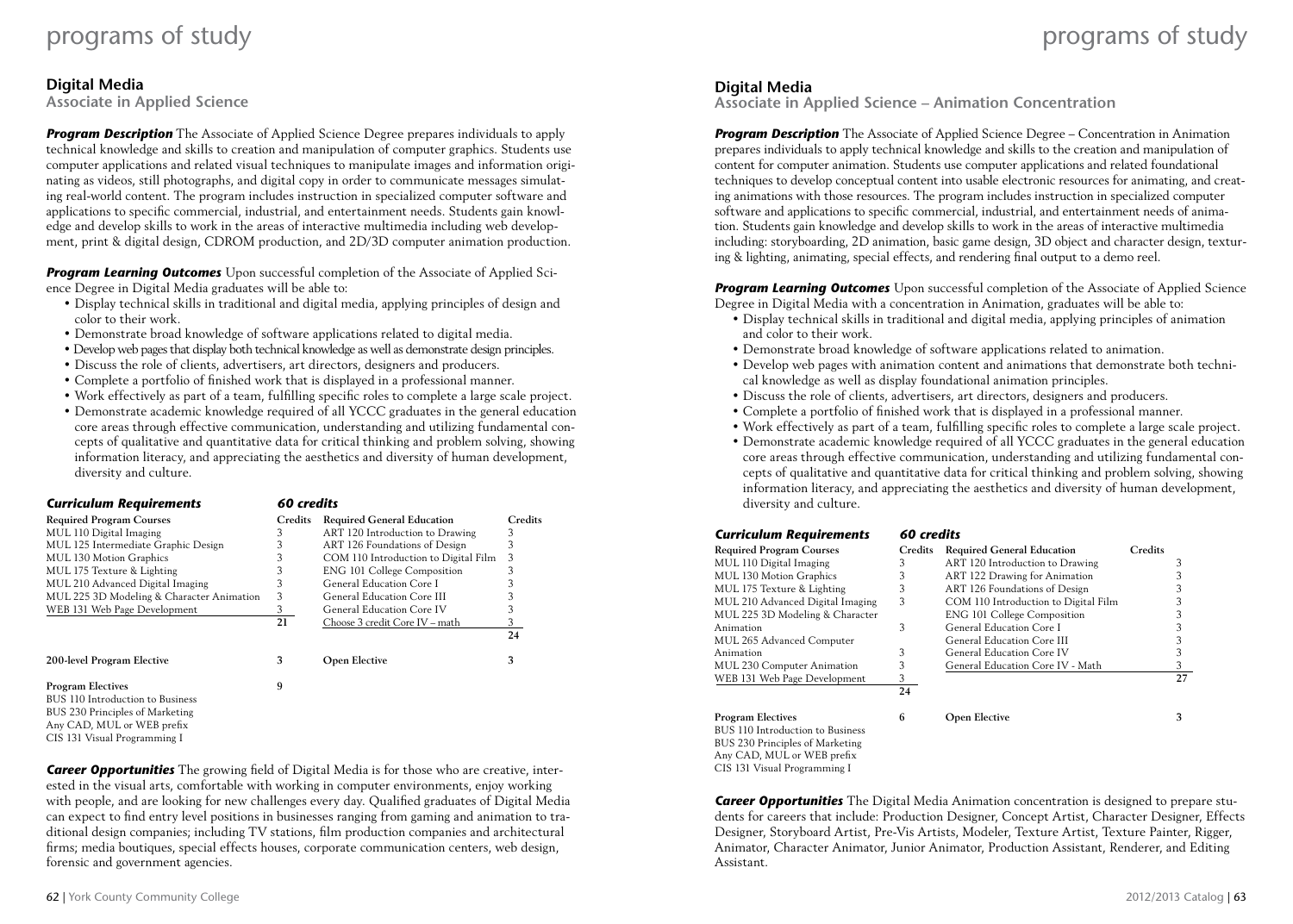#### **Digital Media**

**Associate in Applied Science - Graphic Design Concentration**

*Program Description* The Associate of Applied Science Degree – Concentration in Graphic Design prepares individuals to apply technical knowledge and skills to the layout and design of electronic graphic and textual products. Students use computer applications and related visual techniques to manipulate images and information originating as artwork, digital photography, and digital copy in order to communicate messages simulating real-world Graphic Design. The program includes instruction in specialized computer software and applications to specific commercial, industrial, and entertainment needs of design. Students gain knowledge and develop skills to work in the areas of Graphic Design including web, print media, illustration, and managing resources for final outsourcing.

**Program Learning Outcomes** Successful graduates will be able to:

- Display technical skills in traditional and digital media, applying principles of graphic design and color to their work.
- Demonstrate broad knowledge of software applications related to graphic design, and creation of digital resources.
- Develop web pages that both display technical knowledge as well as demonstrate design principles.
- Discuss the role of clients, advertisers, art directors, designers and producers.
- Complete a portfolio of finished work that is displayed in a professional manner.
- Work effectively as part of a team, fulfilling specific roles to complete a large scale project.
- Demonstrate academic knowledge required of all YCCC graduates in the general education core areas through effective communication, understanding and utilizing fundamental concepts of qualitative and quantitative data for critical thinking and problem solving, showing information literacy, and appreciating the aesthetics and diversity.

| <b>Curriculum Requirements</b>      | 60 credits     |                                      |                |
|-------------------------------------|----------------|--------------------------------------|----------------|
| <b>Required Program Courses</b>     | <b>Credits</b> | <b>Required General Education</b>    | <b>Credits</b> |
| CAD 251 3D Presentations            | 3              | ART 120 Introduction to Drawing      | 3              |
| MUL 110 Digital Imaging             | 3              | ART 126 Foundations of Design        | 3              |
| MUL 125 Intermediate Graphic Design | 3              | ART 132 Introduction to Illustration | 3              |
| MUL 126 Typography                  | 3              | COM 110 Introduction to Digital Film | 3              |
| MUL 130 Motion Graphics             | 3              | <b>ENG 101 College Composition</b>   |                |
| MUL 175 Texture and Lighting        | 3              | General Education Core I             |                |
| MUL 210 Advanced Digital Imaging    | 3              | General Education Core III           |                |
| WEB 131 Web Page Development        | 3              | Choose 3 credit Core IV              | 3              |
|                                     | 24             | General Education Core IV - Math     | 3              |
|                                     |                |                                      | 27             |
| <b>Program Electives:</b>           | 6              | <b>Open Elective</b>                 | 3              |
| BUS 110 Introduction to Business    |                |                                      |                |
| BUS 230 Principles of Marketing     |                |                                      |                |
| Any CAD, MUL or WEB prefix          |                |                                      |                |

*Career Opportunities* Industries that hire graduates of the Graphic Design concentration in Digital Media includes, but is not limited to: Internet, mobile/wireless, online marketing, web design/development, and traditional print. Potential jobs in those industries include: Production Designer, Graphic Designer, Illustrator, Digital Photo Editor, Desktop Publisher, Graphic Artist, Web Designer, Production Web Designer, Multimedia Designer, Interactive Media Designer, Digital Graphics.

### **Early Childhood Education**

**Associate in Applied Science** 

**Program Description** The Early Childhood Education Associate in Applied Science program is designed to prepare students as skilled and creative early childhood educators. The program curriculum is based upon the standards set by the National Association for the Education of Young Children (NAEYC). The coursework combines theory and practical application in such areas as child growth and development, child guidance and curriculum development, professional growth, and facility directorship with emphasis on such issues as meeting the individual needs of the child, cultural diversity, and inclusion. The Associate in Applied Science Degree program includes two student teaching practicum courses totaling 300 hours in the field. Home care providers and other childcare professionals may utilize their sites for the program's observation course component. All students are required to complete their 300 hours of student teaching at licensed sites approved by the Department.

**Program Learning Outcomes** Upon successful completion of the Associate in Applied Science Degree in Early Childhood Education, graduates will be able to:

- Express a firm knowledge base of concepts and ideas that include curriculum development, methodology, and assessment.
- Integrate effectively the knowledge of child development with the application of learning theories, appropriate principles and best practices.
- Create appropriate instructional plans to actively engage young learners through problem solving, critical thinking and natural inquiry to meet each child's level of development.
- Use clear and effective communication skills (oral and written) with children, parents, professional peers and the community.
- Demonstrate the ability to recognize and meet the needs of diverse learners in the early learning environment.
- Engage in professional development through research, innovative and reflective writing practices in the education field and as life-long skills. [Information Literacy]
- Demonstrate a true enthusiasm for learning, working with young children birth through primary-age and teaching that encompasses advocating for children and the early childhood profession through service to others and professional collaboration.

#### *Curriculum Requirements 64 credits*

| <b>Required Program Courses</b>          | Credits | <b>Required General Education</b>     | <b>Credits</b> |
|------------------------------------------|---------|---------------------------------------|----------------|
| ECE 101 Introduction to ECE: The Child's |         | ENG 101 College Composition           | 3              |
| Learning Environment                     | 3       | MAT 122 Finite Math                   | 3              |
| ECE 108 Health Safety & Nutrition        |         | SCI 101 Introduction to Environmental |                |
| ECE 170 Observation & Assessment         |         | Science                               | 3              |
| ECE 111 Child Growth & Development       | 3       | SPE 101 Oral Communications           | 3              |
| ECE 190 Guidance of Young Children       | 3       | General Education Core II             | 3              |
| ECE 202 Language & Literacy              | 3       | General Education Core III            | 3              |
| ECE 206 Education of Children w/ Special |         | General Education Core IV             | 3              |
| Needs                                    | 3       |                                       | 21             |
| ECE 207 Infant & Toddler Curriculum      |         |                                       |                |
| Development                              | 3       | <b>Open Elective</b>                  | 3              |
| ECE 210 Management of Child Care Centers | 3       |                                       |                |
| ECE 219 Curriculum –                     |         |                                       |                |
| Preschool through Primary-age            |         |                                       |                |
| ECE 255 Practicum I 3 Open Electives:    |         |                                       |                |
| ECE 265 Practicum II                     |         |                                       |                |
| EDU 160 Technology in Education          | 3       |                                       |                |
|                                          | 40      |                                       |                |

CIS 131 Visual Programming I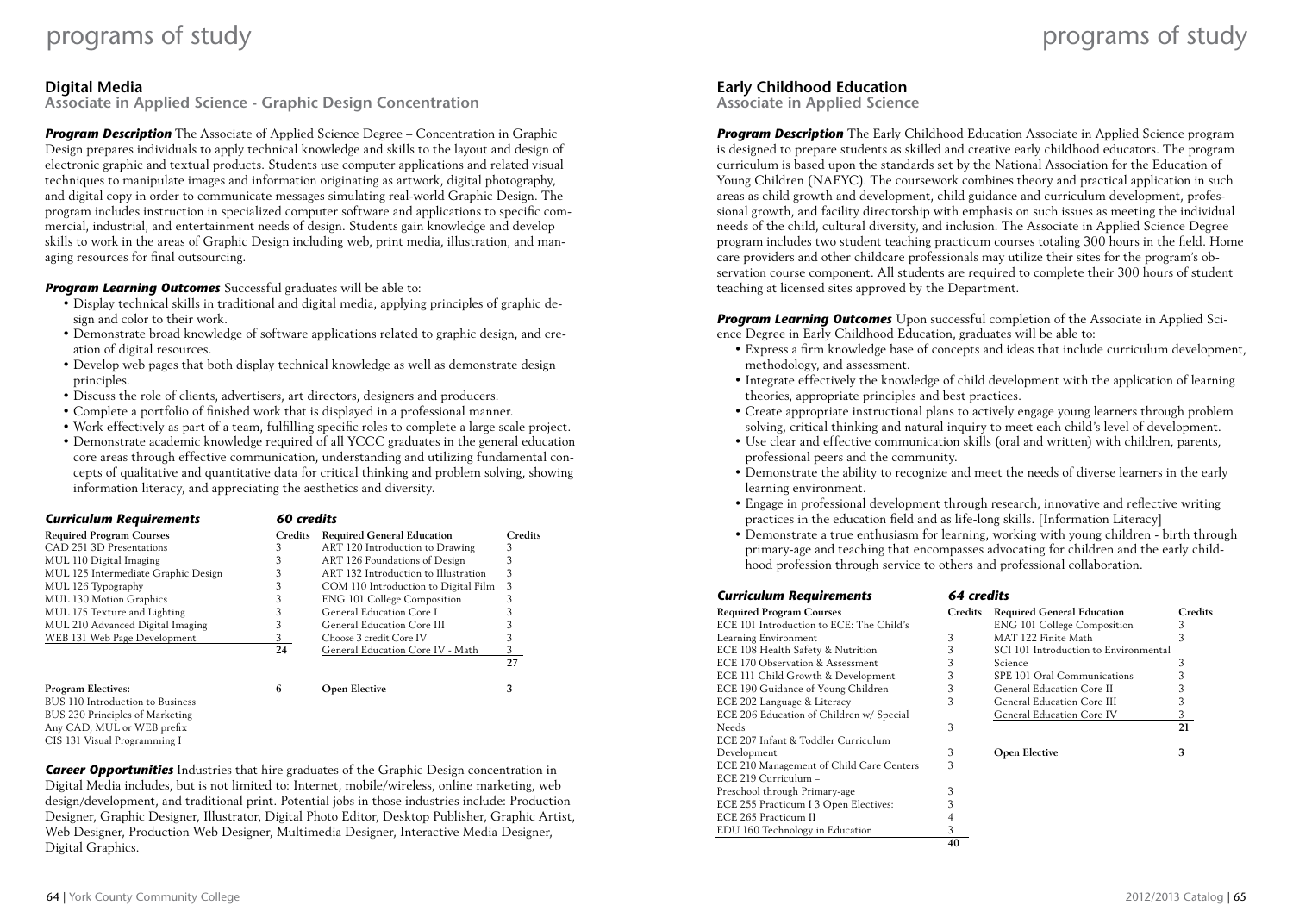#### **Education**

**Associate in Science Degree**

*Program Description* This Associate in Science degree in Education offers students both a theoretical and practical foundation of study toward careers in teaching, social services and other education-based careers. This program is designed to allow students to tailor their coursework to their immediate or long-term education related career interests and the appropriate baccalaureate transfer option. Students planning to transfer should select electives consistent with their desired transfer program and work closely with a transfer counselor and an academic advisor for course selection.

**Program Learning Outcomes** Upon successful completion of this program, graduates will be able to:

- Describe the historical foundation of the field of education in the United States, current public laws and recent practices.
- Demonstrate the application of key teaching concepts, integrating strategies in curriculum development, methodology and assessment, to develop a positive effective environment for learning.
- Integrate the knowledge of human development with the application of learning theories, appropriate principles and best practices in a diverse society.
- Construct appropriate instructional plans to actively engage each learner through problem solving, critical thinking and natural inquiry.
- Use clear and effective communication skills (oral and written) through professional collaboration with learners, families, colleagues and the community.
- Illustrate professional development in research and innovative/reflective writing practices in the education field.
- Demonstrate leadership through strong professional ethics and contributions to the education profession.

| <b>Curriculum Requirements</b>         | 61 credits |                                          |                |
|----------------------------------------|------------|------------------------------------------|----------------|
| <b>Required Program Courses</b>        | Credits    | <b>Required General Education</b>        | <b>Credits</b> |
| EDU 102 Introduction to Teaching       | 3          | <b>ENG 101 College Composition</b>       | 3              |
| ECE 170 Observation & Assessment       | 3          | SPE 101 Oral Communications              |                |
| EDU 206 Instructional Strategies       | 3          | PSY 101 Introduction to Psychology       | 3              |
| EDU 105 Introduction to Exceptionality | 3          | PSY 214 Child Development                |                |
| EDU 160 Technology in Education        | 3          | General Education Core IV, Math          | h              |
|                                        | 15         | General Education Core IV, Lab Science 4 |                |
|                                        |            | General Education Core II                |                |
| <b>Program Electives</b>               | 15         | General Education Core II-III            | 3              |
| Any EDU prefix course                  | $3-15$     |                                          | 28             |
| Any ECE prefix course                  | $3-15$     |                                          |                |
| General Education Core I-IV            | $3-15$     | <b>Open Elective</b>                     | 3              |

*Career Opportunities* Upon completion of this degree graduates may apply learned skills involving knowledge of development, teaching methods, classroom strategies and professional collaboration to a wide variety of workplace environments including meeting the requirements to work as a paraprofessional/educational technician II. This program of courses may aid current teachers with refreshing or upgrading their skills while working with their students in the classroom or offer teachers an avenue for recertification credits for a current teaching certificate. Teachers seeking current certificate recertification course approval need to inquire about specific courses with the Maine Department of Education.

#### **Health Information Management**

**Associate in Applied Science** 

*Program Description* This Associate in Applied Science degree in Health Information Management is designed for students to gain the knowledge and skills necessary to analyze, manage and utilize patient data and health information resources. The program focuses on the fundamentals of health information management including the compilation of statistics, medical coding, abstracting medical records and the legal and ethical aspects of working with health information. This program includes a practicum at an approved clinical site.

#### *Program Admissions Information*

- High School level biology is recommended.
- High School level Algebra I required & Algebra II are recommended.
- Computer and typing skills are strongly recommended.

#### *Program Requirements*

- Students must meet the requirements of the practicum sites which may include a physical examination, specific immunizations, drug testing and criminal background checks. Failure to do so may result in non-completion of the program. Students are responsible for any related costs.
- Students may be required to purchase liability insurance before beginning the practicum.
- Students are responsible for transportation related to the practicum.

*This workforce solution was funded by a grant awarded by the U.S. Department of Labor's Employment and Training Administration. The solution was created by the grantee and does not necessarily reflect the official position of the U.S. Department of Labor. The Department of Labor makes no guarantees, warranties, or assurances of any kind, express or implied, with respect to such information, including any information on linked sites and including, but not limited to, accuracy of the information or its completeness, timeliness, usefulness, adequacy, continued availability, or ownership. This solution is copyrighted by the institution that created it. Internal use, by an organization and/or personal use by an individual for non-commercial purposes, is permissible. All other uses require the prior authorization of the copyright owner.*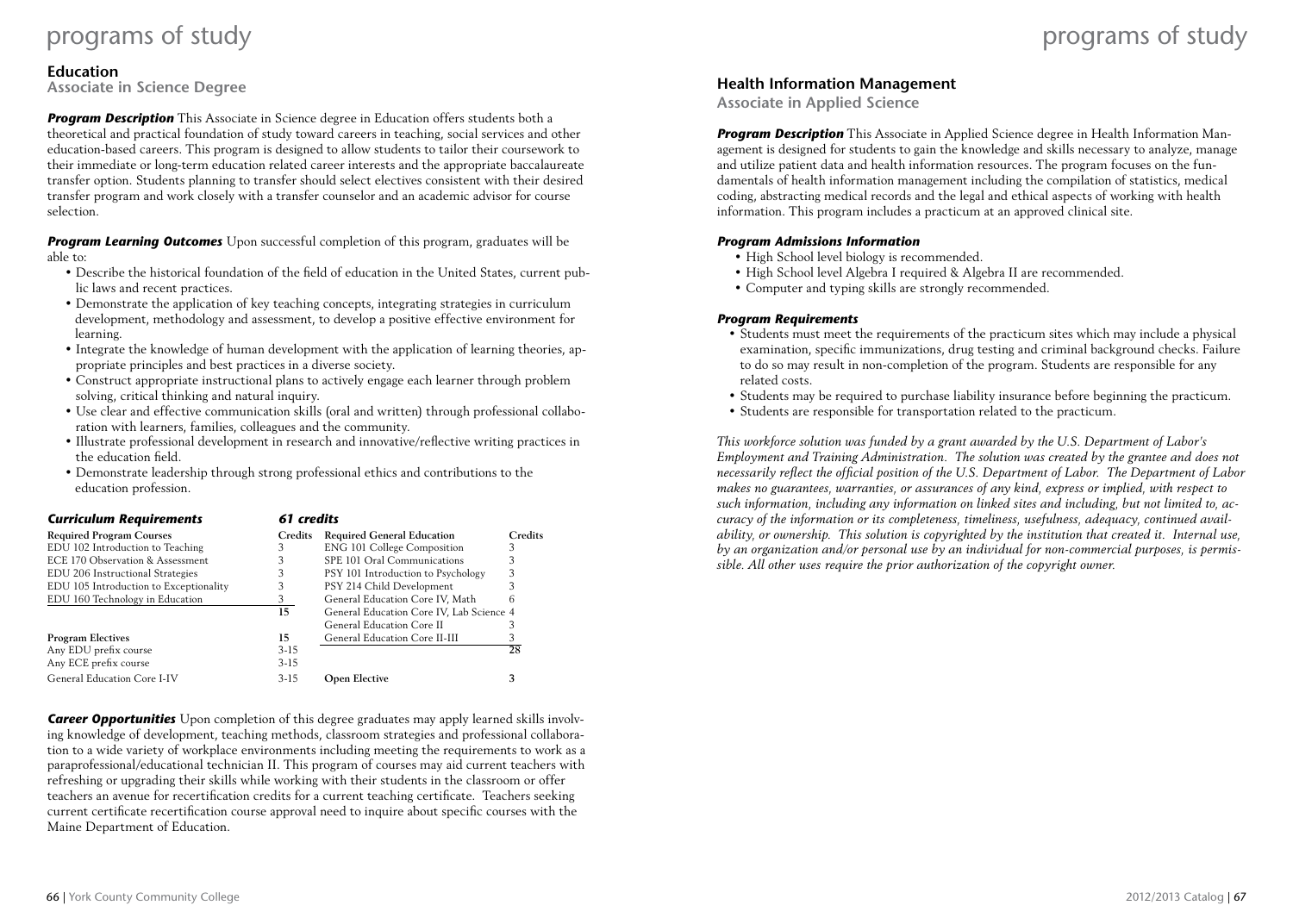#### **Health Information Management**

**Associate in Applied Science**

#### **Curriculum Requirements: 60 credits**

| <b>Required Program Courses</b>                | Credits | <b>Required General Education</b>  |    |
|------------------------------------------------|---------|------------------------------------|----|
| <b>Credits</b>                                 |         |                                    |    |
| ALH 101 Dynamics of Health Care                | 3       | <b>ENG 101 College Composition</b> | 3  |
| MAS 105 Medical Terminology                    | 3       | SPE 101 Oral Communication         | 3  |
| MAS 120 Medical Law and Ethics                 | 3       | PHI 102 Contemporary Ethics        | 3  |
| MAS 225 Pharmacology                           |         | PSY 101 Introduction to Psychology | 3  |
| CIS 115 Software Applications                  | 3       | MAT 122 Finite Math                | 3  |
| CIS 118 Computer Technology                    | 3       | BIO 104 Overview of                |    |
| BUS 115 Management I or BUS116 Management II 3 |         | Anatomy & Physiology               | 3  |
| HIM 120 Coding and Classification Systems I    | 3       | General Education, Core I-IV       | 3  |
| HIM 125 Coding and Classification Systems II   | 3       |                                    | 21 |
| HIM 210 Health Data Management                 | 3       |                                    |    |
| HIM 220 Reimbursement Methods                  | 3       |                                    |    |
| HIM 290 Health Information                     |         |                                    |    |
| Management Practicum                           | 3       |                                    |    |
|                                                | 36      |                                    |    |
| <b>Open Elective</b>                           | 3       |                                    |    |

#### *Career Opportunities*

This program will prepare graduates for positions in the health information/medical record departments of health care institutions such as hospitals, nursing homes, health maintenance organizations, physician offices, insurance companies and a variety of other health care institutions.

## programs of study brograms of study

#### **Health Studies**

**Associate in Science**

**Program Description** The Health Studies program provides a broad-based curriculum with an emphasis on preparation for continued study in the health science field that includes an exploration of health careers, as well as the basic science courses necessary for many health occupation programs. The program is designed for students seeking one of three academic and career paths: a) to prepare for transfer into a specialized associate degree health program; or b) to continue their studies at the Baccalaureate level; or c) a mid-level position in the health-care field. Students planning to transfer should select electives consistent with their desired transfer program and work closely with an academic advisor for course selection.

**Program Learning Outcomes** Upon successful completion of the Associate of Science Degree in Health Studies, graduates will be able to:

- Discuss the cultural and historical context of the U.S. health care system.
- Communicate effectively within the healthcare system using medical language and abbreviations.
- Explain the importance and application of basic ethical behavior in the exercise of confidentiality in health care.
- Recognize the value of diversity in opinions, values, abilities and cultures in the science and health care fields.
- Collect, analyze, and present quantitative and qualitative information using appropriate data and technology.
- Perform and effectively communicate the results of scientific investigations, and explain how research is done in science.

| <b>Curriculum Requirements</b>              | 60 credits |                                       |                |
|---------------------------------------------|------------|---------------------------------------|----------------|
| <b>Required Program Courses</b>             | Credits    | <b>Required General Education</b>     | <b>Credits</b> |
| ALH 101 Dynamics of Health Care             | 3          | <b>ENG 101 College Composition</b>    | 3              |
| MAS 105 Medical Terminology                 | 3          | General Education, Core I             |                |
| PHI 102 Ethics in Contemporary Society or   |            | General Education, Core II            |                |
| MAS 120 Medical Law and Ethics              | 3          | PSY 101 Introduction to Psychology    | 3              |
| CIS 115 Computer Applications or            |            | PSY 210 Psychology Across the         |                |
| CIS 118 Introduction to Computer Technology | 3          | Lifespan or SOC 232 Death and Dying 3 |                |
| Program Electives                           | 12         | Mathematics, General Education Core   |                |
|                                             | 24         | IV                                    | 3              |
| <b>Program Electives</b>                    |            | General Education, Core IV            | 12             |
| Any ALH, MAS, NUR prefix                    |            |                                       | 30             |
| Any General Education, Core III or IV       | 3          |                                       |                |
| BUS 115 Management I                        | 3          | <b>Open Electives</b>                 | 6              |
| BUS 116 Management II                       |            |                                       |                |
| ACC 111 Accounting I                        |            |                                       |                |
| ACC 112 Accounting II                       |            |                                       |                |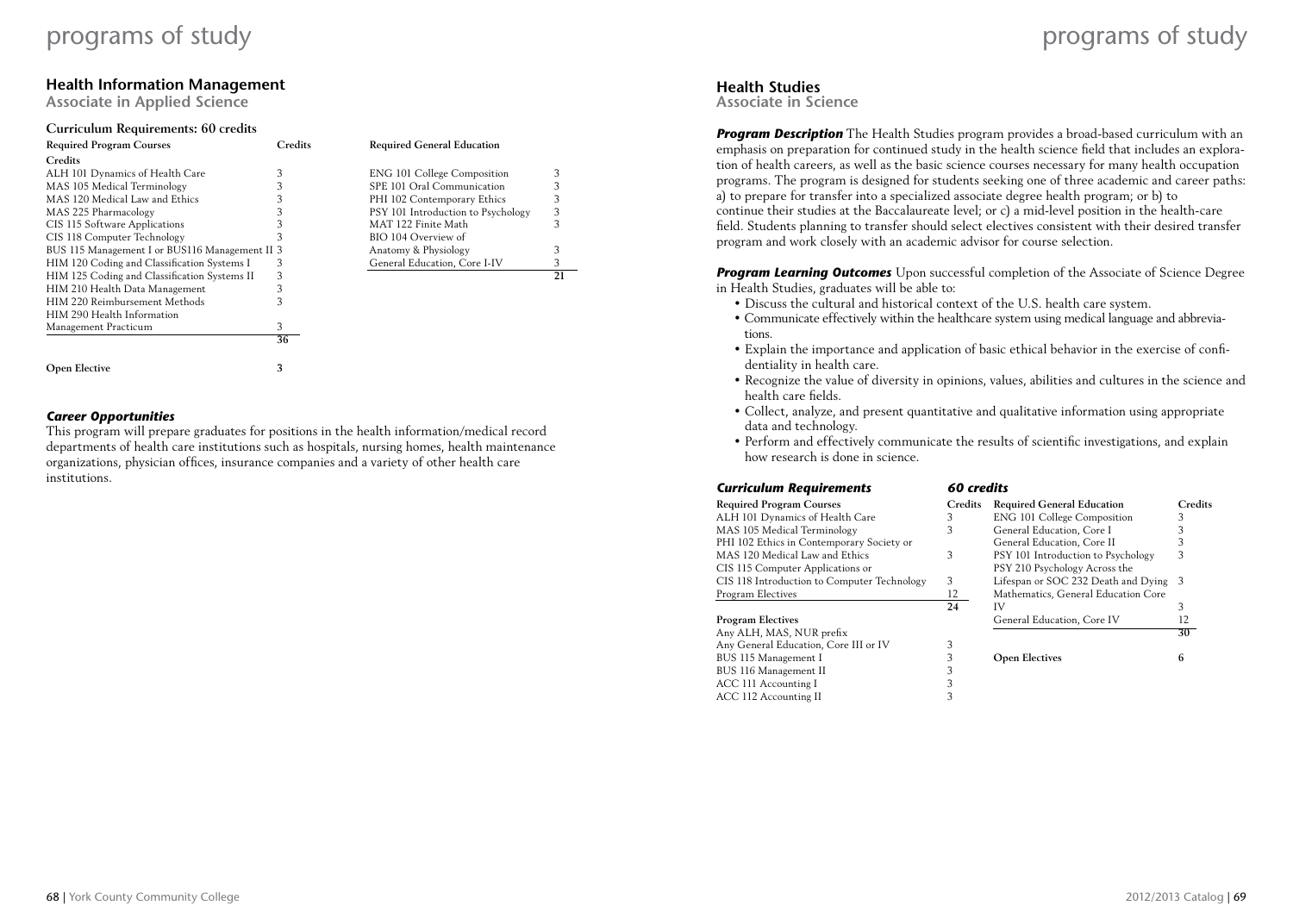#### **Health Studies**

**Associate in Science**

*Advisement for pre-nursing students: Pre-nursing students at YCCC are advised to take the following courses while awaiting acceptance into the nursing program offered jointly with Southern Maine Community College. These courses fit within the Health Studies program.*

SMCC Requirements **Course Advisement Health Studies Curriculum** 

College Composition ENG 101 College Composition ENG 101 College Composition Introduction to Psychology PSY 101 Introduction to Psychology PSY 101 Introduction to Psychology Developmental Psychology PSY 210 Psychology Across the Lifespan PSY 210 Psychology Across the Lifespan Introduction to Literature ENG 112 Introduction to Literature General Education, Core II Anatomy & Physiology I & II BIO 106/107, BIO 126/126, BIO 136/137 General Education, Core IV Dosage Calculations NUR 126 Dosage Calculations Program Electives BIO 230/231 Microbiology Program Electives Social Science Elective PSY or SOC (SOC 232 Death and Dying) Program Elective

#### **Liberal Studies**

**Associate in Arts**

**Program Description** The Liberal Studies program is designed for students interested in pursuing an academic program focused on liberal studies and which will transfer to a four-year university.

**Program Learning Outcomes** Upon successful completion of this program, graduates will be able to:

- Communicate ethically, respectfully, and effectively, including the ability to use writing to analyze and interpret texts, data, and other resources, and to speak effectively in diverse setting.
- Understand and utilize fundamental concepts of mathematics, science, and critical thinking to analyze and solve problems, and to interpret quantitative and qualitative data.
- Effectively search for, analyze, and utilize information resources in an ethical manner and as a tool for lifelong learning.
- Demonstrate a sense of global awareness and an understanding of the values of people from diverse ethnic, racial and religious backgrounds, cultures, and orientations.
- Think critically and utilize concepts and skills across a range of disciplines.
- Demonstrate competence in using technology as a tool in varied academic disciplines, including for communication, research, presentation, and quantitative analysis.

#### *Curriculum Requirements 61 credits*

| <b>Required Program Courses</b>         | <b>Credits</b> | <b>Required General Education</b> | <b>Credits</b> |
|-----------------------------------------|----------------|-----------------------------------|----------------|
| <b>ENG 101 College Composition</b>      | 3              | General Education Core I-IV       | 18-27          |
| ENG 112 Introduction to Literature      | 3              |                                   |                |
| PHI 102 Ethics in Contemporary Society  | 3              | <b>Open Electives**</b>           | $3-12$         |
| SPE 101 Oral Communications             | 3              |                                   |                |
| Computer Literacy – (CIS115 Computer    |                |                                   |                |
| Applications recommended)               | 3              |                                   |                |
| General Education Core III              |                |                                   |                |
| (choose from at least two fields)       | 9              |                                   |                |
| Mathematics, General Education Core IV* | 3              |                                   |                |
| Lab science, General Education Core IV  | 4              |                                   |                |
|                                         | 31             |                                   |                |

*\* Students should plan on taking at least one math course after MAT 122/MAT 127 (e.g. MAT 210 or 227) in order to satisfy the math requirements of many four-year colleges including the University of Southern Maine*

*\*\* Up to 12 credits can be selected from courses outside of the General Education core. Students should work closely with their advisor to select courses that will transfer.*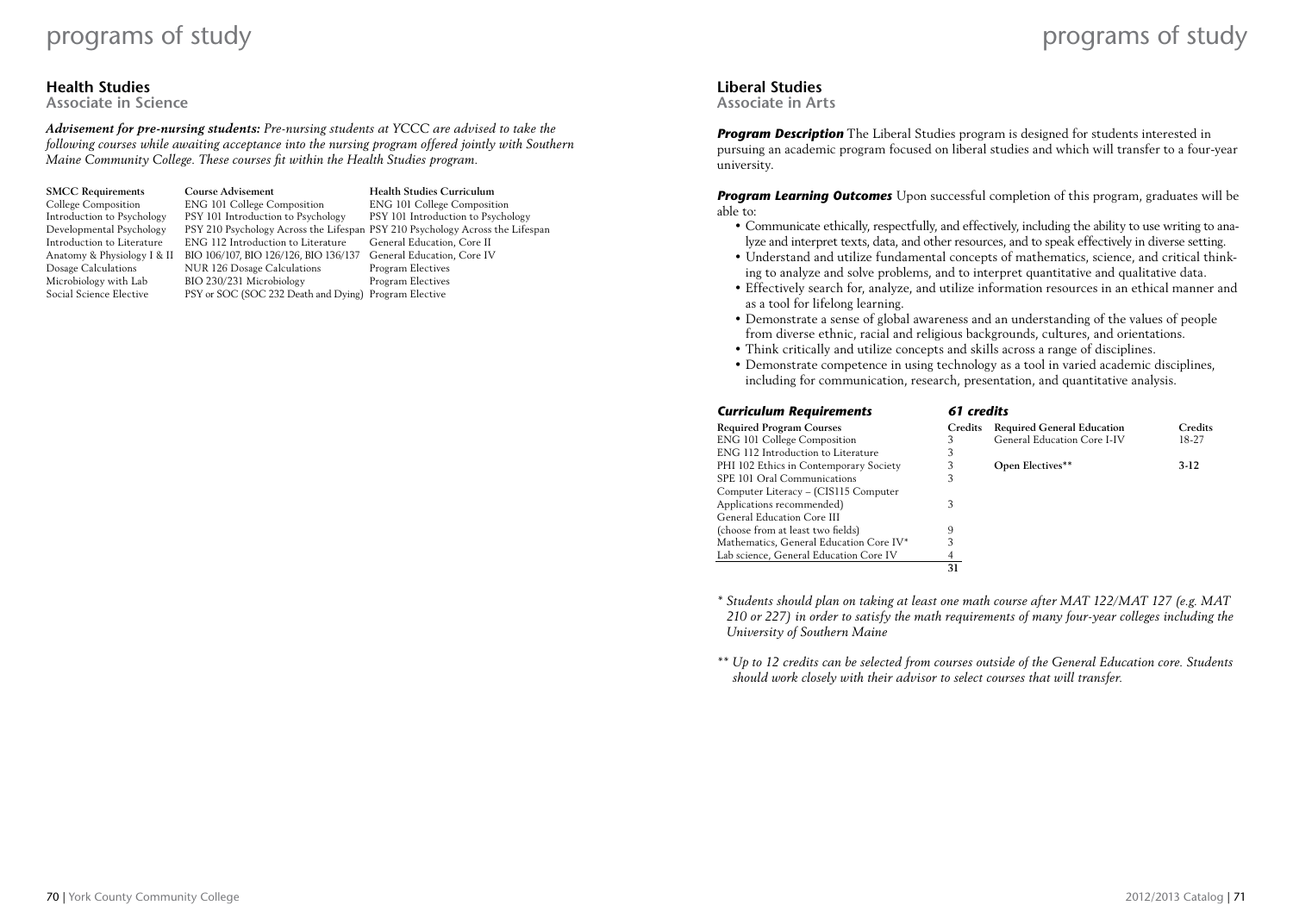#### **Medical Assisting**

**Associate in Applied Science**

**Program Description** The Medical Assisting Associate Degree program focuses on providing students with basic education and training needed in fast-paced and demanding medical offices. The program encompasses instruction in communications, software applications, mathematics, pharmacology, medical terminology, medical law and ethics, as well as clinical and administrative competencies and includes a practicum in a healthcare setting. All courses are designed to prepare graduates to work successfully in a wide variety of outpatient medical settings.

*Program Learning Outcomes* Upon successful completion of the Associate of Applied Science Degree in Medical Assisting, graduates will be able to:

- Practice effective communication skills with patients, medical personnel, and the public.
- Demonstrate ethical principles and respect for diversity of culture, age, and gender of patients, medical personnel and the public.
- Apply critical and creative thinking and problem solving skills.
- Recognize and apply appropriate medical terminology.
- Demonstrate competency with administrative and clinical procedures.
- Discuss the basic legal concepts in the healthcare field.
- Practice principles of safety in all aspects of patient and clinical procedures.

| <b>60 Credits</b><br><b>Curriculum Requirements</b> |                                          |                |  |
|-----------------------------------------------------|------------------------------------------|----------------|--|
| <b>Credits</b>                                      | <b>Required General Education</b>        | <b>Credits</b> |  |
| 3                                                   | <b>ENG 101 College Composition</b>       | 3              |  |
| 3                                                   | Math, General Education Core IV          | 3              |  |
| 3                                                   | BIO 104 Overview of Anatomy              |                |  |
|                                                     | & Physiology                             | 3              |  |
| 0                                                   |                                          |                |  |
|                                                     | General Education Core IV                | 3              |  |
| 3                                                   | PHI 102 Ethics and Contemp. Society      | 3              |  |
| 3                                                   | SPE 101 Oral Communication               | 3              |  |
|                                                     |                                          |                |  |
| 0                                                   |                                          |                |  |
|                                                     | PSY 101 Introduction to Psychology       | 3              |  |
| 4                                                   | PSY 210 Psychology Across the Lifespan 3 |                |  |
| 3                                                   | General Education Core I-IV              | 3              |  |
| 30                                                  |                                          | 27             |  |
|                                                     |                                          |                |  |
|                                                     |                                          |                |  |

**Open Elective: 3**

*Career Opportunities* The Medical Assisting Degree is designed to prepare students for a career as a Registered Medical Assistant. RMAs are multiskilled health professionals specifically educated to work in ambulatory (outpatient) settings performing administrative and clinical duties.

#### **Trade & Technical Occupations**

**Associate in Applied Science**

**Program Description** This program recognizes proficiency for various trades and technical occupations where an individual has completed a formal registered apprenticeship program (i.e. journeyman status). Individuals who have completed a registered apprenticeship program and those who wish to complete the Trade and Technical Occupations Program while concurrently meeting apprenticeship requirements are eligible for admission. It is the responsibility of the individual to make the appropriate sponsor arrangements for his/her apprenticeship experience prior to filing an application for admission to the Trade and Technical Occupations Program. Apprentices who are currently registered must submit their Program of Training and Apprenticeship contract with their completed YCCC application. Those students seeking assessment of prior learning for a completed apprenticeship program will provide the necessary documentation to verify his/her successful completion of the apprenticeship program, i.e., certification documents, a schedule of training required by the employer, and other credentials that support the enrollment of the student.

| <b>Curriculum Requirements</b>                                                  |         | 60 credits                          |         |  |  |  |  |
|---------------------------------------------------------------------------------|---------|-------------------------------------|---------|--|--|--|--|
| <b>Required Program Courses</b>                                                 |         | Credits Required General Education  | Credits |  |  |  |  |
| TTO 199 Apprenticeship                                                          |         | 18 or 24 ENG101 College Composition | 3       |  |  |  |  |
| Documented apprenticeship experience                                            |         | General Education Core I            |         |  |  |  |  |
| $3 \text{ years} = 18 \text{ credits}$ , $4 \text{ years} = 24 \text{ credits}$ |         | General Education Core II           |         |  |  |  |  |
|                                                                                 |         | General Education Core III          |         |  |  |  |  |
|                                                                                 |         | General Education Core IV, Math     | 3       |  |  |  |  |
| <b>Elective Program Courses</b>                                                 |         | General Education Core IV, Science  | 3       |  |  |  |  |
| Career Related Electives*                                                       | 9 or 15 | General Education Core I - IV       | 3       |  |  |  |  |
| Computer Literacy**                                                             | 3       |                                     | 21      |  |  |  |  |
| Open Elective                                                                   |         |                                     |         |  |  |  |  |

*\*Student and advisor select career-related electives that are specific to the apprenticeship focus or likely career path within the field.*

*\*\* CIS 115 Software Applications or CIS 118 Inrto to Computer Technology recommended*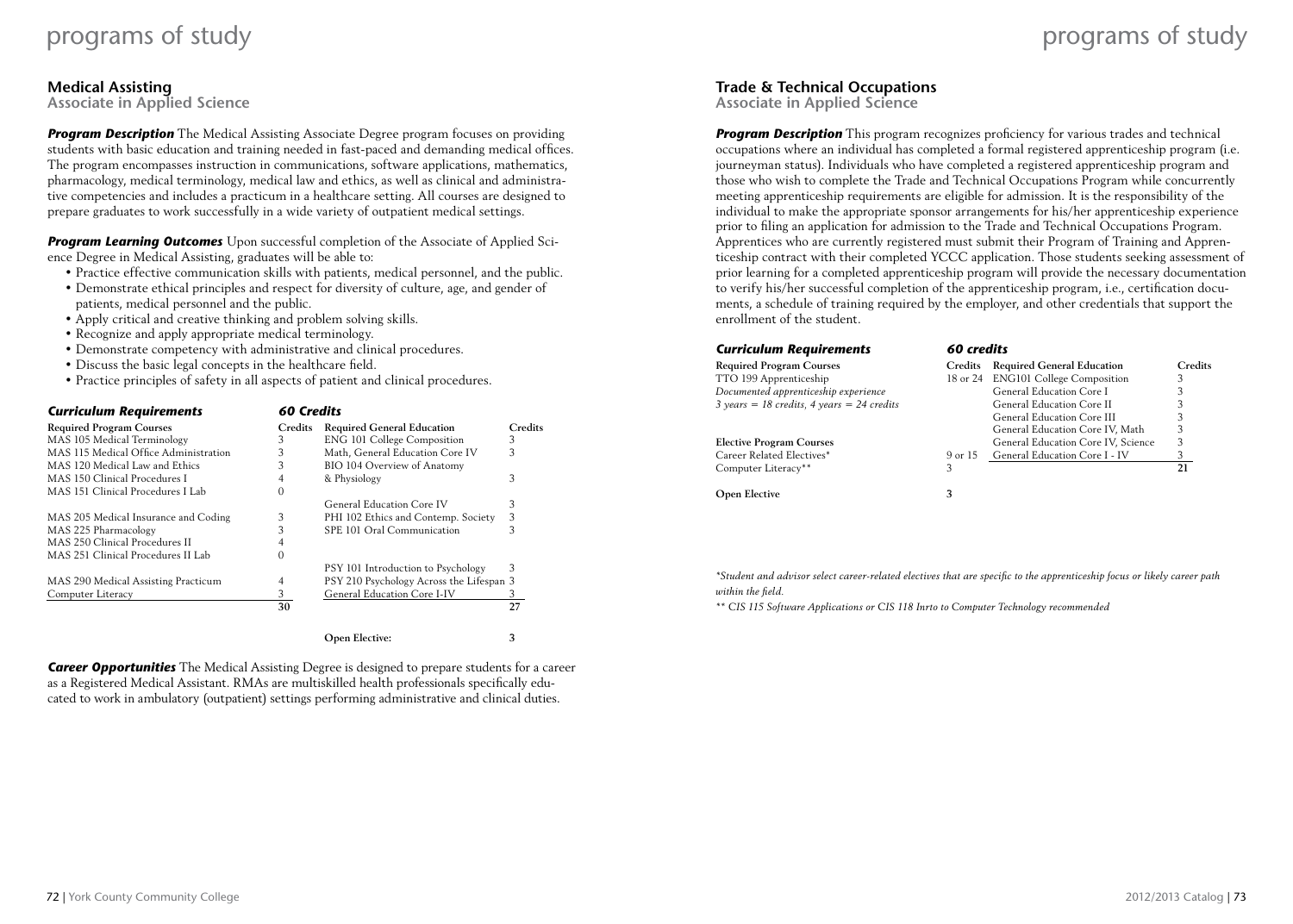# partnerships  $\frac{1}{2}$

#### **A Partnership with Southern Maine Community College**

**Associate Degree in Nursing**

In partnership with York County Community College (YCCC), Southern Maine Community College (SMCC) offers a nursing program on the campus of YCCC. Residents of York County have access to a quality RN program through this partnership. Students may take the required pre-requisites and general education courses for the RN program at SMCC or YCCC. In addition, all nursing courses are offered on the YCCC campus by SMCC. As much as possible, clinical experiences are offered at hospitals and long-term care facilities located in York County.

The SMCC Nursing Program prepares men and women to become registered nurses at the associate degree level. Upon completion of the program, graduates are eligible to take the NCLEX Registered Nurse (RN) licensure examination. The Nursing Program is approved by the Maine State Board of Nursing, 161 Capitol Street, 158 State House Station, Augusta, Maine 04333- 0158 (287-1133) and accredited by the National League for Nursing Accreditation Commission (NLNAC), 3343 Peachtree Road NE, Suite 850, Atlanta, Georgia 30326 (404-975-5000, www. nlnac.org). The curriculum blends nursing courses with general education courses to provide a sound theoretical base for nursing practice. Clinical experiences are concurrent with didactic experiences during the four semesters. If students are unable to meet clinical objectives or obtain a course grade of C (75) or better, they fail that nursing course. Students may apply for reinstatement/re-admission to the Nursing Program once.

#### *Admission Requirements (SMCC)*

Students apply to the SMCC nursing program through SMCC Enrollment Services. It is advisable for applicants to submit applications as early as possible due to the large number of applicants. Because many applicants are Maine residents, SMCC cannot currently consider any out-of-state Nursing applicants.

Applicants to the SMCC Nursing program must:

- 1. Attend a Mandatory Information Session (attendance is recommended early in the admissions process). Visit the SMCC website at www.smccme.edu/healthprograms.
- 2. Possess a high-school diploma or GED certificate.
- 3. Take, or be exempt from, the Accuplacer placement test.
- 4. Nursing entrance test (NLN PAX-RN) Students must achieve a 60% Composite score, with 50% in Verbal. Students register for the test on-line at: https://www.nlnonlinetesting.org/pax/ Dates for the test are listed on this website. Review the NLN policies regarding refunds and rescheduling.
- 5. Maintain a minimum GPA of 2.5 in pre-admission requirements: Dosage Calculations (NURS 100), Anatomy and Physiology 1 – lecture and lab (BIOL 130 & 131) and English Composition (ENGL 100).
- 6. Achieve at least a B- in NURS 100 and BIOL 130 & 131
- 7. LPN Upgrade students must meet all of the above requirements. Once these requirements are met, they can sign up for Transition to the ADN Role (NURS 110) with permission from the SMCC Nursing Department Chair. Upon successful completion of all of the requirements, LPN Upgrade students are accepted to the Nursing Program and begin in Nursing 2 (NURS 175).

#7). In addition, they must submit a letter of reference from the Chair of their former Nursing program. Clinical nursing credits must be approved by the SMCC Nursing Department Chair and cannot be more than one year old.

*PLEASE NOTE: SMCC Enrollment Services does not automatically receive grades and/or information about any completed admissions requirements to the Nursing Program. It is the student's responsibility to submit reports for completed pre-requisite requirements.*

#### *Additional General Education Requirements*

- Anatomy & Physiology II with lab
- Introduction to Psychology
- Developmental Psychology
- Microbiology with lab
- Introduction to Literature
- Social Science Elective (3 credits)
- Arts or Humanities Elective (3 credits)

#### *Immunizations and Background Information*

Students accepted to the Nursing program have additional requirements related to immunizations, background checks and CPR certification. To participate in the SMCC nursing program, students must register with the American Databank (ADB) for immunization tracking and a criminal background check 2–3 months before the first clinical course. Please go to www.smccme.edu/ADB for details. Once students begin the program, convictions and pending charges of concern will be reviewed by clinical agencies to determine if students can work at these sites. Students who are not accepted at a clinical agency will not be able to meet program requirements, resulting in dismissal from the Nursing program.

*NOTE: The Maine State Board of Nursing may refuse to grant a license on the basis of the criminal history record information relating to convictions denominated in Title 5, Chapter 341, Section 5301, Subsection 2 of the Maine Revised Statutes Annotated (MRSA).*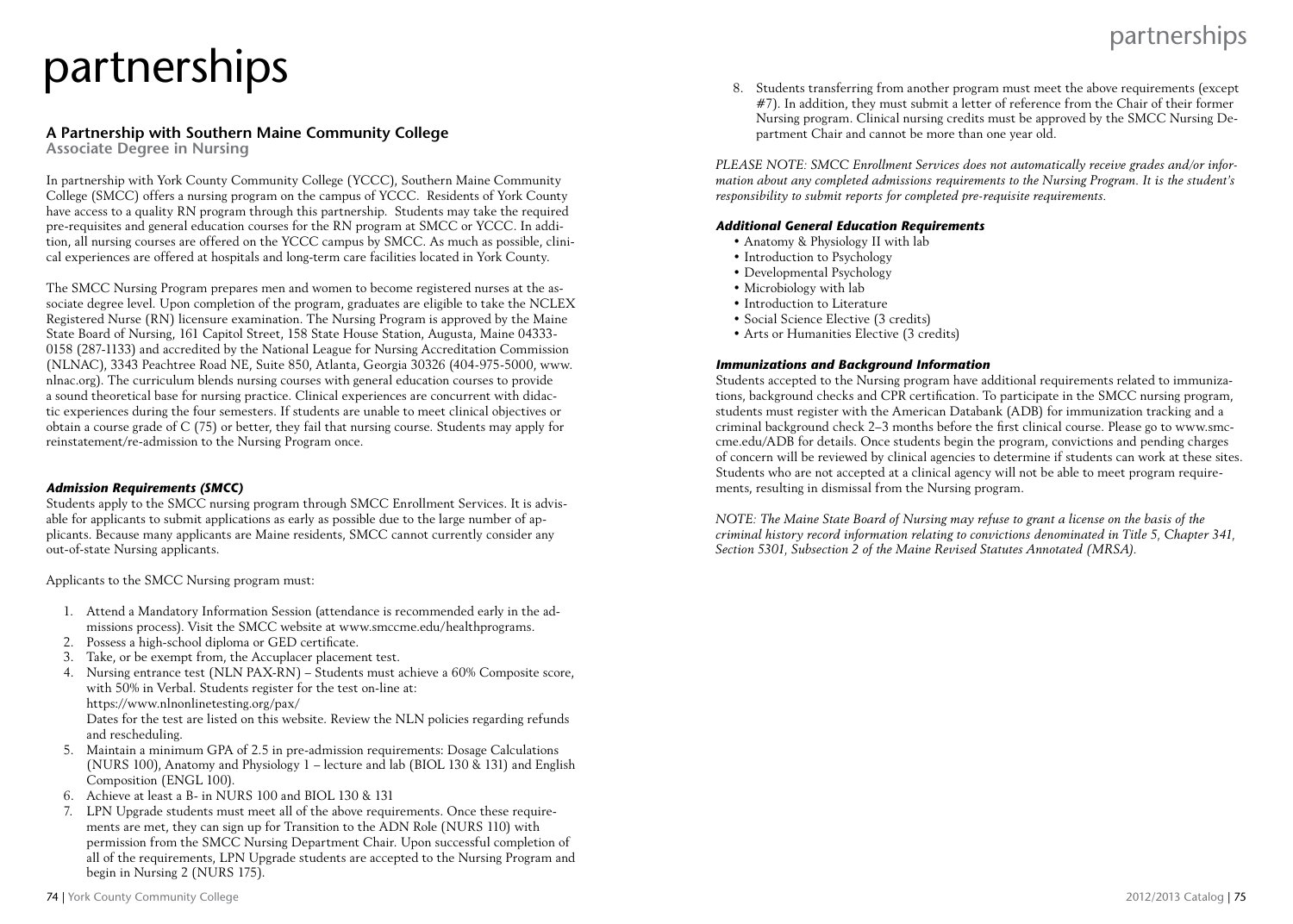### partnerships

#### **A Partnership with American Academy McAllister Institute of Funeral Service**

**Associate in Occupational Studies in Funeral Service (Online)**

The Partnership between American Academy McAllister Institute of Funeral Service (AAMI) and YCCC (YCCC) allows Maine residents the opportunity to complete the educational requirements to be licensed by the American Board of Funeral Service Education (ABFSE) as a Funeral Director while remaining in Maine (with the exception of a two-week clinical in New York City) through online courses at both institutions. Students may begin their course of study at YCCC and then transfer up to 15 credits to the Funeral Service degree at AAMI. The two-week clinical is a capstone experience at the New York City campus where students will complete the ABFSE accredited funeral service degree program offered by American Academy McAllister Institute.

YCCC Courses may be taken online or on campus. Students must earn a grade of C or better in the courses eligible for transfer. Students may transfer up to 12 credits of General Education courses from YCCC in the areas of:

- Communications
- Humanities and Fine Arts
- Behavioral and Social Studies
- Mathematics and Science
- Students may also transfer 3 credits of Accounting I from YCCC allowing them to register for McAllister's second level accounting course.

For more information consult YCCC's website at www.yccc.edu.

# certificate programs

**Architectural Drafting & Design Certificate Program**

*Program Description* The Architectural Drafting and Design Certificate Program is designed to meet the needs of those who plan to seek employment in the area of architectural design and drafting. Students learn basic engineering principles and standards, and then apply them using CAD. The department routinely upgrades to the latest Autodesk software, allowing students to graduate with leading edge skills.

| <b>Curriculum Requirements</b>            | 27 credits     |
|-------------------------------------------|----------------|
| <b>Required Program Courses</b>           | <b>Credits</b> |
| CAD 102 Introduction to CAD               | 3              |
| ARC 106 Architecture I                    | 3              |
| ARC 202 Architecture II                   | 3              |
| ARC 204 Integrated Energy Building Design | 3              |
| <b>ARC 207 Construction Documents</b>     | 3              |
| CAD 210 Computer-Aided Drafting II        | 3              |
| Program Elective                          | 3              |
| ENG 101 College Composition               | 3              |
| MAT 127 College Algebra                   | 3              |
|                                           | 27             |
|                                           |                |
| <b>Program Elective List</b>              | <b>Credits</b> |
| ARC 105 Interior Design I                 | 3              |
| ARC 215 Land Development                  | 3              |
| BUS 110 Introduction to Business          | 3              |
| CAD 107 Solid Modeling Design I           | 3              |
| CIS 131 Visual Programming I              | 3              |
| CIS 214 Spreadsheet Applications          | 3              |
| MUL 110 Digital Imaging                   | 3              |

#### **Baking and Pastry Certificate**

**Certificate Program**

**Program Description** The Baking and Pastry Certificate is designed to prepare the student for a career in the specialized field of baking and pastry arts. It will enable graduates to take an entry level role in a baking and pastry kitchen. The courses in this program are transferable to the culinary arts associates degree program.

| <b>Curriculum Requirements</b>           | 17 credits     |
|------------------------------------------|----------------|
| <b>Required Program Courses</b>          | <b>Credits</b> |
| CUL 104 Food Service Sanitation          | 3              |
| CUL 106 Foundational Culinary Techniques | 4              |
| CUL 143 Artisan Breads                   | 3              |
| CUL 221 Baking, Pastry and Desserts      | 4              |
| CUL 223 Specialty Cakes                  | 3              |
|                                          |                |

**Career Opportunities** This program will prepare graduates to serve as professional bakers and pastry cooks in restaurants, hotels, resorts and other commercial baking establishments. Instruction covers topics such as bread and pastry making, bread and pastry handling, display and packaging.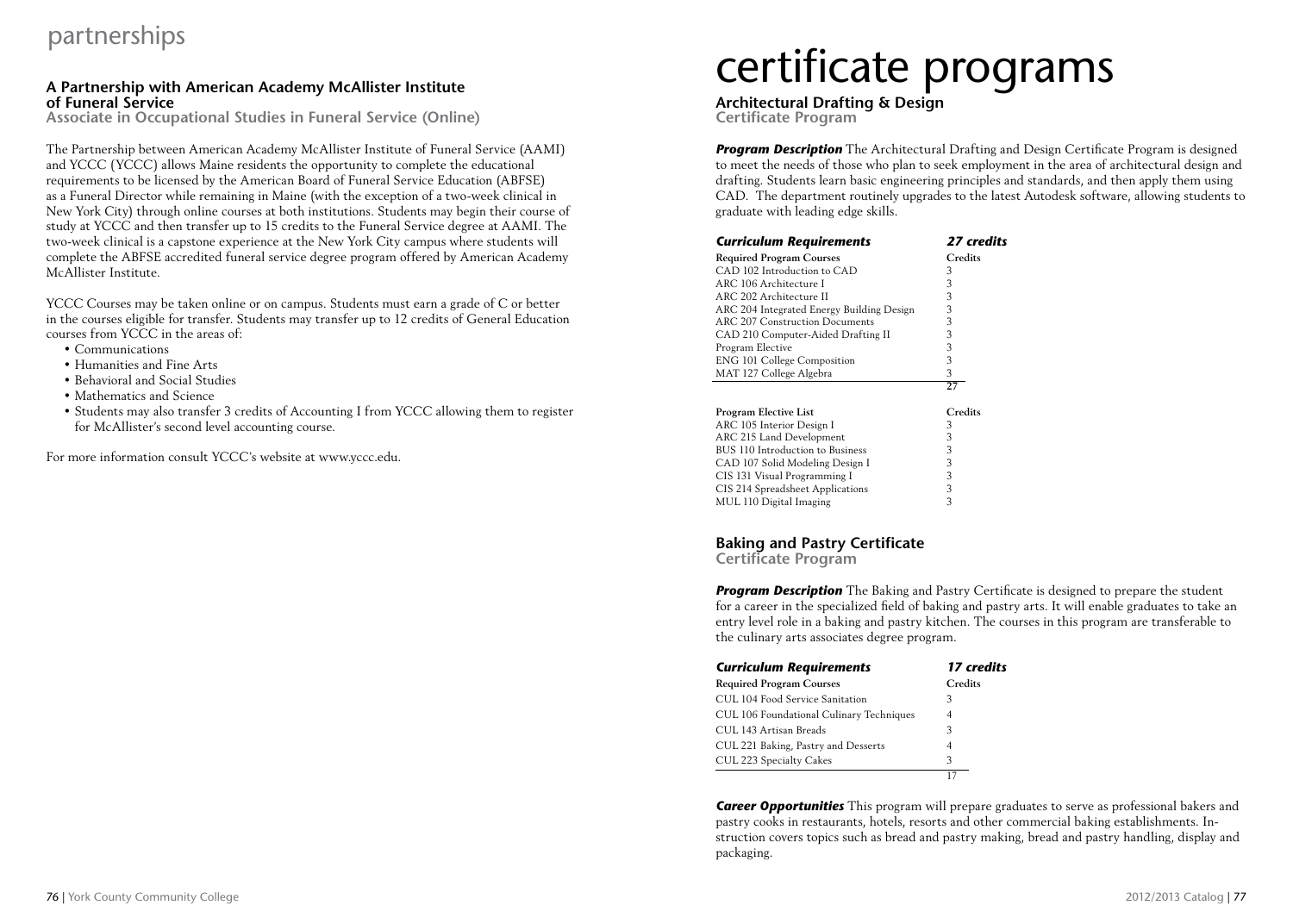### certificate programs

#### **Food Service Specialist**

**Certificate Program**

*Program Description* The Food Service Specialist Certificate Program prepares students for employment in the food service industry. Through a combination of classroom instruction and assigned experiences in the program's kitchen lab, students receive training in nutrition, menu planning, kitchen sanitation and safety, food preparation, food purchase and storage, and meal serving. *Note: This Certificate Program articulates with the Associate in Applied Science Degree Program in Culinary Arts.*

| <b>Curriculum Requirements</b>           | 29 credits     |
|------------------------------------------|----------------|
| <b>Required Program Courses</b>          | <b>Credits</b> |
| <b>ENG 101 College Composition</b>       | 3              |
| General Education Core I-IV              | 3              |
| CUL 102 Introduction to Culinary Arts    | 3              |
| CUL 104 Food Service Sanitation          | 3              |
| CUL 106 Foundational Culinary Techniques |                |
| CUL 108 Principles of Nutrition          | 3              |
| CUL 131 Culinary Operations I            | З              |
| CUL 156 Advanced Culinary Techniques     |                |
| BUS 115 or Bus 116 Management I or II    | 3              |
|                                          | 79             |

# program sequencing

YCCC has outlined an ideal sequence of coursework for full-time students who begin in fall semester. Some courses will only be offered in either fall or spring semesters, but not in both. Part-time students and students entering during spring/summer usually need more than four semesters to complete their degrees, and should work with their advisors to consider the sequence of course offerings and prerequisites. Some programs are sequenced for part-time study.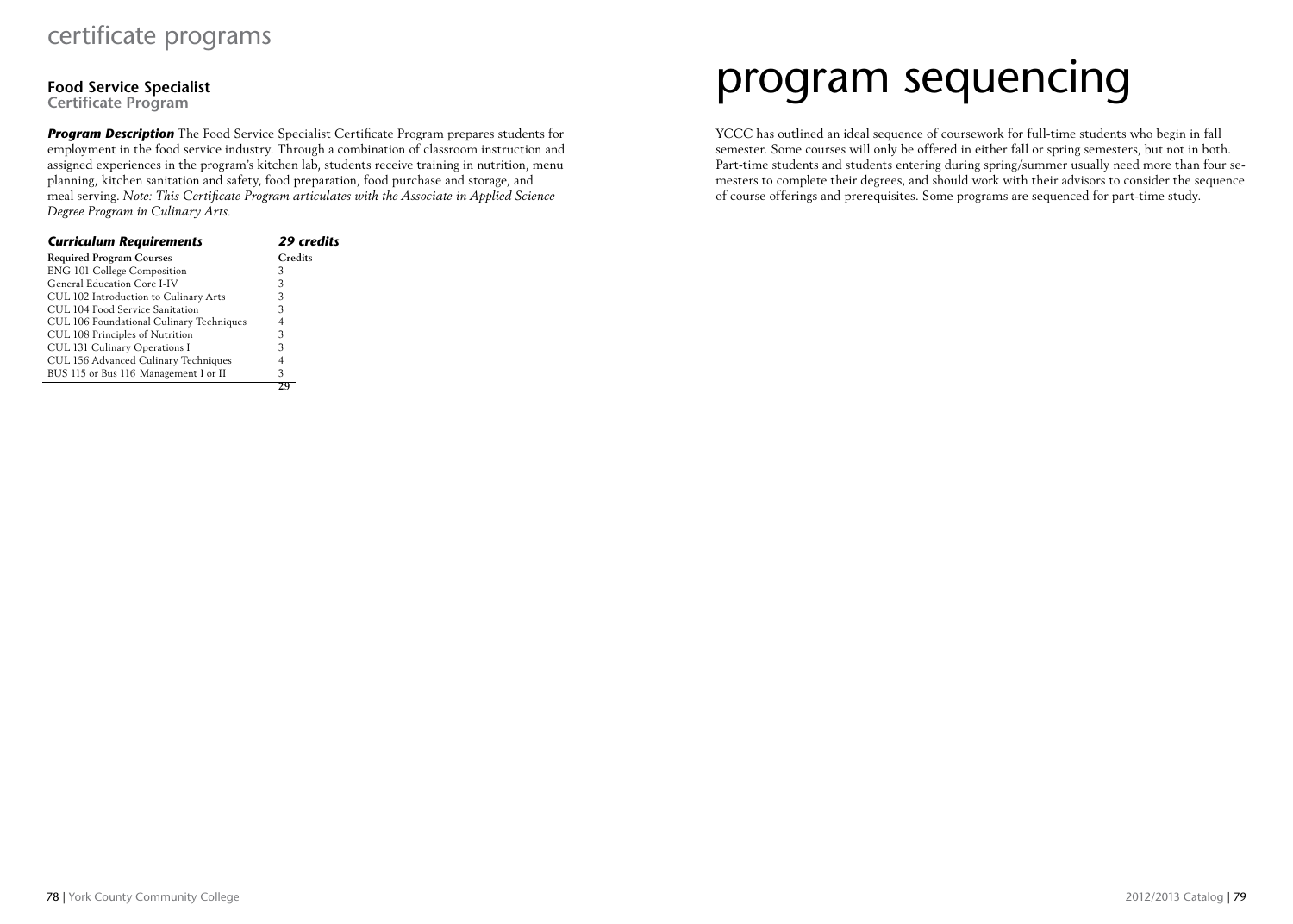## program sequencing

## program sequencing

### **Accounting Associate in Applied Science**

| Curriculum Requirements: 60 Credits             | <b>Credits</b> | Grade | Semester |
|-------------------------------------------------|----------------|-------|----------|
| <b>First Year, Fall Semester (15 credits)</b>   |                |       |          |
| ACC 111 Accounting I                            | 3              |       |          |
| BUS 110 Introduction to Business                | 3              |       |          |
| <b>ENG 101 College Composition</b>              | 3              |       |          |
| MAT 122 Finite Math                             | 3              |       |          |
| CIS 115 Computer Applications                   | 3              |       |          |
| First Year, Spring Semester (15 credits)        |                |       |          |
| ACC 112 Accounting II                           | 3              |       |          |
| ACC 204 Managerial Accounting                   | 3              |       |          |
| ECO 110 Macroeconomics or                       | 3              |       |          |
| ECO 120 Microeconomics                          |                |       |          |
| MAT 127 College Algebra                         | 3              |       |          |
| PHI 102 Ethics and Contemporary Society         | 3              |       |          |
| Second Year, Fall Semester (15 credits)         |                |       |          |
| <b>ACC 151 Accounting Software Applications</b> | 3              |       |          |
| ACC 201 Intermediate Accounting I               | 3              |       |          |
| ACC 150 Income Tax Accounting                   | 3              |       |          |
| SPE 101 Oral Communications                     | 3              |       |          |
| <b>MAT 210 Statistics</b>                       | 3              |       |          |
| Second Year, Spring Semester (15 credits)       |                |       |          |
| ACC 202 Intermediate Accounting II              | 3              |       |          |
| ACC 205 Governmental Accounting                 | 3              |       |          |
| <b>General Education Core III</b>               | 3              |       |          |
| Open Elective                                   | 3              |       |          |
| Choose 3 credits from Program Elective list     | 3              |       |          |
| <b>Elective List</b>                            |                |       |          |
| ACC 290 Accounting Internship                   | 3              |       |          |
| BUS 113 Introduction to Personal Finance        | 3              |       |          |
| <b>BUS 205 International Business</b>           | 3              |       |          |
| BUS 250 Principles of Sales                     | 3              |       |          |
| BUS 260 Small Business Management               | 3              |       |          |
| CIS 214 Spreadsheet Applications                | 3              |       |          |
| CIS 217 Database Management                     | 3              |       |          |
| ECO 110 Macroeconomics                          | 3              |       |          |
| ECO 120 Microeconomics                          | 3              |       |          |
| FIN 110 Principles of Finance                   | 3              |       |          |
| FIN 115 Introduction to Financial Markets       | 3              |       |          |
| FIN 120 Introduction to Money and Banking       | 3              |       |          |

### **Architectural Design Associate in Applied Science**

| Curriculum Requirements: 61 credits       | Credits        | Grade | Semester |
|-------------------------------------------|----------------|-------|----------|
| First Year, Fall Semester (15 credits)    |                |       |          |
| ARC 106 Architecture I                    | 3              |       |          |
| CAD 102 Intro to CAD                      | 3              |       |          |
| CAD 110 Technical Graphics Standards      | 3              |       |          |
| <b>ENG 101 College Composition</b>        | 3              |       |          |
| MAT 127 College Algebra                   | 3              |       |          |
| First Year, Spring Semester (15 credits)  |                |       |          |
| ARC 107 Intro Sustainable Design          | 3              |       |          |
| ARC 202 Architecture II                   | 3              |       |          |
| CAD 210 Computer Aided Drafting II        | 3              |       |          |
| MAT 220 Trigonometry                      | 3              |       |          |
| General Education Core I                  | 3              |       |          |
| Second Year, Fall Semester (16 credits)   |                |       |          |
| ARC 204 Integrated Energy Building Design | 3              |       |          |
| CAD 217 3D CAD                            | 3              |       |          |
| PHY 151 General Physics                   | $\overline{4}$ |       |          |
| <b>General Education Core III</b>         | 3              |       |          |
| ARC or CAD Elective                       | 3              |       |          |
| Second Year, Spring Semester (15 credits) |                |       |          |
| <b>ARC 207 Construction Documents</b>     | 3              |       |          |
| CAD 251 3D Presentation                   | 3              |       |          |
| ARC or CAD Elective                       | 3              |       |          |
| <b>General Education Core II</b>          | 3              |       |          |
| Open Elective                             | 3              |       |          |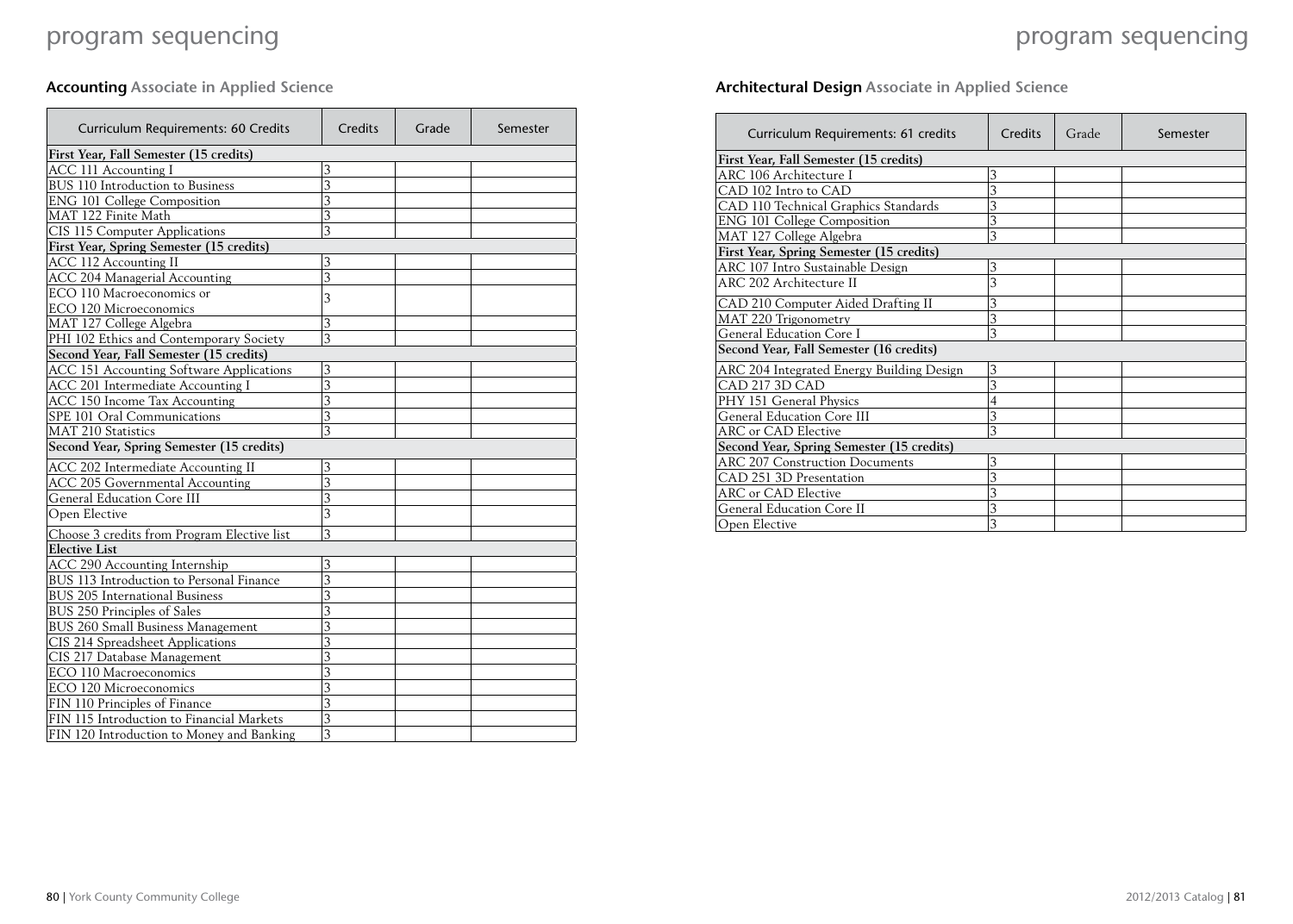### **Business Administration Associate in Applied Science**

| Curriculum Requirements: 63 credits       | Credits | Grade | Semester |
|-------------------------------------------|---------|-------|----------|
| First Year, Fall Semester (15 credits)    |         |       |          |
| <b>ACC 111 Accounting I</b>               | 3       |       |          |
| <b>BUS 110 Introduction to Business</b>   | 3       |       |          |
| BUS 115 Management I                      | 3       |       |          |
| <b>ENG 101 College Composition</b>        | 3       |       |          |
| CIS 115 Computer Applications             | 3       |       |          |
| First Year, Spring Semester (15 credits)  |         |       |          |
| <b>ACC 112 Accounting II</b>              | 3       |       |          |
| BUS 116 Management II                     | 3       |       |          |
| ECO 110 Macroeconomics or                 | 3       |       |          |
| <b>ECO 120 Microeconomics</b>             |         |       |          |
| MAT 122 Finite Math                       | 3       |       |          |
| PSY 101 Introduction to Psychology        | 3       |       |          |
| or SOC 101 Introduction to Sociology      |         |       |          |
| Second Year, Fall Semester (15 credits)   |         |       |          |
| <b>BUS 205 International Business</b>     | 3       |       |          |
| BUS 230 Principles of Marketing           | 3       |       |          |
| BUS 250 Principles of Sales or            | 3       |       |          |
| BUS 260 Small Business Management         |         |       |          |
| <b>MAT 210 Statistics</b>                 | 3       |       |          |
| PHI 102 Ethics and Contemporary Society   | 3       |       |          |
| Second Year, Spring Semester (18 credits) |         |       |          |
| <b>BUS 244 Business Law</b>               | 3       |       |          |
| BUS 113 Personal Finance or               | 3       |       |          |
| FIN 110 Principles of Finance             |         |       |          |
| ENG 212 Business Communications or        | 3       |       |          |
| ENG 211 Technical Writing                 |         |       |          |
| <b>General Education Core IV</b>          | 3       |       |          |
| Program Elective                          | 3       |       |          |
| Open Elective                             | 3       |       |          |

#### **Business Administration Associate in Applied Science**

| <b>Elective List:</b>                      |   |
|--------------------------------------------|---|
| ACC 150 Income Tax Accounting              | 3 |
| ACC 151 Accounting Software Applications   | 3 |
| ACC 201 Intermediate Accounting            | 3 |
| ACC 204 Managerial Accounting              | 3 |
| <b>ACC 205 Government Accounting</b>       | 3 |
| BUS 113 Personal Finance                   | 3 |
| BUS 250 Principles of Sales                | 3 |
| BUS 260 Small Business Management          | 3 |
| BUS 293 Business Administration Internship | 3 |
| CIS 214 Spreadsheet Applications           | 3 |
| CIS 217 Database Management                | 3 |
| ECO 110 Macroeconomics                     | 3 |
| ECO 120 Microeconomics                     | 3 |
| FIN 110 Principles of Finance              | 3 |
| FIN 115 Introduction to Financial Markets  | 3 |
| FIN 120 Introduction to Money and Banking  | 3 |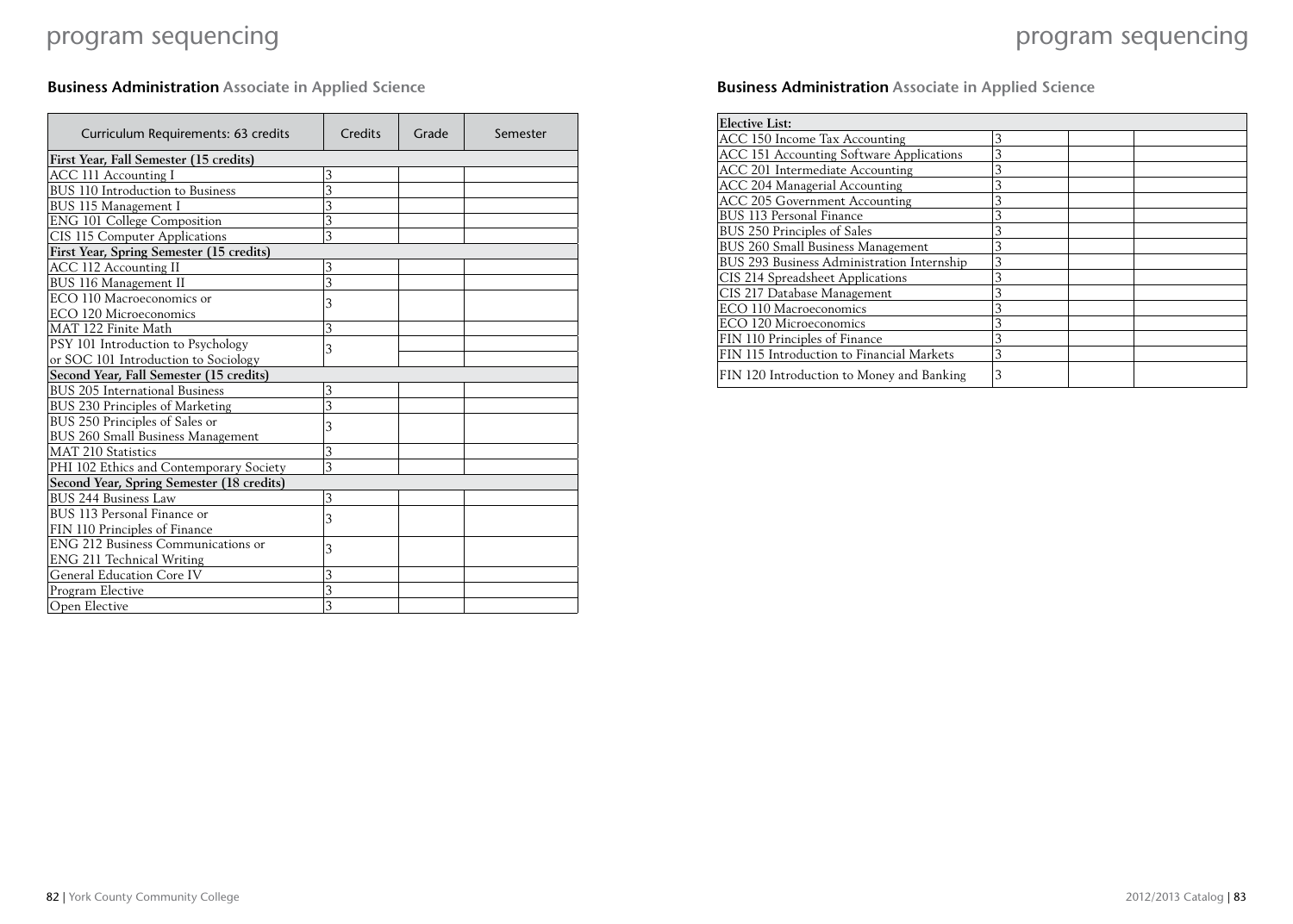**Business Administration Associate in Applied Science - Finance** 

| Curriculum Requirements: 60 credits       | Credits | Grade | Semester |
|-------------------------------------------|---------|-------|----------|
| First Year, Fall Semester (15 credits)    |         |       |          |
| ACC 111 Accounting I                      | 3       |       |          |
| BUS 110 Introduction to Business          | 3       |       |          |
| BUS 115 Management I                      | 3       |       |          |
| <b>ENG 101 College Composition</b>        | 3       |       |          |
| MAT 122 Finite Math                       | 3       |       |          |
| First Year, Spring Semester (15 credits)  |         |       |          |
| FIN 110 Principles of Finance             | 3       |       |          |
| BUS 116 Management II                     | 3       |       |          |
| CIS 115 Computer Applications             | 3       |       |          |
| ECO 110 Macroeconomics or                 | 3       |       |          |
| ECO 120 Microeconomics                    |         |       |          |
| <b>General Education Core III</b>         | 3       |       |          |
| Second Year, Fall Semester (15 credits)   |         |       |          |
| CIS 214 Spreadsheet Applications          | 3       |       |          |
| PHI 102 Ethics and Contemporary Society   | 3       |       |          |
| ENG 212 Business Communications or        | 3       |       |          |
| ENG 211 Technical Writing                 |         |       |          |
| <b>MAT 210 Statistics</b>                 | 3       |       |          |
| FIN 115 Financial Markets                 | 3       |       |          |
| Second Year, Spring Semester (15 credits) |         |       |          |
| <b>BUS 205 International Business</b>     | 3       |       |          |
| FIN 120 Money and Banking                 | 3       |       |          |
| <b>General Education Core IV</b>          | 3       |       |          |
| Program Elective                          | 3       |       |          |
| Open Elective                             | 3       |       |          |
| <b>Program Elective List:</b>             |         |       |          |
| <b>ACC 112 Accounting II</b>              | 3       |       |          |
| ACC 150 Income Tax Accounting             | 3       |       |          |
| ACC 151 Accounting Software Applications  | 3       |       |          |
| <b>BUS 113 Personal Finance</b>           | 3       |       |          |
| BUS 230 Principles of Marketing           | 3       |       |          |
| <b>BUS 244 Business Law</b>               | 3       |       |          |
| BUS 250 Principles of Sales               | 3       |       |          |
| BUS 260 Small Business Management         | 3       |       |          |
| CIS 217 Database Management               | 3       |       |          |
| ECO 110 Macroeconomics                    | 3       |       |          |
| ECO 120 Microeconomics                    | 3       |       |          |

### **Computer Technology Associate in Applied Science**

| Curriculum Requirements: 60 credits         | Credits                 | Grade | Semester |
|---------------------------------------------|-------------------------|-------|----------|
| First Year, Fall Semester (15 credits)      |                         |       |          |
| CIS 118 Introduction to Computer Technology | 3                       |       |          |
| CIS 152 Computer Hardware                   | 3                       |       |          |
| NET 110 Networking Essentials I             | 3                       |       |          |
| <b>ENG 101 College Composition</b>          | 3                       |       |          |
| MAT 127 College Algebra                     | 3                       |       |          |
| or MAT 122 Finite Math                      |                         |       |          |
| First Year, Spring Semester (15 credits)    |                         |       |          |
| CIS 131 Visual Programming I                | 3                       |       |          |
| or CIS 141 Object Oriented Programming I    |                         |       |          |
| CIS 230 Desktop and Server Administration I | 3                       |       |          |
| CIS, NET, or WEB Elective                   | 3                       |       |          |
| PHI 102 Ethics and Contemporary Society     | $\overline{3}$          |       |          |
| <b>MAT 210 Statistics</b>                   | 3                       |       |          |
| Second Year, Fall Semester (15 credits)     |                         |       |          |
| CIS 217 Database Management                 | 3                       |       |          |
| CIS, NET or WEB Elective                    | $\overline{3}$          |       |          |
| <b>General Education Core III</b>           | 3                       |       |          |
| ENG 211 Technical Writing                   | 3                       |       |          |
| or ENG 212 Business Communications          |                         |       |          |
| SPE 101 Oral Communications                 | 3                       |       |          |
| Second Year, Spring Semester (15 credits)   |                         |       |          |
| CIS 220 Information Security                | 3                       |       |          |
| CIS, MUL, NET or WEB 200 Level Elective     | $\overline{3}$          |       |          |
| Choose one of the following:                |                         |       |          |
| BUS 110 Introduction to Business            | 3                       |       |          |
| or BUS 115 Management I                     |                         |       |          |
| or BUS 116 Management II                    |                         |       |          |
| <b>General Education Core IV</b>            | 3                       |       |          |
| Open Elective                               | $\overline{\mathbf{3}}$ |       |          |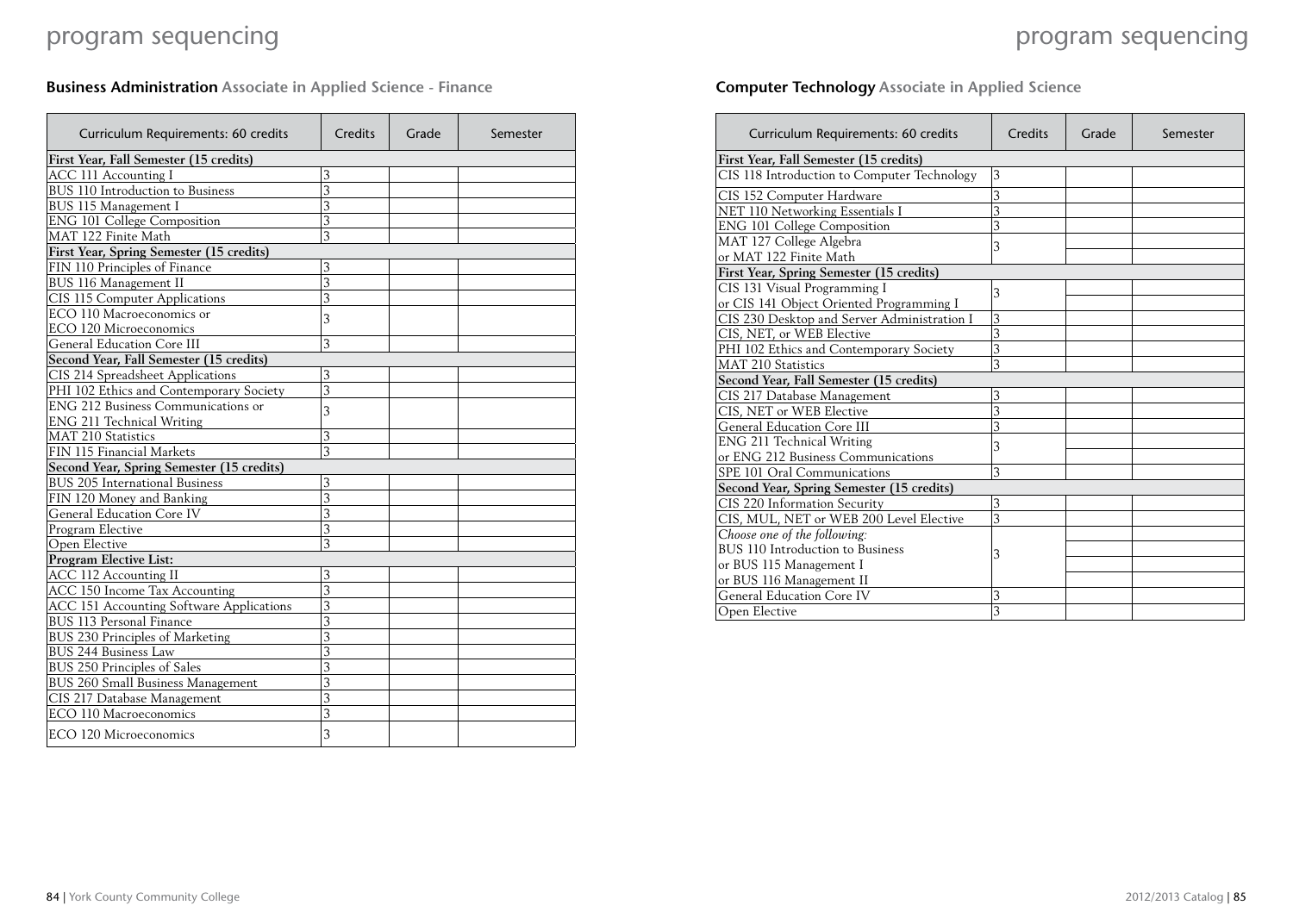### **Criminal Justice Associate in Applied Science**

| Curriculum Requirements: 61 Credits          | Credits        | Grade | Semester |
|----------------------------------------------|----------------|-------|----------|
| First Year, Fall Semester (15 credits)       |                |       |          |
| CJS 101 Introduction to Criminal Justice     | 3              |       |          |
| CJS 102 Ethics and Leadership in CJ          | $\overline{3}$ |       |          |
| <b>ENG 101 College Composition</b>           | 3              |       |          |
| Math, General Education Core IV              | 3              |       |          |
| Computer Literacy (CIS 115 or                |                |       |          |
| CIS 118 recommended)                         | 3              |       |          |
| First Year, Spring Semester (15 credits)     |                |       |          |
| CJS 120 Criminology                          | 3              |       |          |
| CJS 125 Criminal Law                         | 3              |       |          |
| PHI 102 Ethics and Contemporary Society      | 3              |       |          |
| <b>General Education Core IV</b>             | 3              |       |          |
| SOC 101 Introduction to Sociology            | 3              |       |          |
| Second Year, Fall Semester (18 credits)      |                |       |          |
| SOC 210 Social Problems                      | 3              |       |          |
| PSY 101 Introduction to Psychology           | 3              |       |          |
| SPE 101 Oral Communications                  | $\overline{3}$ |       |          |
| Choose 9 credits from CJS courses in Program | 9              |       |          |
| Elective list                                |                |       |          |
| Second Year, Spring Semester (13 credits)    |                |       |          |
| Lab Science, General Education Core IV       | $\overline{4}$ |       |          |
| Open Elective                                | 3              |       |          |
| Choose 6 credits from Program Elective list  | 6              |       |          |
| <b>Elective List:</b>                        |                |       |          |
| CJS 105 Topics in Criminal Justice           | 3              |       |          |
| CJS 140 Criminalistics                       | 3              |       |          |
| CJS 201 Contemporary Corrections             | 3              |       |          |
| CJS 205 Police Organizations                 | 3              |       |          |
| CJS 210 Juvenile Justice                     | 3              |       |          |
| CJS 290 Criminal Justice Internship          | 3              |       |          |
| <b>HUM 201 Multicultural America</b>         | 3              |       |          |
| POS 101 American Government                  | $\overline{3}$ |       |          |
| POS 125 Constitutional Law                   | 3              |       |          |
| PSY 202 Social Psychology                    | 3              |       |          |
| PSY 230 Abnormal Psychology                  | 3              |       |          |
| SOC 201 Sociology of the Family              | $\overline{3}$ |       |          |
| BUS 115 Management I or                      | $\overline{3}$ |       |          |
| BUS 116 Management II                        |                |       |          |
| ENG 212 Business Communication or            | 3              |       |          |
| ENG 211 Technical Writing                    |                |       |          |

### **Culinary Arts Associate in Applied Science**

| Curriculum Requirements: 64 credits              | Credits        | Grade | Semester |  |
|--------------------------------------------------|----------------|-------|----------|--|
| First Year, Fall Semester (16 credits)           |                |       |          |  |
| CUL 102 Introduction to Culinary Arts            | 3              |       |          |  |
| CUL 104 Food Safety and Sanitation               | 3              |       |          |  |
| CUL 106 Foundational Culinary Techniques         | $\overline{4}$ |       |          |  |
| ENG 101 College Composition                      | 3              |       |          |  |
| MAT 122 Finite Math                              | 3              |       |          |  |
| First Year, Spring Semester (16 credits)         |                |       |          |  |
| CUL 108 Principles of Nutrition                  | 3              |       |          |  |
| CUL 156 Advanced Culinary Techniques             | $\overline{4}$ |       |          |  |
| CUL 131 Culinary Operations I                    | 3              |       |          |  |
| Computer Literacy                                | 3              |       |          |  |
| <b>General Education Core II</b>                 | 3              |       |          |  |
| Second Year, Fall Semester (16 credits)          |                |       |          |  |
| CUL 221 Baking, Pastry and Desserts              | 4              |       |          |  |
| CUL 231 Culinary Operations II                   | $\overline{3}$ |       |          |  |
| BUS 115 Management I or                          | 3              |       |          |  |
| BUS 116 Management II                            |                |       |          |  |
| <b>General Education Core I</b>                  | 3              |       |          |  |
| General Education Core IV                        | 3              |       |          |  |
| <b>Second Year, Spring Semester (16 credits)</b> |                |       |          |  |
| CUL 256 International and American Regional      | $\overline{4}$ |       |          |  |
| Cuisine                                          |                |       |          |  |
| Program Elective choose 3 credits                | 3              |       |          |  |
| <b>General Education Core III</b>                | 3              |       |          |  |
| <b>General Education Core IV</b>                 | 3              |       |          |  |
| Open Elective                                    | 3              |       |          |  |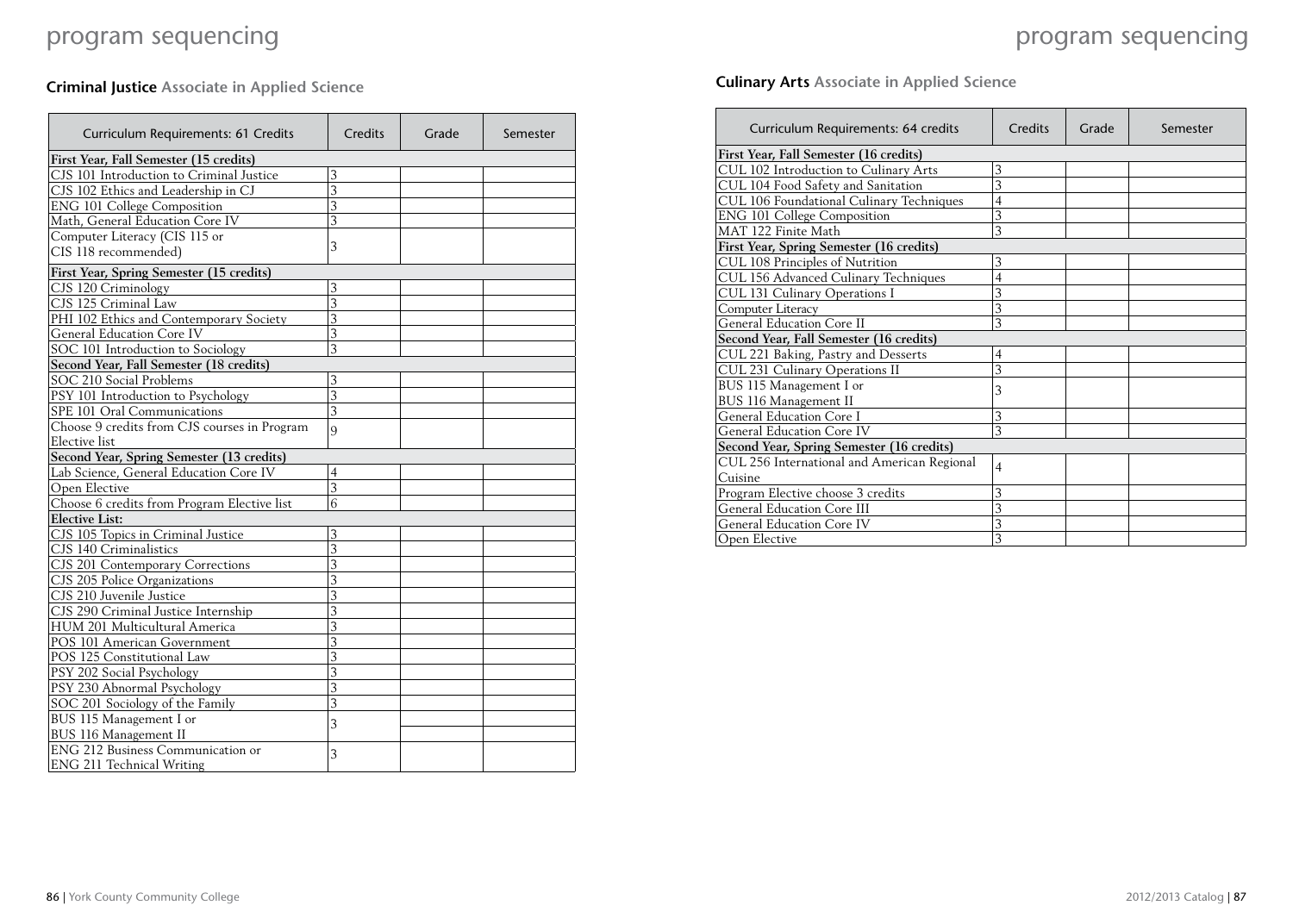### **Digital Media Associate in Applied Science**

| Curriculum Requirements: 60 credits              | Credits | Grade | Semester |  |  |
|--------------------------------------------------|---------|-------|----------|--|--|
| First Year, Fall Semester (15 credits)           |         |       |          |  |  |
| ART 120 Introduction to Drawing                  | 3       |       |          |  |  |
| ART 126 Foundations of Design                    | 3       |       |          |  |  |
| <b>ENG 101 College Composition</b>               | 3       |       |          |  |  |
| MUL 110 Digital Imaging                          | 3       |       |          |  |  |
| General Education Core IV - Math                 | 3       |       |          |  |  |
| <b>First Year, Spring Semester (15 credits)</b>  |         |       |          |  |  |
| COM 110 Intro to Digital Film                    | 3       |       |          |  |  |
| MUL 125 Intermediate Graphic Design              | 3       |       |          |  |  |
| <b>MUL 130 Motion Graphics</b>                   | 3       |       |          |  |  |
| Program Elective                                 | 3       |       |          |  |  |
| <b>General Education Core IV</b>                 | 3       |       |          |  |  |
| Second Year, Fall Semester (15 credits)          |         |       |          |  |  |
| MUL 225 3D Modeling & Character                  | 3       |       |          |  |  |
| Animation                                        |         |       |          |  |  |
| WEB 131 Web Page Development                     | 3       |       |          |  |  |
| 200-Level Program Elective                       | 3       |       |          |  |  |
| Program Elective                                 | 3       |       |          |  |  |
| <b>General Education Core I</b>                  | 3       |       |          |  |  |
| <b>Second Year, Spring Semester (15 credits)</b> |         |       |          |  |  |
| MUL 175 Texture & Lighting                       | 3       |       |          |  |  |
| MUL 210 Advanced Digital Imaging                 | 3       |       |          |  |  |
| Program Elective                                 | 3       |       |          |  |  |
| <b>General Education Core III</b>                | 3       |       |          |  |  |
| Open Elective                                    | 3       |       |          |  |  |

**Digital Media Associate in Applied Science – Animation Concentration**

| Curriculum Requirements: 60 credits       | Credits | Grade | Semester |  |
|-------------------------------------------|---------|-------|----------|--|
| First Year, Fall Semester (15 credits)    |         |       |          |  |
| ART 120 Introduction to Drawing           | 3       |       |          |  |
| ART 126 Foundations of Design             | 3       |       |          |  |
| <b>ENG 101 College Composition</b>        | 3       |       |          |  |
| MUL 110 Digital Imaging                   | 3       |       |          |  |
| General Education Core IV - Math          | 3       |       |          |  |
| First Year, Spring Semester (15 credits)  |         |       |          |  |
| ART 122 Drawing for Animation             | 3       |       |          |  |
| COM 110 Intro to Digital Film             | 3       |       |          |  |
| MUL 130 Motion Graphics                   | 3       |       |          |  |
| Program Elective                          | 3       |       |          |  |
| <b>General Education Core IV</b>          | 3       |       |          |  |
| Second Year, Fall Semester (15 credits)   |         |       |          |  |
| MUL 225 3D Modeling & Character           | 3       |       |          |  |
| Animation                                 |         |       |          |  |
| <b>MUL 230 Computer Animation</b>         | 3       |       |          |  |
| WEB 131 Web Page Development              | 3       |       |          |  |
| Program Elective                          | 3       |       |          |  |
| General Education Core I                  | 3       |       |          |  |
| Second Year, Spring Semester (15 credits) |         |       |          |  |
| MUL 175 Texture & Lighting                | 3       |       |          |  |
| MUL 210 Advanced Digital Imaging          | 3       |       |          |  |
| MUL 265 Advanced Computer Animation       | 3       |       |          |  |
| <b>General Education Core III</b>         | 3       |       |          |  |
| Open Elective                             | 3       |       |          |  |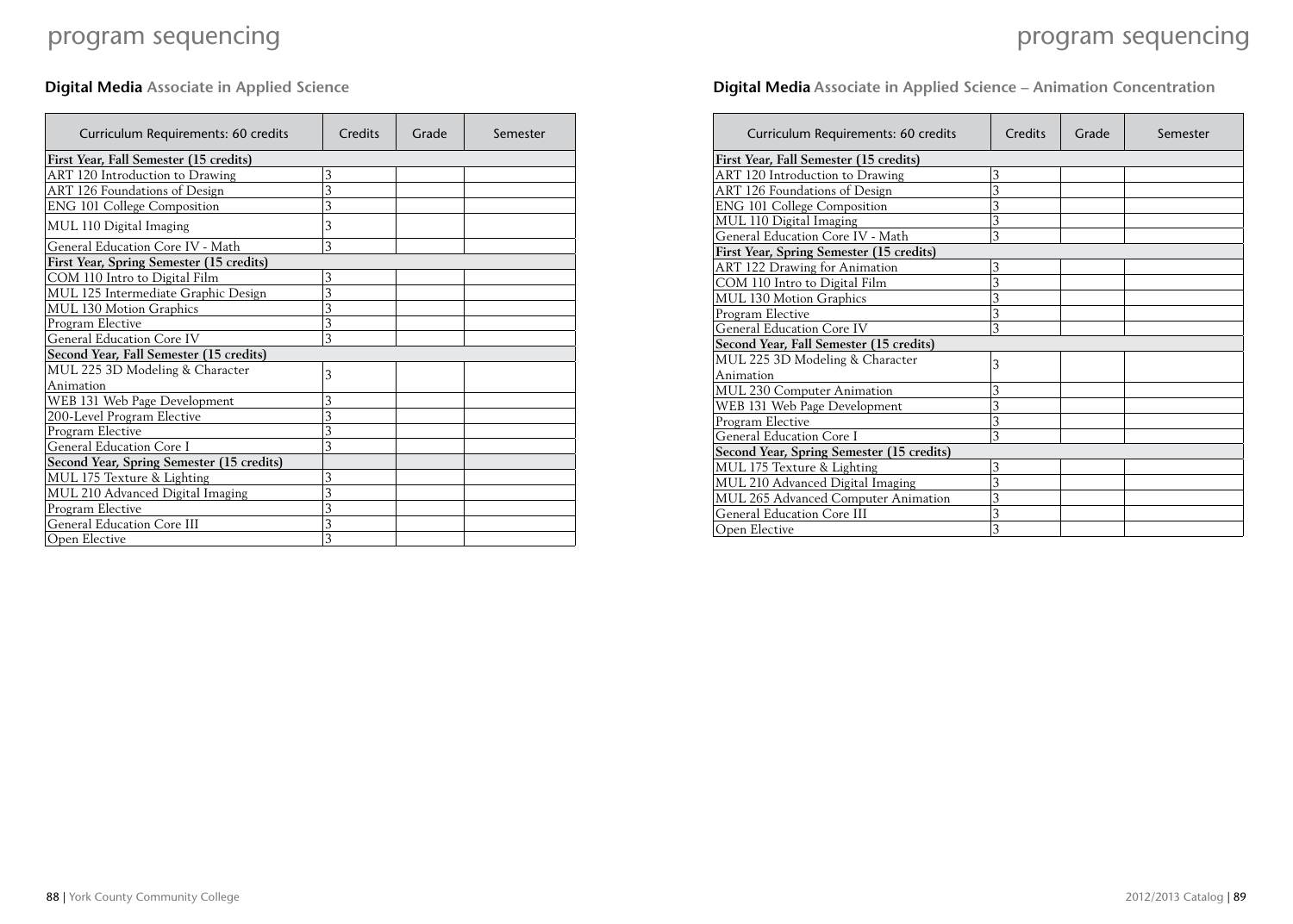**Digital Media Associate in Applied Science – Graphic Design Concentration**

| Curriculum Requirements: 60 credits       | Credits | Grade | Semester |
|-------------------------------------------|---------|-------|----------|
| First Year, Fall Semester (15 credits)    |         |       |          |
| ART 120 Introduction to Drawing           | 3       |       |          |
| ART 126 Foundations of Design             | 3       |       |          |
| <b>ENG 101 College Composition</b>        | 3       |       |          |
| MUL 110 Digital Imaging                   | 3       |       |          |
| General Education Core IV - Math          | 3       |       |          |
| First Year, Spring Semester (15 credits)  |         |       |          |
| COM 110 Intro to Digital Film             | 3       |       |          |
| MUL 125 Intermediate Graphic Design       | 3       |       |          |
| MUL 130 Motion Graphics                   | 3       |       |          |
| Program Elective                          | 3       |       |          |
| <b>General Education Core IV</b>          | 3       |       |          |
| Second Year, Fall Semester (15 credits)   |         |       |          |
| ART 132 Introduction to Illustration      | 3       |       |          |
| MUL 126 Typography                        | 3       |       |          |
| WEB 131 Web Page Development              | 3       |       |          |
| Program Elective                          | 3       |       |          |
| General Education Core I                  | 3       |       |          |
| Second Year, Spring Semester (15 credits) |         |       |          |
| MUL 175 Texture & Lighting                | 3       |       |          |
| MUL 210 Advanced Digital Imaging          | 3       |       |          |
| CAD 251 3D Presentations                  | 3       |       |          |
| <b>General Education Core III</b>         | 3       |       |          |
| Open Elective                             | 3       |       |          |

### **Early Childhood Education Associate in Applied Science**

| Curriculum Requirements: 64 credits           | Credits        | Grade | Semester |  |  |
|-----------------------------------------------|----------------|-------|----------|--|--|
| First Year, Fall Semester (15 credits)        |                |       |          |  |  |
| ECE 101 Introduction to ECE: The Child's      | 3              |       |          |  |  |
| Learning Environment                          |                |       |          |  |  |
| ECE 108 Health Safety & Nutrition             | 3              |       |          |  |  |
| ECE 111 Child Growth & Development            | 3              |       |          |  |  |
| <b>ENG 101 College Composition</b>            | 3              |       |          |  |  |
| MAT 122 Finite Math                           | 3              |       |          |  |  |
| First Year, Spring Semester (18 credits)      |                |       |          |  |  |
| ECE 202 Language & Literacy                   | 3              |       |          |  |  |
| ECE 206 Education of Children w/Special       | 3              |       |          |  |  |
| Needs                                         |                |       |          |  |  |
| ECE 207 Infant & Toddler Curriculum           | 3              |       |          |  |  |
| ECE 170 Observation and Assessment            | 3              |       |          |  |  |
| EDU 160 Technology in Education               | 3              |       |          |  |  |
| <b>General Education Core III</b>             | 3              |       |          |  |  |
| Second Year, Fall Semester (15 credits)       |                |       |          |  |  |
| ECE 190 Guidance of Young Children            | 3              |       |          |  |  |
| ECE 219 Curriculum -Preschool + Primary-age   | 3              |       |          |  |  |
| ECE 255 Practicum I                           | 3              |       |          |  |  |
| SPE 101 Oral Communication                    | 3              |       |          |  |  |
| <b>General Education Core II</b>              | $\overline{3}$ |       |          |  |  |
| Second Year, Spring Semester (16 credits)     |                |       |          |  |  |
| SCI 101 Introduction to Environmental Science | 3              |       |          |  |  |
| ECE 210 Management of Child Care Centers      | 3              |       |          |  |  |
| ECE 265 Practicum II                          | 4              |       |          |  |  |
| Open Elective                                 | 3              |       |          |  |  |
| <b>General Education Core IV</b>              | 3              |       |          |  |  |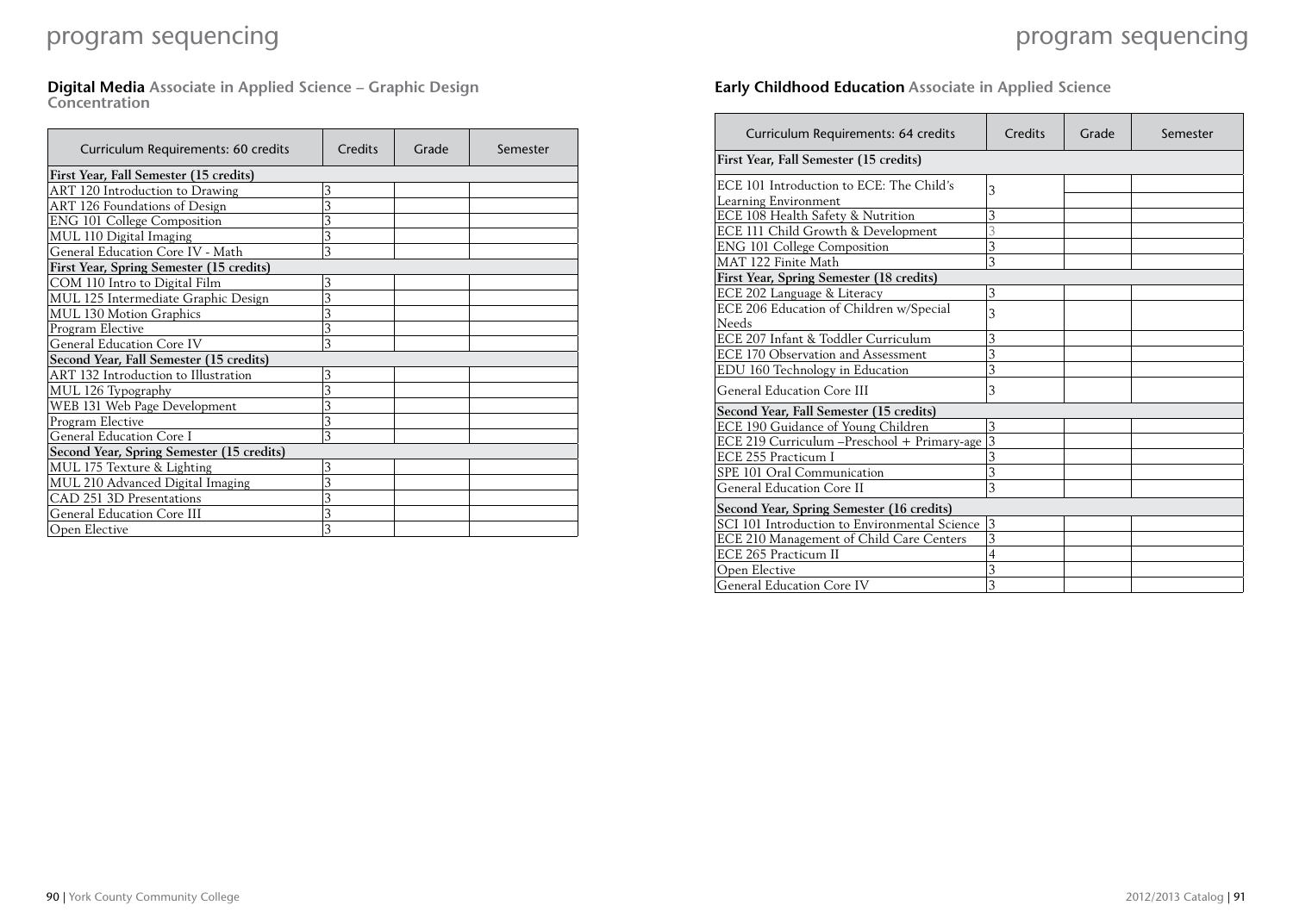## program sequencing  $\hspace{1.6cm}$  program sequencing

#### **Education Associate in Science**

| Curriculum Requirements: 61 credits       | Credits | Grade | Semester |
|-------------------------------------------|---------|-------|----------|
| First Year, Fall Semester (15 credits)    |         |       |          |
| EDU 102 Introduction to Teaching          | 3       |       |          |
| EDU 105 Introduction to Exceptionality    | 3       |       |          |
| ENG_101 College Composition               | 3       |       |          |
| PSY 101 Introduction to Psychology        | 3       |       |          |
| General Education Core IV, Math           | 3       |       |          |
| First Year, Spring Semester (15 credits)  |         |       |          |
| EDU 160 Technology in Education           | 3       |       |          |
| Program Electives                         | 6       |       |          |
| General Education Core IV, Math           | 3       |       |          |
| SPE 101 Oral Communication                | 3       |       |          |
| Second Year, Fall Semester (16 credits)   |         |       |          |
| PSY 214 Child Development                 | 3       |       |          |
| ECE 170 Observation & Assessment          | 3       |       |          |
| Program Elective                          | 3       |       |          |
| <b>General Education Core II</b>          | 3       |       |          |
| General Education Core IV, Lab Science    | 4       |       |          |
| Second Year, Spring Semester (15 credits) |         |       |          |
| EDU 206 Instructional Strategies          | 3       |       |          |
| <b>General Education Core II-III</b>      | 3       |       |          |
| Program Electives                         | 6       |       |          |
| Open Elective                             | 3       |       |          |

### **Health Studies Associate in Science**

| Curriculum Requirements: 60 credits         | Credits        | Grade | Semester |
|---------------------------------------------|----------------|-------|----------|
| First Year, Fall Semester (15 credits)      |                |       |          |
| ALH 101 Dynamics of Health Care             | 3              |       |          |
| <b>ENG 101 College Composition</b>          | 3              |       |          |
| Mathematics course from Core IV             | 3              |       |          |
| MAS 105 Medical Terminology                 | 3              |       |          |
| CIS 115 Computer Applications or            | 3              |       |          |
| CIS 118 Introduction to Computer Technology |                |       |          |
| First Year, Spring Semester (13 credits)    |                |       |          |
| Program Elective                            | 3              |       |          |
| PSY 101 Introduction to Psychology          | 3              |       |          |
| General Education, Core I                   | 3              |       |          |
| General Education, Core IV                  | 4              |       |          |
| Second Year, Fall Semester (16 credits)     |                |       |          |
| PSY 210 Psychology Across the Lifespan or   | 3              |       |          |
| SOC 232 Death and Dying                     |                |       |          |
| General Education, Core II                  | 3              |       |          |
| PHI 102 Ethics in Contemporary Society or   | 3              |       |          |
| MAS 120 Medical Law and Ethics              |                |       |          |
| Open Elective                               | 3              |       |          |
| General Education, Core IV                  | $\overline{4}$ |       |          |
| Second Year, Spring Semester (16 credits)   |                |       |          |
| <b>General Education Core IV</b>            | 4              |       |          |
| Program Electives                           | 9              |       |          |
| Open Elective                               | 3              |       |          |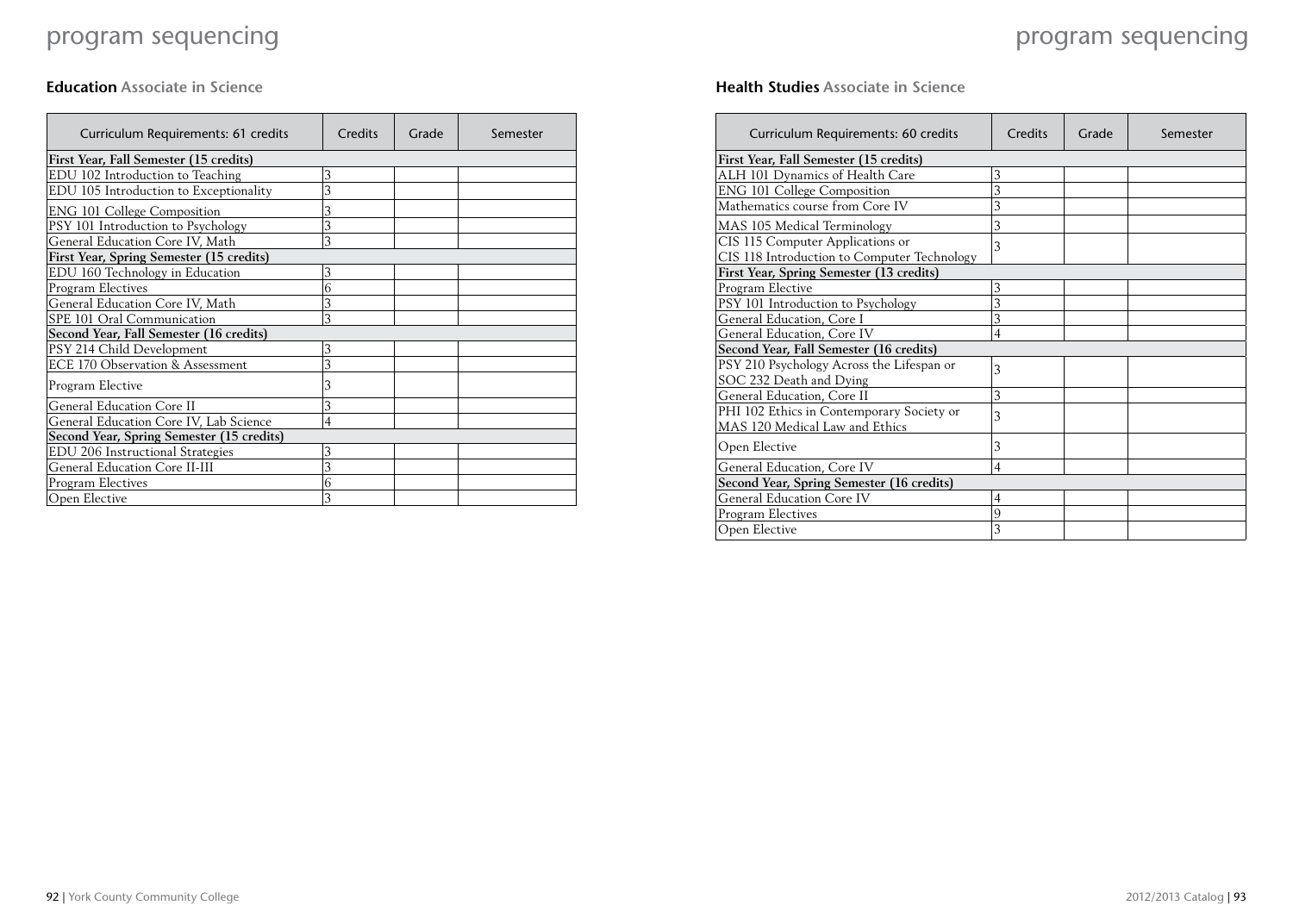#### **Liberal Studies Associate in Arts**

| Curriculum Requirements: 61 Credits           | <b>Credits</b> | Grade | Semester |
|-----------------------------------------------|----------------|-------|----------|
| First Year, Fall Semester (12 credits)        |                |       |          |
| <b>ENG 101 College Composition</b>            | 3              |       |          |
| Mathematics course from Core IV <sup>*</sup>  | 3              |       |          |
| <b>General Education Core III</b>             | 3              |       |          |
| Open Elective                                 | 3              |       |          |
| First Year, Spring Semester (18 credits)      |                |       |          |
| Computer Literacy (CIS 115 Computer           | 3              |       |          |
| Applications recommended)                     |                |       |          |
| ENG 112 Introduction to Literature            | 3              |       |          |
| PHI 102 Ethics in Contemporary Society        | 3              |       |          |
| SPE 101 Oral Communications                   | 3              |       |          |
| Choose a 3 credit course from Core I-IV       | 3              |       |          |
| General Education Core III **                 | 3              |       |          |
| Second Year, Fall Semester (16 credits)       |                |       |          |
| Lab science course, General Education Core IV | $\overline{4}$ |       |          |
| General Education Core III **                 | 3              |       |          |
| General Education Core I-IV or                | 9              |       |          |
| Open Electives***                             |                |       |          |
| Second Year, Spring Semester (15 credits)     |                |       |          |
| General Education Core I-IV                   | 15             |       |          |

\* Students should plan on taking at least one math course after MAT 122/MAT 127 (e.g. MAT 210 or 227) in order to satisfy the math requirements of many four-year colleges including the University of Southern Maine.

\*\* Students must choose from at least two fields in the Core III area.

\*\*\* Up to 12 credits can be selected from courses outside of the General Education core. Students should work closely with their advisor to select courses that will transfer.

#### **Medical Assisting Associate in Applied Science**

| Curriculum Requirements: 60 credits        | Credits        | Grade | Semester |
|--------------------------------------------|----------------|-------|----------|
| First Year, Fall Semester (15 credits)     |                |       |          |
| MAS 105 Medical Terminology                | 3              |       |          |
| MAS 115 Medical Office Administration      | 3              |       |          |
| ENG 101 College Composition                | 3              |       |          |
| Math, General Education Core IV            | 3              |       |          |
| Computer Literacy Requirement              | 3              |       |          |
| First Year, Spring Semester (16 credits)   |                |       |          |
| MAS 150 Clinical Procedures I              | 4              |       |          |
| MAS 151 Clinical Procedures I Lab          | $\mathbf{0}$   |       |          |
| BIO 104 Overview of Anatomy and Physiology | 3              |       |          |
| PHI 102 Ethics and Contemporary Society    | 3              |       |          |
| SPE 101 Oral Communications                | 3              |       |          |
| PSY 101 Introduction to Psychology         | $\overline{3}$ |       |          |
| Second Year, Fall Semester (16 credits)    |                |       |          |
| MAS 120 Medical Law and Ethics             | 3              |       |          |
| MAS 205 Medical Insurance and Coding       | 3              |       |          |
| MAS 250 Clinical Procedures II             | $\overline{4}$ |       |          |
| MAS 251 Clinical Procedures II Lab         | $\theta$       |       |          |
| PSY 210 Psychology Across the Lifespan     | 3              |       |          |
| <b>General Education Core IV</b>           | 3              |       |          |
| Second Year, Spring Semester (13 credits)  |                |       |          |
| MAS 225 Pharmacology                       | 3              |       |          |
| MAS 290 Practicum                          | $\overline{4}$ |       |          |
| General Education Core I-IV                | 3              |       |          |
| Open Elective                              | 3              |       |          |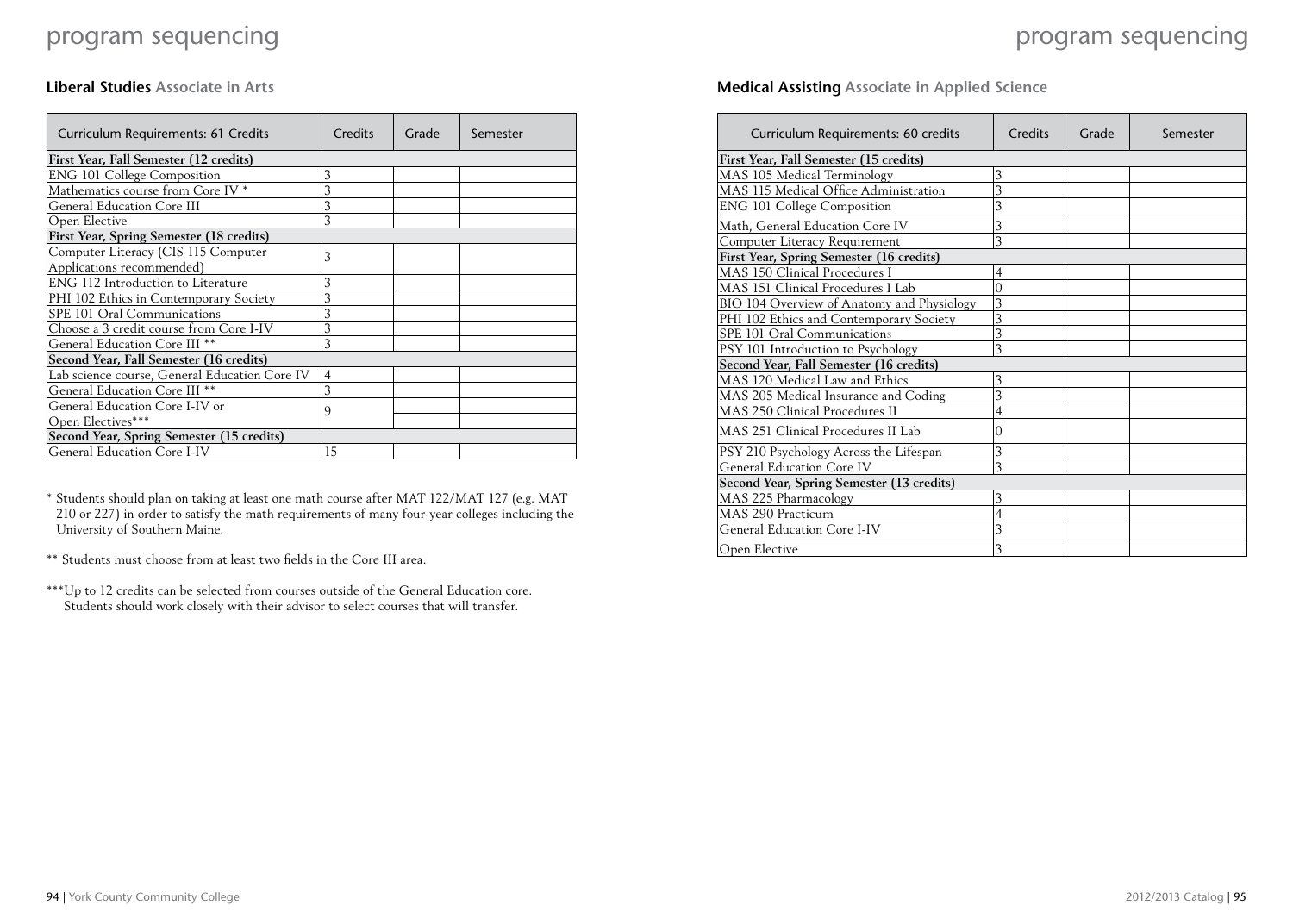**Trade & Technical Occupations Associate in Applied Science**

| Curriculum Requirements: 60 credits                                                                                                                                                        | <b>Credits</b>      | Grade | Semester |  |
|--------------------------------------------------------------------------------------------------------------------------------------------------------------------------------------------|---------------------|-------|----------|--|
| First Year, Fall Semester (12 credits)                                                                                                                                                     |                     |       |          |  |
| <b>ENG 101 College Composition</b>                                                                                                                                                         | 3                   |       |          |  |
| <b>General Education Core III</b>                                                                                                                                                          | 3                   |       |          |  |
| General Education Core IV, Math                                                                                                                                                            | 3                   |       |          |  |
| General Education Core I-IV                                                                                                                                                                | 3                   |       |          |  |
| First Year, Spring Semester (12 credits)                                                                                                                                                   |                     |       |          |  |
| General Education Core I                                                                                                                                                                   | 3                   |       |          |  |
| <b>General Education Core II</b>                                                                                                                                                           | 3                   |       |          |  |
| General Education Core IV, Science                                                                                                                                                         | 3                   |       |          |  |
| Open Elective                                                                                                                                                                              | 3                   |       |          |  |
| Second Year, Fall Semester (12 to 18 credits)                                                                                                                                              |                     |       |          |  |
| <b>Career Related Electives</b>                                                                                                                                                            | 9 or 15             |       |          |  |
| Student and advisor select career related electives specific to the apprenticeship focus or likely<br>career path within the field. 12 for 4 yr apprenticeship, 18 for 3 yr apprenticeship |                     |       |          |  |
| CIS 115 Software Applications                                                                                                                                                              | 3                   |       |          |  |
| Or CIS 118 Intro to Computer Technology                                                                                                                                                    |                     |       |          |  |
| Second Year, Spring Semester (18 to 24 credits)                                                                                                                                            |                     |       |          |  |
| TTO 199 Apprenticeship                                                                                                                                                                     | $18 \text{ to } 24$ |       |          |  |
| (Documented apprenticeship experience) 18 for 3 yr. apprenticeship or 24 for 4 yr. apprenticeship                                                                                          |                     |       |          |  |

#### **Architectural Drafting & Design Certificate Program**

\* *Intended for part-time study*

| Curriculum Requirements: 27 credits         | Credits | Grade | Semester |
|---------------------------------------------|---------|-------|----------|
| First Year, Fall Semester (6 credits)       |         |       |          |
| CAD 102 Introduction to CAD                 | 3       |       |          |
| <b>ENG 101 College Composition</b>          | 3       |       |          |
| First Year, Spring Semester (6 credits)     |         |       |          |
| ARC 106 Architecture I                      | 3       |       |          |
| CAD 210 Computer-Aided Drafting & Design II | 3       |       |          |
| Second Year, Fall Semester (6 credits)      |         |       |          |
| ARC 202 Architecture II                     | 3       |       |          |
| MAT 127 College Algebra                     | 3       |       |          |
| Second Year, Spring Semester (9 credits)    |         |       |          |
| ARC 204 Integrated Energy Building Design   | 3       |       |          |
| <b>ARC 207 Construction Documents</b>       | 3       |       |          |
| Program Elective                            | 3       |       |          |
| <b>Elective List</b>                        |         |       |          |
| ARC 105 Interior Design I                   | 3       |       |          |
| ARC 215 Land Development                    | 3       |       |          |
| <b>BUS 110 Introduction to Business</b>     | 3       |       |          |
| CAD 107 Solid Modeling Design I             | 3       |       |          |
| CAD 217 3D CAD                              | 3       |       |          |
| CIS 131 Visual Programming I                | 3       |       |          |
| CIS 214 Spreadsheet Applications            | 3       |       |          |
| MUL 110 Digital Imaging                     | 3       |       |          |

#### **Bakery and Pastry Certificate Program** \* *Intended for part-time study*

| Curriculum Requirements: 17 credits           | Credits | Grade | Semester |  |
|-----------------------------------------------|---------|-------|----------|--|
| <b>First Year, Fall Semester (10 credits)</b> |         |       |          |  |
| CUL 104 Food Service Sanitation               | ર       |       |          |  |
| CUL 106 Foundational Culinary Techniques      | 4       |       |          |  |
| CUL 143 Artisan Breads                        | 3       |       |          |  |
| Second Year, Spring Semester (7 credits)      |         |       |          |  |
| CUL 221 Baking, Pastry and Desserts           |         |       |          |  |
| CUL 223 Specialty Cakes                       |         |       |          |  |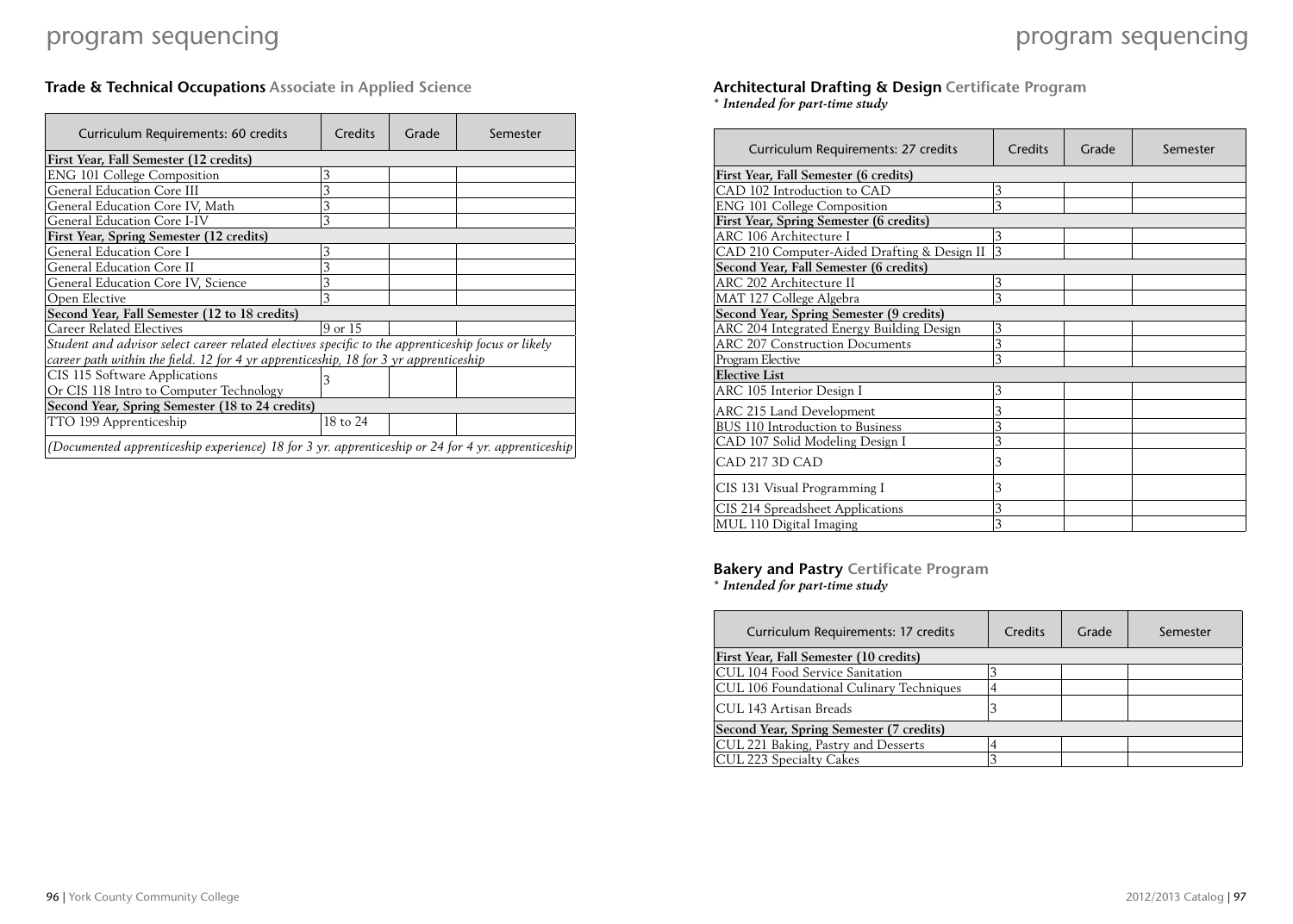### program sequencing

**Food Service Specialist Certificate Program**

| Curriculum Requirements: 29 credits                                            | Credits             | Grade | Semester |  |
|--------------------------------------------------------------------------------|---------------------|-------|----------|--|
| First Year, Fall Semester (16 credits)                                         |                     |       |          |  |
| CUL 102 Introduction to Culinary Arts<br>CUL 104 Food Service Sanitation       | 3<br>3              |       |          |  |
| CUL 106 Foundational Culinary Techniques<br><b>ENG 101 College Composition</b> | $\overline{4}$<br>3 |       |          |  |
| General Education Core I-IV                                                    | 3                   |       |          |  |
| Second Year, Spring Semester (13 credits)                                      |                     |       |          |  |
| CUL 108 Principles of Nutrition                                                | 3                   |       |          |  |
| CUL 131 Culinary Operations I                                                  | 3                   |       |          |  |
| CUL 156 Advanced Culinary Techniques                                           | $\overline{4}$      |       |          |  |
| BUS 115 Management I or<br>BUS 116 Management II                               | 3                   |       |          |  |

# course descriptions

#### **ACC 111 - Accounting I**

*3 credits/3 contact hours*

The course will focus on the basic financial accounting model step by-step, from the fundamental accounting equation through the accounting cycle. The course will explore bookkeeping techniques and practices, as well as covering the basic understanding of accounting practices and procedures. Prerequisite: C or better in MAT 092 or appropriate Math Placement Exam score.

#### **ACC 112 - Accounting II**

*3 credits/3 contact hours*

This course will be a continuation of ACC 111. Special journals, payroll systems, internal control and cash transactions, accounts receivable and accounts payable are a few of the topics to be covered. This course will expand partnership accounting as well as corporate accounting. Prerequisite: ACC 111

#### **ACC 150 - Income Tax Accounting**

*3 credits/3 contact hours*

An introduction to federal taxation of the income of individuals. Tax laws are examined by means of illustrative examples and problems. Prerequisite: ACC 111

#### **ACC 151 - Accounting Software Applications**

*3 credits/3 contact hours*

A hands-on introduction to accounting software; topics include payroll, inventory, accounts payable, accounts receivable, job cost and point-of-sale applications. Popular software packages in the areas of tax, audit and financial statement preparation are used. Prerequisite: ACC 112

#### **ACC 201 - Intermediate Accounting I**

*3 credits/3 contact hours*

A comprehensive review of financial accounting principles, concepts, and procedures. Accounting theory is emphasized in the analysis of alternatives, treatments, and procedures. Specific areas stressed are recognition of income and expense and disclosing current and future values. Prerequisite: ACC 112

#### **ACC 202 - Intermediate Accounting II**

#### *3 credits/3 contact hours*

A continuation of the principles, concepts, and procedures introduced in Intermediate Accounting I. Specific topics include valuation alternatives, depreciation, market values, leases, the time value of money, and stockholder's equity. Prerequisite: ACC 201

#### **ACC 203 - Cost Accounting**

*3 credits/3 contact hours*

The purpose of this class is to provide a broad background in cost accounting techniques that can be used as a basis for working as an accountant within a business. Cost accounting is the part of an organization's accounting system that accumulates costs and other accounting data for decisionmaking. The decision-making can be within or outside the organization. Prerequisite: ACC 112

#### **ACC 204 - Managerial Accounting**

*3 credits/3 contact hours*

The skills you will develop in this class are applicable not only to business settings but to any setting in which making good decisions is important. This course is an introduction to the concepts and practices underlying firms' internal management information systems. The course empha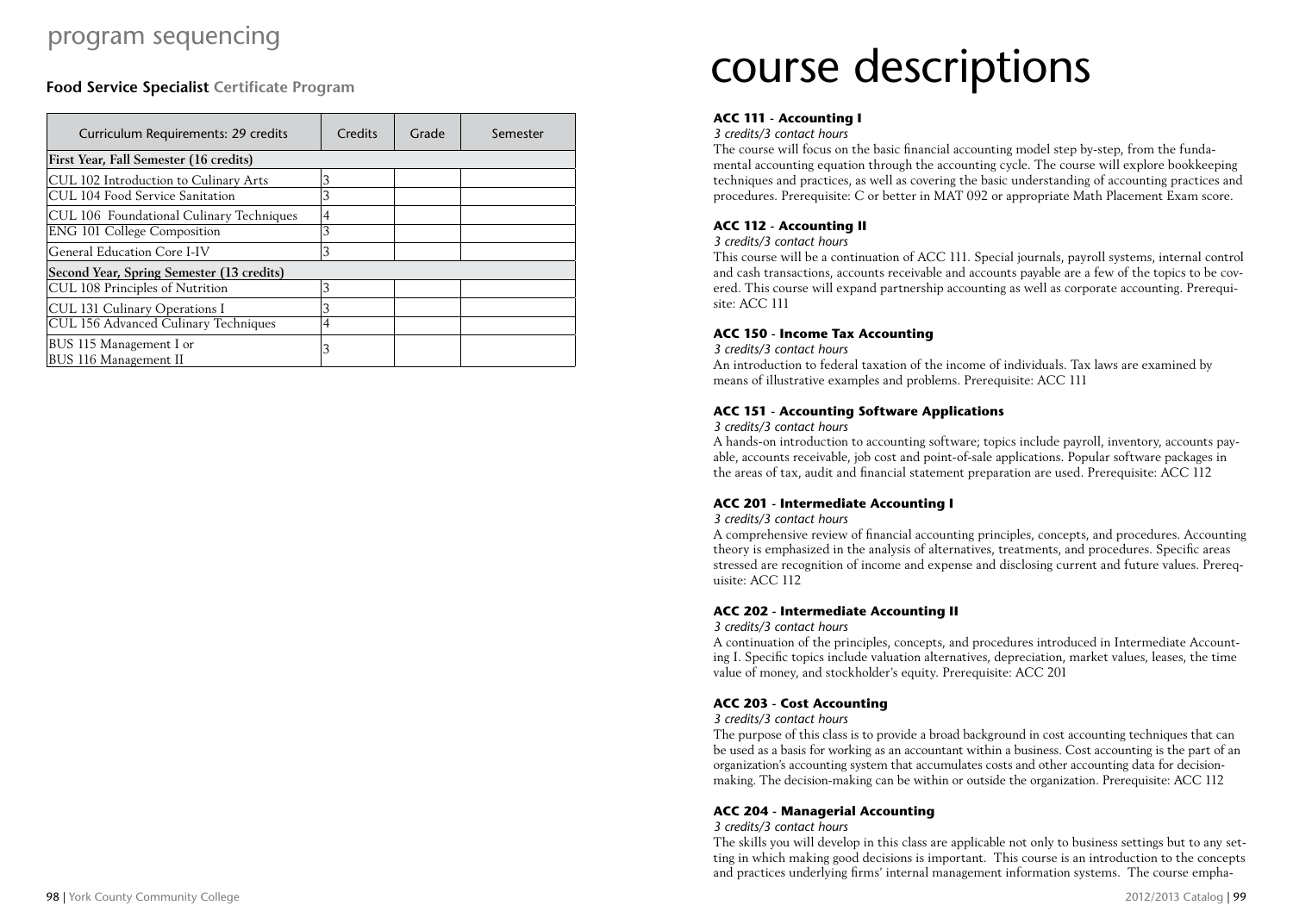sizes a user perspective and focuses on the use of internal accounting information in decision making, planning and organizational control. Students will understand basic terminology and methods of management accounting and understand the concepts underlying current practices in management accounting. Prerequisite: ACC 112 (or may be taken concurrently)

#### **ACC 205 - Governmental Accounting**

#### *3 credits/3 contact hours*

An introduction to the fund-based theory and practice of accounting as applied to governmental entities and not-for profit organizations. Various techniques are used to study fund accounting concepts; these may include the use of problem sets, case studies, computer applications, and other materials. Prerequisite: ACC 112

#### **ACC 290 - Accounting Internship**

#### *3 credits/7 contact hours*

Students seeking a career in accounting, or those seeking to expand their individual skill base, can apply specific competencies in a real world environment. Skills learned in the core courses will be applied while performing fieldwork and seminar hours. The work experience must be approved in advance and a learning contract is established with the student, advisor, and the workplace supervisor. Prerequisite: Completion of core courses

#### **ALH 101 - Dynamics of Health Care**

#### *3 credits/3 contact hours*

This course is an overview of the rapidly changing United States health care system and its relationship with individuals, providers, insurers and society. A historical overview will lead to an exploration of how the health care system is being shaped by economic, legal, and political factors. Moral and ethical considerations will be examined at all levels.

#### **ANT 102 - Cultural Anthropology**

#### *3 credits/3 contact hours*

This course introduces students to the central topics, concepts and methods of socio-cultural anthropology, which can be broadly defined as the study of human cultures and societies. Students will examine, practicing cultural relativism, such topics as ritual, language, religion, gender, human rights, and social relations as they explore the diversity of human cultures in the world.

#### **ARC 105 - Interior Design I**

#### *3 credits/3 contact hours*

This course is designed to provide students with an introduction to interior design and career options in the field. Topics to be covered include design elements and their application to residential and non-residential interiors; the needs survey of the user; choices of materials, furnishing and components used in interior design; and career options, including an overview of the professional preparation required for certification as an interior designer.

#### **ARC 106 - Architecture I**

#### *3 credits/3 contact hours*

This introductory course focuses on light frame construction techniques specifically related to residential dwellings. The course includes architectural styles, building materials and components, specifications, building codes, and the production of construction drawings. Students produce full sets of working drawings for two-story residential structures.

#### **ARC 107 - Introduction to Sustainable Design**

#### *3 credits, 3 contact hours*

This course is a study of sustainable design and green building. Students will learn about rating systems for sustainable buildings such as the Leadership in Energy and Environmental Design (LEED) and other programs. Topics include existing and future green building standards and technology, environmental impacts, site analysis and building orientation, passive and active solar design elements, water conservation, day lighting, energy systems, and innovative design. Prerequisite: ENG 101

#### **ARC 200 - Topics in Architecture**

#### *3 credits/3 contact hours*

This course explores a specialized topic in the fields of architecture and construction. Students will learn the fundamentals of the topic, including general principles and concepts, the use and application of materials and tools, and relevant vocabulary. The goal is to increase the student's awareness of historical and/or current trends in architecture and construction. Prerequisite: ARC 106

#### **ARC 202 - Architecture II**

#### *3 credits/3 contact hours*

This course builds upon the architectural concepts of ARC 106 including space planning, design concepts, windows and doors, structural components, and construction documents. Students will utilize AutoCAD and Architectural Desktop software as tools to design and create technical drawings. Emphasis is on residential construction, with full compliance of industry standards and building codes. Students interact as a team to develop complete building projects. Prerequisites: CAD 102 and ARC 106

#### **ARC 203 - Architecture III**

#### *3 credits/3 contact hours*

This is the third in a series of three architectural design courses. The course will utilize 3-dimensional CAD models as an essential tool for architectural design, visualization, presentation, and construction documentation. The course culminates in a large-scale commercial project, where students work as team members responsible for all phases of the design process. Prerequisites: ARC 202 and MAT 127

#### **ARC 204 - Integrated Energy Building Design**

#### *3 credits/3 contact hours*

This course presents building and energy topics that influence the shape of buildings. Utilizing the latest CAD software, students incorporate efficient energy elements into the design and planning process. This class will concentrate on the electrical, plumbing, and heating requirements, and Residential-Check to produce functional drawings in compliance with the International Building Code. The course will integrate sustainable and affordable design concepts according to the U.S Green Building Council. Prerequisite: ARC 202

#### **ARC 207 - Construction Documents**

#### *3 credits/3 contact hours*

This course explores the various stages of the design/build process. Students will learn about requests for proposals, bids, estimating, contracts, specifications, building codes, and governmental regulations. Emphasis is placed on the use of accurate and complete drawing packages as contractual documents using industry standards such as CSI and AIA. Students work in teams to develop solutions to case studies. By the end of the course, each student will develop a portfolio for an entire design project. Prerequisites: ARC 202 and MAT 127.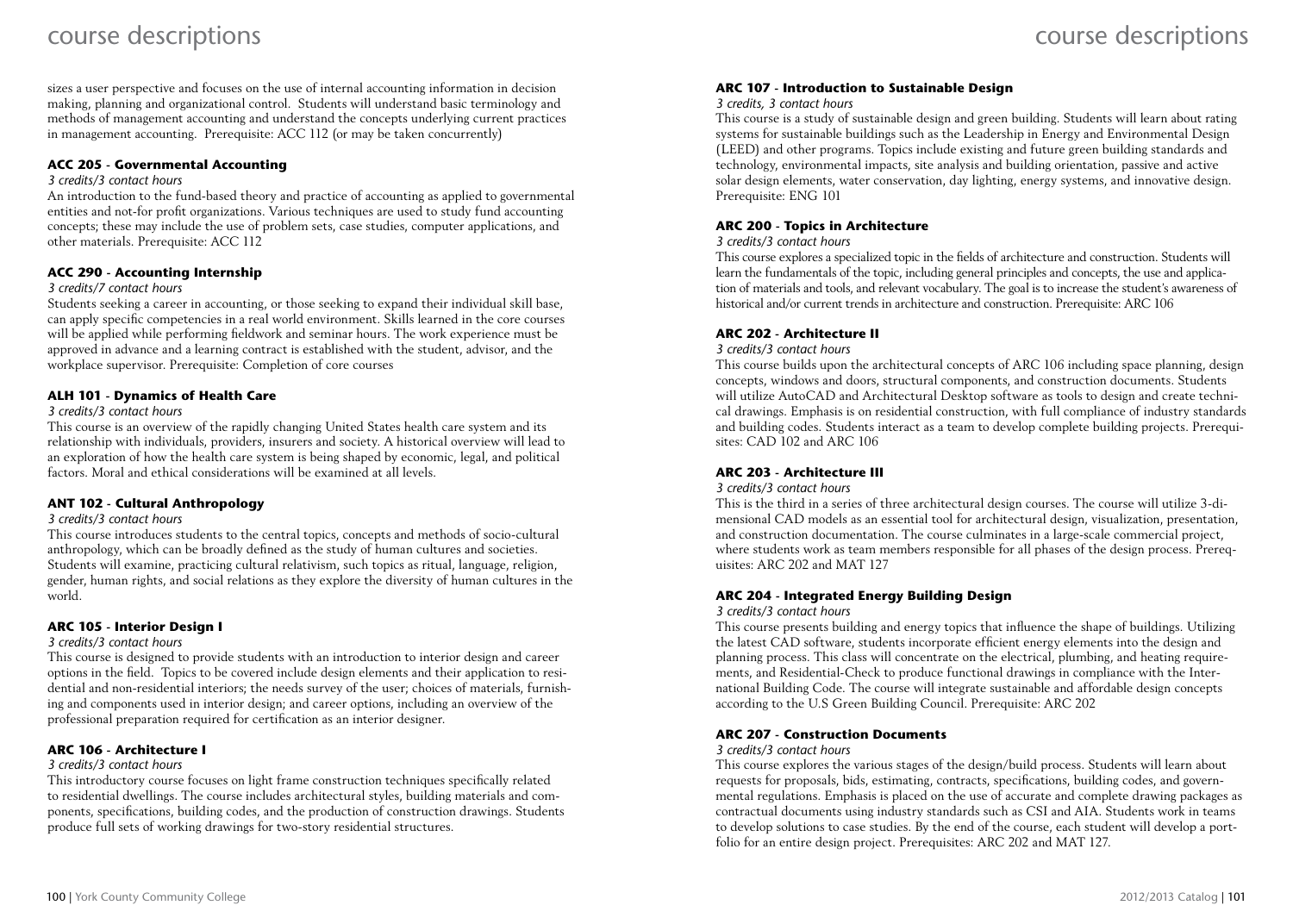#### **ARC 290 - Architecture Internship**

#### *3 credits/3 contact hours*

This course provides the student an opportunity to integrate classroom theory and knowledge with the daily practices of a work environment of a company in the architecture or building industry. The course is designed to promote professional development by providing challenging and valuable work experience and prepare students for future careers in the architectural design field. In addition to 135 hours working in the field, students will also be required to work with their faculty sponsor and to submit written assignments on a regular basis. Prerequisites: ARC202, a cumulative GPA of 3.0, with at least 30 credits earned in the program of study and permission of the Department Chair.

#### **ART 110 - Art Appreciation**

#### *3 credits/3 contact hours*

In this course, students will study original art works, slides, films, and other materials to develop an appreciation for the visual arts. The course will emphasize students' direct experience with art and will include at least one museum field trip. Each student will complete and present a research project on a selected artist. Prerequisite: ENG 101 recommended

#### **ART 120 - Introduction to Drawing**

#### *3 credits/4 contact hours*

This course is an introduction to the problems, techniques, and materials of drawing. Each class project will focus on a different aspect of visual perception, composition, and artists' materials. The aim of the course is to develop an understanding of the technical and aesthetic issues involved in composing drawings. Students will complete a research project, which analyzes the work of an artist in relation to the topics covered in class.

#### **ART 122 - Drawing for Animation**

#### *3 credits/4 contact hours*

This course covers the foundational drawing skills used in animation historically and today by creating the visual guides used to create animation and traditional film, character sheets and storyboards. Students will learn to translate vision to paper, putting a concept into a format that others can understand and work from. Traditional drawing skills and their role in current animation is explored, as well as drawing skills and their role in gaming and traditional film. The primary focus of this course is to develop the skills used in today's computer animation. Prerequisite: ART 120

#### **ART 123 - Introduction to Painting**

#### *3 credits/4 contact hours*

This hands-on course provides an introduction to the fundamental techniques of painting. The basis of the course is studio work, augmented by demonstrations and student-driven critique sessions. The course content will intersect with other arts-based fields of study, including drawing, color theory, and composition.

#### **ART 126 - Foundations of Design**

#### *3 credits/3 contact hours*

This fine arts course provides the fundamentals of artistic design including the concepts of color theory, balance, visual weight, and scale. As a result, it is a foundation course for a variety of design-related fields, including web design and other forms of digital media and publication design. Students will complete hands-on art projects as they study and practice the elements of design.

#### **ART 131 - Introduction to Sculpture**

*3 credits/3 contact hours*

This course provides an introduction to the basic elements, materials, and techniques of sculp-

ture. Students will explore sculpture through various means, including modeling (clay), addition (assemblage), and subtraction (wood or stone). Students will also study the basic elements of design—form, scale, weight, color, movement, and space—as they apply to the art of sculpture.

#### **ART 132 - Introduction to Illustration**

#### *3 credits/3 contact hours*

This course introduces the techniques of illustration required to produce a finished commercial artwork. Accuracy of rendering will be emphasized. The course will focus on traditional illustration skills and media, and students will complete several projects that demonstrate foundational knowledge. Prerequisite: ART 120

#### **ART 134 - Color Theory**

#### *3credits/3 contact hours*

This course serves as an introduction to the characteristics and interactions of color. Students will practice the application of color theory in various media. Major color theorists will be presented, and students will study works by various painters who used color as primary elements or techniques. Prerequisite: ART 120

#### **ART 136 - Digital Photography**

*3 credits/3 contact hours*

This course serves as an introduction to digital photography as an art form. Emphasis is placed on fundamental techniques of the digital camera and digital editing. The course covers the operation of digital cameras with manual functions, digital editing, digital printing, studio lighting, and image composition. The course also covers the use of computers, image-editing software, and printers. Students will create portfolios of their work, and engage in critical analysis of their own and others' photographs. For this course, students are required to own, or have access to, a digital camera with manual exposure control, and to be familiar with the basic operation of a digital camera.

#### **ART 200 - Topics in Studio Art**

#### *3 credits/4 contact hours*

This hands-on course explores a genre, method or specialized topic in studio art. Students will learn the fundamentals of the topic, including general principles and techniques, the use and application of materials and tools, and relevant vocabulary. Representative works and artists also will be explored.

#### **ART 201 - Advanced Drawing**

#### *3 credits/4 contact hours*

This course builds on the skills covered in Introduction to Drawing while introducing new materials, techniques, and challenges. Students will deepen their knowledge of the elements and principles of drawing while learning to put their drawing skills to use in specialized commercial and fine-arts applications. Students will also be encouraged to discover and hone their own style as artists. Prerequisite: ART 120

#### **ASL 101 - Beginning American Sign Language**

#### *4 credits/4 contact hours*

This course provides an introduction to American Sign Language, with an emphasis on basic ASL conversation skills. Students will study ASL vocabulary, finger spelling, and grammar, and learn to apply that knowledge in various conversational situations. Students will also learn about the history of ASL and Deaf culture, including specific issues and controversies as they relate to the Deaf community.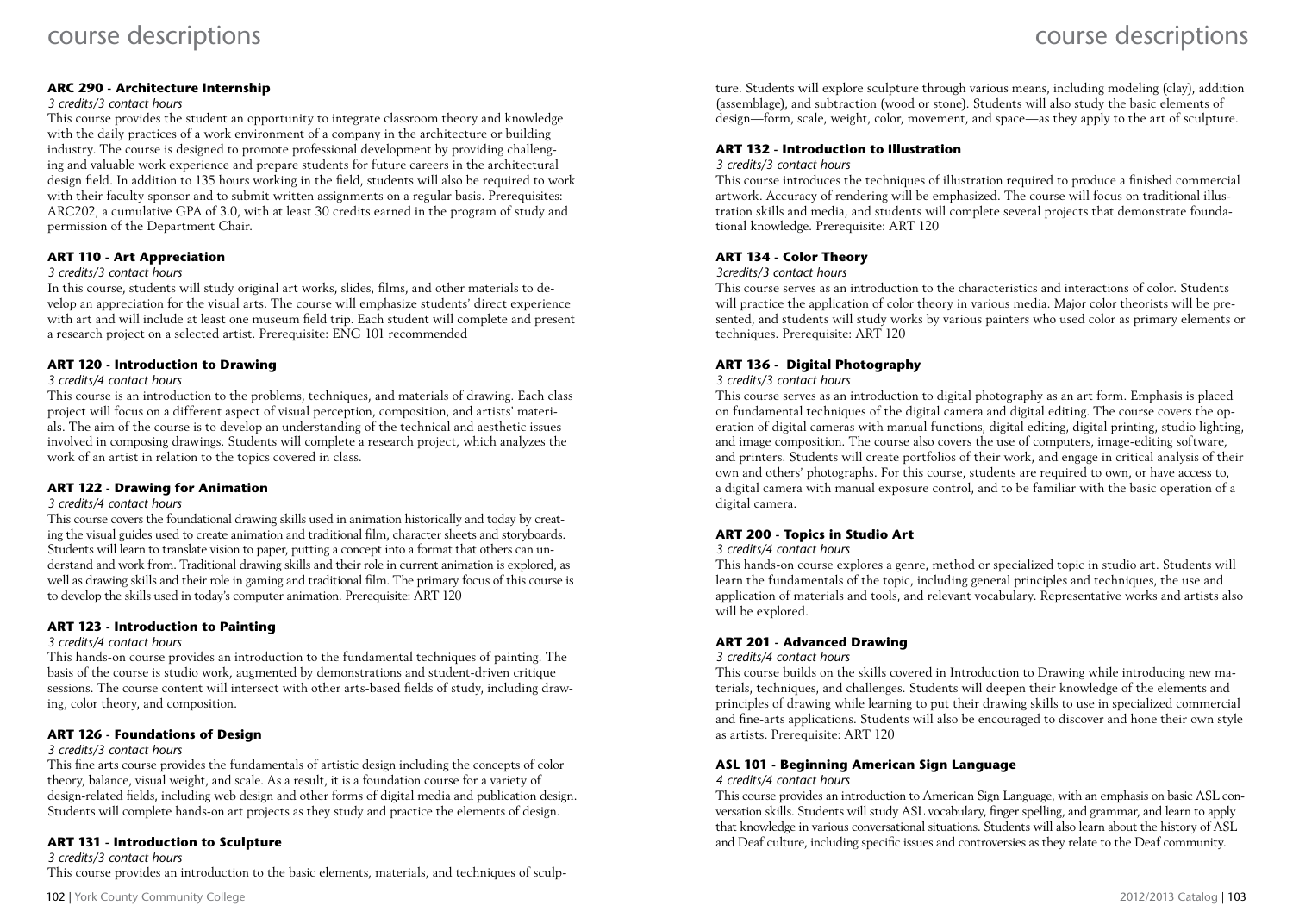#### **ASL 102 - American Sign Language II**

#### *4 credits/4 contact hours*

This course builds upon the skills and knowledge acquired in ASL I01. Students will increase their ASL vocabulary, refine their fingerspelling skills, deepen their understanding of ASL grammar, and learn to apply their knowledge in advanced conversational situations. The course will also add to students' understanding of Deaf culture as well as linguistic issues related to ASL. Prerequisite: ASL 101

#### **BIO 104 - Overview of Anatomy and Physiology**

#### *3 credits/3 contact hours*

This one-semester introductory course presents an overview of human anatomy and physiology. The organization of the body is studied, starting with cells, tissues, and organs and continuing to cover the integumentary, skeletal, muscular, nervous, endocrine, cardiovascular, lymphatic, immune, digestive, respiratory, urinary and reproductive systems. Homeostasis and structurefunction relationships are explored.

#### **BIO 105 - Marine Biology/Lab**

#### *4 credits/5 contact hours*

This course is an introduction to marine plants and animals, especially those native to the area. Students will be introduced to the biological processes of all forms of life in the sea. This course employs YCCC's proximity to ocean and estuaries as a natural field laboratory. Prerequisite: Grade of C or better in MAT 098 or appropriate Mathematics Placement Exam score.

#### **BIO 106 - General Biology I**

#### *4 credits/3 contact hours*

Biology I provides a comprehensive examination of the fundamental concepts of biology, including the chemical properties of life, cellular biology and physiology, and genetics. Evolution will be utilized as the central theme in all discussions; providing a coherent view of life in the light of natural selection and the diversity of species. This class assumes previous experience with scientific laboratory course work. Must be taken concurrently with BIO 107. Prerequisite: Grade of C or better in MAT 098 or appropriate Mathematics Placement Exam score.

#### **BIO 107 - General Biology I Lab**

#### *0 credits/2 contact hours*

This laboratory provides experience with the concepts and principles covered in General Biology I (BIO 106). Laboratory exercises relate to lecture topics and introduce students to the fundamentals of laboratory procedure, as well as providing an applied reinforcement of lecture topics. Must be taken concurrently with BIO 106. Prerequisite: Grade of C or better in MAT 098 or appropriate Mathematics Placement Exam score.

#### **BIO 116 - General Biology II**

#### *4 credits/3 contact hours*

General Biology II provides a rigorous examination of modern biological theory, as well as an introduction to the anatomy and physiology of animal systems. Topics include natural selection and the evolution of populations, phylogeny, plant and animal diversity, and animal form and function. Must be taken concurrently with BIO 117. Prerequisites: BIO 106/BIO 107.

#### **BIO 117 - General Biology II Lab**

#### *0 credits/2 contact hours*

General Biology II Lab presents exercises that relate to the General Biology II lecture topics and introduce students to the fundamentals of laboratory procedure, as well as providing an applied reinforcement of lecture topics. Must be taken concurrently with BIO 116. Prerequisites: BIO 106/107.

#### **BIO 126 - Anatomy and Physiology I**

#### *4 credits/3 contact hours*

This course is the first of a two-semester sequence that examines the basic principles of human anatomy and physiology. Structure-function relationships are examined at all levels throughout the course. Topics include anatomical terminology, cell structure and function, tissue organization and the skeletal, muscular and nervous systems, including the special senses. Must be taken concurrently with BIO 127. Prerequisites: BIO 106/107.

#### **BIO 127 - Anatomy and Physiology I Lab**

#### *0 credits/2 contact hours*

Laboratory exercises relate to the lecture topics in Anatomy and Physiology I (BIO 126) and focus on human histology and gross anatomy. Must be taken concurrently with BIO 126. Prerequisites: BIO 106/107.

#### **BIO 136 - Anatomy and Physiology II**

#### *4 credits/3 contact hours*

A continuation of BIO 126, this course focuses on the organ systems of the human body. The Anatomy and Physiology II is a continuation of Anatomy and Physiology I (BIO126/127). This course examines the structure/ function relationships of the endocrine, cardiovascular, lymphatic, immune, digestive, respiratory, urinary and reproductive systems. Additional topics include blood, cellular metabolism, and water, electrolyte and acid-base balance. Must be taken concurrently with BIO 137. Prerequisites: BIO 126/127.

#### **BIO 137 - Anatomy and Physiology II Lab**

#### *0 credits/2 contact hours*

Laboratory exercises relate to the lecture topics in Anatomy and Physiology II (BIO 136) and focus on human histology, gross anatomy and physiology. Must be taken concurrently with BIO 136.

#### **BIO 230 - Microbiology**

#### *4 credits/3 contact hours*

The biology of bacteria, fungi, protozoa, helminths and viruses will be presented, with an emphasis on those that impact humans. The structure, growth and metabolism of microbes will be examined in the context of their physical, chemical and biological environment. Mammalian immunity and antimicrobial methods will also be explored. Must be taken concurrently with BIO 231. Prerequisites: BIO 136 and BIO 137 (can be taken concurrently).

#### **BIO 231 - Microbiology Laboratory**

*0 credits/2 contact hours*

The laboratory will focus on the culturing and identification of microbes using differential growth, staining and biochemical methods. Aseptic technique will be emphasized. Must be taken concurrently with BIO 230. Prerequisites: BIO 136 and BIO 137 (can be taken concurrently)

#### **BUS 110 - Introduction to Business**

#### *3 credits/3 contact hours*

This survey course covers the many facets of business and gives the student a general knowledge of the modern business environment. The economic, social, legal, ethical systems affecting US businesses are explored. The general concepts of business organization, management, "the people aspects" of business, together with the functions of production, marketing, accounting, and finance are investigated. Co-requisite: ENG 095 or appropriate Reading Placement Exam score.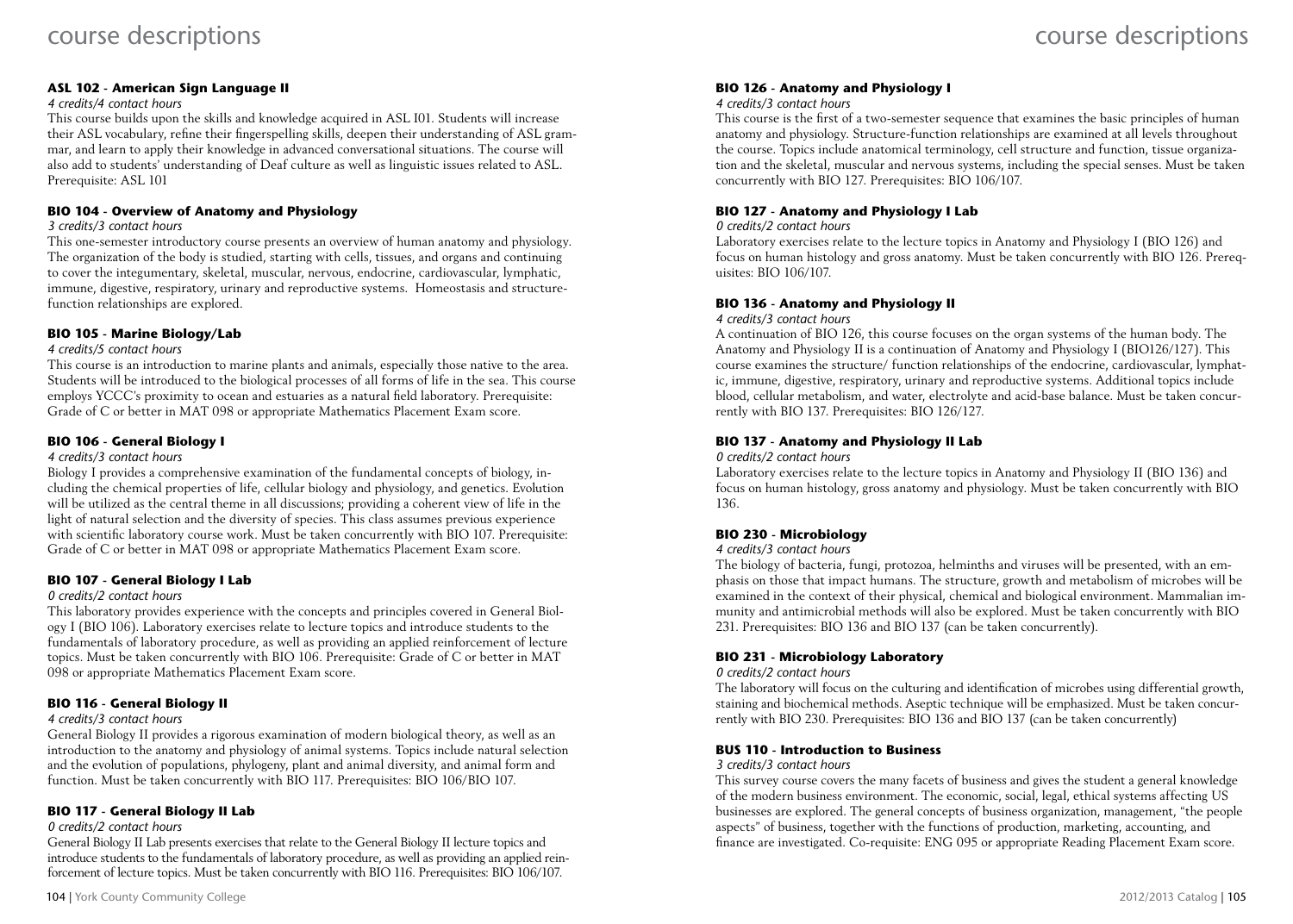#### **BUS 113 - Introduction to Personal Finance**

#### *3 credits/3 contact hours*

The skills developed in this class are applicable to personal financial management. Course material involves how people spend, save, protect and invest their financial resources. Topics include tax management, personal budgeting, consumer loans, credit card management and a brief introduction to insurance concepts. Prerequisite: C or better in MAT 092 or appropriate Math Placement Exam score.

#### **BUS 115 - Management I**

#### *3 credits/3 contact hours*

Introduces some of the basic concepts of supervising other employees including directing and delegating work, motivating employees, monitoring and evaluating work, and building a strong work unit. The evolving and changing trends of the supervisor's role as a member of the organization's management team, is also discussed. Co-requisite: ENG 095 or appropriate reading Placement Exam score.

#### **BUS 116 - Management II**

#### *3 credits/3 contact hours*

This course explores the many functions involved in personnel administration, as performed by human resource department administrators and first-level managers. Multiple aspects of human resource management are explored including human resource planning, recruiting, interviewing, selecting, placing, training, motivating, evaluating, rewarding, and disciplining employees. Pay systems, job evaluations, and some labor - management issues are presented. Co-requisite: ENG 095 or appropriate Reading Placement Exam score.

#### **BUS 120 - Topics in Business**

#### *3 credits/3 contact hours*

This course provides an exploration of a particular area of business, business issue, business related event, or time period as it relates to the study of business. The course may be repeated for credit when the topic varies.

#### **BUS 205 - International Business**

#### *3 credits/3 contact hours*

This course will provide students with an understanding of the interdisciplinary nature of international business and will explore the development of international business. Theories and methods of international trade; financing mechanism and terms used in export documentation and export finance; the effects of economics, political and cultural environment on international business and trade; impact of geography in business transactions; legal aspects of international business; and developing an effective international marketing strategy will be covered. Prerequisite: BUS 110

#### **BUS 230 - Principles of Marketing**

#### *3 credits/3 contact hours*

This course introduces the student to consumer and institutional behavior patterns and the overall role of marketing in the economy. Discussion includes the analysis of theoretical marketing processes and the strategies of product development, pricing, promotion and distribution, and their applications to business and the individual consumer. Prerequisite: BUS 110

#### **BUS 244 - Business Law**

#### *3 credits/3 contact hours*

The purpose of this course is to give the student a better understanding of the government regulation of business. The course describes the origins, development, and sources of law. The legal system is described, emphasizing the areas relating to the regulation of business. The major emphasis of the course corresponds to public law affecting business, not traditional private law. The law concerns matters with which a business manager must deal: government, stockholders, competitors, employees, and the public. The course will additionally include discussion of contract law. Prerequisite: BUS 110

#### **BUS 250 - Principles of Sales**

*3 credits/3 contact hours*

Introduces the student to the basics of personal selling and serves as a preparation for a successful sales career. The course explores social and ethical issues as well as psychology, communication, and persuasion. The dynamics of prospecting for new customers and closing the sale are considered. Special emphasis is placed on actual sales presentation through role-playing. Students also study the role of advertising in selling a product or service. Prerequisite: BUS 110

#### **BUS 260 - Small Business Management**

#### *3 credits/3 contact hours*

This course enables the students to review and apply managerial and organizational concepts studied in previous courses to small businesses. Topics include strategic planning and development, span of control, and operational practices, culminating in the development of a comprehensive business plan. Prerequisites: BUS 110 and ACC 111.

#### **BUS 293 - Business Administration Internship**

#### 3 credits/7 contact hours

Students seeking a career in business can apply specific competencies and skills learned in core courses in a real world business environment. An internship involves 135 hours of business fieldwork in a pre-approved work site. The student, faculty advisor, and the workplace supervisor will develop a learning contract in advance. Students will keep a log of their work and submit a formal report at the conclusion of their internship. Prerequisites: Completion of all core courses

#### **CAD 102 - Introduction to CAD**

#### *3 credits/3 contact hours*

Students are introduced to CAD software to produce technical drawings. Students will learn the necessary commands and functions to create a variety of two-dimensional drawings. The course uses a hands-on approach, with all topics being directly applied in the CAD lab. Students should possess proficient computer skills.

#### **CAD 107 - Solid Modeling I**

#### *3 credits/3 contact hours*

This course introduces the design concepts of 3-D solid modeling using parametric CAD software. Students will create models with dimensional and geometric constraints, with parametric features. From the 3-D models, the student will create annotated 2-D engineering drawings. This is a hands-on course with all content directly applied in the lab. Prerequisite: CAD 102

#### **CAD 108 - 3D Animation I**

#### *3 credits/4 contact hours*

In this course, students will explore the power of 3-D animation. This course is designed to introduce a student to the intricacies of 3-D animation: selecting and transforming objects, modifying objects, creating shapes, lofting, operation modes, Boolean techniques, carving Booleans using tutorial based instruction.

### course descriptions course descriptions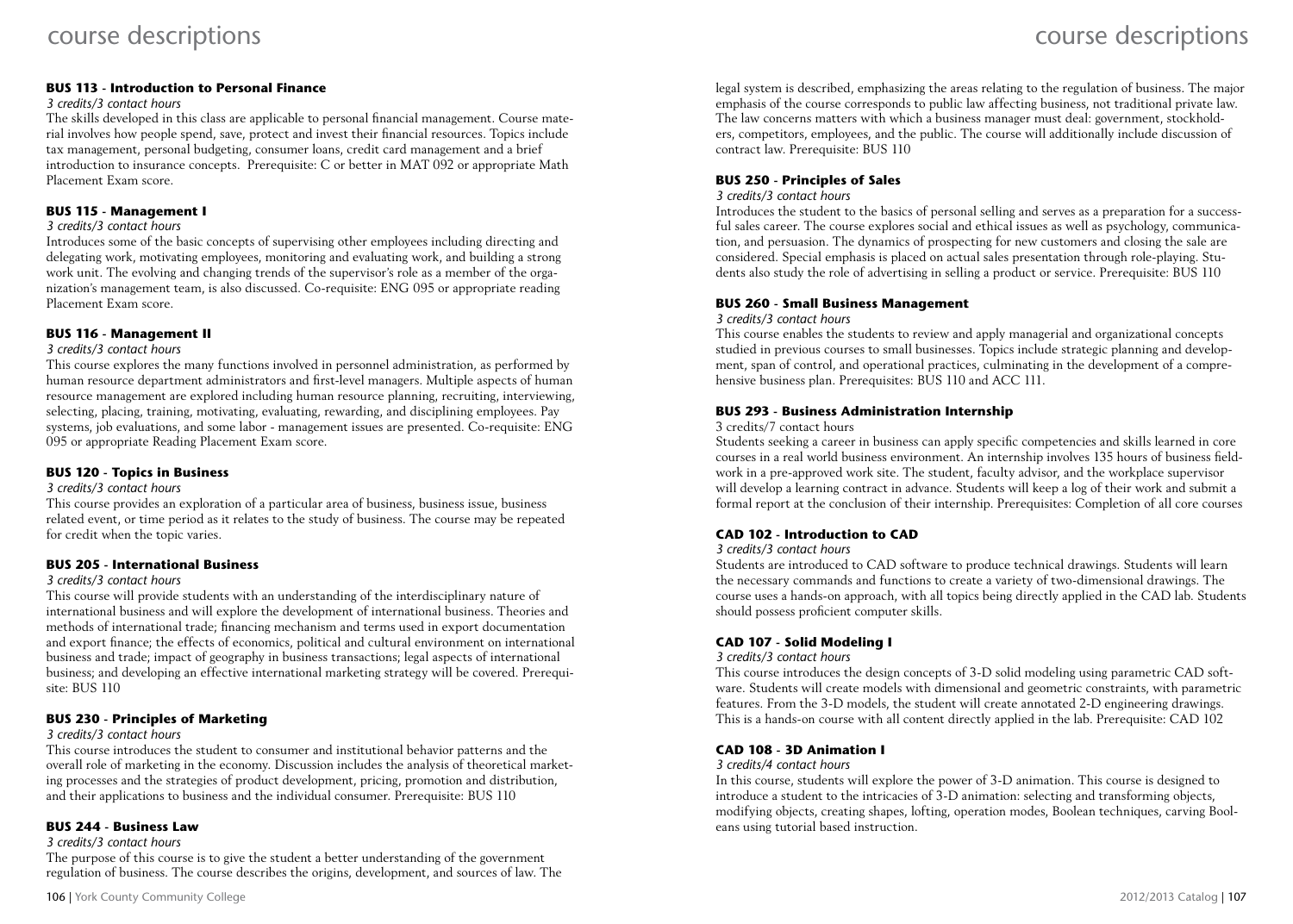#### **CAD 110 - Technical Graphics Standards**

#### *3 credits/3 contact hours*

This introductory course is designed to develop critical thinking, problem solving, and visual perception skills in the context of technical drawing. Emphasis is on sketching technique, size description, view location, dimensioning, and basic drawing practices to create a set of working drawings.

#### **CAD 111 - Mechanical Design I**

#### *3 credits/3 contact hours*

This course introduces concepts and methods for mechanical design, manufacturing and engineering. The course includes an exploration of manufacturing materials, fastener application and representation, dimensioning techniques, welding processes, and symbol application. Students will apply industry and engineering graphics standards to CAD models, annotated parts and assemblies, and engineering drawings. Design projects will be developed using a combination of 2D CAD and 3D solid models. Prerequisite: CAD 102 or CAD 110

#### **CAD 204 - Solid Modeling II**

#### *3 credits/3 contact hours*

The course focuses on advanced modeling techniques, sheet metal modeling, and engineering drafting. From the 3D models, students will analyze assemblies and develop documentation and presentations. The course is hands-on and project-based with all content directly applied in the lab. Prerequisite: CAD 107

#### **CAD 210 - Computer-Aided Drafting and Design II**

#### *3 credits/3 contact hours*

This course is designed to develop your critical thinking, problem solving skills, and visual perception with introductory techniques in the context of a technical drawing. This course is designed as a continuation of CAD 102. Emphasis will be placed on dimensioning and tolerancing, groups and details, 3D drawing and modeling, surface modeling and rendering, and solid modeling. Prerequisite: CAD 102

#### **CAD 214 - Geometric Dimensioning and Tolerancing**

#### *3 credits/3 contact hours*

In this course the student will learn the technical language used to describe dimensional and positional information. This information is important to quality control and production. Students will utilize the internationally recognized symbols on technical drawings. Content is based on the ANSI Y14.5M standards. Prerequisites: CAD 102 and CAD 110.

#### **CAD 217 - 3D CAD**

#### 3 credits/3 contact hours

This course teaches students how to create wireframe, surface, and solid models to represent three-dimensional objects utilizing the most current CAD software. Real life visualizations are produced using materials and rendering functions. A variety of methods are used to generate assemblies, technical drawings, and output files.Prerequisite: CAD 102 or MUL 225

#### **CAD 250 - Computer-Aided Drafting and Design III**

#### *3 credits/3 contact hours*

This course is a continuation of CAD II. Topics covered include 3-D solid models, Boolean operations, and translating 3D models into 2D paper drawings. In addition, students will customize AutoCAD menus and toolbars, produce macros, and create basic AutoLISP programs. Students will create libraries, and transfer drawing files through a variety of formats and applications. Prerequisite: CAD 210

#### **CAD 251 - 3D Presentation**

#### *3 credits/3 contract hours*

In this course students will experiment with different methods and techniques for the presentation of project proposals. The emphasis is on digital modeling as an essential tool for design, visualization, and presentation. The fundamental subject matter can be applied to a variety of applications such as consumer products or architectural design. Students will create displays using printed output, display boards, and physical models. Prerequisite: CAD 210 or MUL 125 or WEB 133.

#### **CAD 290 - CAD Internship**

#### *3 credits/3 contact hours*

This course provides the student an opportunity to integrate classroom theory and knowledge with the daily practices of a work environment of a company that utilizes the drafting and design process. The course is designed to promote professional development by providing challenging and valuable work experience and prepare students for future careers in the drafting and design field. In addition to 135 hours working in the field, students will also be required to work with their faculty sponsor and to submit written assignments on a regular basis. Prerequisites: CAD 210, a cumulative GPA of 3.0, with at least 30 credits earned in the program of study and permission of the Department Chair.

#### **CHM 104 - Chemistry for Health Sciences**

#### *3 credits/3 contact hours*

This one-semester introductory course presents an overview of general chemistry, organic chemistry and biochemistry. Basic information on atoms, elements, compounds, states of matter, and chemical reactions is studied, with an emphasis on organic macromolecules (carbohydrates, proteins, lipids and nucleic acids) that are crucial for life. The role of water, acids, and bases is explored. This course is geared toward students in allied health fields. Prerequisite: Grade of C or better in MAT 098 or appropriate Mathematics Placement Exam score.

#### **CHM 106 - General Chemistry I**

#### *4 credits/3 contact hours*

General Chemistry I provides a comprehensive examination of the fundamental concepts of chemistry including matter and energy, atomic structure and atomic theory and chemical bonding and chemical reactions. A two-fold emphasis on understanding the molecular interactions that underlie everything around us and developing and strengthening problem solving skills will be utilized as central themes in all discussions. Must be taken concurrently with CHM 107. Prerequisite: Grade of C or better in MAT 098 or appropriate Mathematics Placement Exam score.

#### **CHM 107 - General Chemistry I Laboratory**

#### *0 credits/2 contact hours*

This laboratory provides experience with the concepts and principles covered in General Chemistry I (CHM 106). Laboratory exercises relate to lecture topics and introduce students to the fundamentals of chemistry laboratory procedure. Must be taken concurrently with CHM 106. Prerequisite: Grade of C or better in MAT 098 or appropriate Mathematics Placement Exam score.

#### **CHM 116 - General Chemistry II**

#### *4 credits/3 contact hours*

General Chemistry II provides a comprehensive examination of the fundamental concepts of chemistry including the gas laws, properties of liquids and solids and intermolecular forces, solutions, acids and bases, chemical equilibrium and oxidation reduction reactions. A two fold emphasis on understanding molecular interactions and strengthening problem solving skills will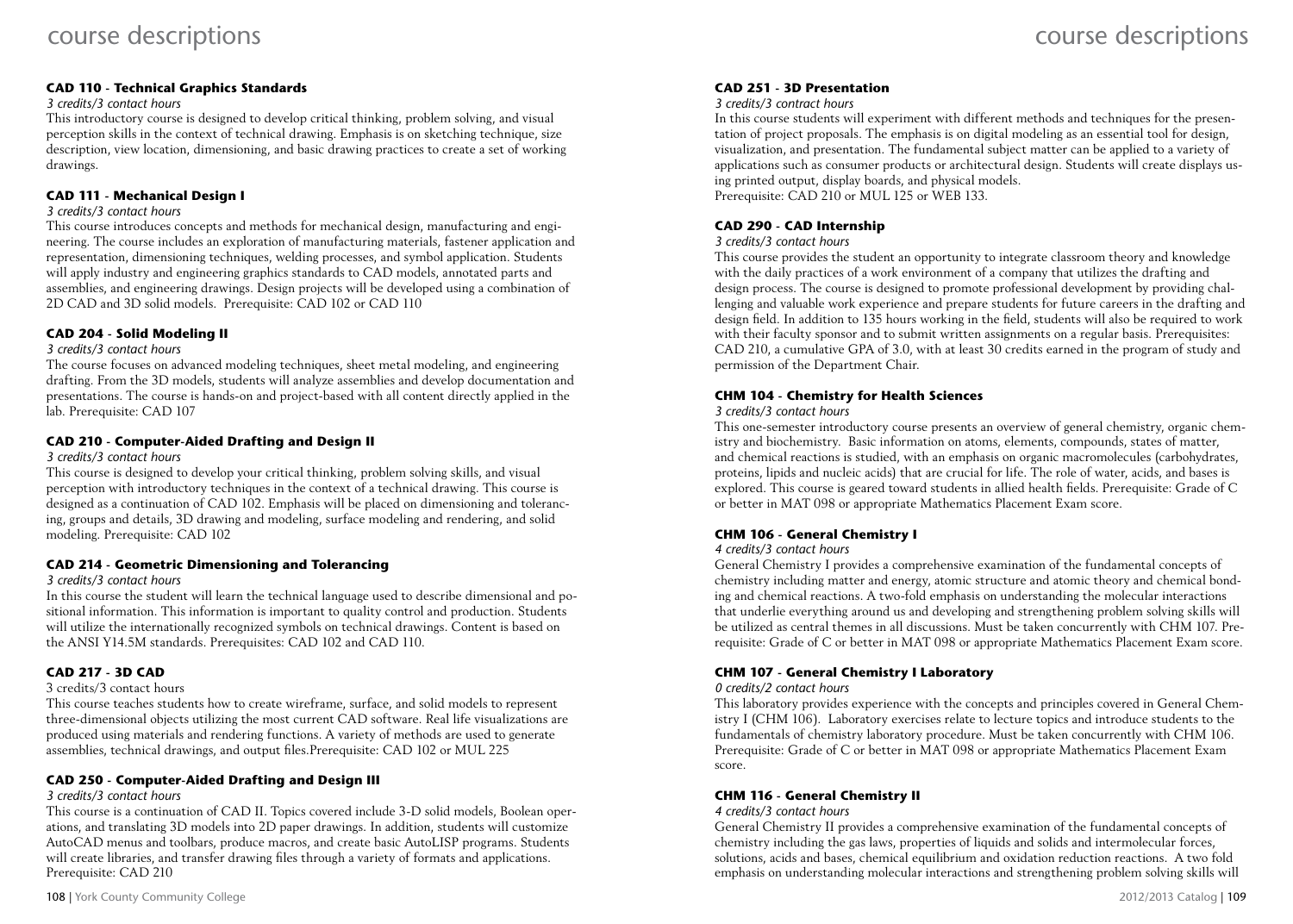be utilized as central themes in all discussions. Must be taken concurrently with CHM 117. Prerequisite: CHM 106/CHM 107

#### **CHM 117 - General Chemistry II Laboratory**

#### *0 credits/2 contact hours*

This laboratory provides experience with the concepts and principles covered in General Chemistry II (CHM 116). Laboratory exercises relate to lecture topics and are a continuation of fundamental chemistry laboratory procedure and technique. Must be taken concurrently with CHM 116. Prerequisite: CHM 106/CHM 107

#### **CIS 115 - Software Applications**

#### *3 credits/3 contact hours*

This hands-on course covers the use of various computer application programs in academic and professional settings. The student will enhance their computer literacy skills, focusing on the use of PC system and an industry leading office productivity software suite. Topics will include: operating systems, file management, network and Internet use, word processing, spreadsheets, presentation tools, databases, and other practical applications. The class builds on the student's existing knowledge using a PC system.

#### **CIS 118 - Introduction to Computer Technology**

#### *3 credits/3 contact hours*

This course provides a general overview of the many areas of computer technology. Topics introduced include computer hardware, web design, programming, operating systems, application software, security, and the principles of networks. Hands-on exercises will allow the student to create small programs, explore the inner workings of personal computers, utilize and install application software packages, and build simple networks.

#### **CIS 131 - Visual Programming I**

#### *3 credits/3 contact hours*

This course covers the principles of effective program development using the event-driven programming language. Students create object-oriented programs with effective user interfaces and logically constructed code for event-driven applications. Students develop algorithms, apply Object Oriented Programming principles and gain an understanding of the process of writing good computer code. Students create their programs in the Visual Basic.NET programming environment.

#### **CIS 132 - Visual Programming II**

#### *3 credits/3 contact hours*

This course continuation develops more complex applications in the Microsoft.Net environment. Students use the principles of effective program development to develop event-driven applications. Students develop programs with effective user interfaces and logically constructed code to create advanced computer applications. Students develop algorithms to access and process data from various file types, work with classes and objects and explore ADO.Net and ASP. Net. Students use the Visual Basic.Net IDE to code their programs. Prerequisite: CIS 131

#### **CIS 141 – Object-Oriented Programming I**

#### *3 credits/3 contact hours*

This course is an introduction to structured programming using an objects-first approach. Topics covered in this course include algorithms, functions, data structures, data types, objects, classes, abstraction, and inheritance. Students will be exposed to basic software development practices, including design, debugging and testing practices. Prerequisite: MAT 098

#### *3 credits/3 contact hours*

This course is an introduction to the installation, maintenance and repair of PCs and related equipment. The areas of study will include: troubleshooting desktop and laptop hardware and software, hardware identification and replacement, and an introduction to network hardware and software. This course includes both theory and hands-on activities.

#### **CIS 180 - Introduction to Telecommunications**

#### *3 credits/3 contact hours*

Students explore the importance of voice and data telecommunications in the world around us. The course covers telecommunications terminology and applications. Additional topics include the communications environment, management and regulations, transmission concepts, network concepts and architectures.

#### **CIS 190 - Introduction to Local Area Networks**

#### *3 credits/3 contact hours*

This course is an introduction to core network fundamentals. Students study the management of network objects e.g. users, groups, volumes, print servers and other shared network resources. Appropriate use of network protocols and network services will be introduced in this course. It will provide students with the ability to design, install, maintain and troubleshoot computer networks. Prerequisite: CIS 180

#### **CIS 214 - Spreadsheet Applications**

#### *3 credits/3 contact hours*

This is an entry-level course using electronic spreadsheet software. Students produce professional reports that perform simple business or personal calculations, financial or scientific calculations, or database management and creating charts. Prerequisite: CIS 115 or CIS 118

#### **CIS 216 - Desktop Publishing**

#### *3 credits/3 contact hours*

This course introduces students to the powerful capabilities of desktop publishing. Students learn the fundamentals of electronic publishing, including page planning, text editing, graphics manipulating, and printing. The course emphasizes the various levels of electronic publishing, implementation and problem solving. Prerequisite: CIS 115

#### **CIS 217 - Database Management**

#### *3 credits/3 contact hours*

This course covers the conceptual designs and practical management of database management systems (DBMS). Topics include relational databases, representing databases as files, sorting and searching, concurrency issues, client-server models, and protecting data security. Students learn how to use, design, and manage databases in a network setting using a Structured Query Language (SQL) environment. Prerequisite: CIS 115 or CIS 118

#### **CIS 220 - Information Security**

#### *3 credits/3 contact hours*

This course covers the principles of computer, network, and data security with an emphasis on defensive strategies to safeguard information. Topics covered in this course include protecting the applications and operating systems, limiting exposure to known risks, hardening networks, and use of guidelines to safeguard data. Prerequisites: PHI 102 and CIS 118.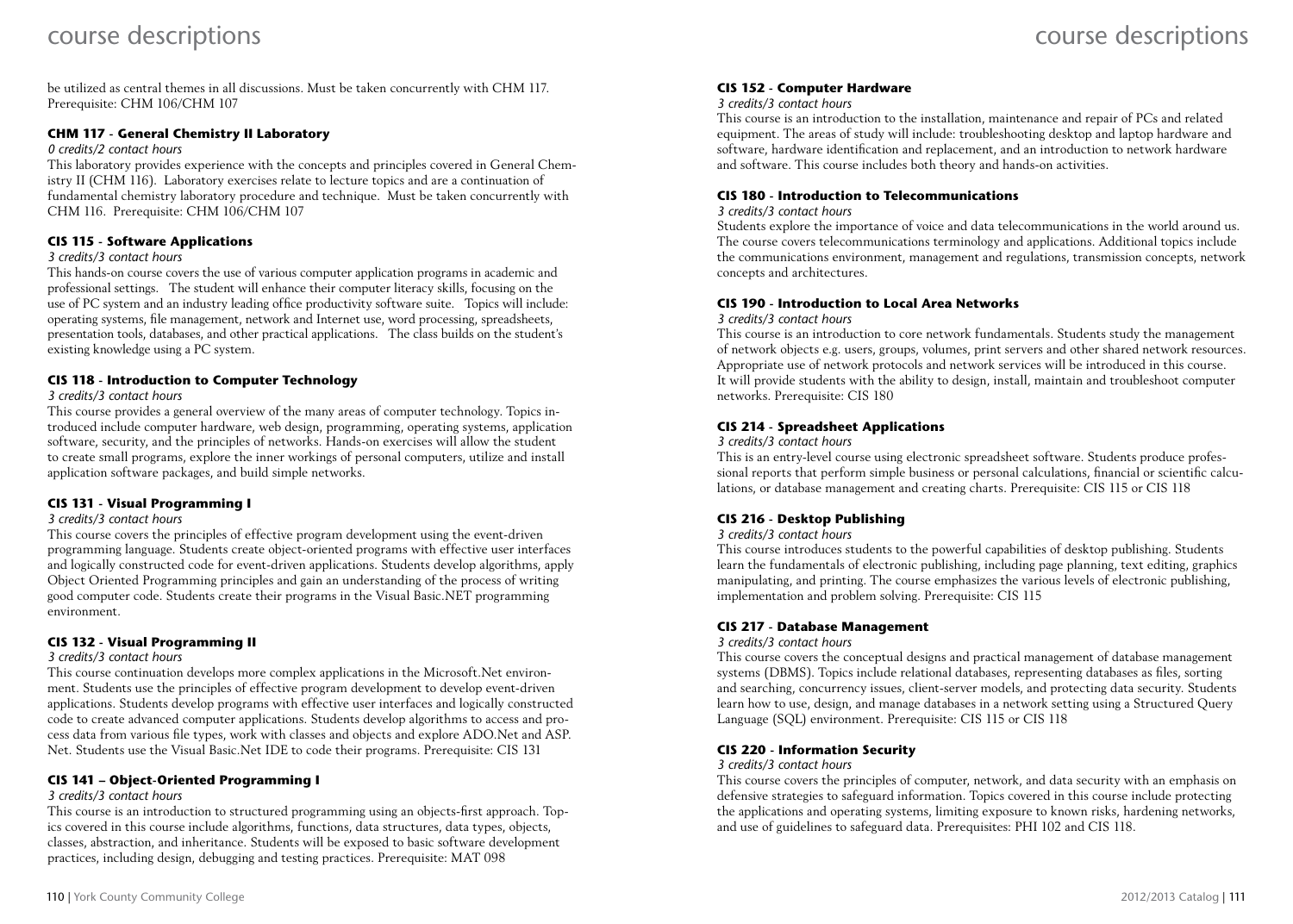#### **CIS 230 - Desktop and Server Administration I**

#### *3 credits/3 contact hours*

This course covers the basics of administering computers in a corporate environment, including end-user (desktop) systems and multi-user / back-end (server) systems. A combination of lectures, discussions, and hands-on assignments will provide the students with a broad exposure to the management of users, file systems, software, process, and system administration. Management of small network services will be introduced. Students will create small computer workgroups comprised of similar operating systems. Prerequisite: CIS 152

#### **CIS 255 - Operating Systems**

#### *3 credits/3 contact hours*

This course is an introduction to the internals of an operating system. Students study how the operating system enables applications to seamlessly use and share the underlying computer hardware. Topics include processes and threads, memory management, file systems, deadlocks, and scheduling. Students will be exposed to how each area is implemented in both contemporary operating systems as well as historically significant systems. Demonstrations and hands-on labs will show the significance of various operating system tasks, how they occur, and how they relate to running of a complete system. Prerequisite: CIS 152

#### **CIS 285 - Network Design and Management**

#### *3 credits/3 contact hours*

Students examine networks from a management perspective first, then apply their knowledge to the computer and telecommunications components that make the system function. Real-world casework is utilized. Architectural considerations range from platform to media to topology to access. The solutions examined range from traditional to leading edge technologies. Real world tools such as project management software are introduced. The course emphasizes terminology of the networking world and the function of its hardware/software components. Prerequisite: CIS 180 or NET 110

#### **CIS 290 - Special Topics in Computer Technology**

#### *3 credits/3 contact hours*

The topics covered in this course vary from semester to semester. The goal is to increase the student's awareness of the most current technology and the current issues in the field of information technology.

#### **CIS 295 - Information Technology Internship**

#### *3 credits/3 contact hours*

This course provides the student an opportunity to apply theory and classroom skills into the practices of a work environment in computer technology. The course is designed to promote professional development by providing challenging and valuable work experience and prepare students for future careers in the field. In addition to field work, students will also be required to submit written assignments on a regular basis. Students are expected to spend a minimum of 135 hours working at the internship site and complete written assignments related to the experience. Prerequisites: CIS 230 and NET 110, a cumulative GPA of 3.0, with at least 30 credits earned in the computer technology program and permission of the Department Chair.

#### **CJS 101 - Introduction to Criminal Justice**

#### *3 credits/3 contact hours*

This course explores the historical development, current operation, and future trends of criminal justice. Emphasis will be placed on contemporary problems in the definition of law, the enforcement of law, strategies of policing, judicial systems, sentencing strategies and correctional practices. Content includes not only practices in the United States, but also other cultures and their systems of justice.

#### **CJS 102 - Ethics and Leadership in Criminal Justice**

#### *3 credits/3 contact hours*

This course is an exploration of professionalism and decision making in criminal justice through the lens of ethics, codes of conduct and leadership in organizations. The course will survey various ethical dilemmas and leadership theories. With this foundation, the students will examine their own decision making process, apply these concepts to current problems and issues facing criminal justice professionals and understand that ethical leadership should exist at all levels of the profession.

#### **CJS 105 - Topics in Criminal Justice**

#### *3 credits/3 contact hours*

This course investigates special topics and emerging issues within the criminal justice system. Topics discussed will be outside of those carried in the catalog on a regular basis. The course may be repeated for credit when the topic varies.

#### **CJS 120 - Criminology**

#### *3 credits/3 contact hours*

This course will define crime and evaluate the various ways crime is measured. Students will be provided with an overview of the more popular criminological theories, emphasizing the biological, psychological and sociological schools of thought. In addition, crime control and prevention strategies as they relate to each theory will be examined in terms of theory, practice and effectiveness. Major crime typologies will be defined and discussed.

#### **CJS 125 - Criminal Law**

#### *3 credits/3 contact hours*

This course is an introductory study of criminal law in America; a study of the behavior that society has deemed to be unacceptable and worthy of punishment. The course will focus on the basic elements of crimes and defenses. Substantive criminal law will be covered, which defines such crimes as murder, rape, assault, perjury, extortion and offenses against national security. The general principles of criminal liability, punishment, and criminal defenses based on selfdefense, necessity, entrapment, diminished capacity and insanity will be discussed.

#### **CJS 140 - Criminalistics**

#### *3 credits/3 contact hours*

This course provides the student with the entry level forensic skills instrumental in conducting a complete and thorough criminal or civil investigation. Students will study the principles of effective crime scene management as well as what types of information can be learned from physical evidence as a result of laboratory analysis. The course is designed to prepare students in legal and practical documentation, collection, preservation and laboratory analysis of physical evidence discovered during a criminal investigation. Actual criminal investigations will be presented and discussed.

#### **CJS 201 - Contemporary Corrections**

#### *3 credits/3 contact hours*

The focus of this course is to introduce the student to correctional systems in the USA. Emphasis is placed on the historical development of correctional systems and practices, treatment of offenders, goals of corrections, and special needs of offenders in today's systems. Prerequisite: CJS 101

#### **CJS 205 - Police Organizations**

*3 credits/3 contact hours*

This course covers the principles of police organization, administration, and community policing, as well as the selection, training, promotion and socialization of officers. Topics will include: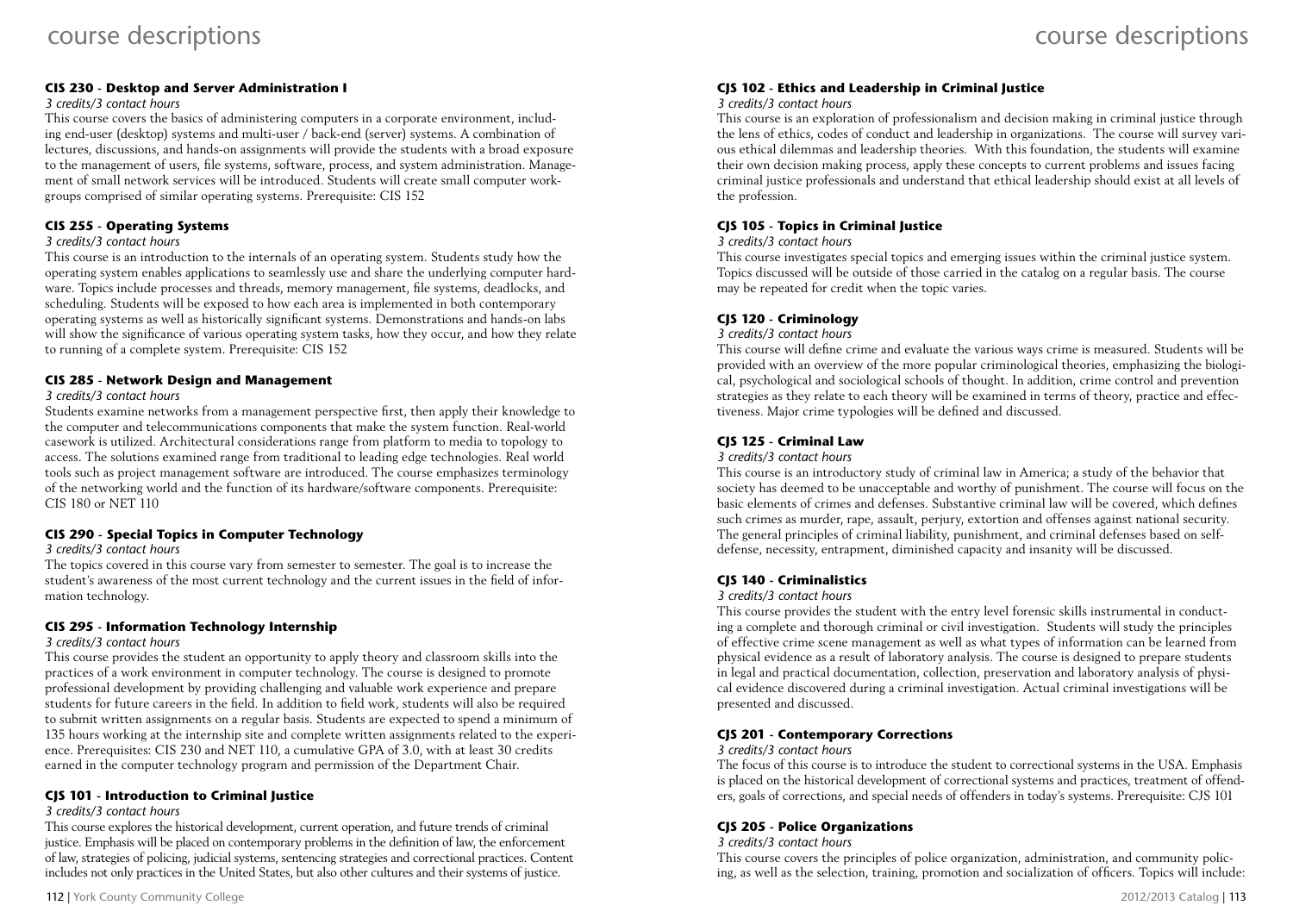patrol operations, ethics and deviance, civil liability, police-community relations and personnel systems. The deployment of personnel, tactical operations and the use of specialized equipment will also be covered. Prerequisite: CJS 101

#### **CJS 210 - Juvenile Justice**

#### *3 credits/3 contact hours*

The course will examine the impact of family, school, community and abuse on the conduct of juveniles. Topics to be covered will include: the history of the juvenile justice system, including a review of the current status of the system and juvenile crime trend data; research examining the pathways that children and youth follow into delinquent behavior; theoretical approaches to delinquency, and the evolution of, and evidence behind, current policy and practice in the Juvenile Court System, juvenile corrections and probation. Gangs, delinquency, and violence in schools will also be studied. Prerequisite: CJS 101 or CJS 120

#### **CJS 290 - Criminal Justice Internship**

#### *3 credits/3 contact hours*

This course provides the student an opportunity to integrate classroom theory and knowledge with the daily practices of a criminal justice or social service support agency. The course is designed to promote professional development by providing challenging and valuable work experience and prepare students for future careers in the criminal justice field. In addition to field work, students will also be required to submit written assignments on a regular basis. Students are expected to spend a minimum of 135 hours working in the field and complete written assignments related to the experience. Prerequisites: Students who have completed 45 credit hours, minimum curriculum GPA of 3.0, and consent of department chair.

#### **COM 101 - Introduction to Film**

#### *3 credits/3 contact hours*

Film techniques, terminology, and criticism are studied, using a variety of recent popular films on television and videotape as the subjects for discussion and analysis. Prerequisite: ENG 101

#### **COM 110 - Introduction to Digital Filmmaking**

#### *3 credits/3 contact hours*

This hands-on course provides an introduction to the art of filmmaking in the medium of digital video. Students will write, shoot, and edit short films using the college's digital cameras and editing equipment. The course will cover the fundamentals of filmmaking, including basic scriptwriting, cinematography, lighting, editing, and sound recording, as well as some advanced concepts in visual storytelling and cinematic expression.

#### **COM 201 - Interpersonal Communications**

#### *3 credits/3 contact hours*

Provides students an overview of interpersonal communication theory pertaining to the self, family, and relationships. Students will explore how communication initiates, develops, and/or creates problems in interpersonal relationships and how it can repair them. The course also situates interpersonal communication in the field of communication studies. Prerequisite: ENG 101

#### **CUL 102 - Introduction to Culinary Arts**

#### *3 credits/3 contact hours*

This course will provide an overview of the culinary profession, its history and interaction with society and the aspects of presenting food. Topics discussed will be the food service industry and career paths within it, cuisine from a regional, historical and societal perspective, and the organization and terminology of the professional kitchen. Also students will become familiar with the aesthetic theories behind presentation including color theory, shape, texture, aroma and the physiology of taste.

#### *3 credits/3 contact hours*

Lectures on the causes of food-borne illnesses and accident prevention practices in food service establishments are presented. A Hazard Analysis of Critical Control Point (HACCP) Management-oriented treatment for the prevention of food-borne illnesses, safe food handling, personal hygiene, sanitary design and care of facilities and equipment, pest control, and self-inspection. Students will review and interpret food service laws for consumer protection and standards for employee working conditions. Students are also introduced to the methodology of dishwashing systems for the best sanitation results. Utilization of materials, causes, and prevention of accidents, and discussion of elementary first aid including the Heimlich Maneuver are covered with emphasis on employee training. Upon successful completion of this course the student will receive a certificate from the National Restaurant Association.

#### **CUL 106 - Foundational Culinary Techniques**

#### *4 credits/8 contact hours*

Students will learn the basics of handling, storing and preparing food. Starting with knife skills, students will move on to the preparation of stocks, sauces and soups. They will then study the preparation of vegetables, starches, meats, seafood and poultry with a focus on the basic formulas and cooking methods. Students will also be exposed to foundational baking techniques. Prerequisite: CUL 104 (or may be taken concurrently)

#### **CUL 108 - Principles of Nutrition**

#### *3 credits/3 contact hours*

This course studies the relationship between food and health. The importance of nutritionally balanced and well-prepared meals is emphasized through study of the functions of carbohydrates, fats, proteins, and fiber in the diet. Emphasis is on the principles of nutrition, the six basic nutrients, and related health concepts. Various eating behaviors, recommended dietary intakes and tools for diet management will be discussed.

#### **CUL 131 - Culinary Operations I**

#### *3 credits/3 contact hours*

An introduction to the design and management of the professional kitchen. In this course students will learn about menu design, writing and costing recipes, kitchen design, forecasting work-force requirements, and assess purchasing requirements. Students will also be given an overview of the financial management practices common in the restaurant industry. Prerequisite: MAT 092 or appropriate Mathematics Placement Exam score.

#### **CUL 143 – Artisan Breads**

#### *3 credits/4 contact hours*

This course is an exploration of the styles, techniques and artistry of small scale bread production. Students will learn the different types of grains and dough used in artisan bread making. They will learn to develop recipes and analyze flaws in production. Prerequisite: CUL 106 (may be taken concurrently)

#### **CUL 156 – Advanced Culinary Techniques**

#### *4 credits/8 contact hours*

Students will learn advanced preparations for meats, seafood and poultry. They will be exposed to game meats and variety meats. The techniques of charcuterie and garder manger, as well as dessert preparation will be explored. They will also learn banquet and buffet preparation and presentation techniques. Prerequisite: CUL 106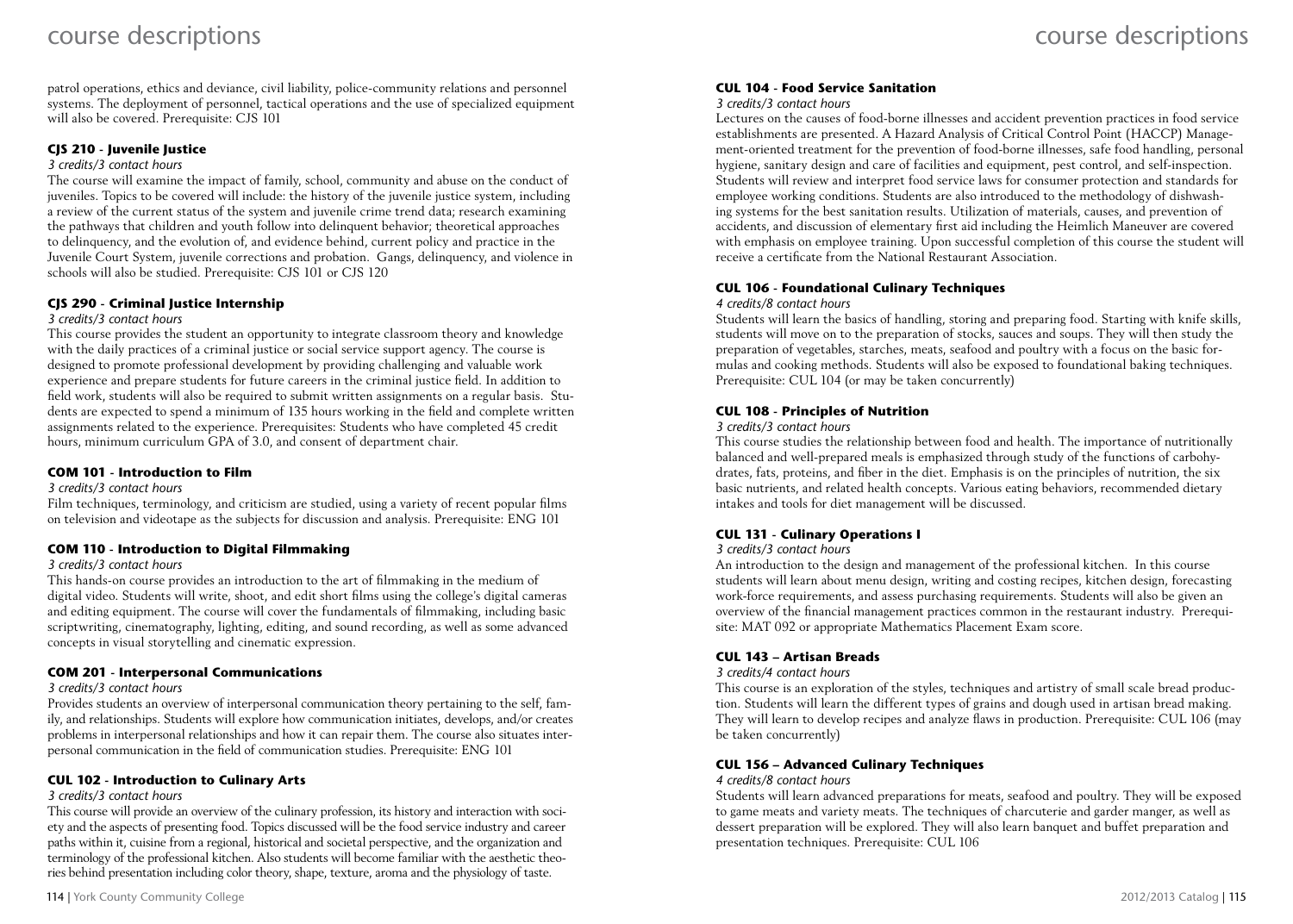#### **CUL 200 - Topics in Culinary, Lab**

#### *3 credits/4 contact hours*

This hands-on course investigates specialized topics in the culinary arts focused on any combination of the following; the application of different technologies to cooking methods, a geographical exploration of cuisine, and a historical treatment of culinary traditions. Students will learn the fundamental principles and techniques of the topic area. Topics discussed will either be outside of those carried in the catalog on a regular basis or a more in depth treatment of a specialized topic. The course may be repeated for credit when the topic varies. Prerequisite: CUL 106

#### **CUL 221 - Baking, Pastry and Desserts**

#### *4 credits/8 contact hours*

This course will entail the study of breads, doughs, custards, meringues, and candies in conjunction with the use of fruits and chocolate. These elements will be used to produce desserts as well as savory applications. Students will learn presentation and decorating techniques that will include dessert sauces, decoration, chocolate and sugar work. Prerequisite: CUL 106

#### **CUL 223 - Specialty Cakes**

#### *3 credits/4 contact hours*

In this course students will explore advanced topics in the production and decoration of cakes. Cakes will include multi-tiered and novelty designs. Students will also develop advanced decorating techniques involving icings, frostings and fondant. They will gain experience in the production of cakes for special occasions such as weddings and themed events as well as signature cakes suitable for restaurant service. Prerequisite: CUL 221 (can be taken concurrently)

#### **CUL 231 - Culinary Operations II**

#### *3 credits/3 contact hours*

Building on Culinary Operations I, students will learn the application of analytical techniques and use of Profit and Loss statements to control food, labor and inventory costs. This course will explore the importance of marketing concepts, the assessment of customer expectations and the role of technology in a restaurant. Prerequisite: CUL 131

#### **CUL 256 - International and American Regional Cuisine**

#### *4 credits/8 contact hours*

A study of cooking techniques and preparations from across Europe, Asia and the New World. Cuisines covered will include Provencàle, Italian regional, Chinese, Southeast Asian, Cajun and Creole. Students will be exposed to the culinary traditions of the regions with particular focus on the use of herbs, spices and ingredients that give the cuisines their distinct character. Prerequisite: CUL 156

#### **CUL 290 - Culinary Internship**

#### *3 credits/4 contact hours*

The culinary internship provides students with a hands-on learning experience in the kitchens of area food service operations. The internship will be under supervised conditions and is designed to give students practical experience in a working environment. The student will be required to complete 135 hours of supervised work experience in the industry and submit written assignments. Prerequisite: CUL 156, a cumulative GPA of 3.0, with at least 30 credits earned in the program of study and permission of the Department Chair.

#### **ECE 101 - Introduction to Early Childhood Education –**

#### **The Child's Learning Environment**

*3 credits/3 contact hours*

The student explores theory and application of early childhood programs, past and present. The student examines the professional qualities and skills necessary for working with young children

#### **ECE 108 - Health, Safety, & Nutrition of Young Children**

#### *3 credits/3 contact hours*

This course is designed to help students understand the correlation between health, safety, and nutrition and to explore ways in which children can become involved and responsible for their own well-being. Emphasis will be placed on adults assisting young children to develop good habits and attitudes regarding health, safety, and nutrition. Students research and present current safety and health, issues, policies, and procedures.

#### **ECE 111 - Child Growth and Development**

#### *3 credits/3 contact hours*

Development of the child from conception to preadolescence will be studied in this course. Topics include the physical, socio-emotional, psychological and cognitive development of young children. Students document and apply their research and learning pertaining to developmental theory in several formats including but not limited to observation, presentations, developmentally appropriate practices and portfolio development.

#### **ECE 170 - Observation and Assessment**

#### *3 credits/3 contact hours*

This course is designed to increase objectivity and detail when interpreting performance. Each student completes forty-five hours in the field. The student observes and records developmental characteristics and skills and patterns of behavior. Students attend weekly seminars to explore, review and revise recorded forms of observation completed at an approved site. Students research various assessment measures. Each student uses the information observed at a site to create a teacher-made assessment activity and documentation tools. The student performs the assessment in the field site. The student documents, assesses, and reports the outcome of the field application. Prerequisites: ENG 101 and (ECE 111 or PSY 214)

#### **ECE 190 - Guidance of Young Children - Birth to Primary Age**

#### *3 credits/3 contact hours*

The students examine the various theorists' philosophies to guiding young children's behavior and the application of techniques that will help each child learn to care about themselves and others. The students review the diverse needs of a young child's development - specifically detailing social/emotional growth. The course content addresses learning styles, personality types, parenting styles, adult/child peer group interactions, and other criteria that influence behavior. The students develop and practice their own guidance philosophy and techniques based upon research and observation of best practices. Prerequisite: ECE 111

#### **ECE 202 - Language and Literacy Curriculum Practices**

#### *3 credits/3 contact hours*

This course reviews the development of language in infants, toddlers, and young children. Students will learn how to encourage and enhance verbal and nonverbal skills by creating an interactive and communication-rich environment filled with oral and written resources. Students will evaluate literature, poetry, and music for the enrichment of the child's natural learning environment and practice appropriate methods for using stories, books, finger plays, poetry, puppetry, flannel boards, dramatic and thematic play. Prerequisites: ECE 101 and ECE 111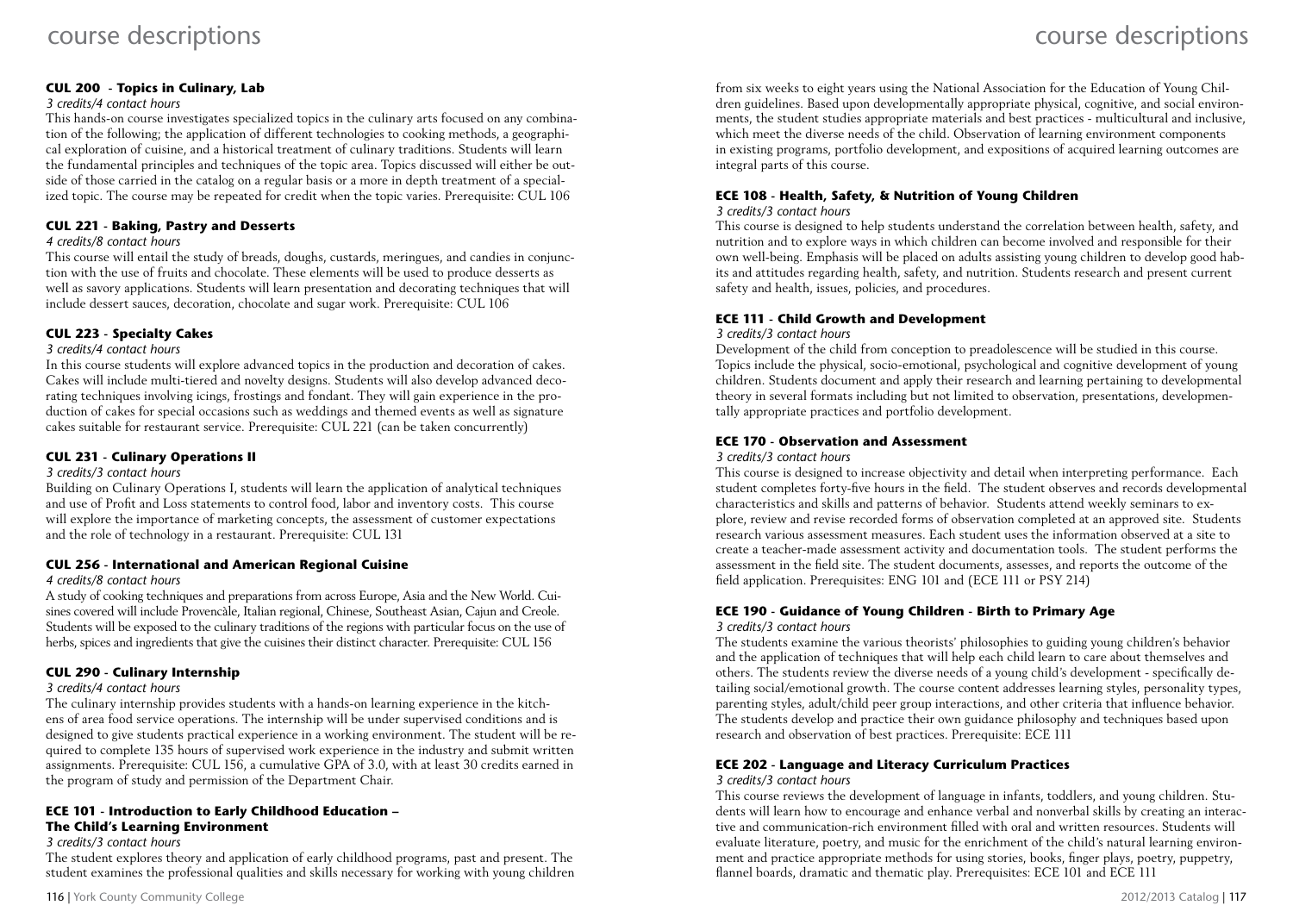#### **ECE 206 - Education of Children with Special Needs**

#### *3 credits/3 contact hours*

This course is designed to introduce students to the field of special education. Students explore causes and characteristics of various disabilities. Students learn to identify special needs in children, to refer children to appropriate professional resource personnel and to collaborate with parents and with special education professionals. Students learn the appropriate methods to care for and to teach children with special needs in inclusive or special home and facility settings. Students explore appropriate early intervention and interaction strategies for young children with disabilities such as collaboratively developing an individual family serve plans (IFSP). Prerequisite: ECE 111

#### **ECE 207 - Infant & Toddler Curriculum Development & Practices**

#### *3 credits/3 contact hours*

The students review and re-examine the developmental areas of child growth from birth to age three years. This in-depth study of social-emotion, cognitive, physical, and language development in the very young child provides a basis for implementing developmentally appropriate curriculum through the selection of materials, the modeling of language, and the creation of nurturing environments. Students explore concepts and methods dealing with inclusion programs for exceptional children. Students research and select pedagogy that encourages and enhances cognitive, physical and social/emotional growth through the role of play in the learning environment. Also, students explore the influence of various issues of development such as attachment and brain growth research to the selection of pedagogy and activities for the very young child. Students create a working professional curriculum portfolio. Prerequisites: ECE 101 and ECE 111

#### **ECE 210 - Management of Child Care Centers**

#### *3 credits/3 contact hours*

The emphasis of this course is based upon the methods of organizing and operating childcare centers. Students explore legal regulations, equipment needs and selection, community relations, budgetary needs and resources, employment procedures and child placement in the program. The students evaluate all components of a successful program: development of ethical, appropriate program philosophy, placement and transition of children, hiring practices, schedules, health and safety procedures, use of developmental domains, ages and stages of development and other aspects of program to meet children's individual needs. Prerequisites: ECE 101 and ECE 111

#### **ECE 219 - Curriculum Preschool through Primary-age**

*3 credits/3 contact hours*

The course focus is upon major elements of curriculum planning in early childhood education. Students learn to use skill and developmental growth assessment of children to design daily, weekly and long-range instructional planning. They research various types of schedules to meet the individual learning needs of preschool to primary-age children. The students research learning styles and learning theories as well as the use of commercial curriculum materials. The students develop lesson plans and behavioral objectives for learning activities. The students explore and design instructional materials for use in child-centered developmentally appropriate activities with a community of young learners 3 years – 8 years of age. Prerequisite: ECE 202

#### **ECE 255 - Practicum I**

#### *3 credits/3 contact hours*

In this course students perform a supervised teaching experience in an approved licensed early childhood program in the community. Each student will complete 135 hours during the 14 weeks of practicum in the placement site and attend weekly seminars on campus. Students research, design, perform and assess developmentally appropriate practices with a specified group

of young children between the ages of six weeks and eight years. The students develop a professional teaching portfolio as a documentation tool including professional observation materials, lesson plans, curriculum design, facility information and reflective assessment through journal entries. The students are observed at least twice during the semester by a college supervisor. Prerequisite: C or better in ECE 170

#### **ECE 265 - Early Childhood Practicum II**

#### *4 credits/4 contact hours*

This course provides students with supervised teaching experiences in licensed approved early childhood programs in the community. Each student attends weekly College seminars and completes 180 hours of practicum. The student interacts with a specific group of children between the ages of six weeks and eight years over a 14-week period. The student develops and performs supervised on-site developmentally appropriate curriculum plans weekly as an assistant in the classroom, as well as a one week-long unit as lead teacher. Also, the student develops a professional portfolio, a practicum solo-week documentation board and a resume. Prerequisite: C or better in ECE 255

#### **ECO 110 - Macroeconomics**

*3 credits/3 contact hours*

This course is concerned with the behavior of economic aggregate, which include total output and income, the price levels and inflation, total employment and unemployment, economic growth, money, the banking system, and the formulation of fiscal and monetary policies in the pursuit of economic stabilization.

#### **ECO 120 - Microeconomics**

#### *3 credits/3 contact hours*

This course introduces the theory and practice of contemporary microeconomics. The primary focus of this course is on how individuals and societies deal with allocating scarce resources to satisfy the needs and wants of individual members of a society. Furthermore, the course provides better understanding of the various economic forces that affect daily decision-making.

#### **EDU 102 - Introduction to Teaching**

#### *3 credits/3 contact hours*

This course is designed for students who want to explore a career in K-12 teaching. The course includes a survey of historical trends and philosophical perspectives shaping education as well as discussion of major issues in today, including national and state frameworks for learning (Maine Learning Results). Students will review the varied roles of teachers as they work with students, parents and administrators as well as Maine's teacher certification requirements. Students also will acquire a general knowledge of learning theory and best practice models in the field today.

#### **EDU 105 - Introduction to Exceptionality**

#### *3 credits/3 contact hours*

The students examine the tenets of the special education law, Individuals with Disabilities Education Act, IDEA. The students study the categorical areas of special education, learning disabilities, emotional/behavioral impairment, attention deficit/hyperactive disorder, giftedness, mental retardation, severe/multiple disabilities, autism, other health impairment, physical disabilities, traumatic brain injury, communication impairments, hearing impairments, and visual impairments. Students explore etiology and diagnosis of the categorical areas and learn methods of educational intervention for each. Students connect the needs of the categorical areas to the mandate for instruction in the regular curriculum.

#### **EDU 160 - Technology in Education**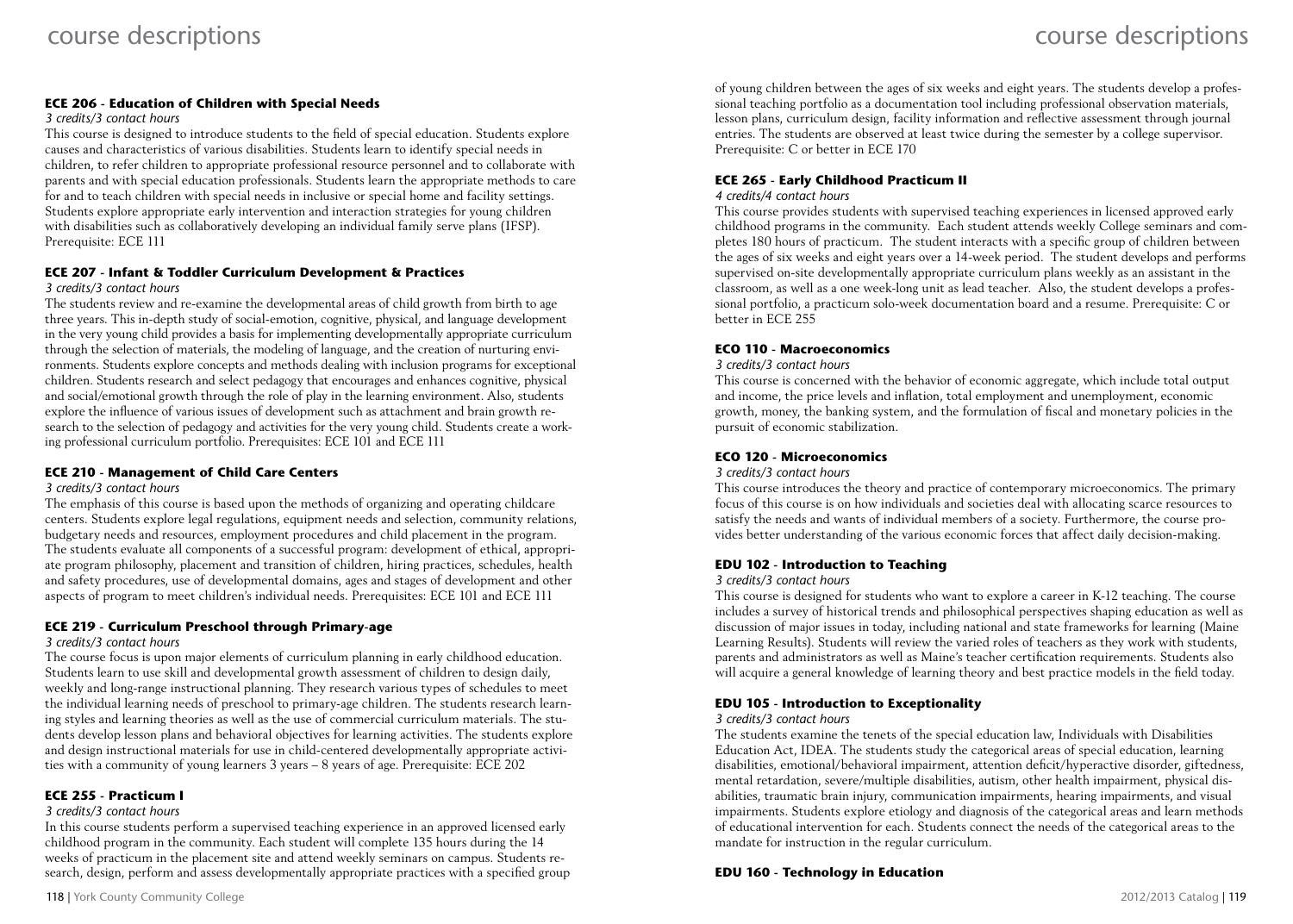#### *3 credits/4 contact hours*

The students explore software and Web sites aimed at the learner and teacher with an emphasis on critically assessing computer activities for learners. The students will research and assess appropriate teaching aids and resources. Students develop plans and strategies for using other types of technical media: teaching, learning and assessment tools. Students receive a basic introduction to the current operating system and to the Internet.

#### **EDU 206 - Instructional Strategies**

#### *3 credits/3 contact hours*

Throughout this course students develop an understanding of the value of serving all learners in a learning environment. Students explore modifications, adaptations, motivational techniques and instructional strategies for the learning community based upon individual learner's needs. Students investigate, design and practice a variety of teaching methods for use in any classroom where one may encounter a wide spectrum of diversity and learning styles. Prerequisites: EDU 105 and (ECE 111 or PSY 214)

#### **ENG 095 - Reading and Writing Workshop**

#### *3 credits/3 contact hours*

This intensive course is designed to prepare students for college-level reading and writing assignments. Students will learn reading comprehension and critical reading strategies, as they work with articles, essays, and college textbooks. Short writing assignments will focus on basic writing skills, including paragraph development, sentence structure, and mechanics. Prerequisite: Reading Placement Exam

#### **ENG 101 - College Composition**

#### *3 credits/3 contact hours*

This course emphasizes the development of writing, analytical reading, and critical thinking skills so that students are able to use their own knowledge and that of experts to clearly communicate ideas and arguments. Students will draft, revise and edit short and long essays, including a research paper, and submit a writing portfolio at the end of the semester. Prerequisite: C or better in ENG 095 or Reading Placement Exam

#### **ENG 112 - Introduction to Literature**

#### *3 credits/3 contact hours*

This course introduces students to varied forms of literature, including short stories, poetry, drama, novels, and film, and focuses on developing students' abilities to respond to and interpret literary texts. Prerequisite: ENG 101

#### **ENG 130 - World Literature**

#### *3 credits/3 contact hours*

This course introduces students to contemporary world literature while emphasizing issues of multiculturalism and globalism. The course takes a regional approach to studying literature so that historical and contextual perspectives can inform the texts. Class readings will explore the effects of cross-cultural contact to show the inter-connectedness of cultures in an increasingly globalized world. Works to be covered include short story, drama, poetry, historical documents, and critical texts. Prerequisite: ENG 101

#### **ENG 201 - Creative Writing**

#### *3 credits/3 contact hours*

This course introduces students to elements of writing fiction, creative essays, and poetry. Students will complete exercises designed to develop techniques and craft; study literary texts; and develop a portfolio of writing. The course will include frequent workshops in which students

read and discuss the writing of their peers. Prerequisite: ENG 101

#### **ENG 205 - Creative Non-Fiction**

#### *3 credits/3 contact hours*

This course explores the genre of creative non-fiction. Students will read and analyze various forms in this literary genre, including memoir, journalism, nature writing, and practice these forms in their own writing. Prerequisite: ENG 101 or permission of instructor

#### **ENG 211 - Technical Writing**

*3 credits/3 contact hours*

Covers a variety of technical writing and workplace communication tasks, including technical and business correspondence, technical instructions and documentation, proposals, presentations, and technical graphics. Prerequisite: ENG 101

#### **ENG 212 - Business Communications**

#### *3 credits/3 contact hours*

Provides simulated experience with communications problems students may actually encounter in the business world. This problem-solving approach provides students with the theory, psychology, organization and mechanics of good business letters, memoranda, and reports. Prerequisite: ENG 101

#### **ENG 216 - Nature Writing**

#### *3 credits/3 contact hours*

This course explores the American tradition of nature writing. Students will read and discuss various forms in this literary genre, including poetry, essays, and environmental journalism, and will practice these forms in their own writing. The course will include several field trips to local nature preserves and sanctuaries. Prerequisite: ENG 101

#### **ENG 220 - Topics in Literature**

*3 credits/3 contact hours*

This course centers on close reading of texts related by topic, theme, or historical period. The course may be repeated for credit when the topic varies. Prerequisite: ENG 101

#### **ENG 222 – Shakespeare**

*3 credits/3 contact hours*

This course introduces students to the works of William Shakespeare. Students will read and discuss a selection of Shakespeare's plays and poems and will learn about the historical context surrounding Shakespeare's work. Prerequisite: ENG 101

#### **ENG 224 – American Literature I**

*3 credits/3 contact hours*

This course is a survey of American literature from the Colonial era to the Civil War. Topics include indigenous origin and creation tales; Colonial-era poetry; captivity narratives; the development of short story; the Transcendentalist movement; and the American Gothic tradition. Prerequisite: ENG 101

#### **ENG 225 – American Literature II**

#### *3 credits/3 contact hours*

This course is a survey of American literature from end of the Civil War through World War II. Topics include the Realist and Naturalist Movements, the development of Modernism, the Harlem Renaissance and the emergence of new and diverse literary voices. Prerequisite: ENG 101

**ENG 230 - Literature of Diversity**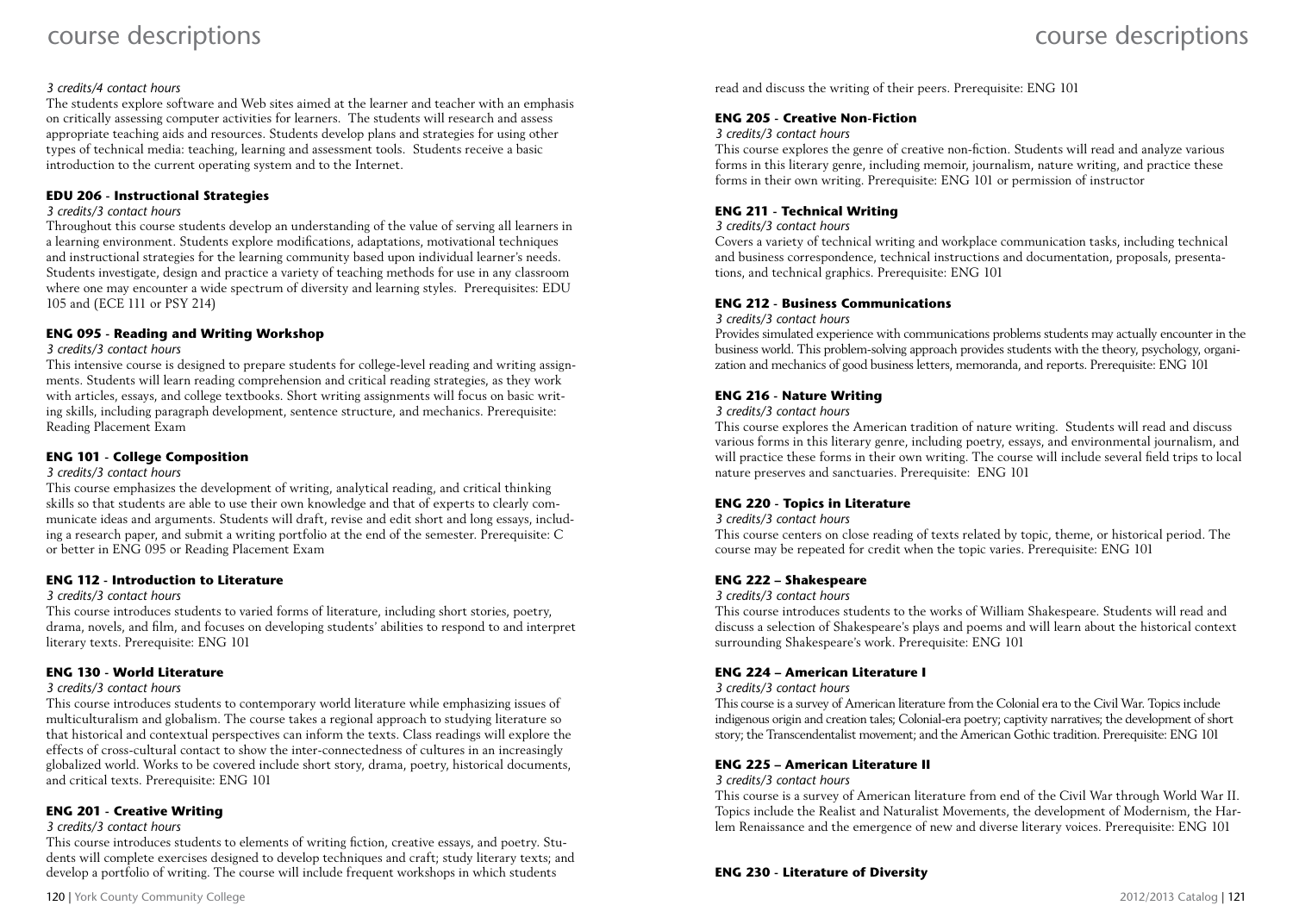#### *3 credits/3 contact hours*

This course provides an in-depth literary and historical exploration of ideas and themes in literature written by Americans of diverse ethnic and racial backgrounds and by members of historically minority groups. Topics include pre and post-colonial literature by Native American writers; early and contemporary work by African-American writers; Hispanic writers; immigrant writers; multi-ethnic writers; women writers; and gay and lesbian writers. Prerequisite: ENG 101

#### **FIN 110 - Principles of Finance**

#### *3 credits/3 contact hours*

This course is a basic introduction to the principles underlying financial institutions and financial analysis. Course material includes application of time value of money concepts to valuation of financial instruments, cost of capital concepts, capital structure, dividend policy and other issues in corporate finance. Prerequisite: ACC 111

#### **FIN 115 - Introduction to Financial Markets**

#### *3 credits/3 contact hours*

Course material involves a survey of how financial markets work, with a special emphasis on U.S. markets. The course is a survey of Wall Street finance, from the financier's point of view. Topics include: Understanding stocks, how Wall Street functions, basic concepts of trading and investing, and an overview of financial instruments: growth stocks, bonds, preferred stocks, money markets, mutual funds, gold, options and technical analysis. Prerequisite: ACC 111

#### **FIN 120 - Introduction to Money and Banking**

#### *3 credits/3 contact hours*

Course material involves a survey of how the banking system works. The course is taught from the banker's point of view. Topics include: who obtains credit, how much credit is obtainable, who is likely to be denied credit, credit reports, the financial structure of banks, the banking regulatory system, deposit insurance, checking, savings, commercial, residential and consumer lending. Prerequisite: ACC 111

#### **FRE 101 - Conversational French I**

#### *4 credits/4 contact hours*

This course serves as an introduction to French, with attention to several essential skills: speaking and listening, reading and writing, grammar, and cultural awareness. The course will prepare students to hold conversations in formal and casual environments, to understand the basics of written French, and to appreciate cultural aspects of the Frenchspeaking world. The course will also provide the foundational knowledge that will allow students to continue their studies in more advanced courses.

#### **HIS 101 - Western Civilization: From Antiquity to 1715**

#### *3 credits/3 contact hours*

A basic survey and introduction to the heritage of Western society from the birth of Near Eastern civilization to European early-modern times. Particular attention is given to the ancient civilizations of ancient Greece and Rome. Medieval civilization is explored with a focus on the institutions it bequeathed to the modern world. The Renaissance and Reformation and the rise of the great nation-states are studied from social, cultural, political and economic perspectives. This course content covers Western Civilization to 1715. The course also introduces students to historical research methods.

#### *3 credits/3 contact hours*

This course is a continuation of HIS 101, Western Civilization to 1715. It is a basic survey and introduction to the heritage of Western society from early modern times to the present. Particular attention is given to the Enlightenment, the Age of Democratic Revolution, the Industrial Revolution, Victorian Europe and the World Wars.

#### **HIS 105 - Topics in History**

#### *3 credits/3 contact hours*

This course provides an exploration of a particular theme, issue, or time period as it relates to the study of history. The course may be repeated for credit when the topic varies.

#### **HIS 110 - United States History to 1877**

#### *3 credits/3 contact hours*

A survey of American history covering the political, social, and economic development of the United States through the period of the Civil War and Reconstruction. Students will also complete an independent research project on a specific topic in U.S. history. Prerequisite: ENG 101 recommended

#### **HIS 120 - United States History 1877 to the Present**

*3 credits/3 contact hours*

A survey course of American political, social, and economic development following Reconstruction. Examines the historical experience of the American people through the major ideas and forces that have shaped the nation. Focus is placed on the urban industrial age, liberal political reform, and American world leadership. Prerequisite: ENG 101 recommended

#### **HIS 125 - U.S. Civil Rights: The Struggle for Equality and Justice** *3 credits/3 contact hours*

This course surveys the journey of civil rights through the literary voices and social movements that framed and fueled the quest for civic equality in U.S. history. Students will engage an overview of the U.S. struggle for equal rights by examining speeches, sermons, music, and movements. Through interaction with literary, audio, and video resources, students will increase not only their understanding of the issues but of the eloquence of public discourse and action required to produce social change. Students will thus enhance their critical thinking, reading, and writing skills in conjunction with gaining appreciation of the challenging nature of civil rights in both historical and contemporary terms. Prerequisite: C or better in ENG 095, or appropriate Reading Placement Exam score

#### **HUM 101 - Introduction to the Humanities**

#### *3 credits/3 contact hours*

This course serves as an introduction to the major arts that comprise the humanities: Literature, theater, music, fine arts, and film. The course seeks to increase students' appreciation for, and familiarity with, the humanities; provide students with the vocabulary and skills to pursue further investigations into the humanities; and help students use the humanities to deepen their critical thinking skills.

#### **HUM 102 - Humanities Seminar**

**HUM 110 - World Religions**

#### *3 credits/3 contact hours*

This seminar introduces students to the Humanities through exploration of a theme or topic as expressed in art, dance, drama, literature, music, and philosophy. The Seminar may be repeated for credit when the topic varies. Prerequisite: ENG 101, or co-registration in ENG 101

#### **HIS 102 - Western Civilization: From 1715 to the Present**

122 | York County Community College 2012/2013 Catalog | 123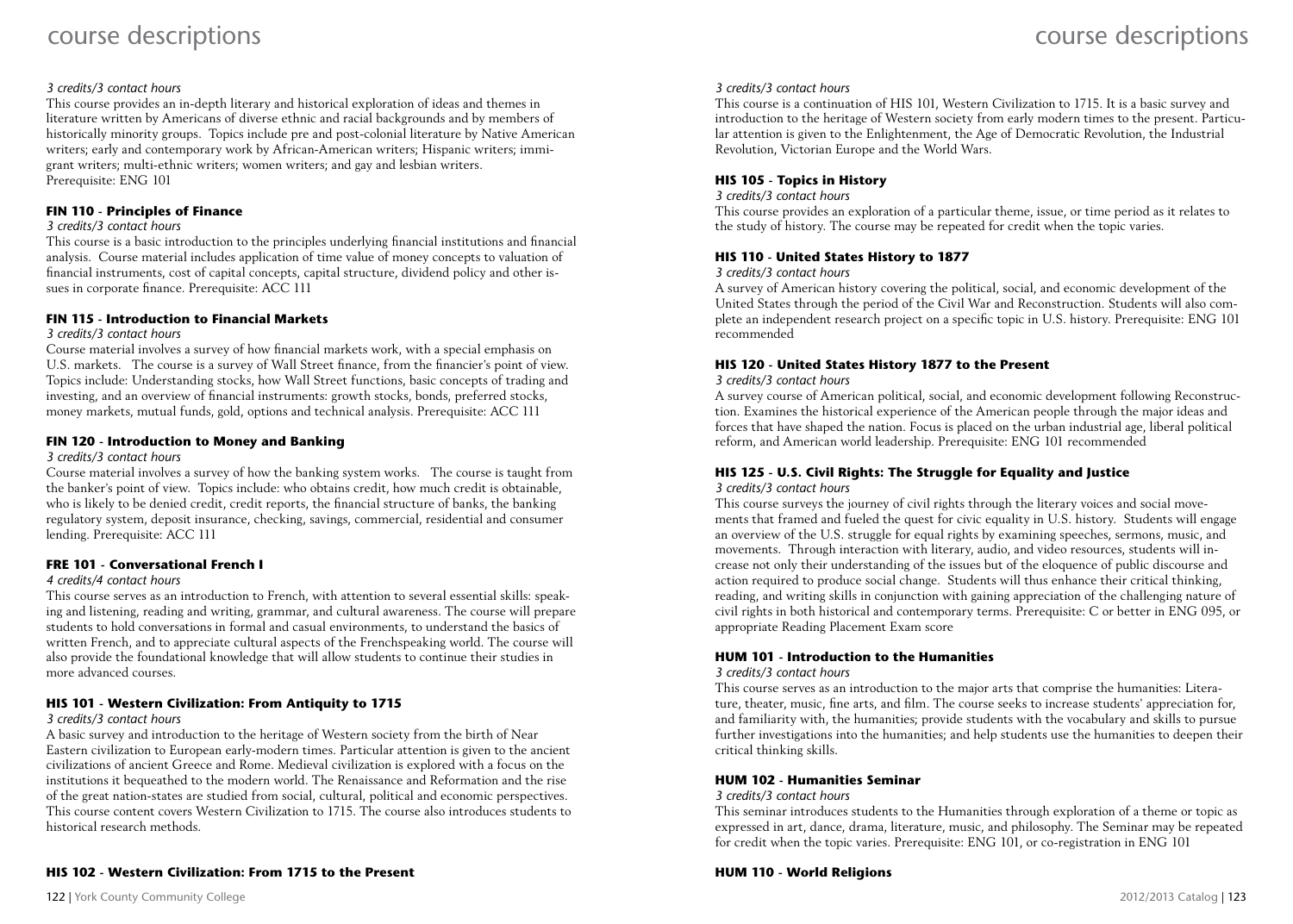#### *3 credits/3 contact hours*

This course provides a survey of the major religions that have had a worldwide impact on human history, culture, and civilization. Particular attention will be given to the religious traditions and beliefs of Judaism, Hinduism, Buddhism, Christianity, and Islam. Civil religion, universalism, and the influence of secular culture on religions will be discussed. The course also emphasizes critical thinking skills, interpretation, reasoning, and the expression of ideas in writing. Prerequisite: C or better in ENG 095, or appropriate Reading Placement Exam score

#### **HUM 201 - Multicultural America**

#### *3 credits/3 contact hours*

This course takes an interdisciplinary approach to examining multicultural America. Students will study issues related to race relations, ethnicity, gender, and class conflict in contemporary and historical America. Questions to be studied include: What does it mean to be an American in a diverse society? How do we define and discuss ethnic, racial, and class differences? How have newcomers adjusted to, or resisted, the process of Americanization? Why have Americans either welcomed or excluded immigrants? Class resources will include literature, historical texts, film, and other materials. Students will complete an independent project in which they research a relevant, current, or historical issue. Prerequisite: ENG 101

#### **HUM 210 - Historical and Literary Survey of the Bible**

#### *3 credits/3 contact hours*

This course provides an overview of the historical background, cultural context, literary genre, and thematic content of the Judeo-Christian Bible. Attention will be given to textual understanding based on historical and literary interpretation. Correlations will be made to contemporary language, morality, religion, and culture. Prerequisite: ENG 101

#### **HUM 275 - The Nature of Dreams**

#### *3 credits/3 contact hours*

This course will explore ideas about the nature of dreams throughout history and in diverse cultures. Students will analyze dreams in relation to questions about knowledge, science, selfhood, society, morality and divinity. Prerequisite: ENG 101

#### **ITA 101 - Conversational Italian I**

#### *4 credits/4 contact hours*

This course serves as an introduction to Italian, with attention to several essential skills: speaking and listening, reading and writing, grammatical comprehension, and cultural awareness. The course will prepare students to hold conversations in formal and casual environments, to understand the basics of written Italian, and to appreciate cultural aspects of the Italian-speaking world. The course will also provide foundational knowledge that will allow students to continue their studies in more advanced courses.

#### **LAT 101 - Beginning Latin**

#### *4 credits/4 contact hours*

This course serves as an introduction to Latin, with attention to the fundamental language skills: reading/writing, speaking/listening, and cultural knowledge. Particular emphasis will be given to grammatical concepts, as well as to Latin's influence on English and its ongoing value as a tool for English speakers.

#### **MAS 105 - Medical Terminology**

#### *3 credits/3 contact hours*

This course is designed for the student to learn to build, analyze, spell and pronounce a medical vocabulary based on anatomical systems as they relate to symptoms, pathologic conditions and

diagnostic and therapeutic procedures. Word elements, prefixes, and suffixes form the basis for building the medical vocabulary. The course also provides the opportunity to learn common medical abbreviations used in medical documents and reports.

#### **MAS 115 - Medical Office Administration**

#### *3 credits/3 contact hours*

This course provides an understanding of the administrative functions of a medical office and builds upon the foundations of professionalism, communication skills and management. Students will learn the process of overseeing the physical office, policies and procedures, records and schedules, liability insurance, inventories, equipment, finances, software, file entries for patients, codes and claims, documentation and report generation, electronic medical records (EMR), and transcription.

#### **MAS 120 - Medical Law and Ethics**

#### *3 credits/3 contact hours*

This course examines medical-legal guidelines, requirements and ethics as related to the Medical Assistant. Students will learn about laws regulating their professional responsibilities, including the acquisition, storage and dissemination of confidential medical information. Topics include consent, the physician-patient relationship, responsibility and rights, guidelines for third party agreements, and professional liability. Health occupation licensure and accreditation of medical facilities will be examined at both the federal and state levels. Prerequisite: MAS 115

#### **MAS 150 - Clinical Procedures I**

#### *4 credits/3 contact hours*

This course develops and defines the student's theoretical knowledge encompassing the principles of infection control and aseptic technique in both medical and surgical asepsis. Taking an accurate medical history and charting/documenting are introduced, as well as standard safety precautions in the office and clinical settings. Vital signs and physical measurements are presented, and an understanding of assisting with physical examinations and minor office procedures are established. Must be taken concurrently with MAS 151. Prerequisite: MAS 105

#### **MAS 151 - Clinical Procedures I Laboratory**

#### *0 credits/2 contact hours*

Preparation and operation of medical equipment, including personal protective equipment (PPE), autoclave, sphygmomanometer, otoscope, ophthalmoscope, and anthropometric measuring equipment. Emphasis will be on proper clinical techniques and procedures, and patient safety. A mock clinic is included during the course that encompasses the entire skill set learned. Must be taken concurrently with MAS 150. Prerequisite: MAS 105

#### **MAS 205 - Medical Insurance and Coding**

#### *3 credits/3 contact hours*

This course focuses on the support of medical practice finances, third-party billing, processing of claims, and applying managed care policies, procedures and fee schedules. Three types of coding systems and the relationship between procedures and diagnostic codes will be covered. The coding systems include: Current Procedural Terminology (CPT), International Classification of Diseases- Clinical Modification (ICD-CM), and the Healthcare Financing Common Procedural Coding System (HCPCS). Prerequisites: MAS 105 and MAS 115

#### **MAS 225 - Pharmacology**

*3 credits/3 contact hours*

The focus of this course is on the ethical and legal preparation and administration of medication to include classes of drugs, drug forms, drug actions, side effects, emergency use, substance abuse, calculation of dose and immunizations. The preparation and administration of parenteral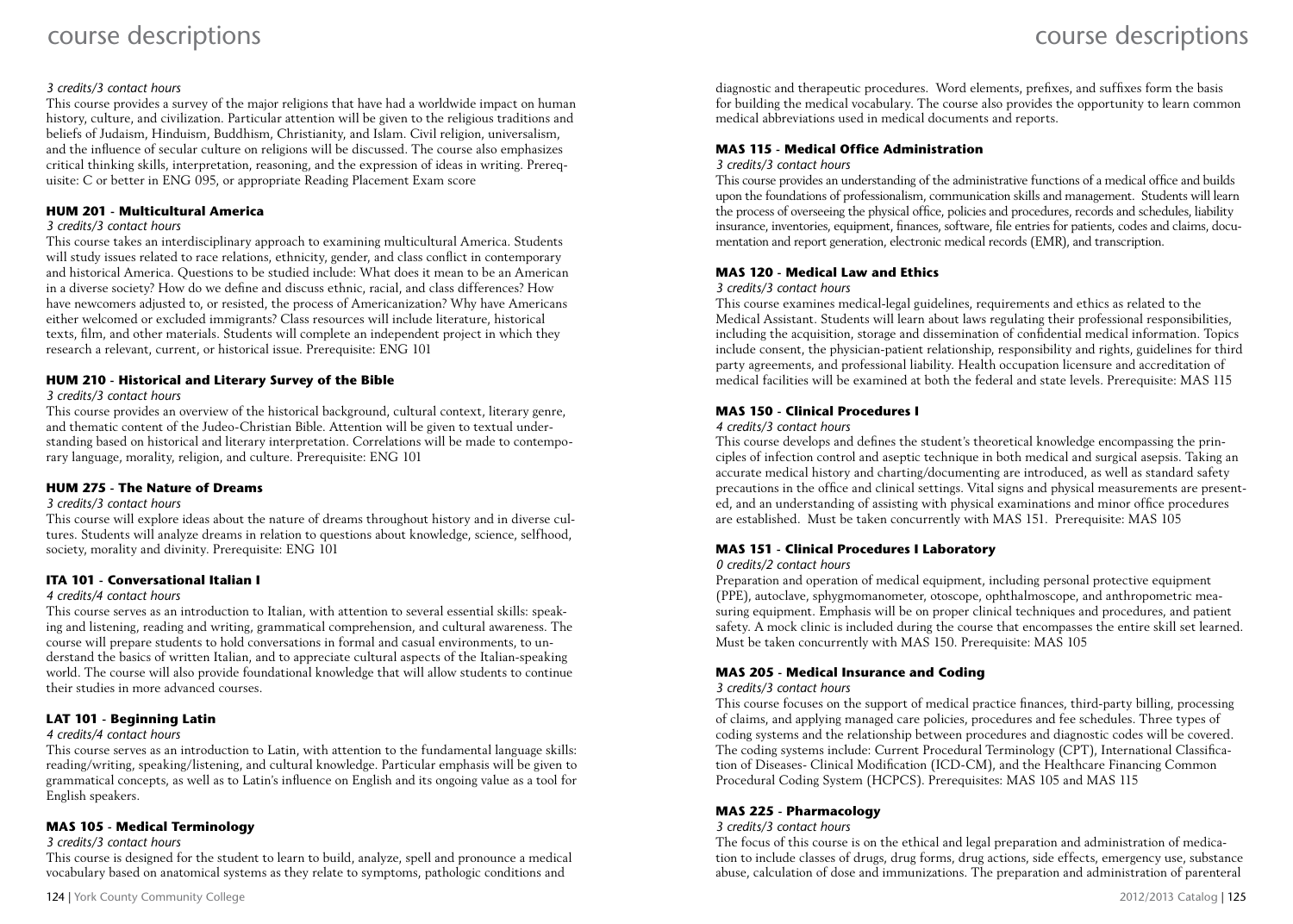and non-parenteral medication is presented as well as prescriptions including prescription parts, safekeeping, recordkeeping, reordering and controlled substances. The maintenance of immunization records, medication disposal and the principles of intravenous therapy in terms of terminology and theory are discussed. Prerequisites: MAS 105 and BIO 104

#### **MAS 250 - Clinical Procedures II**

#### *4 credits/3 contact hours*

This course teaches specimen collection methods and diagnostic testing techniques for Medical Assistants. Venipuncture and capillary puncture methods of blood collection are taught, as well as collecting specimens for urinalysis, microbial and immunological testing. Diagnostic methods include the electrocardiogram and urinalysis. Students are also introduced to the administration of oral and parenteral medications. Nutrition and health promotion are discussed, as well as orthopedic and pediatric techniques. Safety for health providers and patients is emphasized. Must be taken concurrently with MAS 251. Prerequisite: MAS 150/MAS 151

#### **MAS 251 - Clinical Procedures II Laboratory**

#### *0 credits/2 contact hours*

This course is the laboratory component for Clinical Procedures II. The lab will reinforce the topics covered in the lecture component and will allow students to perform clinical procedures related to those topics. Must be taken concurrently with MAS 250. Prerequisite: MAS 150/ MAS 151

#### **MAS 290 - Medical Assisting Practicum**

#### *4 credits/4 contact hours*

This 160 hour rotation to clinical affiliate sites is the culmination of didactic training. This supervised practicum is set in various ambulatory health care settings wherein the student will perform both administrative and clinical procedures. This is a mandatory practicum for graduation. Prerequisites: MAS 115, MAS 250/251, cumulative GPA of 3.0

#### **MAT 092 - Introduction to Algebra**

#### *3 credits/3 contact hours*

This course reviews the basic operations with whole numbers, fractions, decimals, percents, ratios and proportions. The course covers an introduction to basic algebra including variables, algebraic expressions, writing and solving linear equations and inequalities, Cartesian coordinates, graphing linear equations and applied problem solving. This is a pre-college level course and credit does not count toward graduation in any degree program. Prerequisite: Appropriate score on Mathematics Placement Exam

#### **MAT 098 - Intermediate Algebra**

#### *3 credits/3 contact hours*

This course covers the fundamentals of algebra including solving equalities and inequalities in one variable, graphing linear functions and inequalities in two variables, working with polynomials, rational expressions, and quadratic equations. This is a pre-college level course and credit does not count toward graduation in any degree program. Prerequisite: P or C or better in MAT 092 or appropriate Mathematics Placement Exam score

#### **MAT 122 - Finite Math**

#### *3 credits/3 contact hours*

This course is a survey course of mathematical topics that are relevant to a contemporary society useful in our contemporary world. Topics include, but are not limited to, logic, combinatorics, probability, statistics, finance, and geometry. Problem solving skills are emphasized in all topics. Use of a scientific calculator is required. Prerequisite: C or better in MAT 098 or appropriate Mathematics Placement

#### Exam score

#### **MAT 127 - College Algebra**

#### *3 credits/3 contact hours*

This course covers solving and graphing linear equalities and inequalities, quadratic and polynomial functions, graphing linear, polynomial and rational functions, exponential and logarithmic functions, and systems of equalities and inequalities. A graphing calculator is required. Prerequisite: Grade of C or better in MAT 098 or appropriate Mathematics Placement Exam.

#### **MAT 210 - Statistics**

#### *3 credits/3 contact hours*

This course studies methods of collecting, organizing, summarizing and presenting data. Students will develop skills in examining and interpreting data using statistical techniques. Topics include sampling theory, descriptive statistics, probability theory, normal distributions, hypothesis testing, inference, regression and correlation. A scientific calculator that handles statistics is highly recommended. Prerequisite: MAT 122 or MAT 127.

#### **MAT 220 - Trigonometry**

*3 credits/3 contact hours*

This course provides some of the more advanced tools necessary to continue on to Calculus for those students interested in mathematics, science, engineering, architecture, or manufacturing. Students will learn the basic geometry of angles, triangles, arcs, solid objects, three dimensional space, trigonometric functions, and vectors. Students are required to bring a scientific or graphing calculator to class. Prerequisite: MAT 127

#### **MAT 227 - Pre-Calculus**

*3 credits/3 contact hours*

This is a function-based course focusing on polynomials, rational, exponential, and logarithmic and trigonometric functions. Students are required to bring a graphing calculator to class. Prerequisite: MAT 127 or appropriate Mathematics Placement Exam

#### **MUL 110 - Digital Imaging**

#### *3 credits/3 contact hours*

This course explores the fundamentals of image editing, object creation, and animation. Topics covered in this course include scripting and design methods, enhanced interactivity, and use of multimedia functions. Students use visual and object oriented techniques throughout the course using basic concepts of photo editing software.

#### **MUL 122 - Digital Illustration**

*3 credits/3 contact hours*

This course introduces students to the fundamentals of Digital Illustration. Students will explore the various features of vector based drawings using current vector based illustration software. Use of Bezier curves and control of vector based creation tools will be practiced, as well as the creation of quality digital illustrations.

#### **MUL 125 - Intermediate Graphic Design**

#### *3 credits/3 contact hours*

This course takes the fundamental concepts and practices of Introduction to Graphic Design and expands on their application in real world situations. Students use desktop publishing software to create graphics and documents to print media. An emphasis is placed on developing an understanding of publishing vocabulary and terminology. Prerequisites: ART 120, ART 126, and MUL 110.

**MUL 126 - Typography**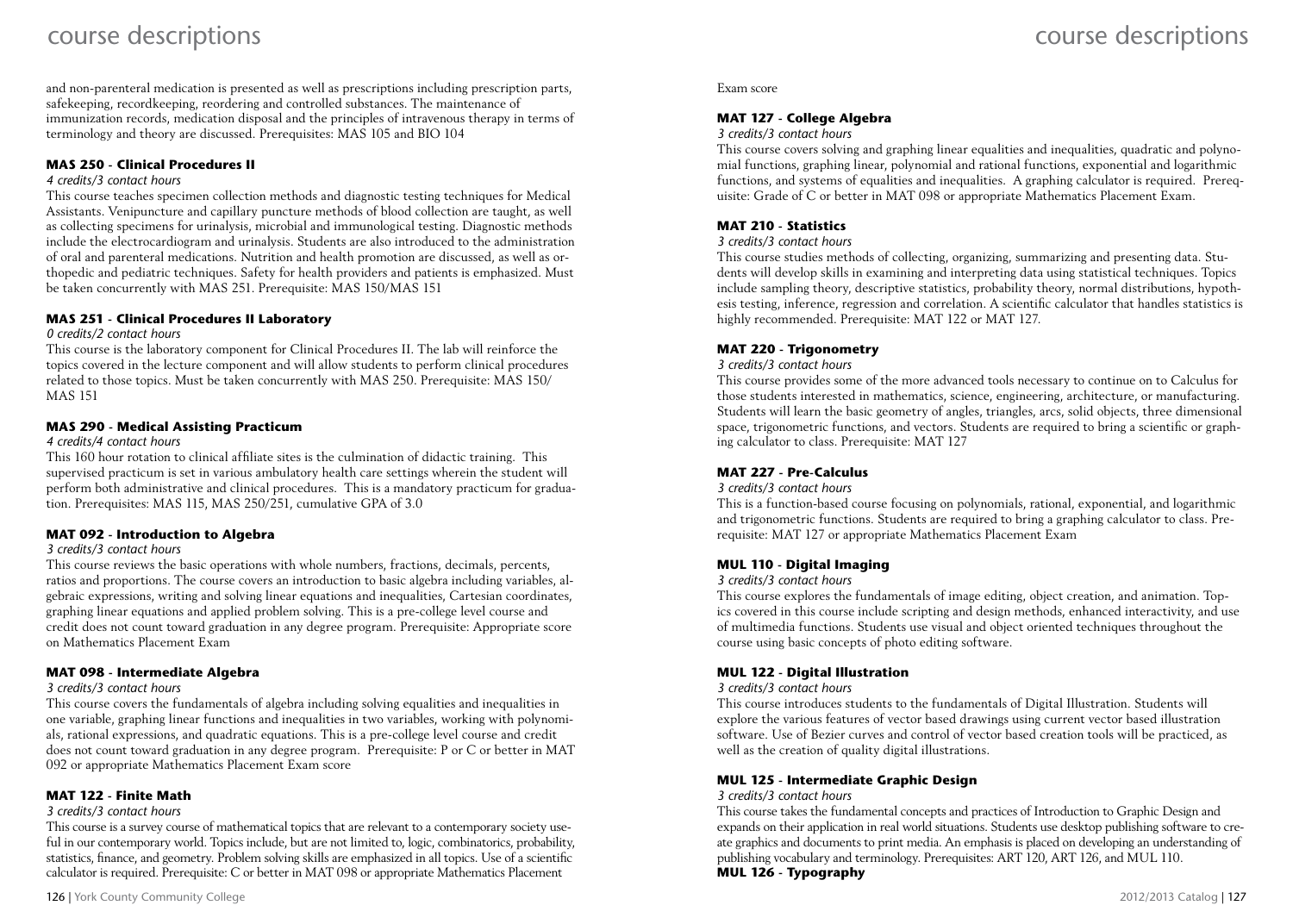#### *3 credits/3 contact hours*

This course provides an introduction to the art of typography with an emphasis placed on fundamental type design techniques including: type rendering, letter spacing, type and headline groupings, type relationships, type images and type applications. The course includes letter forms and their use in visual communications, image composition, portfolio development, and critical analysis. This course includes the use of computers and image editing software. Prerequisite: ART 126

#### **MUL 130 - Motion Graphics**

#### *3 credits/3 contact hours*

Students study storyboard layout and how it plays a role in animation. Students explore design and the design process, animation throughout history, and animation development from the flipbook to more modern day computer animation. This course covers the basics of animation concepts. Prerequisite: ART 120

#### **MUL 170 - Introduction to Game Development**

#### *3 credits/3 contact hours*

This course provides an introduction to 3D game design and level editing. Building a game level will show the student several concepts including: aesthetic and game flow considerations, controlling game environment, scripting, texture and model creation/ importing, and shader use. Students will be introduced to the construction and implementation of their own textures and game assets for use in the game, as well as game story development.

#### **MUL 175 - Texturing & Lighting**

#### *3 credits/3 contact hours*

This course focuses on the visual refinement of 3D lighting, texturing, and rendering. Artistic applications of the lighting and texturing and the difference in final output they create are explored. Students will enhance their knowledge of 3D modeling and animation through the use of realistic textures and the development of atmospheres using various lighting techniques. Prerequisite: MUL 110

#### **MUL 180 - 2D Game Design**

#### *3 credits/3 contact hours*

This course is intended to describe the basics of 2D game design and level editing. Students will design and create 2D graphics, use specific styles and themes, create animated symbols, action scripting, and use common external code classes to control game play. Students will be focused on the role that scripting plays in games, and adjusting existing code to create their own unique module from the provided code samples. Students will design the game environment and the success of the module to operate as designed.

#### **MUL 185 - 3D Game Design**

#### *3 credits/3 contact hours*

This course will familiarize students with the creation and editing tools used in commercial 3D game design. Students will create graphical environments and models, program behavior and functionality, and work within a Quality Assurance environment. Prerequisite: MUL 170

#### **MUL 200 - Topics in Digital Media**

#### *3 credits/3 contact hours*

This hands-on course explores a specialized topic in Digital Media. Students will learn the fundamentals of the topic, including general principles and techniques, the use and application of materials and tools, and relevant vocabulary. The goal is to increase the student's awareness of the current techniques and trends in the field of Digital Media. Prerequisite: MUL 110

#### **MUL 210 - Advanced Digital Imaging**

#### *3 credits/3 contact hours*

This course provides advanced techniques using pixel based and vector based image editing software, as well as instruction in computer graphics hardware usage, design and the professional environment. Students will receive training in generating vector graphics for illustrations and preparing work for professional printing. Prerequisite: MUL 110

#### **MUL 225 - 3D Modeling and Character Animation**

#### *3 credits/3 contact hours*

This course builds upon the concepts of 3D computer modeling and character creation. Students will explore animating characters and creating personality in those characters, with a focus on sketching and development of objects and characters through storyboarding to actual models. Animating through pivot points and the use of bones is practiced and compared. Prerequisite: MUL 110

#### **MUL 230 - Computer Animation**

#### *3 credits/4 contact hours*

The history of animation and the impact of computer animation on the making of film are explored. Students use drawing pads, pencils, and markers to begin the conceptual development of coherent, impactful animation. Storyboarding skills are refined and further enhanced. Students explore the process of developing a concept from sketch to screen. Students create a complete animation in this course. Building a scene, lighting and texturing, and integration of sound is explored. Critical analysis skills are learned and employed in the practice of the course. Prerequisite: MUL 130

#### **MUL 265 - Advanced Computer Animation**

#### *3 credits/4 contact hours*

This course is the culmination of the animation skills learned in the foundational courses. In addition to furthering the understanding of animation as a discipline, computer generated special effects are explored and used. Using skills recently gained in the previous courses, the class will create a project animation as a production team where cooperative and organizational skills are stressed and put into practice. The process of developing the skills and techniques to create rich, complete, well done animation is the primary focus. Student will refine animations from previous courses for inclusion in their portfolio. Prerequisites: MUL 225 and MUL 230

#### **MUL 270 - Video Editing**

#### *3 credits/3 contact hours*

This capstone course is intended to guide students into making their own demo reel, highlighting the skills they have learned, and demonstrating their expertise. Students will learn how to edit multi-track video and audio clips, cut separate pieces of footage, compression settings for optimal viewing, and design leading to a DVD demo reel. Students will experience and learn foundational skills in video and audio editing. Students will be introduced to audio recording and mixing, and mixing soundtracks with video segments. Prerequisite: MUL 130 or COM 110

#### **MUL 290 - Digital Media Internship**

#### *3 credits/3contact hours*

This course provides the student an opportunity to integrate classroom theory and knowledge with the daily practices of a firm or studio working in the field of Digital Media. The course is designed to promote professional development by providing challenging and valuable work experience and prepare students for future careers in the Digital Media field. In addition to field work, students will also be required to submit written assignments on a regular basis. Students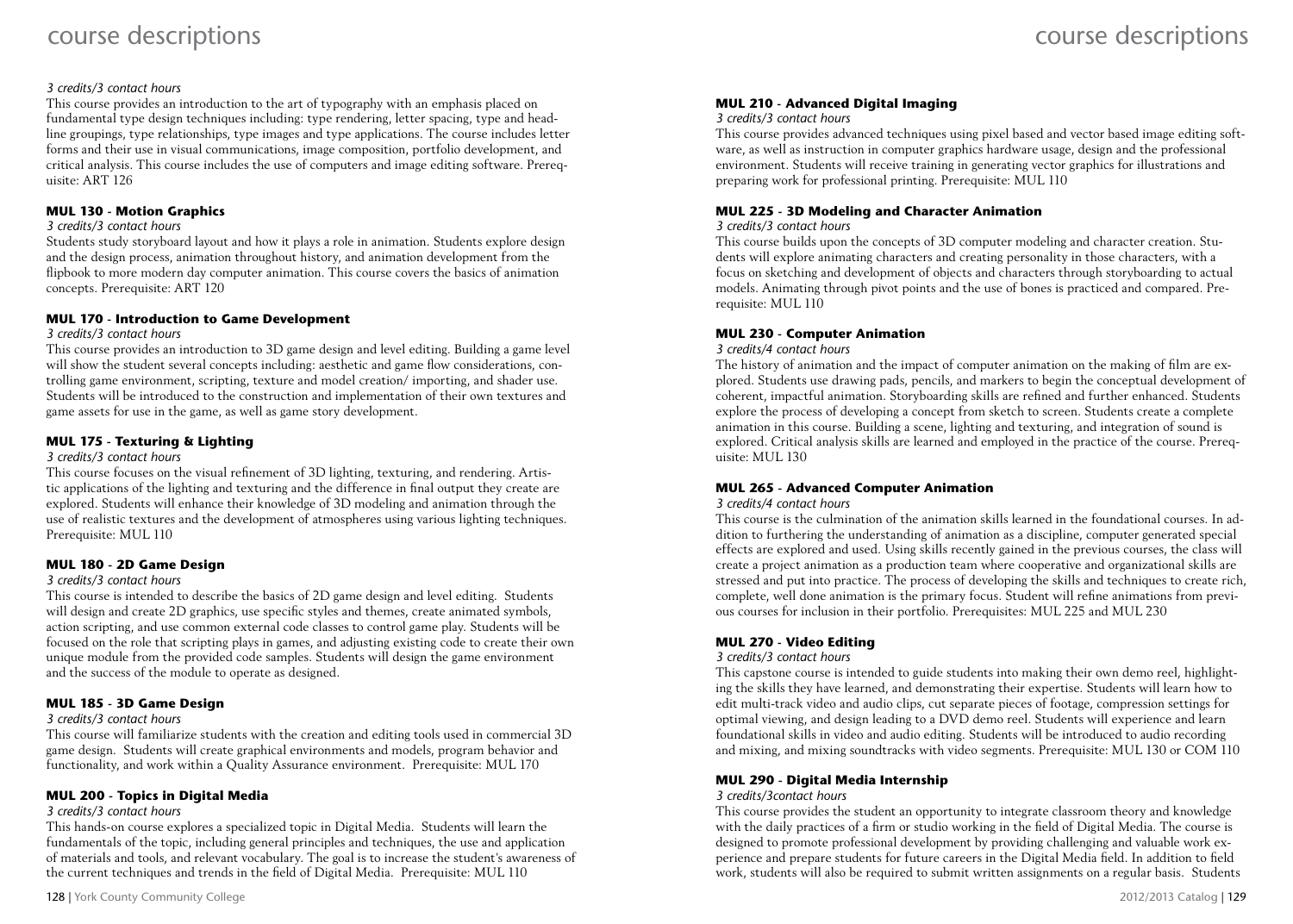are expected to spend a minimum of 135 hours working in the field and complete written assignments related to the experience. Prerequisite: Students who have completed 45 credit hours, minimum curriculum GPA of 3.0, and consent of Department Chair.

#### **MUS 101 - Music Appreciation**

#### *3 credits/3 contact hours*

This course guides students towards a deeper understanding of music by exposing them to many different kinds of music from around the world and by developing their knowledge of musical elements and their listening skills. Students will learn to identify their own emotional and thoughtful responses to music and to express those responses in spoken and written form. Coursework will include attendance to at least one live musical performance. Prerequisite: ENG 101 recommended

#### **MUS 120 - YCCC Chorale**

#### *3 credits/3 contact hours*

This course provides theoretical and practical musical knowledge by allowing students to participate in a vocal ensemble. Students will learn basic concepts in music theory, and as a group they will practice the skills necessary for successful vocal performances. Coursework will include participation in one or more group performances for the YCCC community. This mixedvoice ensemble is open to all students without audition.

#### **NET 110 - Networking Essentials I**

#### *3 credits/ 4 contact hours*

This course introduces students to network terminology and protocols, safety, network content standards, LANs, WANs, OSI models, cabling, cabling tools, router, router programming, star topology, IP addressing, and network standards. In addition, instruction and training are provided in the proper care, maintenance, and use of networking software tools, and equipment and all local, state and federal safety, building, and environmental codes and regulations.

#### **NET 120 - Networking Essentials II**

#### *3 credits/3 contact hours*

This course introduces dynamic routing, routing, configuring, verifying and troubleshooting RIP, RIPV2, EIGRP, and OSPF as well as the network administrator's role and function. Particular emphasis is given to the use of decision-making and problem-solving techniques in applying science, mathematics, communications, and social studies concepts to solve networking problems. Prerequisite: NET 110

#### **NET 230 - Switching Basics and Intermediate Routing**

#### *3 credits/3 contact hours*

This course is designed to introduce new content and extend previously learned networking skills, which will empower the student to enter the workforce and/or further their education and training in the computer-networking field. Students design and implement a converged switched network. Instruction includes hierarchical network design model, selection of devices for each layer, and how to configure Virtual LANS, VTP, and inter-VLAN routing in a converged network. Also included are the Spanning Tree Protocol and implementation of a WW-LAN in a small to medium network. Students develop practical experience in skills related to configuring LANs, WANs, and WWLANS. Prerequisite: NET 120

#### **NET 240 - WAN Technologies**

#### *3 credits/3 contact hours*

In this course, students develop practical experience in skills related to configuring WANs, ISDN, PPP and Frame Relay protocols and troubleshooting of Enterprise Networks. Instruction

extends the student's knowledge and practical experience with Wide Area Networks (WANs), Point-to-Point Protocols (PPP) and Frame Rely design, Access Control Lists, NAT, DHCP and configuration and maintenance. Prerequisite: NET 230

#### **NUR 126 - Dosage Calculations**

#### *2 credit/2 contact hours*

This course is required for students interested in a nursing program. It focuses on mathematical calculations used by nurses in the clinical setting. Students must possess basic math skills (knowledge of decimals, fractions, metric system, conversion between systems of measurement, ratio-proportion, and ability to do basic algebraic equations) required for medication calculations. This course will emphasize safety and accuracy required for medication administration. It will include clinically based problems that provide students with the practice needed to master clinical calculations. A simple use calculator is permitted but not required. Prerequisite: Grade of C or better in MAT 098 or appropriate Mathematics Placement Exam score

#### **PHI 102 - Ethics and Contemporary Society**

#### *3 credits/3 contact hours*

This course introduces students to classical, historical, and contemporary perspectives on the theory and practice of ethics. Students will apply this knowledge by examining a variety of contemporary personal, social, and professional ethical issues and problems, and by practicing methods for arriving at ethical solutions and decisions. The course emphasizes critical thinking skills and reasoning, and the expression of ideas in writing. Prerequisite: ENG 101

#### **PHI 110 - Introduction to Philosophy**

#### *3 credits/3 contact hours*

This course introduces students to classical and contemporary perspectives on the traditional inquiries of philosophy by exploring topics of logic, epistemology, metaphysics, theology, ethics, and justice. Students will be challenged to foster critical thinking skills of analysis, synthesis, and evaluation in examining philosophical subjects, interpreting philosophical texts, evaluating philosophical arguments, and articulating personal viewpoints. Prerequisite: ENG 101

#### **PHY 151 - General Physics I**

#### *4 credits/5 contact hours*

This course is a laboratory-based introduction to physics for college students. Topics covered include measurement, kinematics and force, dynamics, work and energy, impulse and momentum, motion, and fluids. Students are required to bring a scientific or graphing calculator to class. Prerequisite: MAT 220

#### **POS 101 - American Government**

#### *3 credits/3 contact hours*

This course examines the American system of government: its political institutions, as well as the processes and problems of government. Focus is on the federal government with special attention paid to the roots of the federal system and the development of the Constitution. Students will study the role of the three branches of government in the resolution of modern political issues.

#### **POS 105 - Introduction to International Relations**

#### *3 credits/3 contact hours*

This course will examine the structures, processes, and issues that shape contemporary international relations. Topics include national and international security in the Post Cold War era; problems of the international political economy; the impact of terrorism; international conflict resolution, human rights, and global environmental politics.

**POS 115 - Topics in Political Science**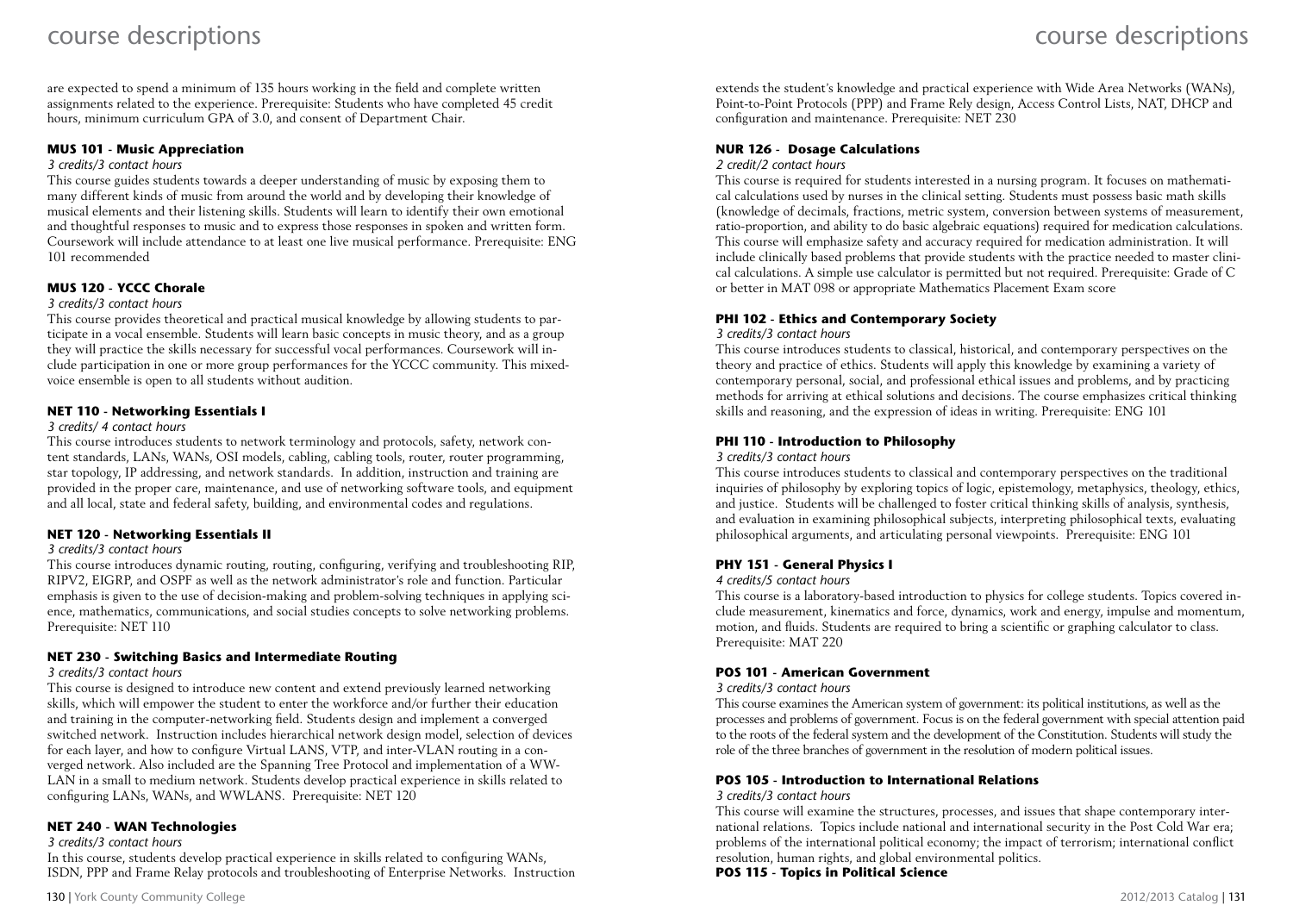#### *3 credits/3 contact hours*

This course focuses on special topics or emerging issues in the field of political science. Topics discussed will be outside of those carried in the catalog on a regular basis. The course may be repeated for credit when the topic varies.

#### **POS 125 - Constitutional Law**

#### *3 credits/3 contact hours*

This course is a survey of American constitutional law emphasizing civil rights and individual liberties, including an analysis of federal and state court decisions that interpret the United States Constitution as to the authority and process of criminal justice agencies. Students will develop an understanding of constitutional frameworks for criminal justice procedures and policies.

#### **POS 290 - Government Internship**

#### *3 credits/3 contact hours*

The purpose of this course is to assist students in developing basic skills, understanding, and applications related to the possibilities and problems of democracy in the tradition of U.S. government and citizenship. This internship experience is designed for placement in a local, state or federal level office. Combining real life experience with reading, research, and reflection, the internship endeavors to nurture both academic analyses and professional skills pertaining to the practice of public service in the elective political arena. Prerequisite: POS 101 or SOC 210

#### **PSY 101 - Introduction to Psychology**

#### *3 credits/3 contact hours*

This course is an introduction to the study of human behavior and its application to everyday situations. Among the topics discussed are the biological foundations of behavior, altered states of consciousness, learning and thinking, human development, personality, behavior disorders and therapies, and social psychology.

#### **PSY 200 - Topics in Psychology**

#### *3 credits/3 contact hours*

This course focuses on special topics or emerging issues in the field of psychology. Topics discussed will be outside of those carried in the catalog on a regular basis. The course may be repeated for credit when the topic varies. Prerequisite: PSY 101

#### **PSY 202 - Social Psychology**

#### *3 credits/3 contact hours*

This course focuses on the theories, research methods, and the status of scientific knowledge about social influences on human behavior. Topics include social psychological approaches to social influence, social perception and cognition, attitudes, group dynamics, prejudice, conformity, obedience, aggression and prosocial behavior. Prerequisite: PSY101

#### **PSY 210 - Psychology Across the Lifespan**

#### *3 credits/3 contact hours*

This course focuses on the theories, research methods, and the status of scientific knowledge about human development across the lifespan. Topics include the interplay of psychological and environmental factors in physical, cognitive, social and personality development from birth through adulthood. Prerequisite: PSY 101

#### **PSY 212 - Adolescent and Adult Development**

#### *3 credits/3 contact hours*

Beginning with the transition to adulthood, the course will provide an overview of the major theories, issues and research in the scientific study of human development. The interplay of

biological and cognitive factors, interpersonal relationships, social structure, and cultural values in shaping the individual's development through adulthood will be examined. Prerequisite: PSY 101

#### **PSY 214 - Child Development**

#### *3 credits/3 contact hours*

An introduction to the science of human development from infancy through childhood. The course will examine children's physical, cognitive, and emotional development, including the social and cultural contexts of development. Prerequisite: PSY 101

#### **PSY 224 - Psychology of Learning**

#### *3 credits/3 contact hours*

This class is designed to provide students with an understanding of how behavior potentially is acquired and maintained. The focus will be on understanding the many approaches to the study of learning, including classical and operant conditioning, cognitive and social learning theories, and the implications of learning theory for research and for education. Prerequisite: PSY 101

#### **PSY 230 - Abnormal Psychology**

#### *3 credits/3 contact hours*

This course considers the major diagnostic, etiologic, and treatment issues for a variety of categories of abnormal behavior and psychological disorders. Specifically, the course will examine disorders related to anxiety, stress & trauma, mood, schizophrenia, eating and substance abuse, memory & organic dysfunctions, and personality. We will also examine the social, cultural, and legal issues related to psychopathology. Prerequisite: PSY 101

#### **PSY 232 - Introduction to Counseling**

#### *3 credits/3 contact hours*

An introduction to various theories of behavior change, including dynamic, behavioral, cognitive, humanistic, and existential approaches to therapy. Individual, group, and family therapies will be discussed. Prerequisite: PSY 230 (can be taken concurrently)

#### **PSY 280 - Positive Psychology**

#### *3 credits/3 contact hours*

The course is an introduction to the theories, concepts and practice of positive psychology. Positive psychology is the scientific study of psychological strengths and optimal functioning, including (1) positive subjective states such as happiness, satisfaction, love and contentment; (2) positive individual traits such as courage, honesty, wisdom and resilience; and (3) positive institutions such as healthy families, work environments and communities. Prerequisite: PSY 101

#### **SCI 101 - Introduction to Environmental Science**

#### *3 credits/3 contact hours*

This course is an introduction to the basic principles of environmental science. Topics including energy, resources, and waste management and air, water, and soil pollution are addressed within ecological and social contexts. Classroom discussions and projects will focus on current local, state, national, and international issues. The main purpose of the course is to engage students in a dialog that goes beyond superficial explanations of complex events. Over the course of the semester, students will develop skills in gathering and assessing information concerning specific environmental issues, identifying and evaluating options to deal with those issues, and appreciating the implications of selecting (or not selecting) any of those options.

**SCI 110 - Introduction to Scientific Inquiry/lab**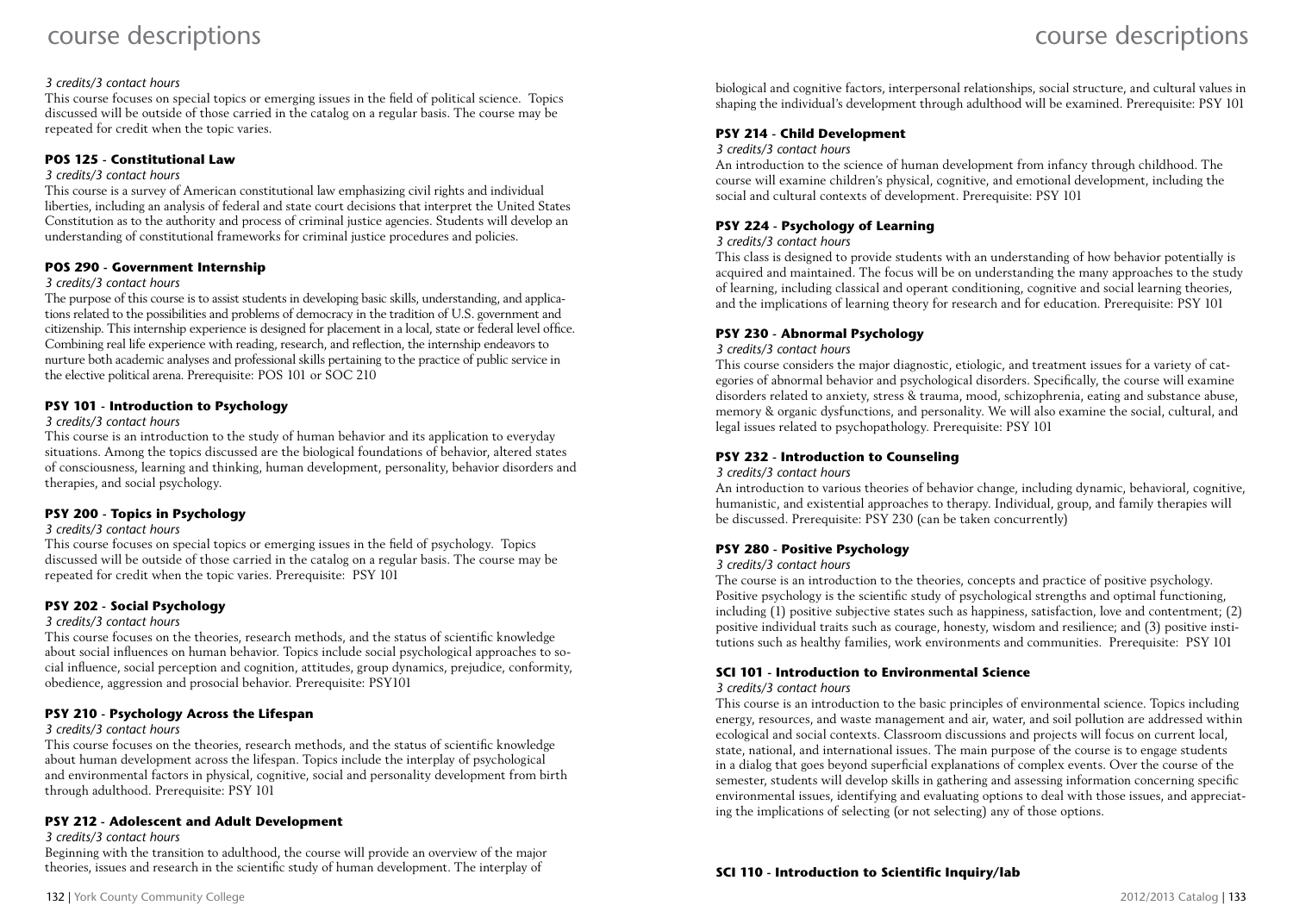#### *4 credits/5 contact hours*

This course is an inquiry-based introduction to the scientific process as a way of understanding the world around us. Introduction to Scientific Inquiry utilizes some of the central themes of biology as a framework for the development of the critical thinking skills that form the intellectual core of science. Selected topics from molecular, cell, and organismal biology as well as topics from the fields of ecology and evolutionary biology are covered. During hands-on, minds-on laboratory exercises, students generate hypotheses based on observations of natural phenomena, then design and conduct experiments to test those hypotheses. Appropriate methods of collecting, analyzing, and representing empirical data are discussed and employed. Emphasis is placed on rational thought and the formation of valid conclusions. Prerequisite: Grade of C or better in MAT 098 or appropriate Mathematics Placement Exam score

#### **SOC 101 - Introduction to Sociology**

#### *3 credits/3 contact hours*

This course analyzes the social and cultural forces, which govern human behavior. Topics include social interaction and organization, socialization processes, primary groups and the family, collective behavior, population, and ecology.

#### **SOC 200 - Topics in Sociology**

#### *3 credits/3 contact hours*

This course focuses on special topics or emerging issues in the field of sociology. Topics discussed will be outside of those carried in the catalog on a regular basis. The course may be repeated for credit when the topic varies. Prerequisite: SOC 101

#### **SOC 201 - Sociology of the Family**

#### *3 credits/3 contact hours*

Explores the family from historical, contemporary and cross-cultural perspectives. Familial relationships throughout the life span are explored within the context of the following topics: gender roles and power within the family, choice of partners, marriage, alternative life styles, parenting, domestic violence, divorce and remarriage. Prerequisite: SOC 101

#### **SOC 210 - Social Problems**

#### *3 credits/3 contact hours*

This course will develop students' skills of critical analysis through the application of sociological principles to current social issues. Examples of issues which may be examined are: stratification and inequality around the globe, poverty, health care, homelessness, aging, racial/ethnic conflict, gender roles and national and global conflict. Prerequisite: SOC 101

#### **SOC 232 - Death and Dying**

#### *3 credits/3 contact hours*

This course provides a basic background on historical and contemporary perspectives on death and dying. Topics include attitudes toward death and preparation for death; the understanding of and care for the terminally ill; funeral rites; burial, mourning and grief practices; grief counseling; suicide and euthanasia. Attention will be given to American practices regarding death, as well as cross-cultural interpretation. Prerequisite: SOC 101 or PSY 101

#### **SPA 101 - Conversational Spanish I**

#### *4 credits/4 contact hours*

This course teaches Spanish conversation and grammar with practice in business situations, particularly those suitable for the hospitality and tourism industries. The course will use a variety of oral situations and scenarios to equip students to function in different situations within a Spanish-speaking context. This course offers interpersonal transactions and geographical and

cultural awareness of the Hispanic world.

#### **SPA 102 - Conversational Spanish II**

#### *4 credits/4 contact hours*

This course further develops oral comprehension and fluency as well as written communication at an intermediate level in Spanish through culturally relevant materials. Students further increase vocabulary, dramatize everyday topics of conversation, interpret and describe materials, and compare and contrast Latin American and Spanish cultures with U. S. culture both oral and in writing. This course is intended for students who want to further enhance their conversational and reading skills. This course is quite useful for those students who may use the language in the business, hospitality and/or tourism fields. Prerequisite: C or better in SPA 101 or three years of high school Spanish.

#### **SPE 101 - Oral Communications**

#### *3 credits/3 contact hours*

Experiential learning is emphasized through a variety of life and career-oriented speaking situations, including relating personal experiences, giving directions, making announcements, using exhibits, reading from a manuscript, delivering informative talks and participating in a persuasive exercise. Also included are listening techniques and exercises, and the study of nonverbal communications, and interviewing. Prerequisite: ENG 101

#### **THE 123 - Introduction to Theater**

#### *3 credits/3 contact hours*

This course serves as an introduction to theater from the actor's perspective. The course will explore several fundamental areas of theater, including improvisation, pantomime, voice, and method acting, and students will participate in performance exercises as a way to deepen their understanding of theatrical practices. The course will also examine historical theater movements to understand the origins of the theatrical conventions used today.

#### **THE 180 - Stand-up Comedy**

#### *3 credits/3 contact hours*

This performance course offers students the opportunity to develop, practice and perform a 5-minute stand-up comedy routine. The course will explore the craft of writing comedy, the history of stand-up comedy, and comedy performance elements. Students will analyze and critique contemporary comics, participate in a field trip to a comedy show, and perform their routines to a live audience at YCCC.

#### **WEB 131 - Web Page Development**

#### *3 credits/3 contact hours*

This course explores the basics of developing a web site through all stages from planning through creation to implementation. Course topics include how to structure and design an effective web site: writing HyperText Markup Language to display content and allow interactivity; production and incorporation of graphics and multimedia elements; putting a site online; and ways to promote a web site.

#### **WEB 133 - Web Page Programming**

#### *3 credits/3 contact hours*

This course extends student knowledge of web site design using JavaScript. Students acquire a foundation in Java Scripting techniques and create useful scripts for customized and dynamic web pages. Working in a web-programming environment, students learn to write, compile and execute object-oriented JavaScript programs including both applets and stand-alone applications. Prerequisite: WEB 131 **WEB 140 - Web Graphics**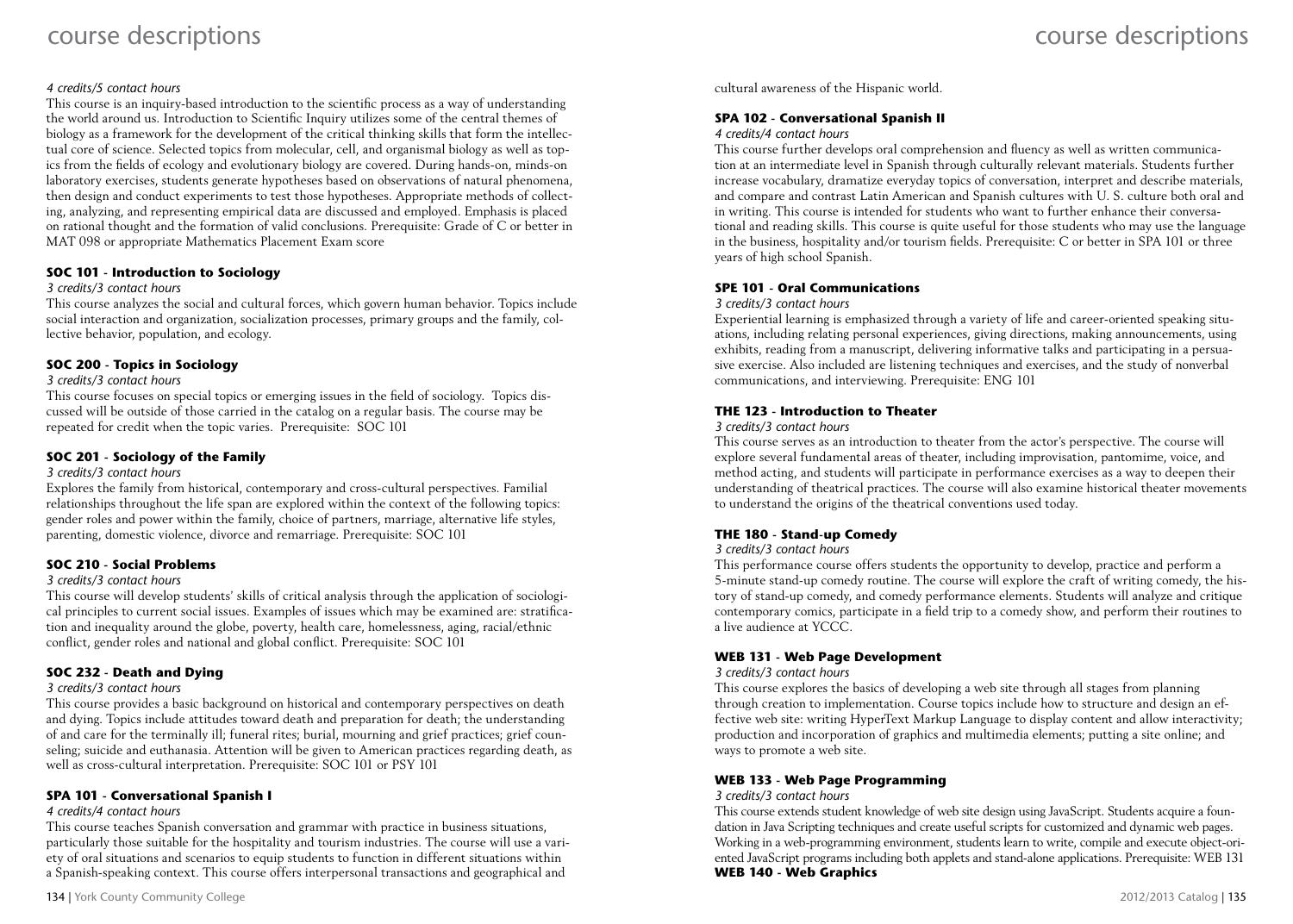#### *3 credits/3 contact hours*

This course will teach students the design concepts and skills required to create and modify effective Web graphics using Photoshop, ImageReady, and Flash. Topics include: graphic formats, color palettes, compression, text as graphics, image slicing, image optimization, and animation. Course concepts and skills are learned through hands-on exercises and projects. Students will create original backgrounds, banners, navigation and other design elements, as well as advanced graphics such as rollovers, fly-out menus, gif animation, and Flash movies. Prerequisites: WEB 130 and MUL 110

#### **WEB 211 - Web Site Programming**

#### *3 credits/3 contact hours*

This course builds on the student's programming skills and background providing the student with an overview of web server management and functionality, and an exploration of server-side scripting. This course emphasizes the use of ASP (Active Server Pages) for web site management. Other topics include current technologies such as PERL, PHP, and JSP. Students explore new and emerging web technologies. Prerequisite: WEB 133 or CIS 131

#### **WEB 220 - Professional Web Development**

#### *3 credits/3 contact hours*

Students develop web sites by focusing on the tools and development processes used by professionals. Students complete advanced interactive web projects starting with client needs analysis, concept creation, and deployment of a full-function web site. Planning, documentation, aesthetic design, usability, and effective communication are emphasized through a series of projects. Prerequisite: WEB 211

# directories

#### **Board of Trustees**

YCCC is part of a seven-campus system of community colleges and is administered by the Maine Community College System under the authority of the Board of Trustees. It is a public, non-profit institution supported by student fees, state legislative appropriations, federal funds and private funding.

#### *Maine Community College System Board of Trustees*

Doris Belisle-Bonneau, Educational Consultant - Lewiston Robert Clark (Vice Chair), Northern Maine Development Commission - Caribou Kris Doody (Chair), Cary Medical Center - Caribou Carol Epstein, Epstein Commercial Real Estate - Bangor Steven Howe, Pratt & Whitney - North Berwick Joanna Jones, Education Development Center (MA) Dennis King, Spring Harbor Hospital - Westbrook Kaitlyn Kinsey - Fort Fairfield James Libby, Thomas College - Waterville Jean Ginn Marvin, Nonantum Resort - Kennebunkport Christopher McCormick, L.L. Bean, Inc. - Freeport Cynthia Phinney - Livermore Falls Honorable Daniel E. Wathen, Of Counsel Pierce Atwood, LLP - Augusta

#### *Ex-Officio Members*

Stephen Bowen, Commissioner - Maine Department of Education Robert Winglass, Commissioner - Maine Department of Labor

Maine Community College System Dr. John Fitzsimmons, System President 323 State Street, Augusta, Maine 04333 (207) 629-4007

#### **YCCC Foundation**

The YCCC Foundation is a non-profit organization established in 1995 to raise funds for student scholarships and college priorities not funded by state appropriations. The Foundation Board of Directors is comprised of business and civic leaders committed to advancing the goals of the college community. The Board is responsible for securing and managing private contributions, planned gifts, and other donations from individuals and corporations. The YCCC Foundation is the preferred channel for private gifts to the College, through annual giving programs, planned gifts, and major or special gift campaigns. Gifts to the Foundation qualify for the maximum tax deduction allowed under the law.

#### *2012-13 Board of Directors*

Margaret Nichols, Chair - York Marc Brunelle, 1st Vice Chair - Kennebunk William Armitage, Immediate Past Chair - Biddeford-Saco Area Economic Development Corp. Kathy Baker - Kennebunk Beach Realty Chuck Bates - General Dynamics Lorraine Boston - The Bank of Maine Jonathan Carter - Town of Wells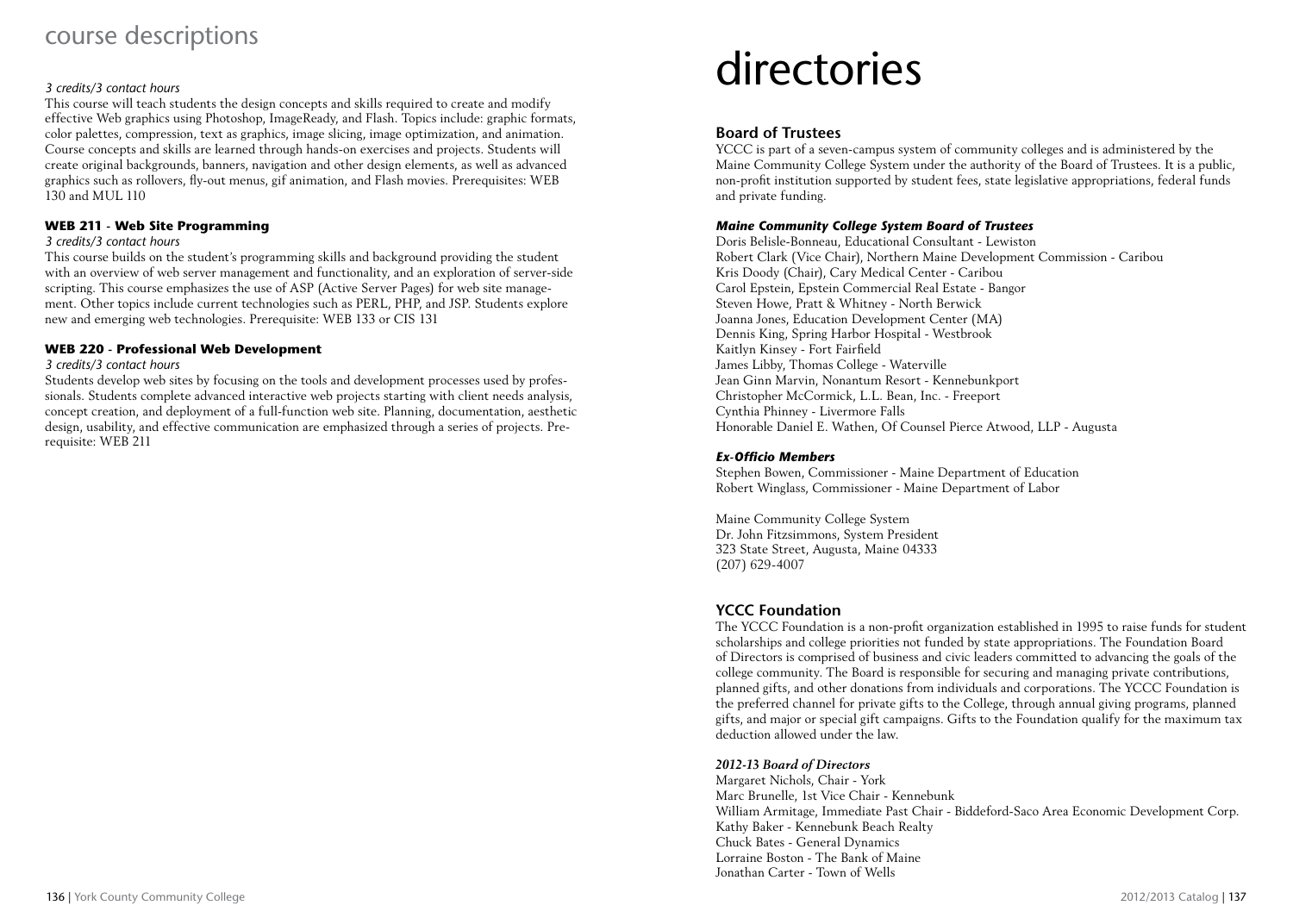### directories

Daniel D'Entremont - Ferry Crossing, LLC James Fitzgerald - Kennebunk-Kennebunkport Chamber of Commerce Timothy S. Dunne - YCCC Staff Representative Jamie Goodwin - Conifer Consulting Tami Gower - YCCC Faculty Representative A. William Kany, Jr. - Saco Andrew Lederer, Alumni Representative - Kennebunk Savings Bank Barbara Low - Low's Variety Dr. Charles Lyons, President - York County Community College Patrick J. McKenna - Pratt & Whitney Suzanne Menard - Southern Maine Medical Center Martha Muldoon - Strategic Marketing & Communication Kevin Reilley - Benchmark Construction Wanda Ring, CPA - Cummings, Lamont & McNamee James J. Shirley, Esq. - Roberts & Shirley

Dr. John J. Rainone, CFRE - Executive Director

#### **Faculty and Staff**

**R. David Agan**, (2005) TRIO Program Project Director, B.A. Dartmouth College, B.S. St. Louis University, M.A. Reed College, M.S. University of Southern Maine

**Cynthia Ambrogne-O'Toole**, (2010) Coordinator of Student Disability Services, B.S. Fitchburg State College, M.A. Lesley University

**Michelle Anderson,** (2011) Administrative Specialist I, A.A. Southern Maine Community College

**Sandra L. Bartolome**, (1997) Accountant I

**Eric Bourque**, (2000) MIS Administrator, A.A.S. York County Community College

**Dannie Camire**, (1999) Facilities Maintenance Specialist I

**Marjorie Campbell**, (2006) Accountant II/Payroll

**Stacy Chilicki**, (2011) Marketing & Public Relations Coordinator, B.A. Keene State College

**Amanda Beth Cole-Dougherty**, (2006) Financial Aid Counselor, B.S. William Woods University

**Ernest Copley III**, (2000) Faculty of the Business Department, A.S. College of Financial Planning, B.A. College of William and Mary, M.B.A. George Mason University

**Tracey Cornell**, (2009) Faculty of the Social Sciences Department, B.S. Northeastern University, M.A. University of Massachusetts - Lowell

**Sandra Cudmore**, (2003) Administrative Specialist III, A.A.S. York County Community College

**David P. Daigle**, (2000) Financial Aid Director, B.A. University of Maine - Presque Isle

**Geraldine H. Delaney**, (2005) Receptionist

138 | York County Community College 2012/2013 Catalog | 139

## directories

**Barry Dense**, (2000) Facilities Maintenance Specialist I

**Deidre Dickerson**, (2010) Admissions Representative, A.A.S. Central Maine Community College

**Joanna Dolgov,** (2011) Educational Assistant II, B.A. University of Maine – Orono, M.A. University of Maine - Orono

**Nancy A. Drouin**, (2003) Dean of Finance and Administration, B.S. New Hampshire College

**Timothy S. Dunne**, (2005) Director of Information Technology, B.Ed. (Hons) University of Greenwich, M.Sc. University of Greenwich

**Claudette Dupee**, (2007) Retention Director, B.A. University of Connecticut

**Samuel Ellis**, (2011) Business Manager II, B.S. University of Maine – Machias, M.B.A. Thomas College

**Dianne Fallon**, (1996) Chair of the English Department/Faculty of the English/Humanities Department, B.A. Bowdoin College, M.A. State University of New York, Ph.D. State University of New York

**Elizabeth D. Fitzgerald**, (2008) Administrative Specialist IV

**Jane Kimball Foley,** (2011) Accelerate ME College Coordinator, B.S. University of Maine – Orono, M.S.Ed University of Southern Maine

**Brittany Ford,** (2011) Administrative Specialist I, A.A. York County Community College

**Stefanie Forster,** (2007) Faculty Development Coordinator, B.A. Eugene Lang College/New School University, M.A. University of New Hampshire

**Valerie S. Forsyth**, (2005) Administrative Specialist III, A.S. Middlesex Community College, B.B.A. University of Massachusetts at Amherst

**Jessica Gagne,** (2011) Director of Career & Transfer Services, B.A. University of Rhode Island, M.Ed. University of Southern California

**Paula S. Gagnon**, (1997) Vice President/Academic Dean, B.A. University of Maine-Orono, M.Ed. University of Maine-Orono

**Charles Galemmo**, (2010) Faculty Culinary Arts Department, B.A. State University of New York at Potsdam, M.B.A. Whittemore School of Business and Economics at the University of New Hampshire

**Nicolas Gill**, (2012) Institutional Research Coordinator, B.S. Saint Michael's College, M.S. University of Southern Maine

**Tami W. Gower**, (2004) Chair/Faculty of the Business Department, B.S. Husson College, M.B.A. Bentley College, M.Ed. Lesley College

**Brian Hall, (2011)** Information System Specialist II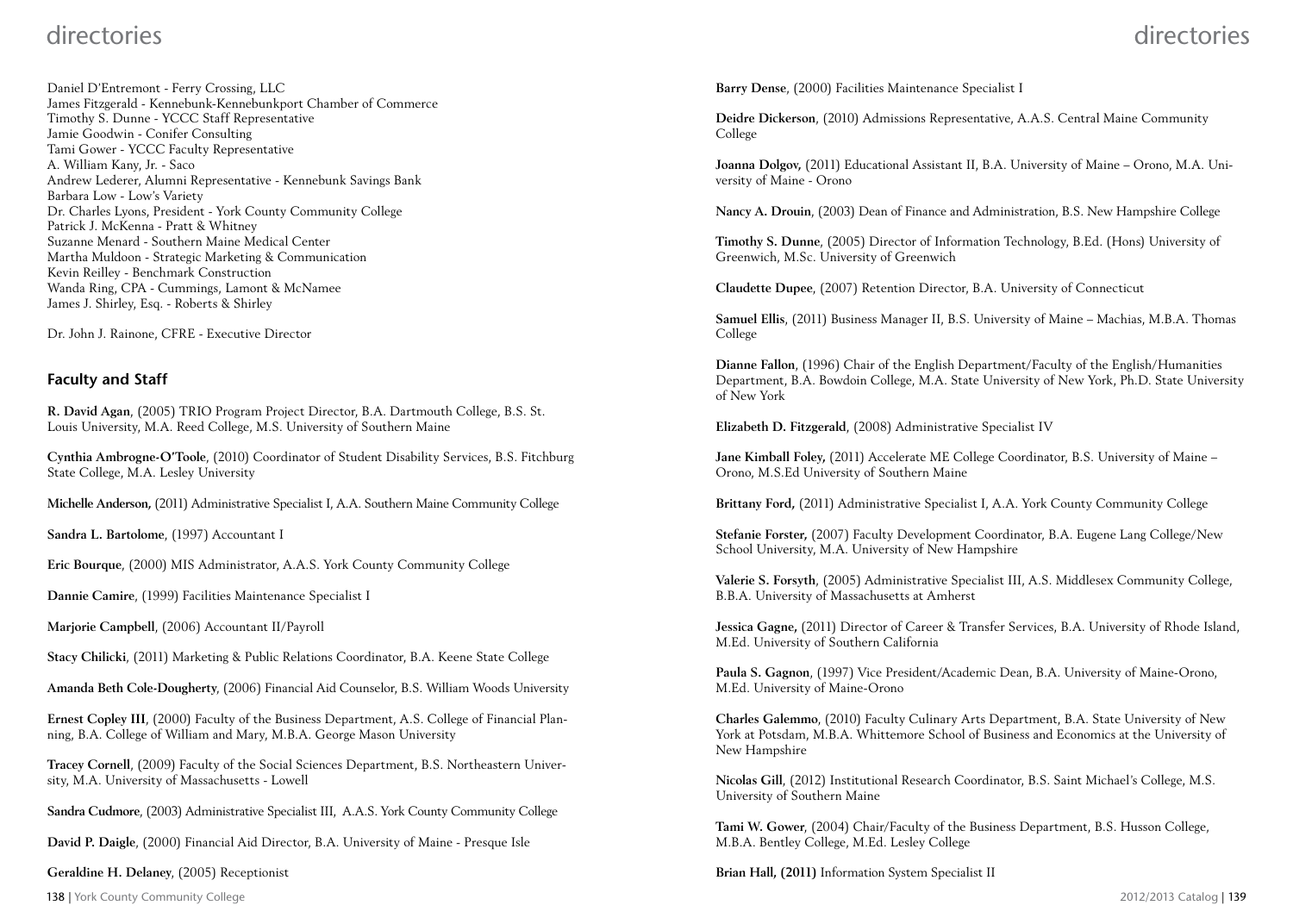### directories

### directories

**Ellen R. Harford,** (2006) Human Resource & Benefits Manager, A.S. McIntosh College

**Erin Haye,** (2008) Administrative Assistant to the President, B.A. University of New Hampshire

**Angela Higgins,** (2008) Facilities Maintenance Specialist I

**James Kanak,** (2011) Coordinator of Grants, B.A. Ohio State University, M.A. Northeastern University

**Leon Kassler,** (2008) Faculty of the Design Technology Department, A.S. Wentworth Institute of Technology, B.A. Northern Arizona University, M.A. Northern Arizona University

**Matthew S. Kaszubinski**, (2010) Chair/Faculty of the Allied Health Department, B.S. Excelsior College

**Samuel L. Kelley**, (2008) Faculty of the Mathematics/ Physics Department, B.A. Saint Cloud University, M.A. Saint Cloud University

**Corinne Kowpak**, (2007) Dean of Students, B.A. Hunter College/The City University of New York, M.A. University of Vermont, Ed.D. University of Vermont

**Cindy Lahar**, (2002) Chair/Faculty of the Social Sciences Department, A.A. Lyndon State College, B.A. University of North Carolina at Charlotte, M.A. Brandeis University, Ph.D. Brandeis University

**Robert Lauzon**, (2011) Information System Specialist II

**Michael Lee**, (2005) Faculty of the Design Technology Department, A.S. Johnson & Wales University, B.A. Notre Dame, M.A. Notre Dame College

**Rachel Levasseur**, (2004) Administrative Specialist III - Continuing Education & Business Services, A.A.S. York County Community College

**Joy Locher**, (2011) Administrative Specialist III, A.A. York County Community College

**Charles M. Lyons**, (2006) President, B.A. St. Francis Xavier University, M.Ed. University of Hartford, Ed.D. Boston University

**David Magee III**, (2000) Chair/Faculty of the Mathematics/Physics Department, B.A. Salem State College, M.A. Worcester Polytechnic Institute

**Jessica Masi**, (2005) Director of Enrollment Services, B.A. University of Connecticut

**Stephen A. Mazurkiewicz,** (2005) TRIO Student Development Coordinator, B.A. Brooklyn College, M.S. Ed Brooklyn College

**Thomas McGinn**, (2000) Chair/Faculty of the Design Technology Department, A.S. North Shore Community College, B.S. Fitchburg State College

**Maureen Michaud,** (1997) Accountant I

**Paulette Millette,** (2001) Director of Continuing Education, A.S. Mount Ida Junior College, Certificate, Trainer, Career Architect, Certificate, Trainer, Ken Blanchard, Certificate, Master Trainer, Development Dimensions International

**Wesley Mills,** (2007) Faculty of the English/Humanities Department, B.A. Gordon College, M.D.I.V. Fuller Seminary \* D.M.I.N. Andover Newton

**Mark Monnin**, (2008) Chair/Faculty of the Computer Technology Department, B.S. Rose-Hulman Institute of Technology, M.S. University of Illinois at Urbana-Champaign

**Lisa Murphy,** (2009) Faculty of the Social Sciences Department, B.A. Antioch University, M.A. University of Maryland, College Park, Ph.D. University of Maryland, College Park

**Angela Nadeau**, (2007) Coordinator, Academic Support Services/Learning Assistance Center, B.S. University of New Hampshire, M.A. Lesley University

**Maria Niswonger**, (2007) Chair/Faculty of the Science Department, A.S. Kettering College of Medical Arts, B.S. Duke University, M.S. Duke University, Ph.D. Duke University

**Patricia O'Brien**, (1995) Administrative Secretary to the Vice President/Academic Dean

**Dana Petersen**, (2011) Manager of Facilities, B.S. Maine Maritime Academy

**Fred Quistgard**, (2005) Director of Admissions, B.S. Southern New Hampshire University

**John J. Rainone**, (1995) Dean of Institutional Advancement/Executive Director of YCCC Foundation, B.S. New Hampshire College, M.S. New Hampshire College, Ed.D. Nova Southeastern University

**Doreen Rogan**, (1997) Associate Academic Dean, B.S. Granite State College, M.A. University of Southern Maine

**Leila Roy,** (2011) Librarian I, B.A. Brandeis University

**Jane Scanlon** (2007) Admissions Representative, B.A. University of Maine

**Kathy Schettino**, (1997) Receptionist

**Maureen Simmons**, (2000) Coordinator of Continuing Education & Business Services

**Ro-Jean Straw,** (1998) Chair/Faculty of the Education Department, B.S. Northern Illinois University, M.Ed. Lesley College

**David E. Susman**, (2004) Chair of the Humanities Department/Faculty of the English/Humanities Department, B.A. Ithaca College, M.A. Syracuse University

**Annette Tanguay**, (2000) Librarian, B.A. University of Maine – Orono, M.L.I.S. University of Rhode Island

**Amber Tatnall,** (2001) Director of Library and Learning Resources, B.A. Bates College, M.A. University of Washington

**Ann Theriault,** (2011) Dual Enrollment Coordinator, B.S. University of Maine - Orono, M.S University of Maine - Orono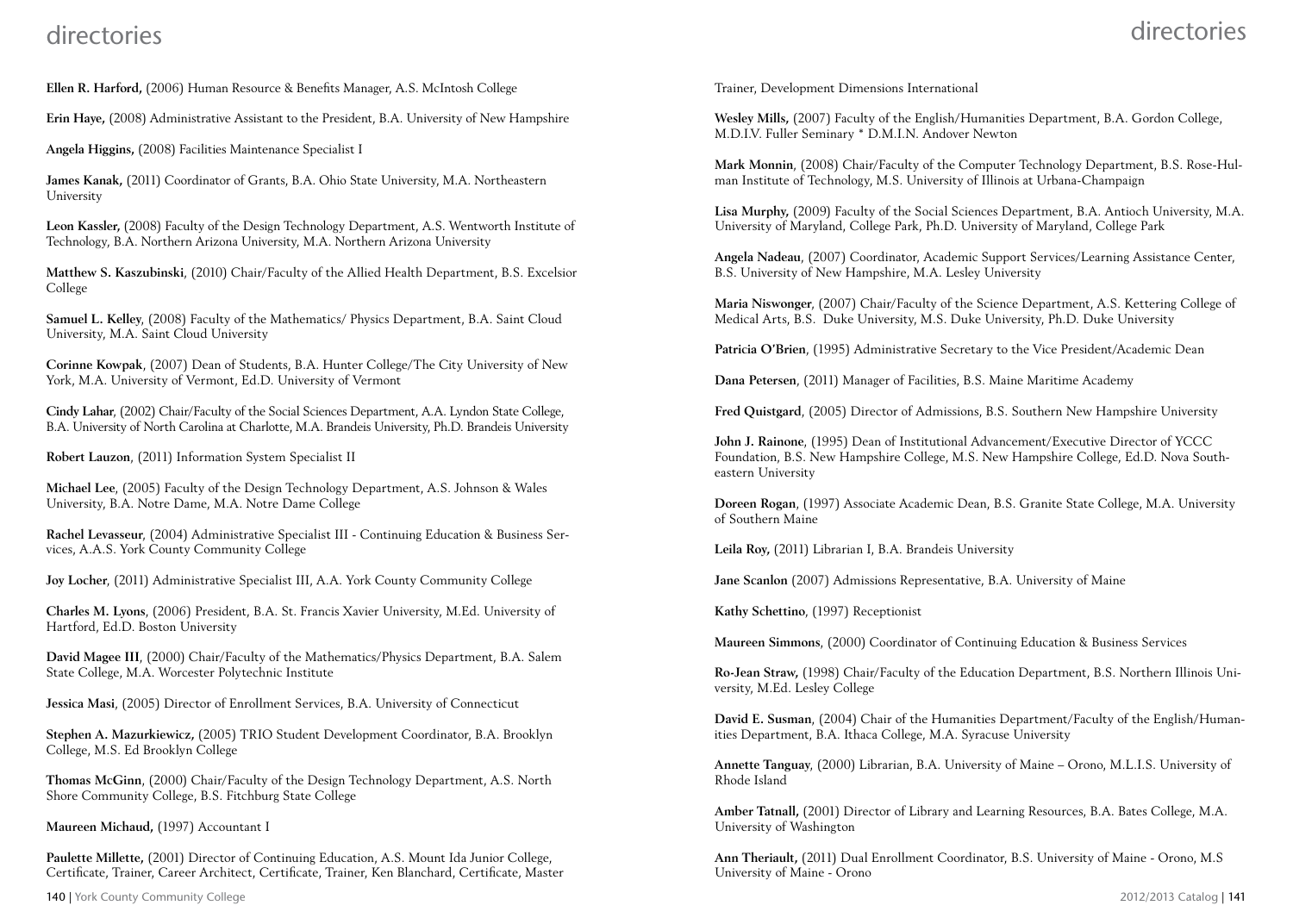#### directories

## directories

#### **Adjunct Faculty**

York County Community College enjoys the support of a gifted and credentialed group of adjunct faculty each semester. The following list indicates those who taught at YCCC in Academic Year 2011-2012.

**Linda Aldrich**, B.A. University of New Hampshire, M.F.A. Vermont College of Norwich University

**Cynthia Ambrogne-O'Toole**, B.S. Fitchburg State, M.A. Lesley University

**Anthony Bean Burpee**, B.S. Southern Vermont College, M.S. Suffolk University

**Susan Bell**, B.S. Salisbury State University, M.A. University of Houston

**Nicholas Bergan**, B.S. St. Louis University, M.S. Florida State University

**Barbara Berry**, B.A. University of New Hampshire, M.Ed Leslie University

**Karen Birch**, B.A. Dartmouth College

**Adam Birt**, B.A. Colby College

**Susan Blake**, A.S. Andover College, B.S. St. Joseph's College

**Wayne Boardman**, B.A. Harvard College, M.S. University of Southern Maine

**John Brady**, B.S. Newark College of Engineering, M.S. Fairleigh Dickinson University

**Arthur Brennan**, B.A. Colby College, J.D. Suffolk University

**Beverly Brennan-Overberg**, B.A. University of New Hampshire, M.A. Northeastern University

**Samuel Brophy**, R.N. University of New England, A.A.S. University of New England

**Sean Campbell**, B.A. George Mason University, M.A. George Mason University

**Russell Clark**, B.S. Embry-Riddle Aeronautical University

**Zelma Clarke**, B.A. University of Lima Peru

**Thomas Connolly Jr.**, B.S. American Intercontinental University, M.S. Walden University **Wayne Cronin**, B.S. Unity College, M.A. University of Southern Maine

**William Cronin**, B.S. Case Western University, M.S. Northeastern University

**Catherine Demchur-Merry**, B.S. University of Maine, M.S. Thomas College

**Eric Desmond**, B.S. Northeastern University, M.B.A. Benedictine University

**Joanna Dolgov**, B.S. University of Maine, M.A. University of Maine

142 | York County Community College 2012/2013 Catalog | 143

**Anarita Droukas**, B.S. Northeastern University **Jennifer Dufort**, B.S. University of Maine, M.S. University of New England **Roger Easley**, A.A.S. York County Community College **Danielle Ebbrecht**, B.A. Gettysburg College, M.Ed. Azusa Pacific University **Dierdre Estes**, B.S. New England College, M.S. New England College **Christian Farnsworth**, B.S University of Arizona, M.S. Humbolt State University, M.F.A. Maine College of Art **Mark Farrell**, B.A. University of New Hampshire, M.A. Riviera College **Peggy Farrington**, B.A. University of New Hampshire, M.H.A University of New Hampshire **James Ferreira**, B.S.A. Bentley College, M.B.A. Suffolk University **Cathleen Ferrick**, B.A. Gordon College, M.Ed. Cambridge College **Sean Ferrick**, B.S. Salem State University, M.S. Salem State University **Stefanie Forster**, B.A. Eugene Lang College, M.A. University of New Hampshire **Joseph Foster**, B.S. University of Maine, M.A. University of Maine **George Fowler**, B.S. Central Connecticut State College, M.B.A. University of Connecticut **Kristen Fuda**, B.S. Roger Williams University, M.S. University of New Hampshire **Omer Gagnon**, B.F.A. Montserrat School of Art, M.F.A. Tufts University **Louise Gillespie**, B.A. Emmanuel College, M.B.A. St. Louis University of Business **Carolyn Gosselin**, B.A. University of Maine, M.A. University of Maine **Reginald Gracie, Jr.**, B.S. University of Rhode Island, M.S. Southern New Hampshire University, M.S. Southern New Hampshire University **Fredrick Graunke**, B.A. University of Maine, M.A. University of Maine **Jean Graunke**, B.A. University of Maine, M.B.A. Riviera College **Zoe Gregory**, B.A. Rhode Island College, M.Ed. Rhode Island College **Bethany Haeseler**, B.F.A. Bowling Green State University, M.F.A Ohio State **Natalie Hale**, Casco Bay College, B.A. Eastern College, M.S. Wheelock College

**John Hall**, B.A. University of Maine, M.A. University of Southern Maine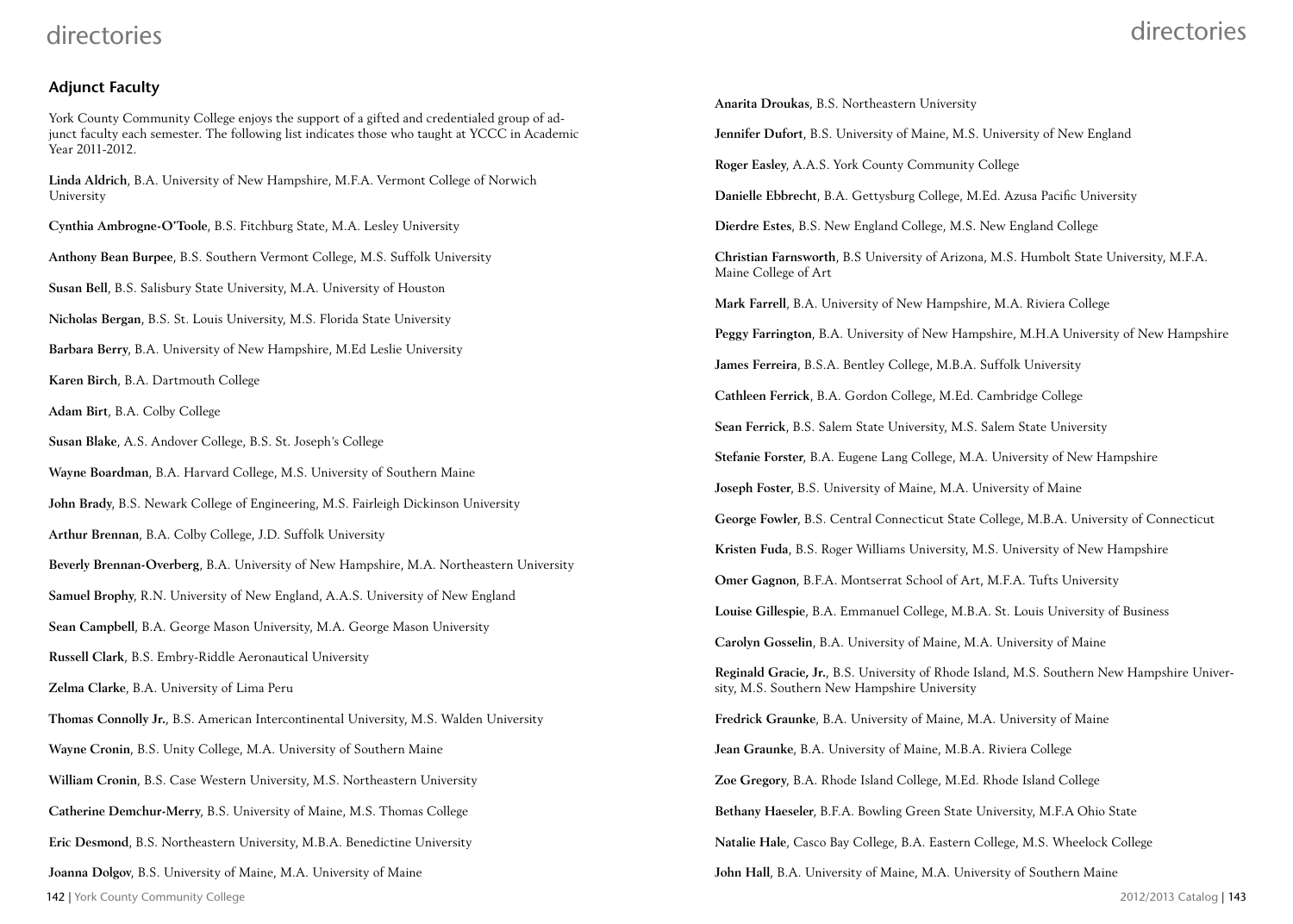#### directories

#### directories

**Betty Hallenbeck**, B.A. Carleton College, Ph.D, M.Ed. University of Virginia

**Pamela Hallock**, B.S. State University of New York, B.A. University of Massachusetts, M.S. Tufts University

**Kathleen Harder**, B.A. St. Joseph's University, M.A. Seton Hall University

**Kendall Harnett**, B.A. Indiana University, M.F.A. Columbia College

**Paul Haroldsen**, B.A. Husson University, M.B.A. Sacred Heart University

**Jennifer Hart**, B.A. University of Maine, B.S. University of Maine, M.Ed. University of Maine

**Lynne Hart**, A.S. Husson College, B.S. Husson College, M.S. Husson College

**Brett Horr**, A.A. New York State University, B.S. New York State University

**Richard Horrigan**, B.S. Leslie University, M.S. Leslie University

**Nancy Horton**, A.S. Endicott College, B.S. Merrimack College, M.F.A. Leslie College

**Aimee Huard**, B.A. Elmira College, M.A. University of Arkansas, Ph.D. New York State University

**Bethany Hundt**, B.A. Macalester College, M.A. University of New Hampshire

**Lori Hutchins**, B.A. University of Maine, M.B.A. South University

**Arlene Jackson**, A.A. University of Southern Maine, B.S. University of New Hampshire, M.S. University of Southern Maine

**Richard Jackson**, B.S. University of Maine

**Lisa-Marie Johnson**, B.A. Bates College, M.S. University of Southern Maine

**John Kane**, B.F.A. The Art Institute, M.Ed. Endicott College

**Peter Kaufman**, B.S. Bentley, M.B.A. Babson College, J.D. Suffolk University, L.L.M. Boston University

**Kevin Kervick**, B.A. Widener University, M.S. University of W. Hartford

**William King Jr.**, B.S. University of Southern Maine, M.S. Troy State University

**Cheryl Klein**, B.A. California State University, M.Div. Harvard University

**William Kramer**, B.S. University of Massachusetts, M.S. University of Massachusetts, M.B.A. New Hampshire College

**James Lajoie**, B.A. Boston College

**Robert Lansing**, A.S. Schenectady County Community College, B.A. University of Southern Maine

**Kristen Lawson**, B.S. Johnson and Wales

**Andrew Lederer**, A.A.S. York County Community College

**Lisa Legere**, B.S. Husson University, M.P.T. University of New England

**Richard Lepage III**, B.S. St Anselm College, M.A. Westminster Seminary

**Heather Lewis**, B.A. Empire State College

**Manuela Lorenzi-Keyser**, B.A. Salem State College, M.S. University of California

**Margaret Losee**, B.A. Concordia College, M.Ed. Western Maryland College

**Cathy Lounsbury**, B.A. Fairfield University, M.Ed. Bridgewater State College, Ed.D. University of Maine

**Joan Ludwig**, B.S. Syracuse University

**Sarvenaz Maisak**, B.S. Weber State University, M.P.H. Westminster University

**David Maloney**, B.S. St. Anselm College, M.B.A. Riviera College

**Marcus Mann**, B.S. Pennsylvania University, M.B.A. Southern New Hampshire University

**Tasha Marin**, B.S. Husson University, M.S. Husson University, D.P.T Husson University

**Kelly Matteson**, A.A.S. Southern New Hampshire University, B.A.S. Southern New Hampshire University

**Daniel Maxfield**, B.S. Bentley College, M.B.A. Rivier College

**Stephen Mazurkiewicz**, B.A. Brooklyn College, M.S. Brooklyn College

**Keith McBride**, B.A. University of Tampa, J.D. Stetson University

**Paul McDonough**, B.A. University of New England, M.S.Ed. University of Southern Maine

**Diane McFarland**, B.S. University of Maryland, M.S. Walden University

**Donise McGinn**, B.A. Massachusetts College of Art, M.S. University of Southern Maine

**Radka Meader**, B.A. University of Ostrava, M.A. University of Ostrava

**Michelle Michaud**, B.A. University of Maine, M.A. University of Maine

**Stephen Miller**, B.A. University of San Diego, M.A. University of Maine

**Jean Mitchell**, B.S. University of Rhode Island, M.S. University of Rhode Island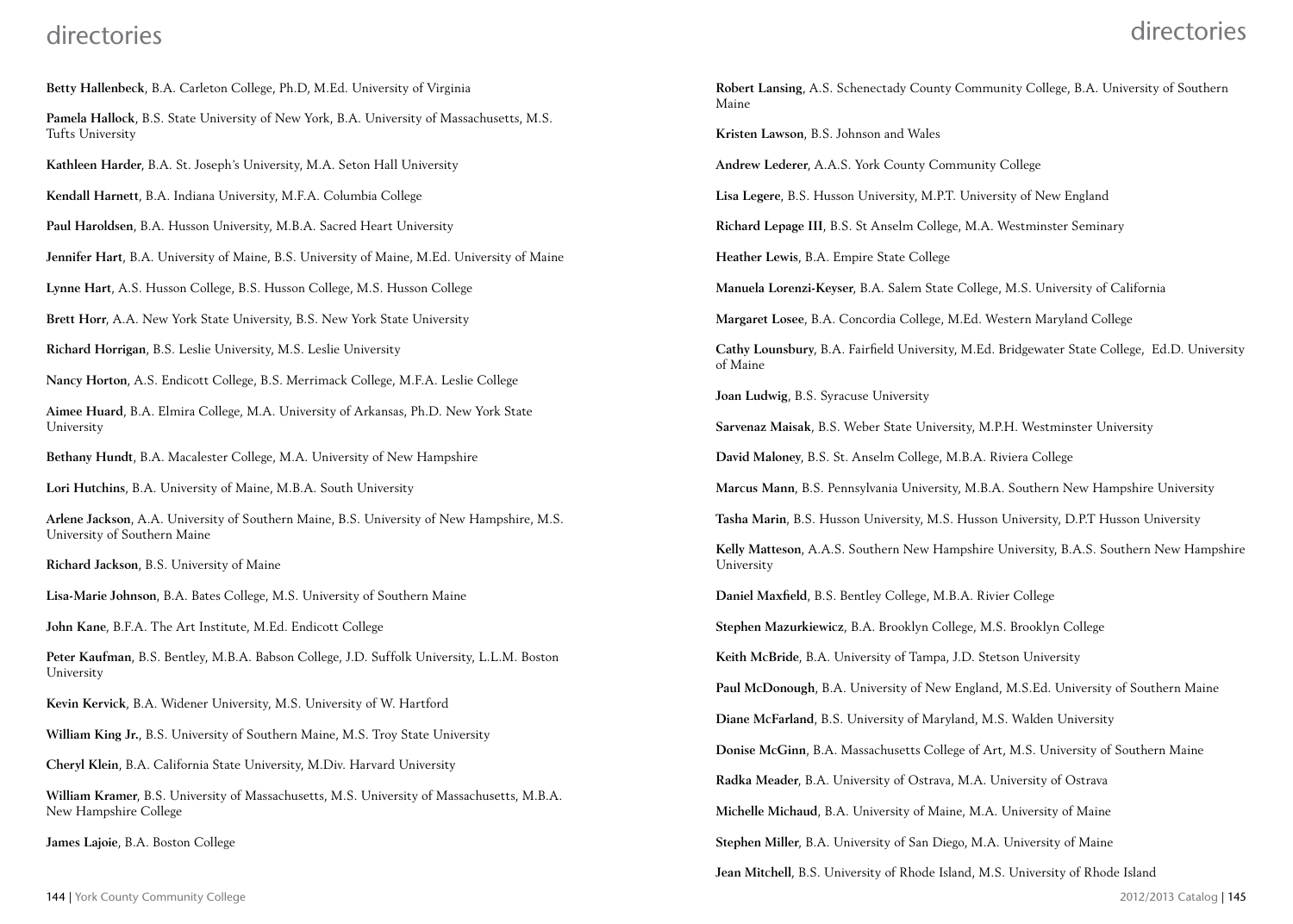#### directories

**Nan Morin**, A.S. York County Community College, B.A. Franklin Pierce College, M.Ed. University of New Hampshire

**Jill Peloquin**, B.S. Eckerd College, Ph.D. College of William and Mary

**Rita Perron**, B.S. University of Southern Maine, M.S. University of Southern Maine, M.A. Western Michigan University, Ed.D. Western Michigan University

**Evelyn Peters**, B.S.E. Far Eastern University, M.S.Ed. University of Massachusetts

**Nancy Phythyon**, R.N. Forsyth Memorial Hospital, B.A. St. Norbert College

**Susan Pike**, B.A. University of New Hampshire, Ph.D. University of Oregon

**Jill Poyourow**, B.A. Western Washington University, B.F.A. California Institute for Art, M.F.A. California Institute for Art

**William Preis**, B.S. University of Maine

**Philip Printz**, B.A. University of Wisconsin, M.Ed. Cambridge College

**John Rainone**, B.S. New Hampshire College, M.S. New Hampshire College, Ed.D Nova Southeastern University

**Tove Rasmussen**, B.S. University of Toronto, M.B.A. University of Western Ontario

**Steven Reece**, A.A.S. University of Southern Maine, B.A University of Southern Maine

**Kathleen Rinaldi-Boisvert**, B.A. Quinnipiac College, M.A. Quinnipiac College, M.A. University of New Hampshire

**Shannon Rogers**, B.A. Dartmouth College, M.S. University of New Hampshire, Ph.D. University of New Hampshire

**Sharon Rogers**, B.S. University of New Hampshire

**Seth Rogoff**, B.A. Washington University in St. Louis, M.A. Duke University

**Janis Sacco**, A.B. Washington University in St. Louis, Ph.D. University of Pittsburg

**Megan Segalla**, B.S. Averett University, M.S. University of New Hampshire

**Ann Shultz,** M.A. Vermont College

**Jack Smith**, B.A. North Adams State College, M.S. University of New Hampshire

**Jill Smith**, B.A. North Adams State College

**Penelope Snow**, B.A. University of Southern Maine, M.S. University of New England

**Paul Sokoloff**, B.S. University of Rhode Island, M.S. University of New Hampshire

**Kevin St. Jarre**, B.A. University of Maine, M.F.A. University of Southern Maine

**Kevin Stanley**, B.A. Ball State University, M.A. University of Maryland

**Susan Stehle**, B.S. Northern Arizona University, M.A. Northern Arizona University

**Edward Stone**, B.S. Kent State University, M.A. Kent State University

**Kevin Sturtevant**, B.A. Roanoke College, M.A. University of Massachusetts

**Katherine Sullivan**, B.S. University of New Hampshire, M.Ed. University of New Hampshire

**Stephen Swecker**, B.A. West Virginia University, M.A. Boston University, M.Div. Wesley Theological Seminary

**Amber Tatnall**, B.A. Bates College, M.A. University of Washington

**Marcela Tierney**, B.A. St. Joseph's College, M.A. University of Pennsylvania

**Ellen Towne**, B.S. University of New Hampshire, M.S. University of Southern Maine

**Emily Trenholm**, B.F.A. University of New Hampshire, M.F.A. Boston University

**Linda Trombley**, A.A. Greenfield Community College, B.A. University of Massachusetts, M.A. Smith College

**John Urquhart**, B.A. Florida State University, M.A. Florida State University, Ph.D. Florida State University

**Steven Violette**, B.S. University of Maine, Ph.D University of Maine

**Janet Vrettos**, B.S. Salem State College, M.Ed. California State University

**Thaddeus West**, B.A. University of Kentucky, J.D. Stetson University

**Jennifer Williams**, B.A. University of Maine, M.S. University of New Hampshire

**Robert Williams**, B.S. University of Maine, M.S. University of New Hampshire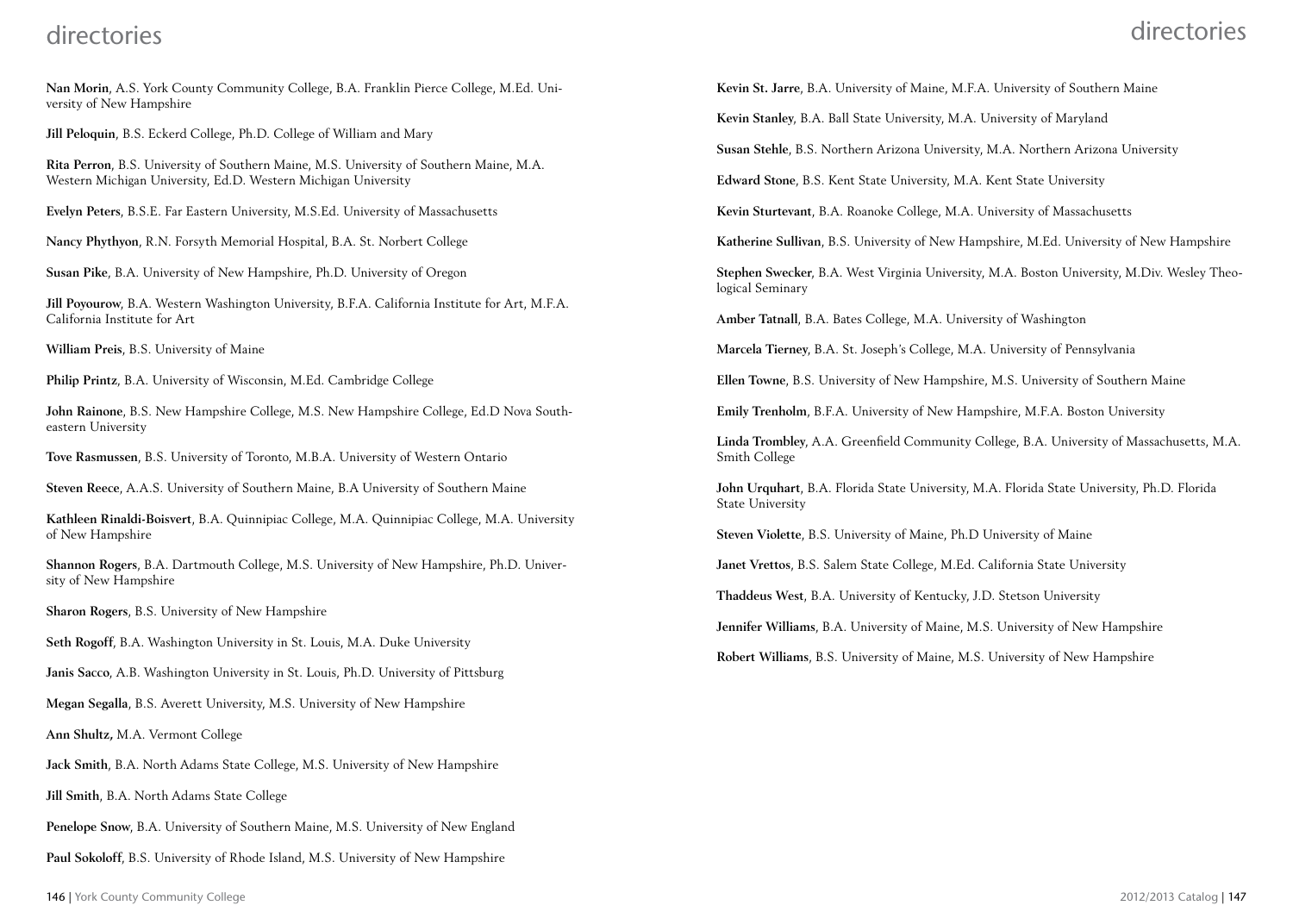*A.A. (Associate in Arts)* The associate in arts credential is awarded upon the completion of a program designed to prepare students to transfer to an upper division baccalaureate program. The curriculum is built on a foundation in liberal studies with considerable flexibility in selecting strands of electives to develop depth in the prerequisite knowledge required for further study at the baccalaureate level.

*A.S. (Associate in Science)* The associate in science credential is awarded upon the successful completion of a program designed primarily to prepare students to transfer to an upper division baccalaureate program while also providing employment skills. These curricula are approximately half general education and half occupational specific.

*A.A.S. (Associate in Applied Science*) The associate of applied science credential is awarded upon the successful completion of a program designed for employment in a specific occupational area or transfer into a baccalaureate program. These curricula are approximately two thirds occupational specific and one third general education.

**Academic Advisor** College faculty or staff member responsible for providing guidance in course and/or program-related issues.

*Academic Term (Semester)* Fall, spring and summer weeks when classes are in session. The fall and spring semesters are approximately fifteen weeks long. The summer semester usually has two sessions varying in length from eight to twelve weeks.

*Academic Year (AY)* Fall, spring and summer semesters, generally from early September to mid August.

*Add a Course* To enroll in additional courses after registration is complete. This is accomplished online through the student's MyYCCC account or through the Office of Student Affairs.

*Administration* College staff members responsible for management and supervision.

*Alumnus/Alumni* Graduate(s) of the college.

*Articulation Agreement* A formal agreement between York County Community College and a four year college or university or a secondary school, which eases transfer to or from that institution.

*Audit* To take a course under an agreement which does not result in college credit or a calculated grade. Generally involves regular attendance and participation, but limits graded activities, such as exams. Requires full payment of tuition.

*Certificate Program* An academic program of study in a specific field intended for occupational training, upgrading or retraining, generally 30 credits or less. A certificate is awarded upon successful completion of the program.

*Commencement* Graduation Ceremony.

**Credit Course** An academic course numbered 100 or above in the college catalog which may be applied toward completion of a degree or certificate.

GLOSSAFY<br><sup>Credit Hour</sup> The credit hour is the basic unit of measure for college credit. The measure represents the equivalent of an hour (50 minutes) of instruction per week over the semester/term.

> *Curriculum* Set of courses focused in a particular field, e.g. accounting, computer applications technology, and early childhood education.

> **Dean** Member of administrative staff responsible for supervision and management of a particular division of the college.

**Degree Program** An award conferred by the college as official recognition for the successful completion of a program of studies. At York County Community College, an associate of applied science, an associate in arts, or associate in science program of study requiring 60 credits or more for completion.

**Developmental Course** A basic skill development course numbered below 100 in the college catalog which carries college credit but does not count toward the requirements for graduation.

*Drop a Course* To cancel registration in a course. It may be accomplished only during the schedule adjustment period as specified on the academic calendar and processed through the Student Affairs Office.

**Elective** A course requirement in a program of study, which may be fulfilled with a variety of courses in the designated discipline area numbered above 100.

**Faculty** Members of college staff who teach.

**Fees** Charges to students by the college for specific services.

**Financial Aid** Funding provided to students from various sources to assist in defraying expenses of college (See Financial Aid section of this catalog).

*Free Application for Federal Student Aid (FAFSA)* A standardized application including detailed financial data which is required to determine eligibility for all financial aid programs.

**GED** General Educational Development (high school equivalency diploma).

**General Education** A common core of courses that all students are required to take which provide for the acquisition of the core skills and knowledge of a literate citizen.

*GPA (Cumulative GPA)* Grade point average, used to compute student academic standing.

*Matriculation* Formal application to and acceptance in a degree or certificate program.

*Part-Time (Student)* Student enrolled for 11 credits or fewer in a semester.

**Prerequisite** Skill or course required for entry into a course or program of study.

*Transfer Guidelines* Informal documents which suggest courses to be taken at York County Community College for transfer to a four-year college.

*Full-Time (Student)* Student registered for 12 or more credits in a semester.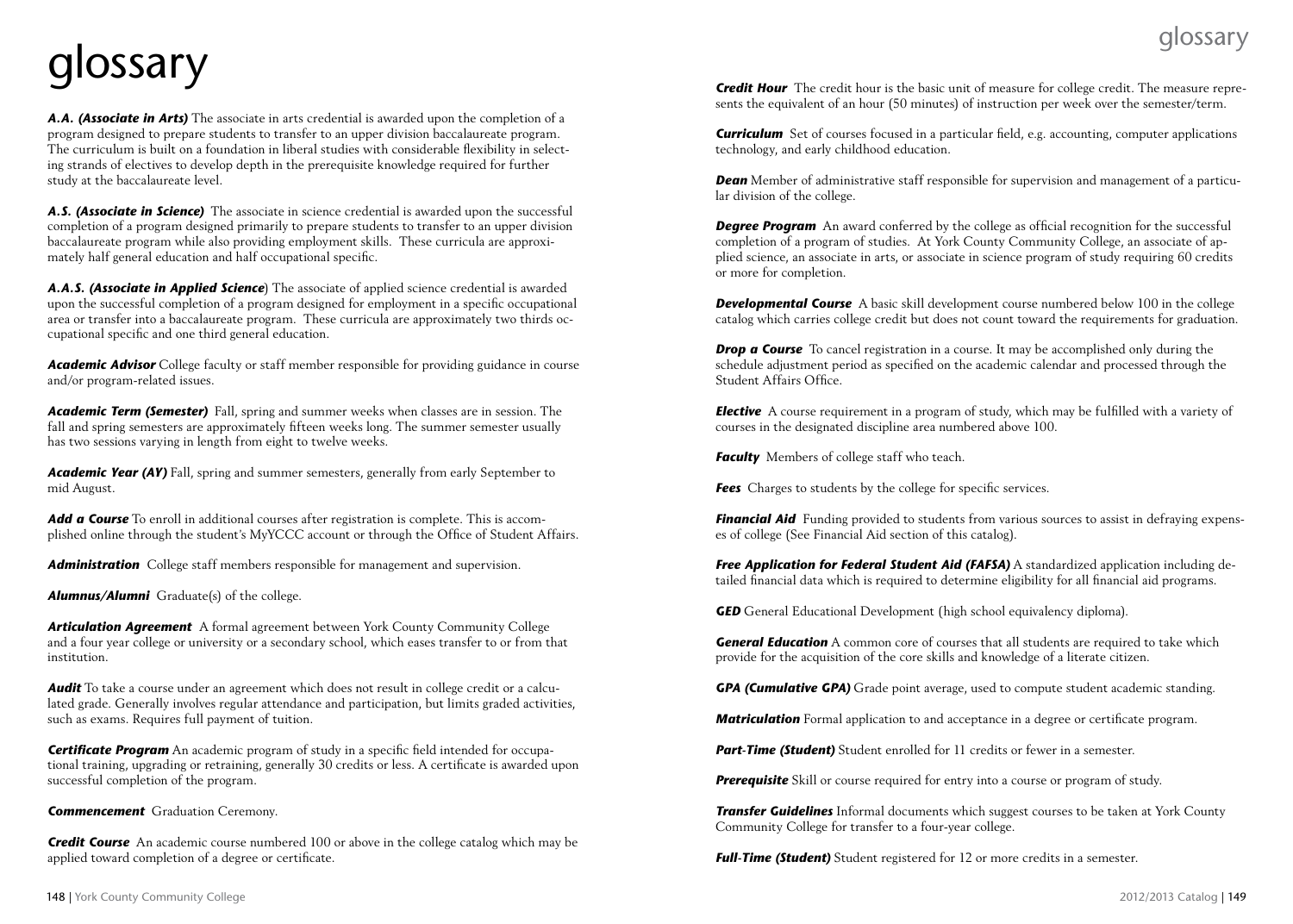## glossary

*Transfer Program* A degree program designed for students who plan to continue their academic careers beyond the associate degree level through transfer to a four-year college or university.

*Transcript* Permanent record of student academic grades, available through the Student Affairs office.

**Tuition** Charges to a student by the college for registration in credit courses.

*Withdrawal From College* The formal process of notifying the college of the decision to discontinue attending all classes. To officially withdraw from the college, matriculated students must complete a withdrawal form in the Student Affairs Office.

*Withdrawal From a Course* The formal process of notifying the college of the decision to discontinue course attendance. A student may withdraw from a course following the add/drop period up to the two thirds mark and receive a grade of "W".

# notes